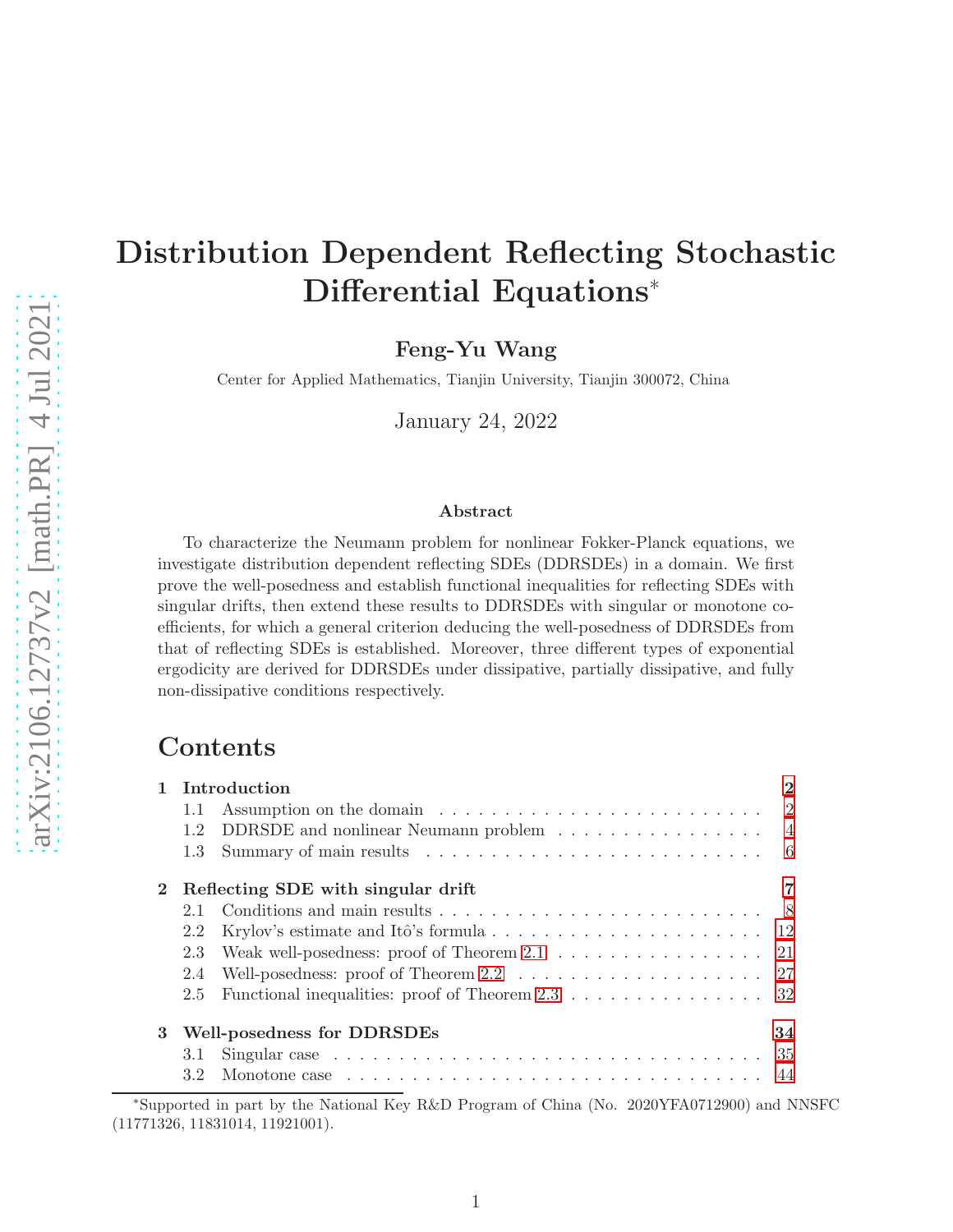|  | 4 Log-Harnack inequality and applications                                         |    |
|--|-----------------------------------------------------------------------------------|----|
|  |                                                                                   |    |
|  |                                                                                   |    |
|  |                                                                                   |    |
|  | 5 Exponential ergodicity                                                          | 57 |
|  | 5.1 Dissipative case: exponential convergence in entropy and $\mathbb{W}_2$ 57    |    |
|  | 5.2 Partially dissipative case: exponential convergence in $\mathbb{W}_{\psi}$ 60 |    |

AMS subject Classification: 60H10, 60G65.

Keywords: Distribution dependent reflecting SDEs, well-posedness, log-Harnack inequality, exponential ergodicity.

# <span id="page-1-0"></span>1 Introduction

Because of intrinsic links to nonlinear Fokker-Planck equations/mean-field particle systems and many other applications, distribution dependent (McKean-Vlasov) SDEs have been intensively investigated, see for instances the monograph/surveys [\[9,](#page-66-0) [17,](#page-67-0) [36\]](#page-68-0) among many other references. To characterize the Neumann problem for nonlinear Fokker-Planck equations in a domain, we aim to develop a counterpart theory for distribution dependent reflecting SDEs (DDRSDEs for short). To our best knowledge, this is a blank topic.

In the following, we first state the fundamental assumption on the domain in the study of reflecting SDEs, then introduce the link of DDRSDEs and nonlinear Neumann problems, and finally summarize the main results derived in the paper with an example of (singular) granular media equation with Neumann boundary.

#### <span id="page-1-1"></span>1.1 Assumption on the domain

Let  $D \subset \mathbb{R}^d$  be a connected open domain with boundary  $\partial D$ . For any  $x \in \partial D$  and  $r > 0$ , let

$$
\mathcal{N}_{x,r} := \left\{ \mathbf{n} \in \mathbb{R}^d : |\mathbf{n}| = 1, B(x - r\mathbf{n}, r) \cap D = \emptyset \right\},\
$$

where  $B(x,r) := \{y \in \mathbb{R}^d : |x - y| < r\}$ . Since  $\mathscr{N}_{x,r}$  is decreasing in  $r > 0$ , we have

$$
\mathscr{N}_x := \cup_{r>0} \mathscr{N}_{x,r} = \lim_{r \downarrow 0} \mathscr{N}_{x,r}, \quad x \in \partial D.
$$

We call  $\mathcal{N}_x$  the set of inward unit normal vectors of  $\partial D$  at point x. When  $\partial D$  is differentiable at x,  $\mathcal{N}_x$  is a singleton set. Otherwise  $\mathcal{N}_x$  may be empty or contain more than one vectors. For instance, letting D be the interior of a triangle in  $\mathbb{R}^2$ , at each vertex x the set  $\mathscr{N}_x$  contains infinite many vectors, whereas for D being the exterior of the triangle  $\mathcal{N}_x$  is empty at each vertex point  $x$ .

Following  $[26, 34]$  $[26, 34]$ , throughout the paper we make the following assumption on D, which automatically holds for  $D = \mathbb{R}^d$  where  $\partial D = \emptyset$ .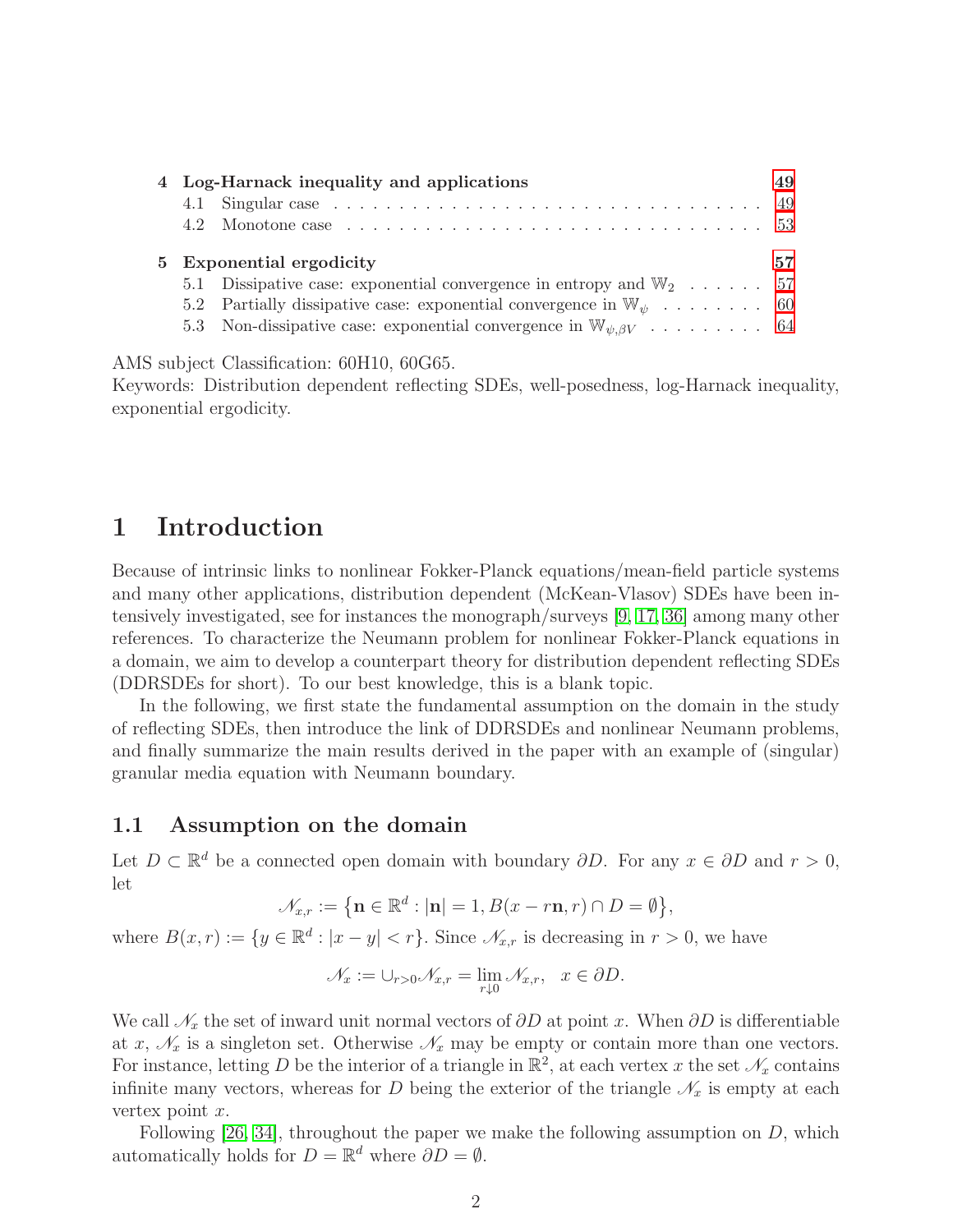(D) Either D is convex, or there exists a constant  $r_0 > 0$  such that  $\mathcal{N}_x = \mathcal{N}_{x,r_0} \neq \emptyset$  and

<span id="page-2-0"></span>
$$
\boxed{\text{OI}} \quad (1.1) \qquad \sup_{v \in \mathbb{R}^d, |v|=1} \inf \left\{ \langle v, \mathbf{n}(y) \rangle : y \in B(x, r_0) \cap \partial D, \mathbf{n}(y) \in \mathcal{N}_y \right\} \ge r_0, \quad x \in \partial D.
$$

Remark 2.1. We present below some facts on assumption (D).

(1) According to [\[34,](#page-68-1) Remark 1.1], for any  $x \in \partial D$  and  $r > 0$ ,  $\mathbf{n} \in \mathcal{N}_{x,r}$  if and only if

$$
\langle y - x, \mathbf{n} \rangle \ge -\frac{|y - x|^2}{2r}, \ \ y \in \bar{D},
$$

<span id="page-2-1"></span>so that the condition  $\mathcal{N}_x = \mathcal{N}_{x,r_0}$  in (D) implies

$$
\text{LCC} \quad (1.2) \qquad \langle y - x, \mathbf{n}(x) \rangle \ge -\frac{|y - x|^2}{2r_0}, \quad y \in \bar{D}, x \in \partial D, \mathbf{n}(x) \in \mathcal{N}_x.
$$

<span id="page-2-2"></span>When D is convex, (D) holds for any  $r_0 > 0$  so that

$$
|{\rm CVX}|\quad(1.3)\qquad\qquad\langle y-x, \mathbf{n}(x)\rangle\geq 0,\ \ y\in\bar{D}, x\in\partial D, \mathbf{n}(x)\in\mathcal{N}_x,
$$

and [\(1.1\)](#page-2-0) holds if  $d = 2$  or D is bounded, see [\[37\]](#page-68-2).

(2) When  $\partial D$  is C<sup>1</sup>-smooth, for each  $x \in \partial D$  the set  $\mathscr{N}_x$  is singleton. If  $\mathbf{n}(x) \in \mathscr{N}_x$  is uniformly continuous in  $x \in \partial D$ , then [\(1.1\)](#page-2-0) holds for small  $r_0 > 0$ . In particular, (D) holds when  $\partial D \in C_b^2$  in the following sense.

Cb2 Definition 1.1. For any  $r > 0$ , let

$$
\partial_r D := \{ x \in \overline{D} : \text{dist}(x, \partial D) \le r \}, \quad \partial_{-r} D := \{ x \in D^c : \text{dist}(x, \partial D) \le r \}, \partial_{\pm r} D := (\partial_r D) \cup \partial_{-r} D, \quad D_r := D \cup (\partial_{-r} D).
$$

For any  $k \in \mathbb{N}$ , we write  $\partial D \in C_b^k$  if there exists a constant  $r_0 > 0$  such that the polar coordinate map

$$
I: \partial D \times [-r_0, r_0] \ni (\theta, \rho) \mapsto \theta + \rho \mathbf{n}(\theta) \in \partial_{\pm r_0} D
$$

is a  $C^k$ -diffeomorphism, such that  $(\theta(x), \rho(x)) := I^{-1}(x)$  having bounded and continuous derivatives in  $x \in \partial_{\pm r_0}D$  up to the k-th order, where  $\theta(x)$  is the projection of x to  $\partial D$  and

$$
\underline{\mathbf{RR}} \quad (1.4) \qquad \rho(x) = \text{dist}(x, \partial D) \mathbf{1}_{\{\partial_{r_0} D\}}(x) - \text{dist}(x, \partial D) \mathbf{1}_{\{\partial_{-r_0} D\}}(x), \quad x \in \partial_{\pm r_0} D.
$$

Moreover, for  $\varepsilon \in (0,1)$ , we denote  $\partial D \in C_b^{k+\varepsilon}$  $b^{k+\varepsilon}$  if it is in  $C_b^k$  with  $\nabla^k \rho$  and  $\nabla^k \theta$  being  $\varepsilon$ -Hölder continuous on  $\partial_{r_0} D$ . Finally, we write  $\partial D \in C_b^{k,L}$  $b^{k,L}$  if it is  $C_b^k$  with  $\nabla^k \rho$  being Lipschitiz continuous on  $\partial_{r_0}D$ .

Note that  $\partial D \in C_b^k$  does not imply the boundedness of D or  $\partial D$ , but any bounded  $C^k$ domain satisfies  $\partial D \in C_b^k$ .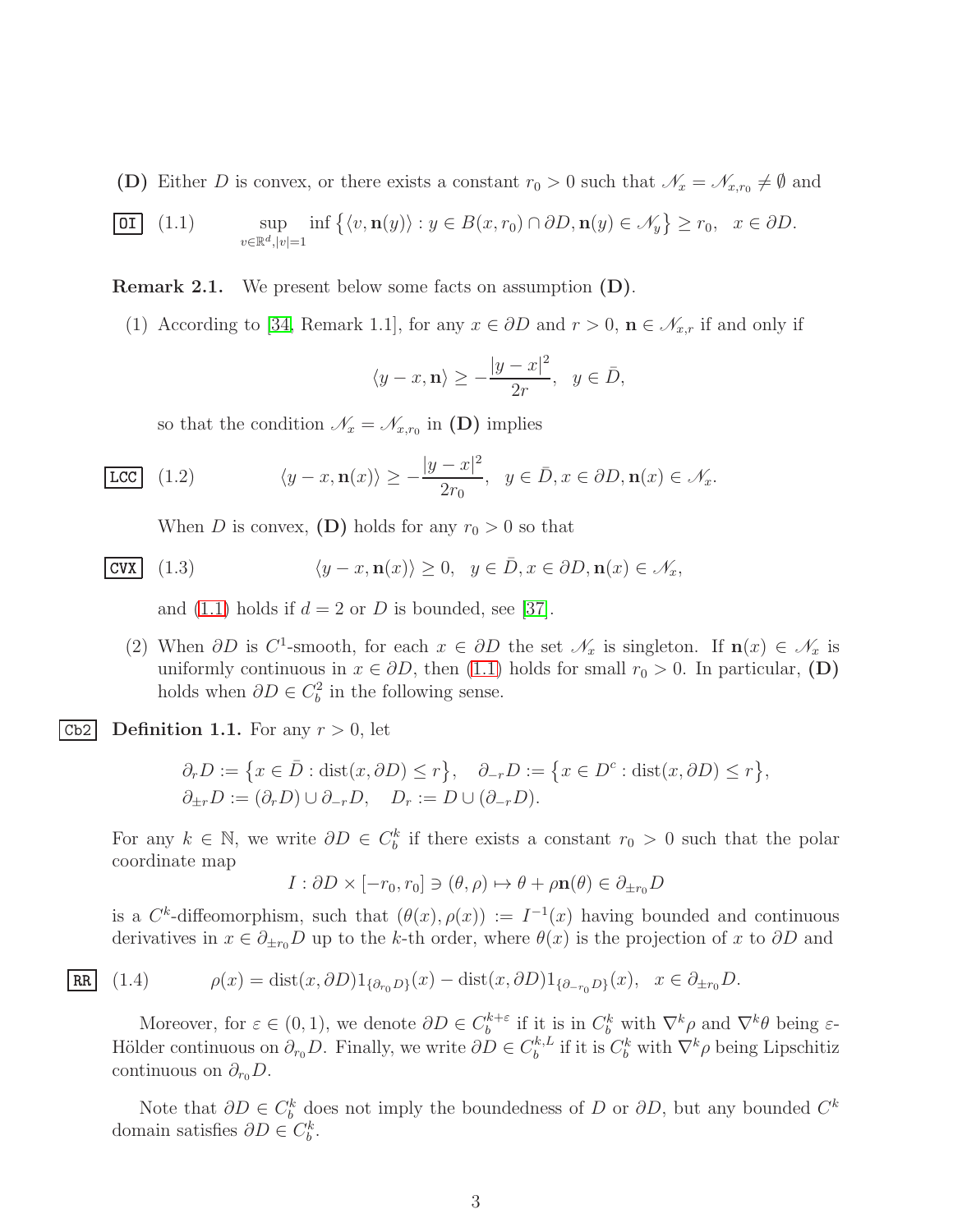#### <span id="page-3-0"></span>1.2 DDRSDE and nonlinear Neumann problem

Let  $\mathscr{P}(\bar{D})$  be the space of all probability measures on the closure  $\bar{D}$  of D, equipped with the weak topology. Consider the following DDRSDE on  $\bar{D} \subset \mathbb{R}^d$ :

 $|E1|$   $(1.5)$ 

<span id="page-3-1"></span>
$$
dX_t = b_t(X_t, \mathcal{L}_{X_t})dt + \sigma_t(X_t, \mathcal{L}_{X_t})dW_t + \mathbf{n}(X_t)dl_t, \quad t \ge 0,
$$

where  $(W_t)_{t>0}$  is an m-dimensional Brownian motion on a complete filtration probability space  $(\Omega, {\{\overline{\mathscr{F}}_t\}_{t\geq0}}, \mathbb{P}), \mathscr{L}_{X_t}$  is the distribution of  $X_t$ ,  $\mathbf{n}(x) \in \mathscr{N}_x$  for  $x \in \partial D$ ,  $l_t$  is an adapted continuous increasing process which increases only when  $X_t \in \partial D$ , and

$$
b: [0, \infty) \times \mathbb{R}^d \times \mathscr{P}(\bar{D}) \to \mathbb{R}^d, \quad \sigma: [0, \infty) \times \mathbb{R}^d \times \mathscr{P}(\bar{D}) \to \mathbb{R}^d \otimes \mathbb{R}^m
$$

are measurable. When different probability measures are considered, we denote by  $\mathscr{L}_{X|\mathbb{P}}$  the distribution of a random variable X under the probability  $\mathbb{P}$ .

**Definition 1.2.** (1) A pair  $(X_t, l_t)_{t\geq0}$  is called a solution of [\(1.5\)](#page-3-1), if  $X_t$  is an adapted continuous process on  $\overline{D}$ ,  $l_t$  is an adapted continuous increasing process with  $dl_t$  supported on  $\{t \geq 0 : X_t \in \partial D\}$ , such that P-a.s.

$$
\int_0^t \left\{ |b_r(X_r, \mathscr{L}_{X_r})| + ||\sigma_r(X_r, \mathscr{L}_{X_r})||^2 \right\} dr < \infty, \quad t \ge 0,
$$

and for some measurable map  $\partial D \ni x \mapsto \mathbf{n}(x) \in \mathscr{N}_x$ , P-a.s.

$$
X_t = X_0 + \int_0^t b_r(X_r, \mathcal{L}_{X_r}) dr + \int_0^t \sigma_r(X_r, \mathcal{L}_{X_r}) dW_r + \int_0^t \mathbf{n}(X_r) dl_r, \quad t \ge 0.
$$

In this case,  $l_t$  is called the local time of  $X_t$  on  $\partial D$ . We call [\(1.5\)](#page-3-1) strongly well-posed for distributions in a subspace  $\hat{\mathscr{P}} \subset \mathscr{P}(\bar{D})$ , if for any  $\mathscr{F}_0$ -measurable variable  $X_0$  with  $\mathscr{L}_{X_0} \in \hat{\mathscr{P}}$ , the equation has a unique solution with  $\mathscr{L}_{X_t} \in \hat{\mathscr{P}}$  for  $t \geq 0$ ; if this is true for  $\hat{\mathscr{P}} = \mathscr{P}(\bar{D})$ , we called it strongly well-posed.

(2) A triple  $(X_t, l_t, W_t)_{t\geq0}$  is called a weak solution of [\(1.5\)](#page-3-1), if  $W_t$  is an m-dimensional Brownian motion under a probability space and  $(X_t, l_t)_{t\geq0}$  solves  $(1.5)$ .  $(1.5)$  is called weakly unique (resp. jointly weakly unique), if for any two weak solutions  $(X_t, l_t, W_t)_{t\geq0}$  under probability  $\mathbb P$  and  $(\tilde{X}_t, \tilde{l}_t, \tilde{W}_t)_{t\geq 0}$  under probability  $\tilde{\mathbb P}$ ,  $\mathscr{L}_{X_0|\mathbb P} = \mathscr{L}_{\tilde{X}_0|\tilde{\mathbb P}}$  implies  $\mathscr{L}_{(X_t, l_t)_{t\geq 0}|\mathbb P} =$  $\mathscr{L}_{(\tilde{X}_t, \tilde{l}_t)_{t\geq 0}|\tilde{P}}$  (resp.  $\mathscr{L}_{(X_t, l_t, W_t)_{t\geq 0}|\tilde{P}} = \mathscr{L}_{(\tilde{X}_t, \tilde{l}_t, \tilde{W}_t)_{t\geq 0}|\tilde{P}}$ ). We call [\(1.5\)](#page-3-1) weakly well-posed for distributions in  $\hat{\mathscr{P}} \subset \mathscr{P}(\bar{D})$ , if it has a unique weak solution for initial distributions in  $\hat{\mathscr{P}}$  and the distribution of the solution at any time is in  $\hat{\mathscr{P}}$ ; it is called weakly well-posed if moreover  $\mathscr{P} = \mathscr{P}(\bar{D}).$ 

(3) We call [\(1.5\)](#page-3-1) well-posed (for distributions in  $\hat{\mathscr{P}}$ ), if it is both strongly and weakly well-posed (for distributions in  $\hat{\mathscr{P}}$ ).

To characterize the nonlinear Fokker-Planck equation associated with [\(1.5\)](#page-3-1), consider the following time-distribution dependent second order differential operator:

$$
\boxed{\text{LMU}} \quad (1.6) \qquad L_{t,\mu} := \frac{1}{2} \text{tr} \left\{ (\sigma_t \sigma_t^*)(\cdot, \mu) \nabla^2 \right\} + \nabla_{b_t(\cdot, \mu)}, \quad t \ge 0, \mu \in \mathcal{P}(\bar{D}),
$$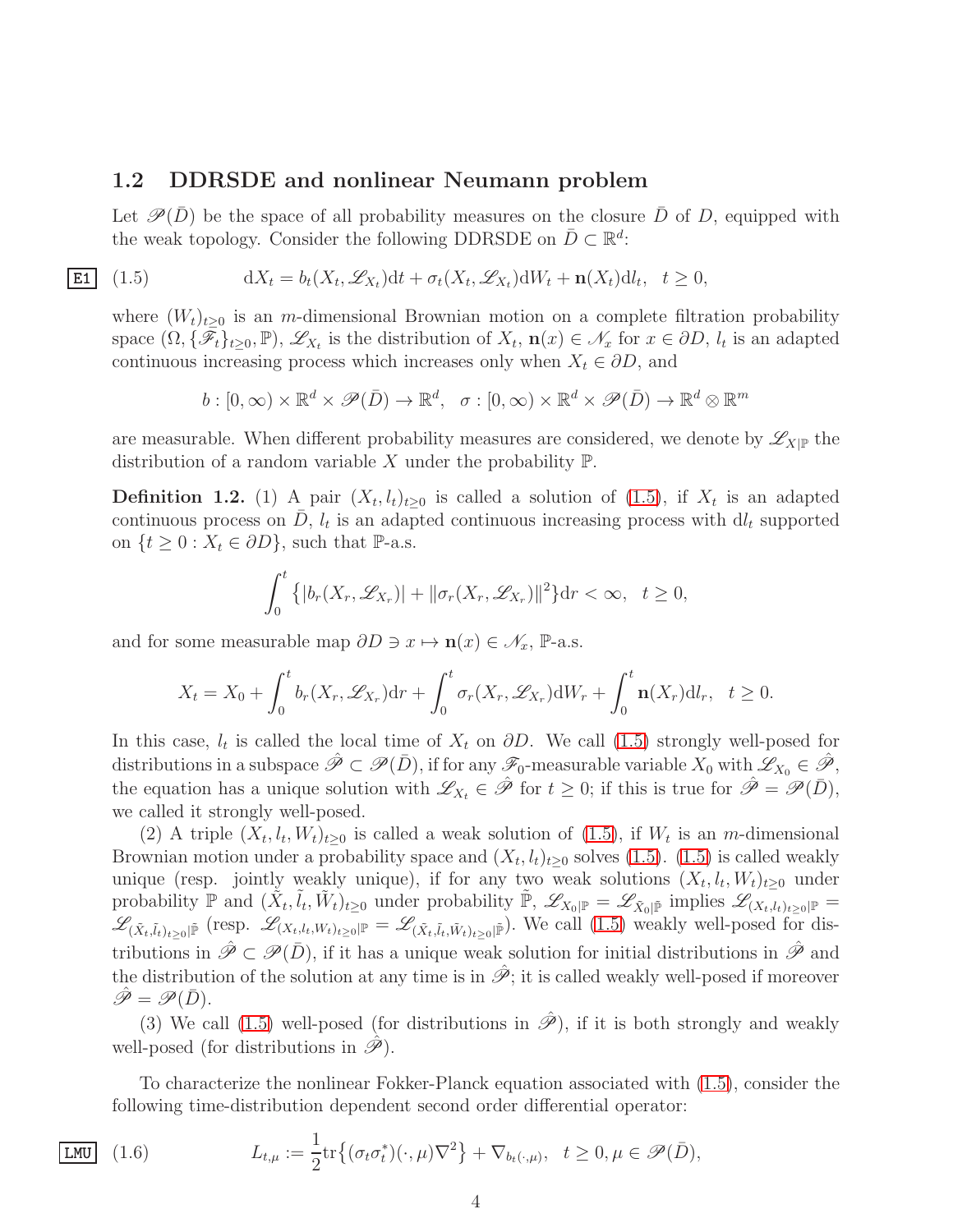where  $\nabla$  and  $\nabla^2$  are the gradient and Hessian operators in  $\mathbb{R}^d$  respectively, and  $\nabla_v$  is the directional derivative along  $v \in \mathbb{R}^d$ . Assume that for any  $\mu \in C([0,\infty); \mathscr{P}(\overline{D}))$ ,

$$
\text{SBB} \quad (1.7) \qquad \sigma_t^{\mu}(x) := \sigma_t(x, \mu_t), \quad b_t^{\mu}(x) := b_t(x, \mu_t)
$$

<span id="page-4-4"></span>satisfy  $\|\sigma^{\mu}\|^2 + |b^{\mu}| \in L_{loc}^1([0,\infty) \times \bar{D}; \mathrm{d}t \,\mu_t(\mathrm{d}x))$ .

Let  $C_N^2(\bar{D})$  be the class of  $C^2$ -functions on  $\bar{D}$  with compact support satisfying the Neumann boundary condition  $\nabla_{\bf n} f|_{\partial D} = 0$ . By Itô's formula, for any (weak) solution  $X_t$  to [\(1.5\)](#page-3-1),  $\mu_t := \mathcal{L}_{X_t}$  solves the nonlinear Fokker-Planck equation

$$
\overline{\text{NFP}} \quad (1.8) \quad \partial_t \mu_t = L_{t,\mu_t}^* \mu_t \quad \text{with respect to } C_N^2(\bar{D}), \quad t \ge 0
$$

<span id="page-4-2"></span><span id="page-4-0"></span>for probability measures on  $\overline{D}$ , in the sense that  $\mu \in C([0,\infty); \mathscr{P}(\overline{D}))$  and

$$
\boxed{\text{NFP2}} \quad (1.9) \quad \mu_t(f) := \int_{\bar{D}} f \, \mathrm{d}\mu_t = \mu_0(f) + \int_0^t \mu_s(L_{s,\mu_s}f) \, \mathrm{d}s, \quad t \ge 0, f \in C_N^2(\bar{D}).
$$

On the other hand, by establishing the "superposition principle" as in [\[2,](#page-66-1) [3\]](#page-66-2) based on [\[40\]](#page-68-3), under reasonable conditions we may prove that a solution to  $(1.8)$  also provides a weak solution to [\(1.5\)](#page-3-1). We leave this to a future study.

To understand [\(1.8\)](#page-4-0) as a nonlinear Neumann problem on D, let  $L_{t,\mu_t}^*$  be the adjoint operator of  $L_{t,\mu_t}$ : for any  $g \in L^1_{loc}(D, (||\sigma_t(x,\mu_t)||^2 + |b_t(x,\mu_t)||)dx)$ ,  $L^*_{t,\mu_t}g$  is the linear functional on  $C_0^2(D)$  (the class of  $C^2$ -functions on D with compact support) given by

$$
\text{INTT} \quad (1.10) \qquad \qquad C_0^2(D) \ni f \mapsto \int_D \{ f L_{t,\mu_t}^* g \}(x) \mathrm{d}x := \int_D \{ g L_{t,\mu_t} f \}(x) \mathrm{d}x.
$$

<span id="page-4-3"></span>Assume that  $\mathscr{L}_{X_t}$  has a density function  $\rho_t$ , i.e.  $\mu_t := \mathscr{L}_{X_t} = \rho_t(x) dx$ . It is the case under a general non-degenerate or Hörmander condition (see for instance  $[6]$ ), and it follows from Krylov's estimates [\(2.20\)](#page-11-2) or [\(2.56\)](#page-19-0) below. When  $\partial D \in C^2$ , [\(1.8\)](#page-4-0) implies that  $\rho_t$  solves the following nonlinear Neumann problem on  $\bar{D}$ :

$$
\overline{\text{NFP3}} \quad (1.11) \qquad \partial_t \rho_t = L_{t,\rho_t}^* \rho_t, \quad \nabla_{t,\mathbf{n}} \rho_t |_{\partial D} = 0, \ t \ge 0
$$

in the weak sense, where  $L_{t,\rho_t} := L_{t,\rho_t(x)dx}$ , and for a function g on  $\partial D$ 

<span id="page-4-1"></span>
$$
\nabla_{t,\mathbf{n}}g := \nabla_{\sigma_t \sigma_t^* \mathbf{n}}g + \text{div}_{\partial D}(g \pi \sigma_t \sigma_t^* \mathbf{n})
$$

for the divergence div<sub>∂D</sub> on  $\partial D$  and the projection  $\pi$  to the tangent space of  $\partial D$ :

$$
\pi_x v := v - \langle v, \mathbf{n}(x) \rangle \mathbf{n}(x), \quad v \in \mathbb{R}^d, x \in \partial D.
$$

If in particular  $\sigma \sigma^* \mathbf{n} = \lambda \mathbf{n}$  holds on  $[0, \infty) \times \partial D$  for a function  $\lambda \neq 0$  a.e.,  $\nabla_{t,\mathbf{n}} \rho_t |_{\partial D} = 0$  is equivalent to the standard Neumann boundary condition  $\nabla_{\mathbf{n}}\rho_t|_{\partial D}=0$ .

We now deduce  $(1.11)$  from  $(1.9)$ . Firstly, by  $(1.10)$ ,  $(1.9)$  implies

$$
\int_{D} (f \rho_t)(x) dx = \int_{D} (f \rho_0)(x) dx + \int_0^t ds \int_{D} (f L_{s, \rho_s}^* \rho_s)(x) dx, \ \ f \in C_0^2(D), t \ge 0,
$$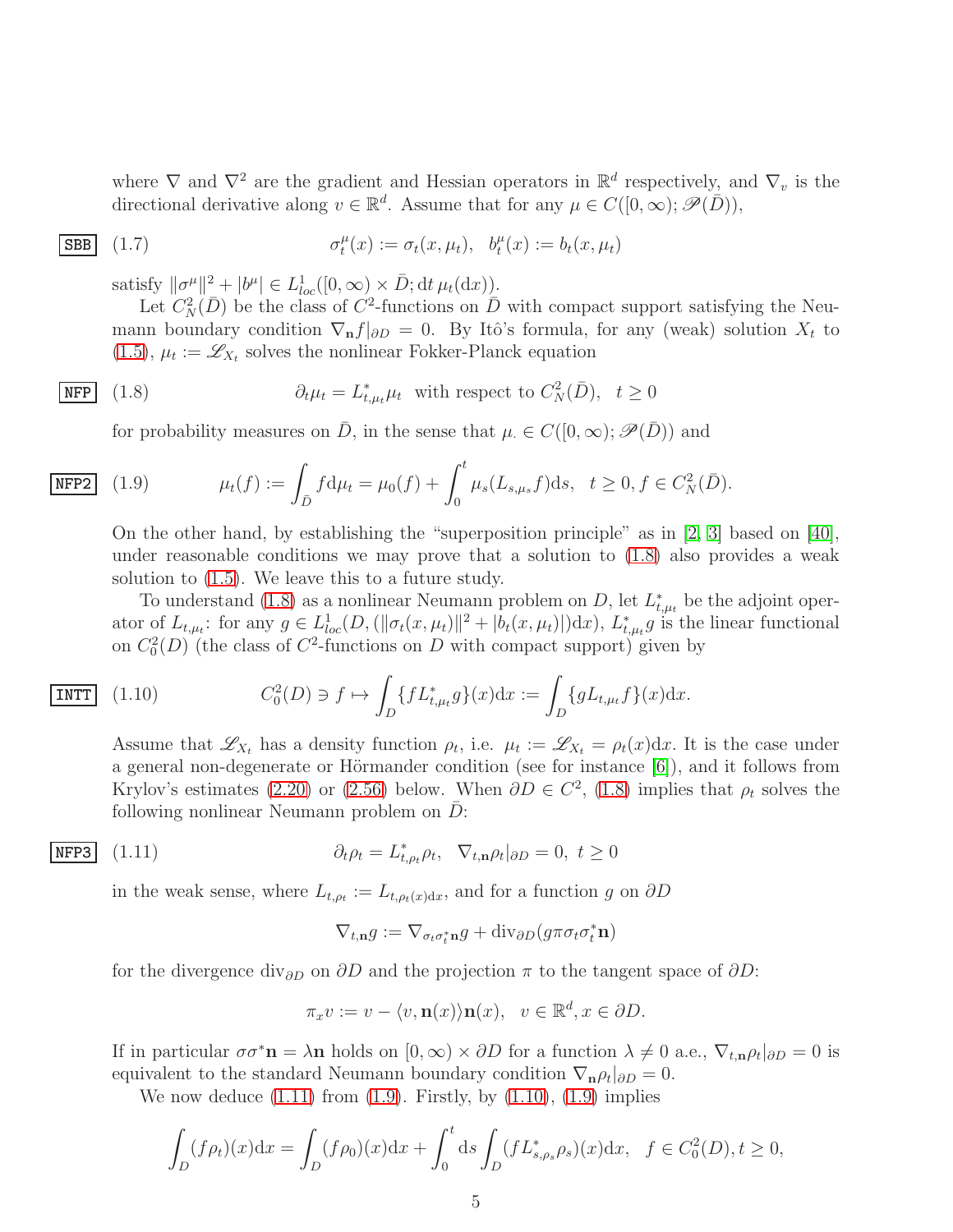so that  $\partial_t \rho_t = L_{t,\rho_t}^* \rho_t$ . Next, by the integration by parts formula, [\(1.9\)](#page-4-2) implies

$$
\int_{D} (f\rho_t)(x) dx = \int_{D} (f\rho_0)(x) dx + \int_{0}^{t} ds \int_{D} (\rho_s L_{s,\rho_s} f)(x) dx
$$
  
\n
$$
= \int_{D} (f\rho_0)(x) dx + \int_{0}^{t} \left( \int_{D} (f L_{s,\rho_s}^* \rho_s)(x) dx + \int_{\partial D} \{ f \nabla_{\sigma_s \sigma_s^* \mathbf{n}} \rho_s - \rho_s \nabla_{\sigma_s \sigma_s^* \mathbf{n}} f \}(x) dx \right) ds
$$
  
\n
$$
= \int_{D} (f\rho_0)(x) dx + \int_{0}^{t} \left( \int_{D} (f \partial_s \rho_s)(x) dx + \int_{\partial D} \{ f \nabla_{\sigma_s \sigma_s^* \mathbf{n}} \rho_s + f \operatorname{div}_{\partial D} (\rho_s \pi \sigma_s \sigma_s^* \mathbf{n}) \}(x) \right) ds
$$
  
\n
$$
= \int_{D} (f\rho_t)(x) dx + \int_{0}^{t} ds \int_{\partial D} \{ f(\nabla_{t,\mathbf{n}} \rho_t) \}(x) dx, \quad f \in C_N^2(\bar{D}), t \ge 0.
$$

<span id="page-5-0"></span>Thus,  $\nabla_{t,\mathbf{n}}\rho_t|_{\partial D}=0.$ 

#### 1.3 Summary of main results

Theorems [2.1-](#page-10-0)[2.3](#page-11-1) provide sufficient conditions for the well-posedness and functional inequalities of reflecting SDEs with singular drifts. These results generalize the corresponding ones derived in recent years for singular SDEs without reflection, and improve some existing results for reflecting SDEs. The essential difficulty in the study of singular reflecting SDEs is explained in the beginning of Section 2.

Theorems [3.1](#page-35-0)[-3.4](#page-47-0) present the weak and strong well-posedness of the DDRSDE [\(1.5\)](#page-3-1) under different conditions, where the first result applies to locally integrable drifts with the distribution dependence bounded by  $\lVert \cdot \rVert_{k, var} + \mathbb{W}_k$  (see Section 2 for definitions of probability distances), the second result includes a general criterion deducing the well-posedness of [\(1.5\)](#page-3-1) from that of reflecting SDEs, and the last two results work for the monotone case with the dependence on distribution given by  $\mathbb{W}_k(k > 1)$  or more general  $\mathbb{W}_{\psi}$  induced by a cost function  $\psi$ .

Theorems [4.1](#page-49-0) and [4.2](#page-52-1) establish the log-Harnack inequality for solutions to [\(1.5\)](#page-3-1) with respect to the initial distributions, which in particular implies the gradient estimate and entropy-cost inequality for the distributions of the solutions. The first result applies to the singular case and the other works for the monotone case.

Theorems [5.1,](#page-56-2) [5.3](#page-60-0) and [5.5](#page-65-0) include different types of exponential ergodicity for [\(1.5\)](#page-3-1) with time-homogenous coefficients, under dissipative, partially dissipative, and fully nondissipative conditions respectively.

To conclude this section, we consider an example of [\(1.11\)](#page-4-1) arising from kenetic mechanics, see [\[8,](#page-66-4) [10,](#page-66-5) [14\]](#page-67-2) and references within for the study without reflection when  $D = \mathbb{R}^d$ . For simplicity, we only consider bounded domain, but our general results also work for unbounded domains.

Example 1.1 (Granular media equation with Neumann boundary). Let  $D$  be a bounded domain with  $\partial D \in C_b^{2,L}$ <sup>2,*L*</sup>. For a potential  $V : \overline{D} \to \mathbb{R}$  and an interaction functional  $W: \mathbb{R}^d \to \mathbb{R}$ , consider the following nonlinear PDE for probability density functions on  $\bar{D}$ :

$$
\partial_t \varrho_t = \Delta \varrho_t + \text{div}\big\{\varrho_t \nabla V + \varrho_t \nabla (W * \varrho_t)\big\}, \quad \nabla_{\mathbf{n}} \varrho_t|_{\partial D} = 0,
$$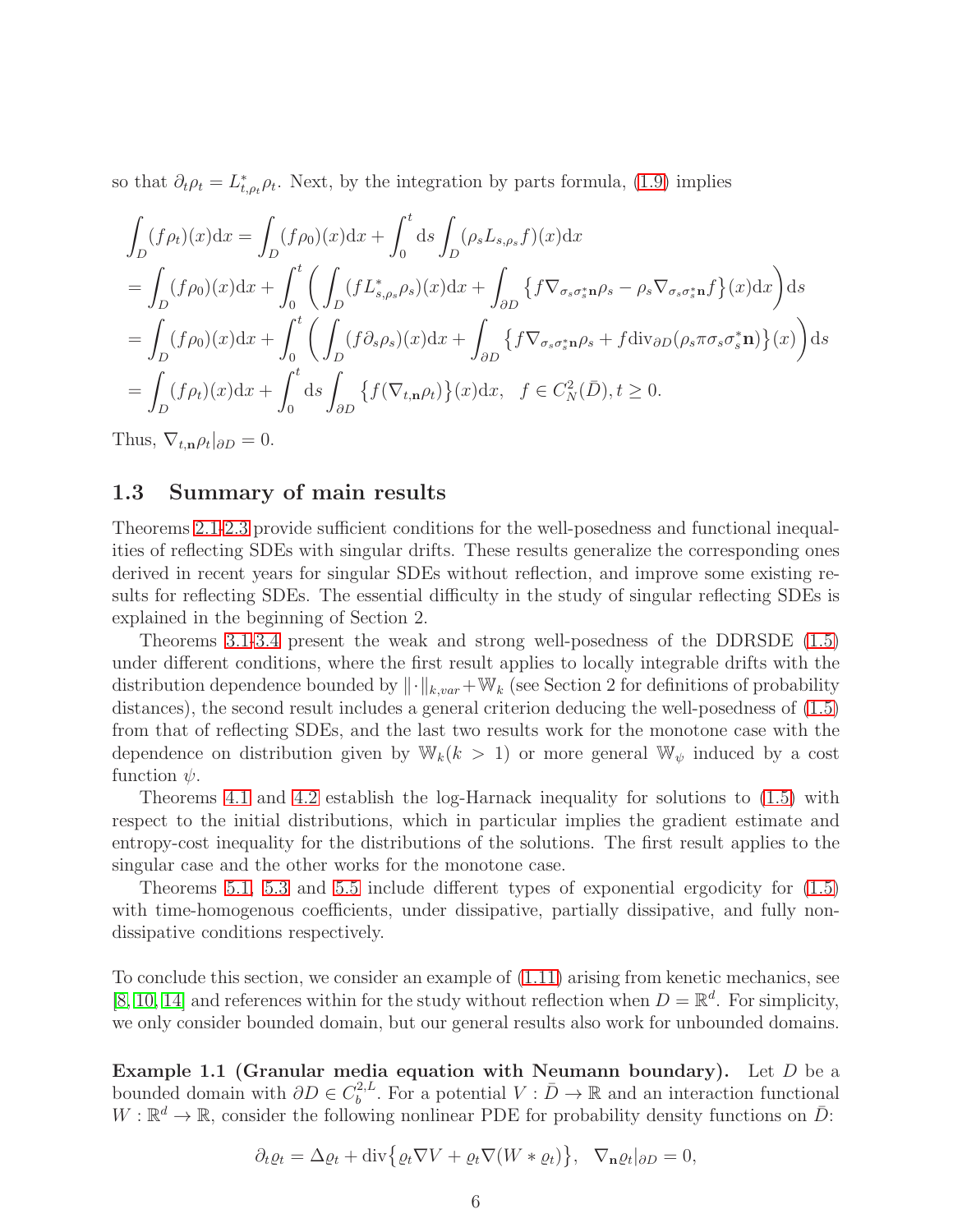where  $(W * \varrho_t)(x) := \int_{\mathbb{R}^d} W(x - z) \varrho_t(z) dz$ . It is easy to see that this equation is covered by [\(1.11\)](#page-4-1) with

 $b(x,\mu) = -\nabla V(x) - \nabla (W*\mu)(x), \ \sigma(x,\mu) = \sqrt{2}\mathbf{I}_d,$ 

where  $\mathbf{I}_d$  is the  $d \times d$  identity matrix, and  $(W * \mu)(x) := \int_{\mathbb{R}^d} W(x - z) \mu(\mathrm{d}z)$ .

- (1) If V and W are weakly differentiable with  $\|\nabla W\|_{\infty} < \infty$  and  $|\nabla V| \in L^p(\overline{D})$  for some  $p > d \vee 2$ , then Theorem [3.1](#page-35-0) with  $k = 0$  implies that the associated SDE [\(1.5\)](#page-3-1) is wellposed, and Theorem [4.2](#page-52-1) provides some functional inequalities for the solution. These results apply to  $W(x) := |x|^3$  which is of special interest from physics [\[4\]](#page-66-6).
- (2) If D is convex, V and W are second-order differentiable with  $\nabla^2 V \geq \lambda \mathbf{I}_d$  for some  $\lambda > 0$ and  $\|\nabla^2 W\|_{\infty}$  is small enough, then Theorem [5.1](#page-56-2) implies the exponential ergodicity of the solution in both the relative entropy and the  $L^2$ -Wasserstein distance.
- (3) If D is convex, there exists a constant  $K \geq 0$  such that

$$
\langle \nabla V(x) - \nabla V(y), x - y \rangle \le K|x - y|^2, \quad x, y \in \overline{D},
$$

and  $\|\nabla^2 W\|_{\infty}$  is small enough, then Theorem [5.3](#page-60-0) or Theorem [5.5](#page-65-0) implies the exponential ergodicity of the solution in  $\mathbb{W}_1$ .

Note that when  $D$  is non-convex, we may make a transform to make it convex so that Theorems [5.1,](#page-56-2) [5.3](#page-60-0) and [5.5](#page-65-0) apply, see [\[43,](#page-68-4) [46\]](#page-68-5) for the conformal change of metric making a non-convex domain convex.

## <span id="page-6-0"></span>2 Reflecting SDE with singular drift

Let  $\sigma_t(x,\mu) = \sigma_t(x)$  and  $b_t(x,\mu) = b_t(x)$  do not depend on  $\mu$ , so that [\(1.5\)](#page-3-1) reduces to the following reflecting SDE on  $\bar{D}$ :

$$
\text{E01} \quad (2.1) \qquad \qquad \mathrm{d}X_t = b_t(X_t) \mathrm{d}t + \sigma_t(X_t) \mathrm{d}W_t + \mathbf{n}(X_t) \mathrm{d}l_t, \quad t \in [0, T],
$$

<span id="page-6-1"></span>where  $T > 0$  is a fixed time. The associated time dependent generator reads

$$
\boxed{\text{LIT}} \quad (2.2) \qquad L_t := \frac{1}{2} \text{tr} \{ \sigma_t \sigma_t^* \nabla^2 \} + \nabla_{b_t}, \quad t \in [0, T].
$$

We aim to solve  $(2.1)$  with singular drift.

SDEs with singular coefficients have already been well investigated by using Zvokin's transform [\[56\]](#page-69-0) and Krylov's estimate [\[22\]](#page-67-3), see for instances [\[23,](#page-67-4) [50,](#page-69-1) [51,](#page-69-2) [54\]](#page-69-3) and references within. However, the corresponding study for singular reflecting SDEs is very limited. With great effort overcoming difficulty induced by the local time, in the recent work [\[52\]](#page-69-4) Yang and Zhang were able to prove the well-posedness of  $(2.1)$  for bounded  $C<sup>3</sup>$  domain, bounded b and  $\sigma = I_d$ . So, the general setup we discussed here is new in the literature.

<span id="page-6-2"></span>Before moving on, let us explain the main difficulty of the study by considering the following simple reflecting SDE on  $D$ :

$$
\boxed{\mathbf{E*4}} \quad (2.3) \qquad \qquad \mathrm{d}X_t = b_t(X_t) \mathrm{d}t + \sqrt{2} \mathrm{d}W_t + \mathbf{n}(X_t) \mathrm{d}l_t, \quad t \in [0, T],
$$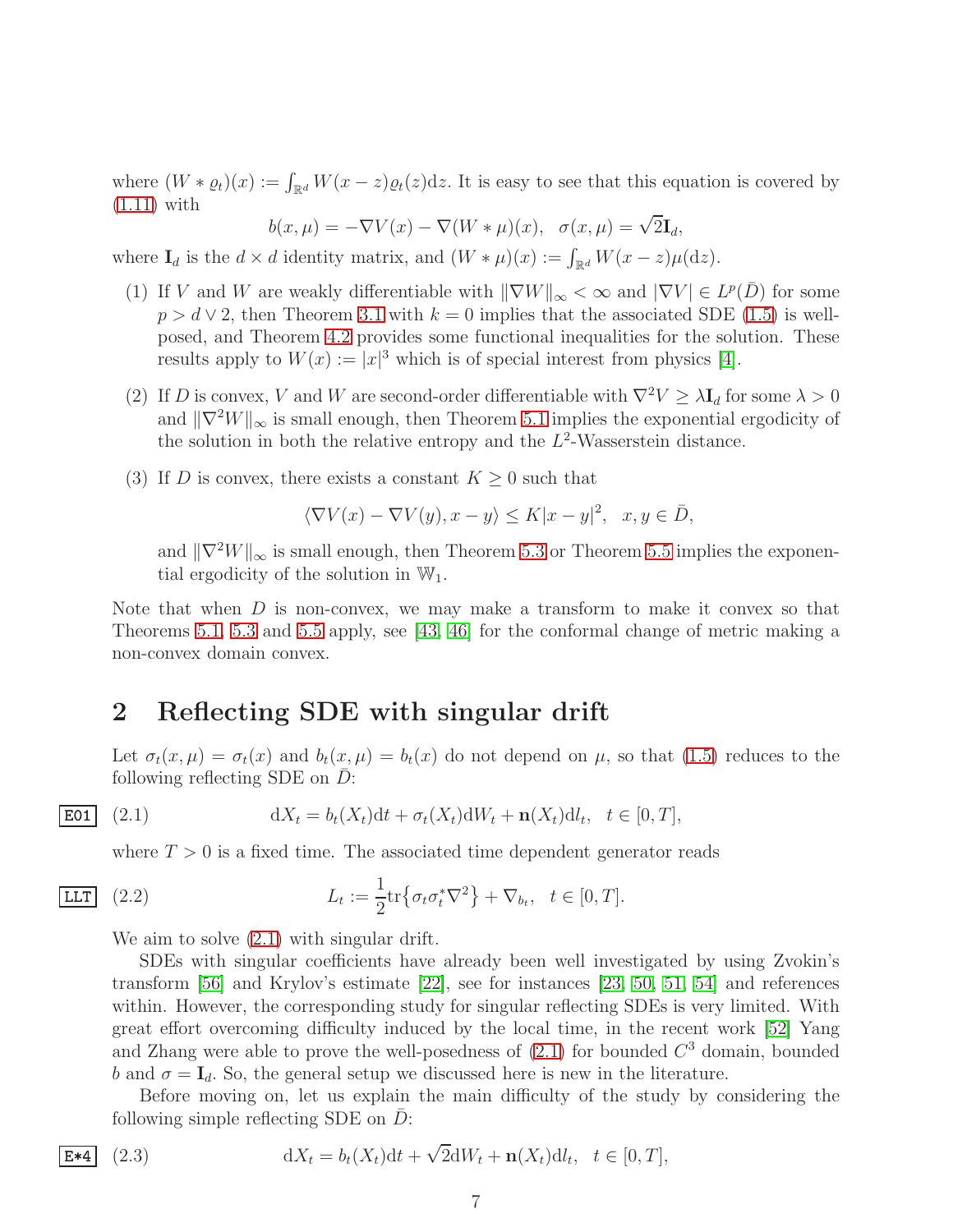where  $W_t$  is the d-dimensional Brownian motion and  $\int_0^T ||b_t||_1^q$  $_{L^p(\mathbb{R}^d)}^q dt < \infty$  for some  $p, q > 2$ with  $\frac{d}{p} + \frac{2}{q}$  $\frac{2}{q}$  < 1. When  $\lambda > 0$  is large enough, the unique solution of the PDE

$$
(\partial_t + \Delta + \nabla_{b_t})u_t = \lambda u_t - b_t, \quad t \in [0, T], u_T = 0
$$

satisfies

$$
||u||_{\infty} + ||\nabla u||_{\infty} \le \frac{1}{2}, \quad ||u||_{L_q^p} := \left(\int_0^T ||\nabla^2 u_t||_{L^p(\mathbb{R}^d)}^q dt\right)^{\frac{1}{q}} < \infty,
$$

see [\[23,](#page-67-4) [54\]](#page-69-3). Thus, for any  $t \in [0, T]$ ,  $\Theta_t := id + u_t$  (*id* is the identity map) is a homeomorphism on  $\mathbb{R}^d$ , and by Itô's formula,  $Y_t := \Theta_t(X_t)$  solves

$$
dY_t = \lambda \{ u_t \circ \Theta_t^{-1} \} (Y_t) dt + dW_t + \{ (\nabla u_t) \circ \Theta_t^{-1} \} (Y_t) dW_t + \{ \mathbf{n}(X_t) + \nabla_{\mathbf{n}} u_t(X_t) \} dt_t.
$$

When  $D = \mathbb{R}^d$ , we have  $l_t = 0$  so that this SDE is regular enough to have well-posedness, which implies the same property of  $(2.3)$  since  $\Theta_t$  is a homeomorphism, see [\[23\]](#page-67-4). When  $D \neq \mathbb{R}^d$ , to prove the pathwise uniqueness of  $Y_t$  by applying Itô's formula to  $|Y_t - \tilde{Y}_t|^2$ , where  $\tilde{Y}_t := \Theta_t(\tilde{X}_t)$  for another solution  $\tilde{X}_t$  of [\(5.39\)](#page-65-1) with local time  $\tilde{l}_t$ , one needs to find a constant  $c > 0$  such that

$$
\fbox{ERT}
$$

(2.4) 
$$
\langle \Theta_t(X_t) - \Theta_t(\tilde{X}_t), (\mathbf{n} + \nabla_{\mathbf{n}} u_t)(X_t) \rangle \mathrm{d}l_t + \langle \Theta_t(\tilde{X}_t) - \Theta_t(X_t), (\mathbf{n} + \nabla_{\mathbf{n}} u_t)(\tilde{X}_t) \rangle \rangle \mathrm{d}\tilde{l}_t
$$
  
 
$$
\leq c|X_t - \tilde{X}_t|^2 (\mathrm{d}l_t + \mathrm{d}\tilde{l}_t).
$$

This is not implied by [\(1.2\)](#page-2-1) except for  $d = 1$ , since only in this case the vectors  $\Theta_t(x) - \Theta_t(y)$ and  $(\mathbf{n} + \nabla_{\mathbf{n}} u_t)(x)$  are in the same directions of  $x - y$  and  $\mathbf{n}(x)$  respectively for large  $\lambda > 0$ .

To overcome this difficulty, we will construct a Zvokin's transform by solving the associated Neumann problem on  $\bar{D}$ , for which  $\nabla_{\mathbf{n}} u_t|_{\partial D} = 0$ . Even in this case,  $\Theta_t$  may also map a point from  $\bar{D}$  to  $\bar{D}^c$  such that [\(1.2\)](#page-2-1) does not apply. To this end, we will construct a modified process of  $|X_t - \tilde{X}_t|^2$  by using a function from [\[12\]](#page-67-5). Our construction simplifies that in [\[52\]](#page-69-4) and enables us to work in a more general framework.

#### <span id="page-7-0"></span>2.1 Conditions and main results

We first recall some functional spaces used in the study of singular SDEs, see for instance [\[50\]](#page-69-1). For any  $p \geq 1$ ,  $L^p(\mathbb{R}^d)$  is the class of measurable functions f on  $\mathbb{R}^d$  such that

$$
||f||_{L^p(\mathbb{R}^d)} := \left(\int_{\mathbb{R}^d} |f(x)|^p \mathrm{d}x\right)^{\frac{1}{p}} < \infty.
$$

For any  $\epsilon > 0$  and  $p \ge 1$ , let  $H^{\epsilon,p}(\mathbb{R}^d) := (1 - \Delta)^{-\frac{\epsilon}{2}} L^p(\mathbb{R}^d)$  with

$$
||f||_{H^{\epsilon,p}(\mathbb{R}^d)} := ||(1-\Delta)^{\frac{\epsilon}{2}}f||_{L^p(\mathbb{R}^d)} < \infty, \quad f \in H^{\epsilon,p}(\mathbb{R}^d).
$$

For any  $z \in \mathbb{R}^d$  and  $r > 0$ , let  $B(z, r) := \{x \in \mathbb{R}^d : |x - z| < r\}$  be the open ball centered at z with radius r. For any  $p, q > 1$  and  $t_0 < t_1$ , let  $\tilde{L}^p_q(t_0, t_1)$  denote the class of measurable functions  $f$  on  $[t_0, t_1] \times \mathbb{R}^d$  such that

$$
||f||_{\tilde{L}_q^p(t_0,t_1)} := \sup_{z \in \mathbb{R}^d} \left( \int_{t_0}^{t_1} ||1_{B(z,1)} f_t||_{L^p(\mathbb{R}^d)}^q dt \right)^{\frac{1}{q}} < \infty.
$$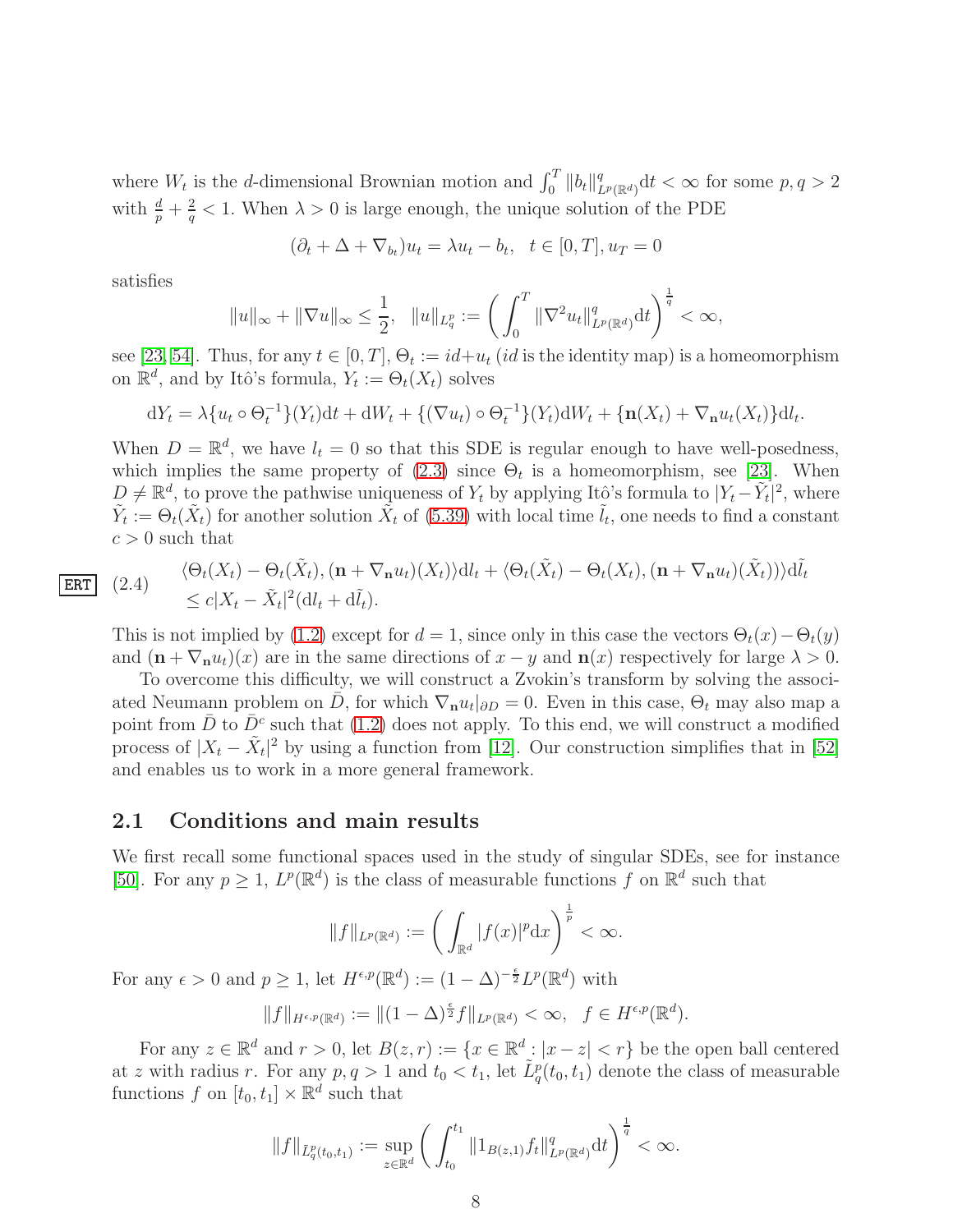For any  $\epsilon > 0$ , let  $\tilde{H}^{\epsilon, p}_{q}(t_0, t_1)$  be the space of  $f \in \tilde{L}^p_q(t_0, t_1)$  with

$$
||f||_{\tilde{H}_q^{\epsilon,p}(t_0,t_1)} := \left(\int_{t_0}^{t_1} \sup_{z \in \mathbb{R}^d} ||g(z + \cdot)f_t||_{\mathbb{H}^{\epsilon,p}(\mathbb{R}^d)}^q dt\right)^{\frac{1}{q}} < \infty
$$

for some  $g \in C_0^{\infty}(\mathbb{R}^d)$  satisfying  $g|_{B(0,1)} = 1$ , where  $C_0^{\infty}(\mathbb{R}^d)$  is the class of  $C^{\infty}$  functions on  $\mathbb{R}^d$  with compact support. We remark that the space  $\tilde{H}^{\epsilon,p}_{q}(t_0,t_1)$  does not depend on the choice of g. When  $t_0 = 0$ , we simply denote

$$
\tilde{L}_q^p(t_1) := \tilde{L}_q^p(0, t_1), \quad \tilde{H}_q^{\epsilon, p}(t_1) := \tilde{H}_q^{\epsilon, p}(0, t_1), \quad t_1 > 0.
$$

For a domain  $D \subset \mathbb{R}^d$ , we denote  $f \in \tilde{L}^p_q(t_0, t_1, D) (=: \tilde{L}^p_q(t_1, D)$  for  $t_0 = 0$ , if f is a measurable function on  $[t_0, t_1] \times \overline{D}$  such that

$$
||f||_{\tilde{L}_q^p(t_0,t_1,D)} := ||1_Df||_{\tilde{L}_q^p(t_0,t_1)} < \infty.
$$

A vector or matrix valued function is said in one of the above introduced spaces, if so are its components.

We will take  $(p, q)$  from the class

$$
\mathcal{K} := \Big\{ (p,q) : p, q \in (1,\infty), \ \frac{d}{p} + \frac{2}{q} < 1 \Big\},\
$$

and use the following assumptions on the coefficients b and  $\sigma$ . Let  $\|\cdot\|_{\infty}$  denote the uniform norm for real (or vector/matrix) valued functions.

- $(A_0^{\sigma,b}$  $\sigma_0^{(5)}$  (D) *holds*,  $a := \sigma \sigma^*$  *and b are extended to measurable functions on*  $[0, T] \times \mathbb{R}^d$ , *b has* decomposition  $b = b^{(0)} + b^{(1)}$  with  $b_t^{(0)}$  $t_0^{(0)}|_{\bar{D}^c} = 0$ , such that the following conditions hold:
	- (1)  $a_t$  is invertible with  $||a||_{\infty} + ||a^{-1}||_{\infty} < \infty$ , and

$$
\lim_{\varepsilon \to 0} \sup_{|x-y| \le \varepsilon, t \in [0,T]} \|a_t(x) - a_t(y)\| = 0.
$$

<span id="page-8-2"></span><span id="page-8-1"></span>(2) *There exists*  $(p_2, q_2) \in \mathcal{K}$  *such that*  $|b^{(0)}| \in \tilde{L}_{q_2}^{p_2}(T)$ . *Moreover,*  $b^{(1)}$  *is locally bounded* on  $[0, T] \times \mathbb{R}^d$ , and there exist a constant  $L > 1$  and a function  $\tilde{\rho} \in C_b^2(D)$  such that

$$
\boxed{\text{LIP}} \quad (2.6) \qquad \qquad \|\nabla b^{(1)}\|_{\infty} := \sup_{t \in [0,T], x \neq y} \frac{|b_t^{(1)}(x) - b_t^{(1)}(y)|}{|x - y|} \le L,
$$

<span id="page-8-0"></span>**GB1** (2.7) 
$$
\langle b_t^{(1)}, \nabla \tilde{\rho} \rangle |_{\bar{D}} \geq -L, \quad \langle \nabla \tilde{\rho}, \mathbf{n} \rangle |_{\partial D} \geq 1, \quad t \in [0, T].
$$

$$
(A_1^{\sigma,b})
$$
  $(A_0^{\sigma,b})$  holds with  $||\nabla \sigma||^2 \in \tilde{L}_{q_1}^{p_1}(T)$  and  $|b^{(0)}|^2 \in \tilde{L}_{q_2}^{p_2}(T)$  for some  $(p_1, q_1), (p_2, q_2) \in \mathcal{K}$ .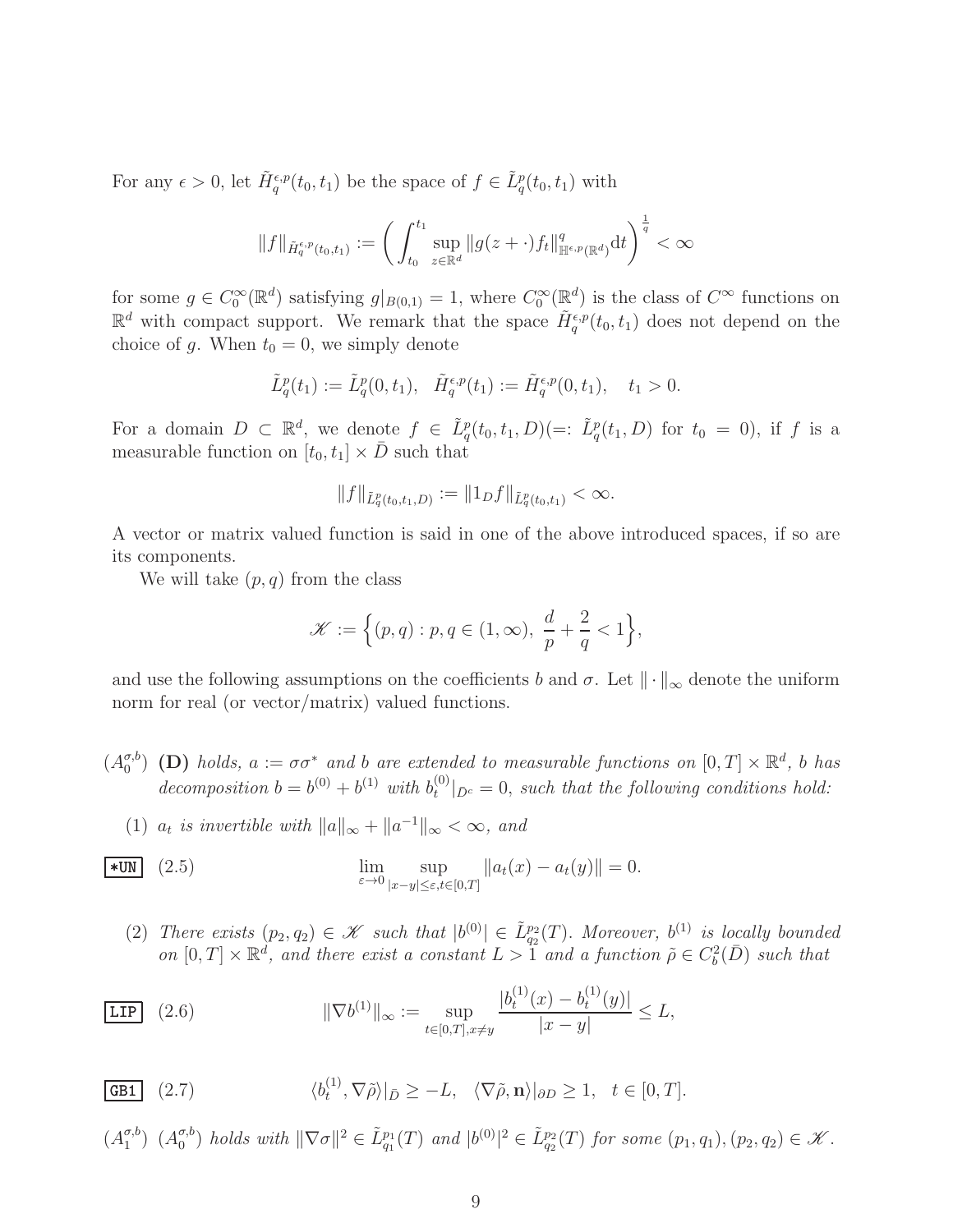**Remark 2.1.** Each of the following two conditions implies the existence of  $\tilde{\rho}$  in [\(2.7\)](#page-8-0):

- (a)  $\partial D \in C_b^2$  and there exists a constant  $K > 0$  such that  $\langle b_t^{(1)} \rangle$  $\langle t^{(1)} \rangle$ ,  $\mathbf{n}$  $\rangle$ | $\partial D \geq -K$  for  $t \in [0, T]$ ;
- <span id="page-9-0"></span>(b) D is bounded and there exist  $\varepsilon \in (0,1)$  and  $x_0 \in D$  such that

\***GB** (2.8) 
$$
\langle x_0 - x, \mathbf{n}(x) \rangle \ge \varepsilon |x - x_0|, \quad x \in \partial D.
$$

Indeed, if (a) holds then there exists  $r_0 > 0$  such that  $\rho \in C_b^2(\partial_{r_0}D)$ . Let  $h \in C^{\infty}([0, \infty))$ with  $h(r) = r$  for  $r \in [0, r_0/4]$  and  $h(r) = r_0/2$  for  $r \ge r_0/2$ . By taking  $\tilde{\rho} = h \circ \rho$  we have  $\tilde{\rho} \in C_b^2(D)$ ,  $\langle \nabla \tilde{\rho}, \mathbf{n} \rangle|_{\partial D} = 1$ , and for any  $x \in D$  letting  $\bar{x} \in \partial D$  such that  $|x - \bar{x}| = \rho(x)$ , we deduce from [\(2.6\)](#page-8-1) that

$$
\langle b_t^{(1)}(x), \nabla \tilde{\rho}(x) \rangle = h'(\rho(x)) \{ \langle b_t^{(1)}(\bar{x}), \mathbf{n}(\bar{x}) \rangle + \langle b_t^{(1)}(x) - b_t^{(1)}(\bar{x}), \mathbf{n}(\bar{x}) \rangle \} \ge -(1+r_0)L \|h'\|_{\infty}.
$$

Therefore,  $(2.7)$  holds for some (different) constant L. Next, if (b) holds, by  $(2.8)$  we may take  $\tilde{\rho}(x) = N\sqrt{1+|x-x_0|^2}$  for large enough  $N \ge 1$  such that  $\langle \nabla \tilde{\rho}, \mathbf{n} \rangle |_{\partial D} \ge 1$ . So, by the boundedness of D and  $b^{(1)} \in C([0, T] \times \mathbb{R}^d)$ , [\(2.7\)](#page-8-0) holds for some constant  $L > 0$ .

Assumption  $(A_0^{\sigma,b})$  $\sigma_0^{(b)}$  will be used to establish Krylov's estimate for functions  $f \in \bigcap_{(p,q)\in \mathscr{K}} \tilde{L}_q^p(T)$ , which is crucial to solve singular SDEs, see Lemma [2.5](#page-11-3) below. To improve this estimate for  $(p, q)$  satisfying  $\frac{d}{p} + \frac{2}{q}$  $\frac{2}{q}$  < 2 as in the case without reflecting (see [\[50\]](#page-69-1)), we introduce one more assumption.

 $\text{tr}(\sigma_t \sigma_t^* \nabla^2) + \nabla_{b_t^{(1)}}, \ \ t \in [0, T].$ 

Consider the following differential operators on  $D$ :  $\sigma, b^{(1)}$ 

<span id="page-9-1"></span> $\frac{\sigma, b^{(1)}}{t} :=$ 

$$
\boxed{\text{BARL}} \quad (2.9) \qquad L
$$

Let  $\{P_{s,t}^{\sigma,b^{(1)}}\}_{T\geq t_1\geq t\geq s\geq 0}$  be the Neumann semigroup on  $\bar{D}$  generated by  $L_t^{\sigma,b^{(1)}}$  $t^{\sigma,\sigma^{(1)}}$ , that is, for any  $\phi \in C_b^2(\overline{D})$ , and any  $t \in (0,T]$ ,  $(P_{s,t}^{\sigma,b^{(1)}}\phi)_{s \in [0,t]}$  is the unique solution of the PDE

$$
\underline{\text{NMM}} \quad (2.10) \qquad \qquad \partial_s u_s = -L_s^{\sigma, b^{(1)}} u_s, \quad \nabla_\mathbf{n} u_s|_{\partial D} = 0 \text{ for } s \in [0, t), u_t = \phi.
$$

1 2

For any  $t > 0$ , let  $C_b^{1,2}$  $b^{1,2}([0,t] \times \bar{D})$  be the set of functions  $f \in C_b([0,t] \times \bar{D})$  with bounded and continuous derivatives  $\partial_t f$ ,  $\nabla f$  and  $\nabla^2 f$ .

$$
(A_2^{\sigma,b}) \ \partial D \in C_b^{2,L} \ \text{and the following conditions hold for } \sigma \ \text{and} \ b \text{ on } [0,T] \times \bar{D}:
$$
\n
$$
(1) \ \ a_t := \sigma_t \sigma_t^* \ \text{is invertible}, \ (2.5) \ \text{holds for } x, y \in \bar{D} \ \text{and there exists } (p_1, q_1) \in \mathcal{K} \ \text{such that}
$$
\n
$$
\|a\|_{\infty} + \|a^{-1}\|_{\infty} + \|\nabla \sigma\|_{\tilde{L}_{q_1}^{p_1}(T,D)} < \infty.
$$

- (2)  $b = b^{(1)} + b^{(0)}$  *with*  $\nabla_{\bf n} b_t^{(1)}$  $\|f^{(1)}(bD) = 0, \| \nabla b^{(1)} \|_{\infty} + \| 1_{\partial D} \langle b^{(1)}, \mathbf{n} \rangle \|_{\infty} < \infty$  *and*  $|b^{(0)}| \in$  $\tilde{L}_{q_2}^{p_2}(T,D)$  *for some*  $(p_2, q_2) \in \mathcal{K}$  *with*  $p_2 > 2$ *.*
- <span id="page-9-2"></span>(3) For any  $\phi \in C_b^2(\overline{D})$  and  $t \in (0,T]$ , the PDE [\(2.10\)](#page-9-1) has a unique solution  $P_{\cdot,t}^{\sigma,b^{(1)}}\phi \in$  $C_b^{1,2}$  $b^{1,2}([0,t] \times \bar{D})$ , such that for some constant  $c > 0$  we have

**AB1** (2.11) 
$$
\|\nabla^i P_{s,t}^{\sigma, b^{(1)}} \phi\|_{\infty} \le c(t-s)^{-\frac{1}{2}} \|\nabla^{i-1} \phi\|_{\infty}, \quad 0 \le s < t \le T, \quad i = 1, 2, \phi \in C_b^2(\bar{D}),
$$
  
where  $\nabla^{(0)} \phi := \phi$ .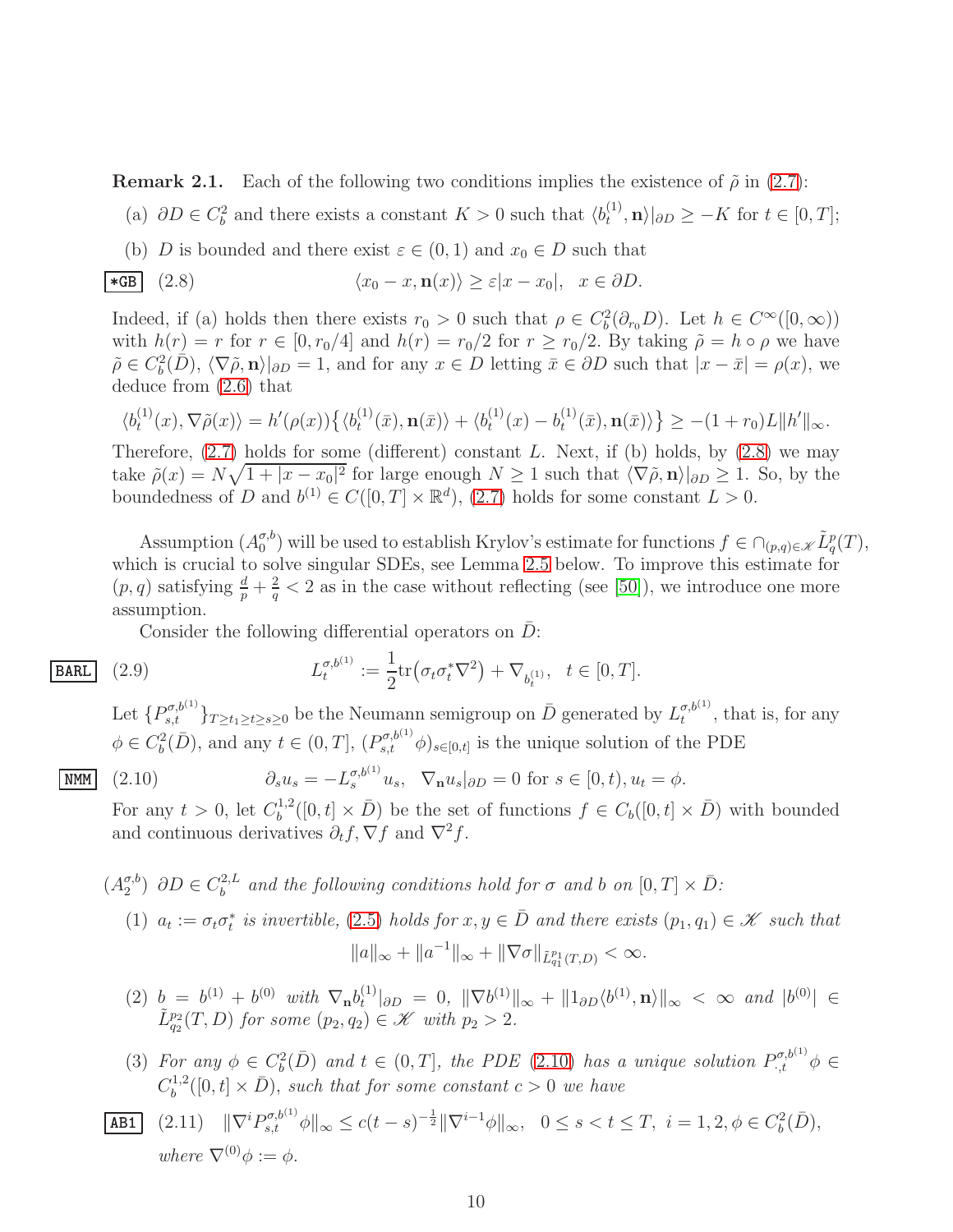**Remark 2.2.** (1) Let  $\rho \in C_b^2(\partial_{r_0}D)$  for some  $r_0 > 0$ . Since  $\nabla \rho|_{\partial D} = \mathbf{n}, \|\nabla b^{(1)}\|_{\infty} +$  $||1_{\partial D}\langle b^{(1)}, \mathbf{n}\rangle||_{\infty} < \infty$  implies  $||1_{\partial_{r_0}D}\langle b^{(1)}, \nabla \rho \rangle||_{\infty} < \infty$ , which will be used in the proof of Lemma [2.6](#page-14-0) below.

 $(2)$   $(A_2^{\sigma,b}$  $\binom{\sigma, b}{2}(3)$  holds if D is bounded with  $\partial D \in C^{2+\alpha}$  for some  $\alpha \in (0, 1)$ , and there exists  $c > 0$  such that

$$
\left[ (2.12) \ \left\{ |b_t^{(1)}(x) - b_s^{(1)}(y)| + \|a_t(x) - a_s(y)\| \right\} \le c(|t - s|^\alpha + |x - y|^\frac{\alpha}{2}), \ \ s, t \in [0, T], x, y \in \overline{D}.
$$

<span id="page-10-2"></span>Indeed,  $\partial D \in C^{2+\alpha}$  implies  $\mathbf{n} \in C^{1+\alpha}(\partial D)$ , so that  $(2.12)$  implies estimates  $(3.4)$  and  $(3.6)$ in [\[11,](#page-66-7) Theorem VI.3.1] with  $\rho = \infty$  for the Neumann heat kernel  $p_{s,t}^{\sigma,b^{(1)}}(x,y)$  of  $P_{s,t}^{\sigma,b^{(1)}}$ . We note that according to its proof, the condition (3.3) therein is assumed for some  $\alpha \in (0,1)$ rather than all  $\alpha \in (0,1)$ . In particular,  $\nabla^2 p_{s,t}^{\sigma,b^{(1)}}(\cdot,y)(x)$  and  $\partial_s p_{s,t}^{\sigma,b^{(1)}}(x,y)$  are continuous in  $(s, x) \in [0, t] \times \overline{D}$ , and there exists a constant  $c > 1$  such that

$$
\begin{aligned} |\nabla^i p_{s,t}^{\sigma,b^{(1)}}(\cdot, y)(x)| &\le c|t-s|^{-\frac{d+i}{2}} e^{-\frac{|x-y|^2}{c(t-s)}}, & 0 \le s < t \le T, x, y \in \bar{D}, i = 0, 1, 2, \\ |\partial_s p_{s,t}^{\sigma,b^{(1)}}(x, y)| &= |L_s^{\sigma,b^{(1)}} p_{s,t}^{\sigma,b^{(1)}}(\cdot, y)(x)| \le c|t-s|^{-\frac{d+2}{2}} e^{-\frac{|x-y|^2}{c(t-s)}}, & 0 \le s < t \le T, x, y \in \bar{D}. \end{aligned}
$$

These properties imply  $(2.11)$ .

 $**A$ 

The following are main results of this section, where Theorem [2.2](#page-10-1) improves the main result (Theorem 6.3) in [\[52\]](#page-69-4) for bounded  $C^3$  domain D, bounded drift b and  $\sigma = I_d$ . Moreover, going back to the case without reflection (i.e.  $D = \mathbb{R}^d$ ), Theorem [2.3](#page-11-1) covers the main result (Theorem 1.1) of [\[24\]](#page-67-6) where  $b^{(1)} = 0$  is considered.

<span id="page-10-0"></span>**T2.1** Theorem 2.1 (Weak well-posedness). If either  $(A_1^{\sigma,b})$  $\binom{\sigma,b}{1}$  or  $(A_2^{\sigma,b})$  $\binom{\sigma, b}{2}$  *holds, then*  $(2.1)$  *is weakly well-posed. Moreover, for any*  $k > 1$  *there exists a constant*  $c > 0$  *such that* 

$$
\boxed{\text{EPP}} \quad (2.13) \qquad \mathbb{E} \Big[ \sup_{t \in [0,T]} |X_t^x|^k \Big] \le c(1+|x|^k), \quad \mathbb{E} e^{kl_T^x} \le c, \quad x \in \bar{D},
$$

<span id="page-10-3"></span><span id="page-10-1"></span>*where*  $(X_t^x, l_t^x)$  *is the* (*weak*) *solution of* [\(2.1\)](#page-6-1) *with*  $X_0^x = x$ *.* 

- T2.2 Theorem 2.2 (Well-posedness). *Assume that one of the following conditions holds:*
	- (*i*)  $d = 1$  *and*  $(A_1^{\sigma,b})$  $\binom{\sigma, b}{1}$  *holds*;
	- $(ii)$   $(A_2^{\sigma,b}$  $\binom{\sigma, b}{2}$  *holds with*  $p_1 > 2$ *.*

*Then* [\(2.1\)](#page-6-1) *is well-posed, and for any*  $k \geq 1$ *, there exists a constant*  $c > 0$  *such that* 

$$
\overline{\text{INN}} \quad (2.14) \quad \mathbb{E} \Big[ \sup_{t \in [0,T]} |X_t^x - X_t^y|^k \Big] \le c |x - y|^k, \quad x, y \in \overline{D}.
$$

*Consequently, for any*  $p > 1$  *there exists a constant*  $c(p) > 0$  *such that* 

<span id="page-10-5"></span><span id="page-10-4"></span>
$$
P_t f(x) := \mathbb{E}[f(X_t^x)], \quad x \in \bar{D}, t \ge 0, f \in \mathscr{B}_b(\bar{D})
$$

*satisfies*

$$
\boxed{\text{GRD}} \quad (2.15) \qquad |\nabla P_t f| \le c(p) (P_t |\nabla f|^p)^{\frac{1}{p}}, \quad f \in C_b^1(\bar{D}), \quad t \in [0, T].
$$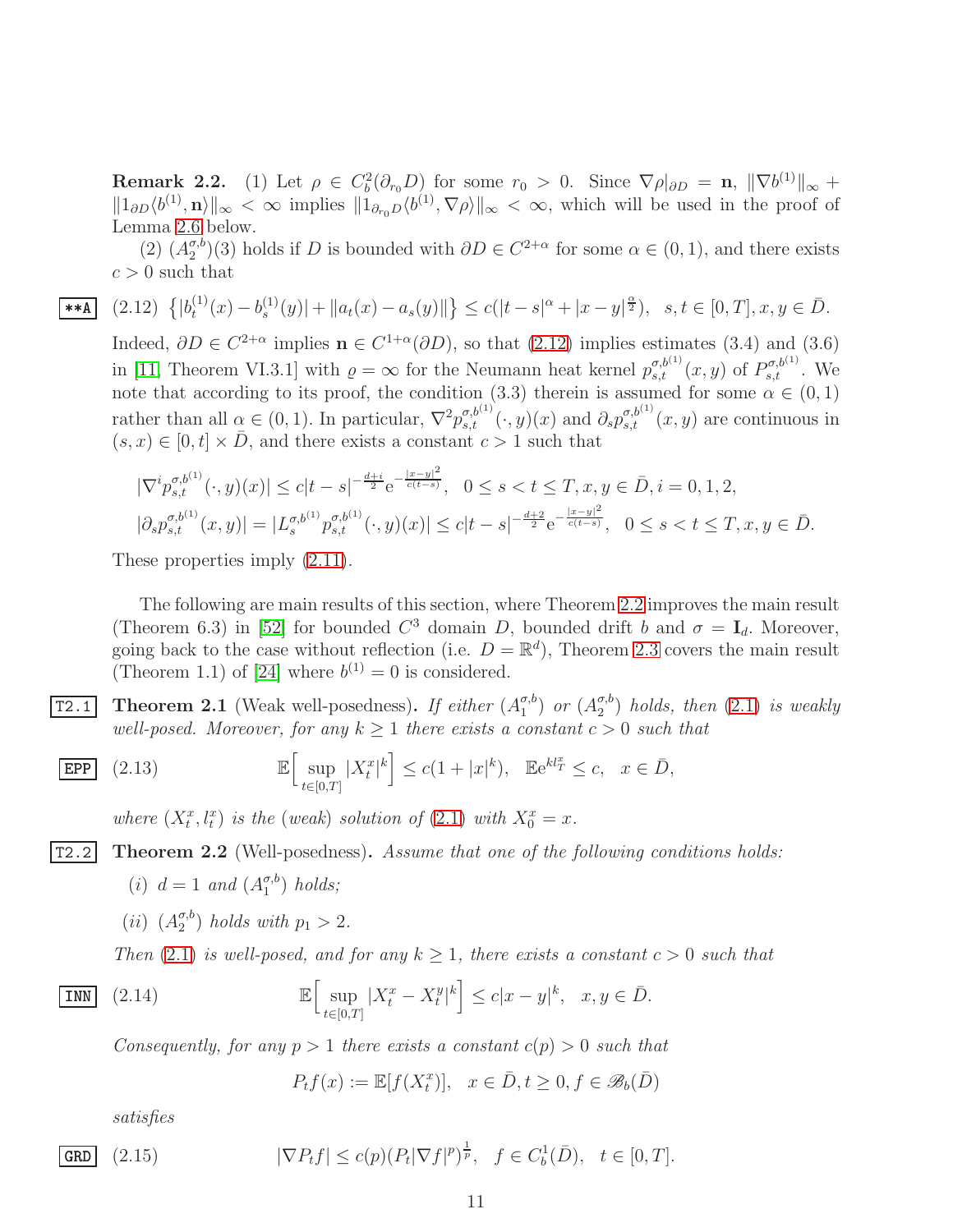<span id="page-11-1"></span>**T2.3** Theorem 2.3 (Functional inequalities). Assume that  $(A_2^{\sigma,b})$  $\binom{\sigma, b}{2}$  *holds with*  $p_1 > 2$ *. Then there exist a constant*  $C > 0$  *and a map*  $c : (1, \infty) \rightarrow (0, \infty)$  *such that* 

<span id="page-11-6"></span>
$$
\overline{\text{GRD'} } \quad (2.16) \qquad |\nabla P_t f| \le \frac{c(p)}{\sqrt{t}} (P_t |f|^p)^{\frac{1}{p}}, \quad t \in [0, T], f \in \mathscr{B}_b(\bar{D}), \quad p > 1,
$$

$$
\overline{\text{PCC}} \quad (2.17) \quad P_t f^2 - (P_t f)^2 \le t C P_t |\nabla f|^2, \quad f \in C_b^1(\bar{D}), \quad t \in [0, T],
$$

 $|LHA|$   $(2.18)$  $\log f(x) \leq \log P_t f(y) + \frac{C|x-y|^2}{t}$  $\frac{y - y}{t}, \quad t \in [0, T], x, y \in \bar{D}, 0 < f \in \mathscr{B}_b(\bar{D}).$ 

<span id="page-11-8"></span><span id="page-11-7"></span>To prove these results, we first establish Krylov's estimates under different conditions, then prove the weak and strong well-posedness by using Girsanov's transform and Zvokin's transforms respectively.

#### <span id="page-11-0"></span>2.2 Krylov's estimate and Itô's formula

A crucial step in the study of singular SDEs is to establish Krylov's estimate [\[22\]](#page-67-3). To this end, we first introduce the following lemma taken from [\[53,](#page-69-5) Theorem 2.1], which extends [\[50,](#page-69-1) Theorem 3.2] where  $b^{(1)} = 0$  is considered. See [\[50,](#page-69-1) [54\]](#page-69-3) and references within for earlier assertions.

<span id="page-11-4"></span> $LYZ$  Lemma 2.4. *Assume*  $(A_0^{\sigma,b})$  $\sigma_0^{(b)}$ . For any  $0 \le t_0 < t_1 \le T$  and  $f \in \tilde{L}^p_q(t_0, t_1)$  for some  $p, q > 1$ , *the PDE*

$$
\boxed{\text{PPD5}} \quad (2.19) \qquad \qquad (\partial_t + L_t)u_t^{\lambda} = \lambda u_t^{\lambda} + f_t, \quad t \in [t_0, t_1], u_{t_1}^{\lambda} = 0,
$$

<span id="page-11-5"></span>*has a unique solution in*  $\tilde{H}_q^{2,p}(t_0,t_1)$ *. Moreover, for any*  $\theta \in [0,2)$ ,  $p' \in [p,\infty]$  *and*  $q' \in [q,\infty]$ *with*  $\frac{d}{p} + \frac{2}{q}$  $\frac{2}{q}$  < 2 –  $\theta$  +  $\frac{d}{p'}$  $\frac{d}{p'} + \frac{2}{q'}$  $\frac{2}{q'}$ , there exist constants  $\lambda_0$ ,  $c > 0$  increasing in  $\|b^{(0)}\|_{\tilde{L}_{q_2}^{p_2}(T)}$  (*i.e. they do not have to be changed when*  $b^{(0)}$  *is replaced by*  $\tilde{b}^{(0)}$  *with*  $\|\tilde{b}^{(0)}\|_{\tilde{L}_{q_2}^{p_2}(T)} \leq \|b^{(0)}\|_{\tilde{L}_{q_2}^{p_2}(T)}$ , such *that for any*  $0 \le t_0 < t_1 \le T$ *, the solution satisfies* 

$$
\lambda^{\frac{1}{2}(2-\theta+\frac{d}{p'}+\frac{1}{q'}-\frac{d}{p}-\frac{2}{q})}\|u\|_{\tilde{H}_{q'}^{\theta,p'}(t_0,t_1)}+\|(\partial_t+\nabla_{b^{(1)}})u\|_{\tilde{L}_q^p(t_0,t_1)}+\|u\|_{\tilde{H}_q^{2,p}(t_0,t_1)}\leq c\|f\|_{\tilde{L}_q^p(t_0,t_1)}.
$$

By estimating the local time, this result enables us to derive the following Krylov's estimate [\(2.20\)](#page-11-2) and Khasminskii's estimate [\(2.21\)](#page-12-0).

<span id="page-11-3"></span> $\overline{\text{L1}}$  Lemma 2.5. *Assume*  $(A_0^{\sigma,b})$  $_{0}^{\sigma,b}$ ). Let  $(p,q) \in \mathscr{K}$ .

> (1) *There exist a constant*  $i \geq 1$  *depending only on*  $(p, q)$ *, and a constant*  $c \geq 1$  *increasing*  $\|h^{(0)}\|_{\tilde{L}_{q_2}^{p_2}(T)}$ , such that for any solution  $X_t$  of [\(2.1\)](#page-6-1), and any  $0 \le t_0 \le t_1 \le T$ , the *following estimates holds.*

<span id="page-11-2"></span>
$$
\boxed{\text{KR}} \quad (2.20) \qquad \mathbb{E} \bigg( \int_{t_0}^{t_1} |f_s(X_s)| \, ds \bigg| \mathcal{F}_{t_0} \bigg)^m \leq c^m m! \|f\|_{\tilde{L}_q^p(t_0, t_1)}^m, \quad f \in \tilde{L}_q^p(t_0, t_1), m \geq 1,
$$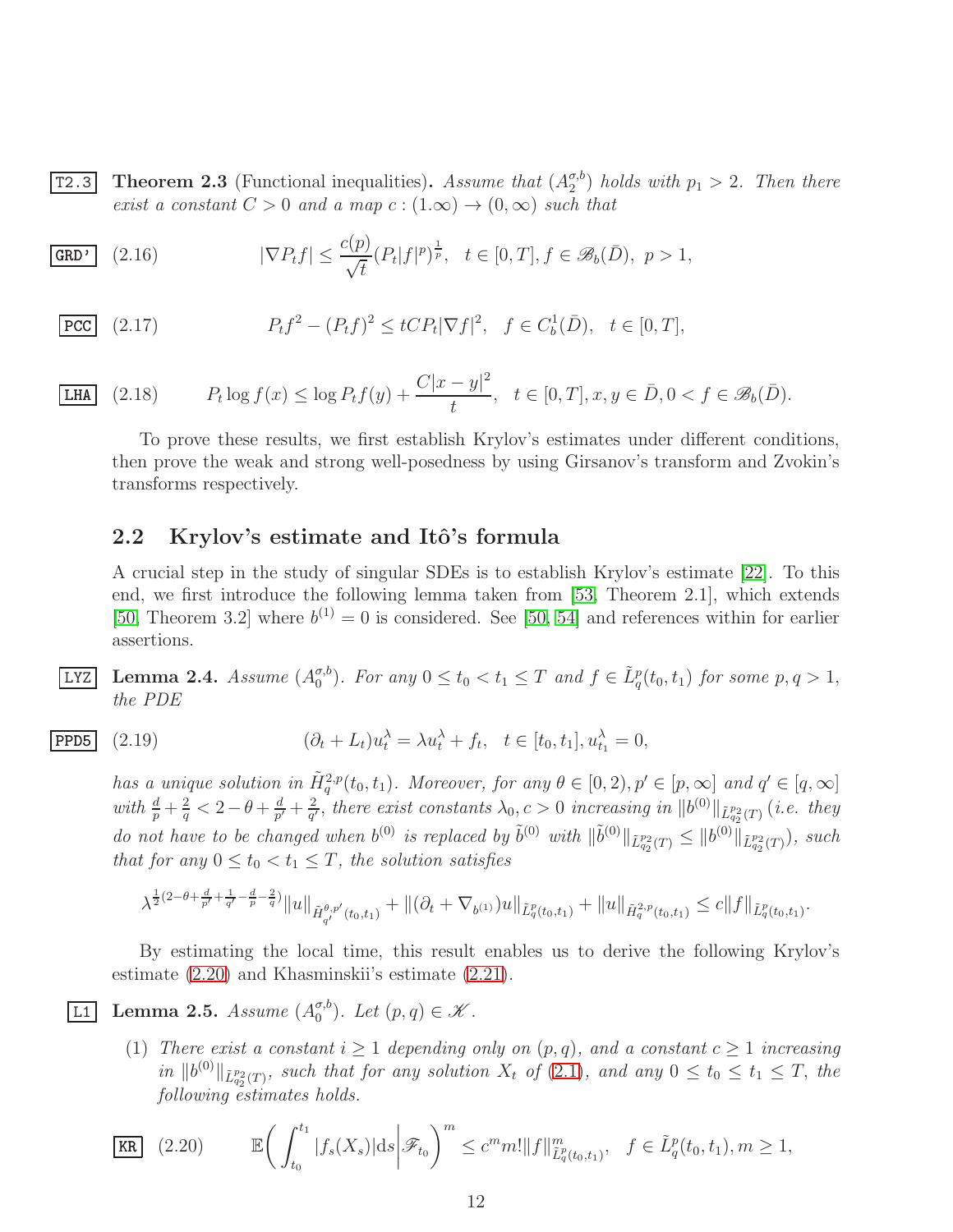<span id="page-12-0"></span>**KAS** (2.21) 
$$
\mathbb{E} (e^{\int_{t_0}^{t_1} |f_t(X_t)|dt} | \mathscr{F}_{t_0}) \leq \exp [c+c||f||_{\tilde{L}_q^p(t_0,t_1)}^i], \quad f \in \tilde{L}_q^p(t_0,t_1),
$$

$$
\text{KAS'} \quad (2.22) \qquad \qquad \sup_{t_0 \in [0,T]} \mathbb{E} \big( e^{\lambda (l_T - l_{t_0})} \big| \mathscr{F}_{t_0} \big) < e^{c(1 + \lambda^2)}, \quad \lambda > 0.
$$

<span id="page-12-4"></span>(2) *For any*  $u \in C([0, T] \times \mathbb{R}^d)$  *with continuous*  $\nabla u$  *and* 

$$
\boxed{\text{UUU}} \quad (2.23) \qquad \|u\|_{\infty} + \|\nabla u\|_{\infty} + \|(\partial_t + \nabla_{b^{(1)}})u\|_{\tilde{L}_q^p(T)} + \|\nabla^2 u\|_{\tilde{L}_q^p(T)} < \infty,
$$

<span id="page-12-6"></span><span id="page-12-5"></span>*we have the following Itô's formula for a solution*  $X_t$  *to*  $(2.1)$ *:* 

$$
\boxed{\text{IT0}} \quad (2.24) \qquad du_t(X_t) = (\partial_t + L_t)u_t(X_t)dt + \langle \nabla u_t(X_t), \sigma_t(X_t) dW_t \rangle + (\nabla_{\mathbf{n}} u_t)(X_t) dV_t.
$$

*Proof.* (1) By first using  $|f| \wedge n$  replacing n then letting  $n \to \infty$ , we may and do assume that f is bounded and nonnegative. By Lemma [2.4,](#page-11-4) for any  $(p', q') \in \mathcal{K}$ , [\(2.19\)](#page-11-5) has a unique solution satisfying

<span id="page-12-1"></span>
$$
\lambda^{\varepsilon}(\|u^{\lambda}\|_{\infty} + \|\nabla u^{\lambda}\|_{\infty}) + \|(\partial_t + \nabla_{b^{(1)}})u^{\lambda}\|_{\tilde{L}^{p'}_{q'}(t_0, t_1)} + \|u^{\lambda}\|_{\tilde{H}^{2, p'}_{q'}(t_0, t_1)}
$$
\n
$$
\leq c_1 \|f\|_{\tilde{L}^{p'}_{q'}(t_0, t_1)}, \quad \lambda \geq \lambda_0,
$$

where  $\varepsilon > 0$  depends on  $(p', q')$  and  $\lambda_0, c > 0$  are constants increasing in  $||b^{(0)}||_{\tilde{L}_{q_2}^{p_2}(T)}$ .

To apply Itô's formula, we make a standard mollifying approximation of  $u^{\lambda}$ , which is extended to  $\mathbb{R}^{d+1}$  by letting  $u_t^{\lambda} := u_{(t \vee t_0) \wedge t_1}^{\lambda}$  for  $t \in \mathbb{R}$ . Let  $0 \leq \varrho \in C_0^{\infty}(\mathbb{R}^{d+1})$  such that  $\int_{\mathbb{R}^{d+1}} \varrho(z) dz = 1$ . For any  $n \geq 1$ , let

$$
\boxed{\text{MLL}} \quad (2.26) \qquad u_t^{\lambda,n}(x) = n^{d+1} \int_{\mathbb{R}^{d+1}} u_{t-s}^{\lambda}(x-y) \varrho(ns, ny) \, \text{d} s \, \text{d} y, \quad t \in \mathbb{R}, x \in \mathbb{R}^d.
$$

Then

 $|$  PPD5 $'$ 

<span id="page-12-2"></span>
$$
\lim_{n \to \infty} \left\{ \| (\partial_t + \nabla_{b^{(1)}})(u^{\lambda, n} - u^{\lambda}) \|_{\tilde{L}^{p'}_{q'}(t_0, t_1)} + \| u^{\lambda, n} - u^{\lambda} \|_{\tilde{H}^{2, p'}_{q'}(t_0, t_1)} \right\} = 0, \quad (p', q') \in \mathcal{K},
$$

so that as shown in the proof of [\[51,](#page-69-2) Lemma 5.4],

$$
\overline{\mathbf{P}^{\ast} \mathbf{D}} \quad (2.27) \qquad f_t^{\{n\}} := (\partial_t + L_t - \lambda) u_t^{\lambda, n}
$$

satisfies

$$
\lim_{n \to \infty} \|f - f^{\{n\}}\|_{\tilde{L}^{p'}_{q'}(t_0, t_1)} = 0, \quad (p', q') \in \mathcal{K},
$$

<span id="page-12-3"></span>and  $(2.25)$  with  $(p', q') = (p, q)$  implies

$$
\boxed{\text{PPD6}} \quad (2.29) \qquad \qquad ||u^{\lambda,n}||_{\infty} + ||\nabla u^{\lambda,n}||_{\infty} \le c\lambda^{-\varepsilon} ||f||_{\tilde{L}_q^p(t_0,t_1)}, \quad n \ge 1, \lambda > \lambda_0.
$$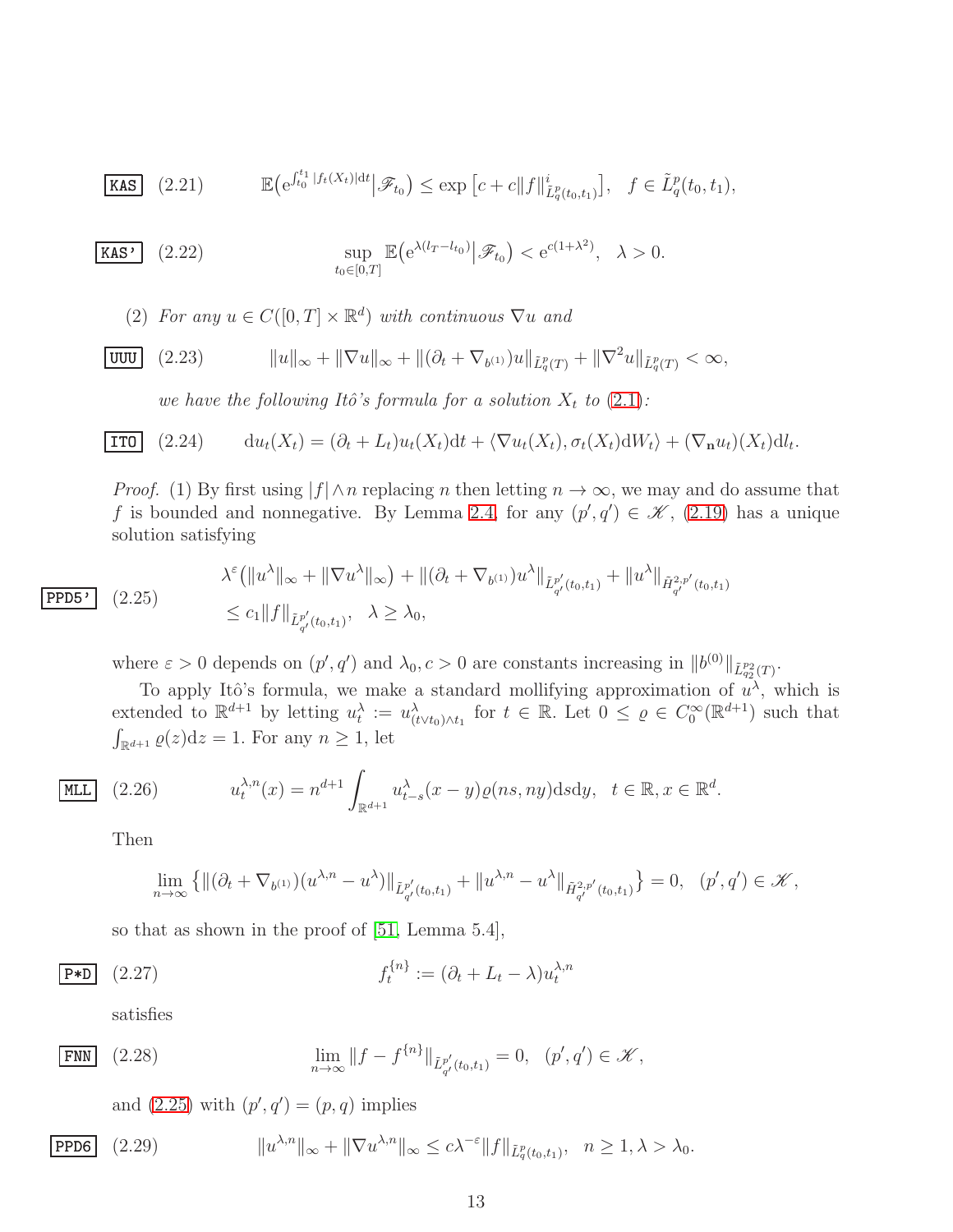Let

<span id="page-13-0"></span>
$$
\tau_k := \inf \left\{ t \in [t_0, T] : l_t - l_{t_0} + \int_{t_0}^t |b_s(X_s)| \, ds \ge k \right\}, \quad k \ge 1.
$$

By [\[51,](#page-69-2) Lemma 5.2] and [\(2.1\)](#page-6-1), there exists a map  $c : [1, \infty) \to (0, \infty)$  such that

$$
\boxed{\text{*NN}} \quad (2.30) \qquad \mathbb{E}\bigg(\int_{t_0}^{t_1 \wedge \tau_k} g_s(X_s) \mathrm{d}s\bigg) \le c(k) \|g\|_{L_q^p(t_0, t_1)}, \quad k \ge 1, g \in L_q^p(t_0, t_1).
$$

Applying Itô's formula to  $u^{\lambda,n}$ , we deduce from  $(2.27)$  and  $(2.29)$  that

$$
2c\lambda^{-\varepsilon}||f||_{\tilde{L}_{q}^{p}(t_{0},t_{1})} \geq \mathbb{E}\left\{u_{t_{1}\wedge\tau_{k}}^{\lambda,n}(X_{t_{1}\wedge\tau_{k}})-u_{t_{0}}^{\lambda,n}(X_{t_{0}})||\mathcal{F}_{t_{0}}\right\}
$$
  
\n
$$
= \mathbb{E}\left(\int_{t_{0}}^{t_{1}\wedge\tau_{k}}(\partial_{s}+L_{s})u_{s}^{\lambda,n}(X_{s})ds+\int_{t_{0}}^{t_{1}\wedge\tau_{k}}\left\{\nabla_{\mathbf{n}(X_{s})}u_{s}^{\lambda,n}\right\}(X_{s})d l_{s}|\mathcal{F}_{t_{0}}\right)
$$
  
\n
$$
\geq \mathbb{E}\left(\int_{t_{0}}^{t_{1}\wedge\tau_{k}}f_{s}^{\{n\}}(X_{s})ds\bigg|\mathcal{F}_{t_{0}}\right)-c||f||_{\tilde{L}_{q}^{p}(t_{0},t_{1})}\left\{\lambda+\lambda^{-\varepsilon}\mathbb{E}(l_{t_{1}\wedge\tau_{k}}-l_{t_{0}}|\mathcal{F}_{t_{0}})\right\}.
$$

Therefore,

$$
\begin{aligned}\n\mathbb{E} & \left( \int_{t_0}^{t_1 \wedge \tau_k} f_s^{\{n\}}(X_s) \, ds \middle| \mathcal{F}_{t_0} \right) \\
&\leq c \| f \|_{\tilde{L}_q^p(t_0, t_1)} \{ 2 + \lambda + \lambda^{-\varepsilon} \mathbb{E}(l_{t_1 \wedge \tau_k} - l_{t_0} | \mathcal{F}_{t_0}) \}, \quad n, k \geq 1, \lambda > 0.\n\end{aligned}
$$

Combining this with [\(2.30\)](#page-13-0), we find a subsequence  $i_n \to \infty$  such that

$$
\begin{array}{ll}\n\mathbb{E}\left(\int_{t_0}^{t_1 \wedge \tau_k} 1_{B(0,k)} f_s(X_s) \, ds \bigg| \mathcal{F}_{t_0}\right) = \lim_{n \to \infty} \mathbb{E}\left(\int_{t_0}^{t_1 \wedge \tau_k} 1_{B(0,k)} f_s^{\{i_n\}}(X_s) \, ds \bigg| \mathcal{F}_{t_0}\right) \\
\leq c \|f\|_{\tilde{L}_q^p(t_0,t_1)} \{2 + \lambda + \lambda^{-\varepsilon} \mathbb{E}(l_{t_1} - l_{t_0} | \mathcal{F}_{t_0})\}, \quad \lambda > 0, k \ge 1.\n\end{array}
$$

<span id="page-13-1"></span>On the other hand, by [\(2.7\)](#page-8-0) and the boundedness of  $\sigma$ , we find a constant  $c_1 > 0$  such that

$$
\boxed{\text{GHH}} \quad (2.34)
$$

<span id="page-13-2"></span>
$$
d\tilde{\rho}(X_t) \ge -c_1 dt - c_1 |b_t^{(0)}(X_t)| dt + dl_t + \langle \nabla \tilde{\rho}(X_t), \sigma_t(X_t) dW_t \rangle.
$$

So,  $(2.33)$  with  $(p, q) = (p_2, q_2)$  implies

$$
\mathbb{E}(l_{t_1 \wedge \tau_k} - l_{t_0} | \mathscr{F}_{t_0}) \le c_1(t - t_0) + c_1 \mathbb{E}\left(\int_{t_0}^{t_1 \wedge \tau_k} |b_s^{(0)}(X_s)| ds \middle| \mathscr{F}_{t_0}\right) + ||\tilde{\rho}||_{\infty}
$$
  

$$
\le c_2(1 + \lambda) + c_2 \lambda^{-\varepsilon} \mathbb{E}(l_{t_1 \wedge \tau_k} - l_{t_0} | \mathscr{F}_{t_0}), \quad t \in [t_0, T], \quad \lambda > 0, k \ge 1
$$

holds for some constant  $c_2 > 0$  increasing in  $||b^{(0)}||_{\tilde{L}^p_q(T)}$ . Taking  $\lambda > 0$  large enough such that  $c_2 \lambda^{-\varepsilon} \leq \frac{1}{2}$  $\frac{1}{2}$ , we arrive at

$$
\mathbb{E}(l_{t_1 \wedge \tau_k} - l_{t_0} | \mathscr{F}_{t_0}) \le c_3, \quad k \ge 1
$$

for some constant  $c_3 > 0$  increasing in  $||b^{(0)}||_{\tilde{L}^p_q(T)}$ . Letting  $k \to \infty$  gives

$$
\boxed{\text{LCT}} \quad (2.35) \quad \mathbb{E}(l_{t_1} - l_{t_0} | \mathscr{F}_{t_0}) \le c_3, \quad t_0 \le t_1 \le T.
$$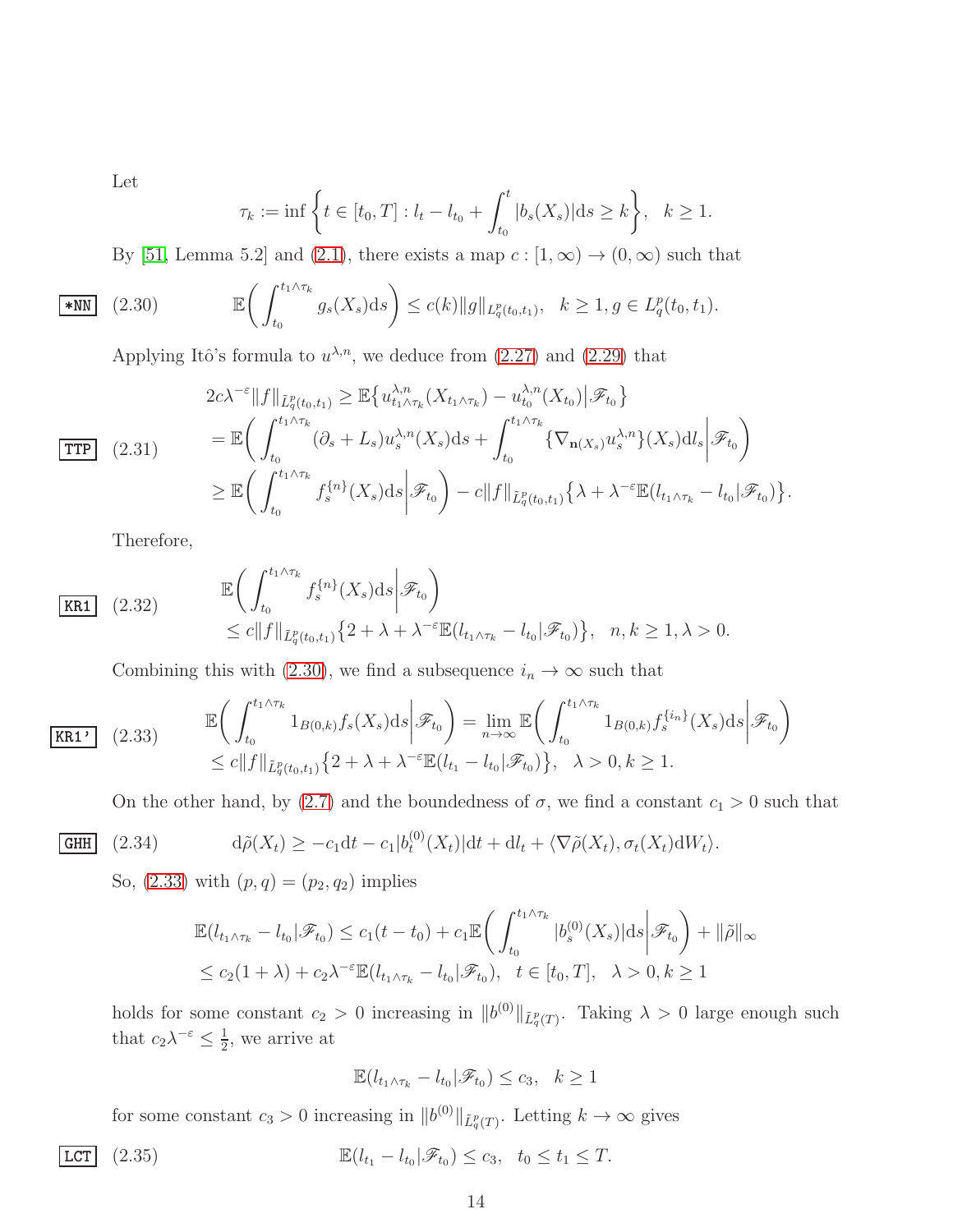This and [\(2.33\)](#page-13-1) with  $k \to \infty$  imply [\(2.20\)](#page-11-2) for  $m = 1$ , which further yields the inequality for any  $m \ge 1$  as shown in the proof of [\[51,](#page-69-2) Lemma 3.5]. Moreover, taking  $q' \in (2, q)$  such that  $(p, q') \in \mathcal{K}$ , [\(2.20\)](#page-11-2) for  $m = 1$  with  $(p, q')$  replacing  $(p, q)$  yields

$$
\mathbb{E}\bigg(\int_{t_0}^{t_1} f_s(X_s)ds\bigg|\mathscr{F}_{t_0}\bigg) \leq c\|f\|_{\tilde{L}^p_{q'}(t_0,t_1)} \leq c(t_1-t_0)^{\frac{q-q'}{qq'}}\|f\|_{\tilde{L}^p_q(t_0,t_1)}
$$

.

This and [\[51,](#page-69-2) Lemma 3.5] with  $\tilde{L}_{q'}^p$  replacing  $L_q^p$  imply [\(2.21\)](#page-12-0) for  $i = \frac{q}{q-1}$  $\frac{q}{q-q'}$ . Finally, combining  $(2.21)$  with  $(2.34)$ ,  $b^{(0)} \in \tilde{L}_{q_2}^{p_2}(T)$  and  $\|\sigma^*\nabla\tilde{\rho}\|_{\infty} < \infty$ , we derive  $(2.22)$ .

(2) We first extend u to  $\mathbb{R}^{d+1}$  by letting  $u_t = u_{t+\wedge T}$  for  $t \in \mathbb{R}$ , and consider its mollifying approximation  $u^{\{n\}}$  defined above. Then  $\|\sigma\|_{\infty} < \infty$  and [\(2.23\)](#page-12-5) imply

2.36) 
$$
\lim_{n \to \infty} \left\{ \|u - u^{\{n\}}\|_{\infty} + \|\nabla(u - u^{\{n\}})\|_{\infty} + \|(\partial_t + L_t)(u - u^{\{n\}})\|_{\tilde{L}_q^p(T)} \right\} = 0.
$$

Combining this with  $\|\sigma\|_{\infty} < \infty$  and [\(2.20\)](#page-11-2), we obtain

$$
\lim_{n \to \infty} \sup_{t \in [0,T]} |u_t^{\{n\}}(X_t) - u_t(X_t)| = 0,
$$
\n
$$
\lim_{n \to \infty} \int_0^t \nabla_n u_s^{\{n\}}(X_s) \mathrm{d}l_s = \int_0^t \nabla_n u_s(X_s) \mathrm{d}l_s,
$$
\n
$$
\lim_{n \to \infty} \mathbb{E} \int_0^T |(\partial_s + L_s)(u_s^{\{n\}} - u_s)|(X_s) \mathrm{d}s = 0,
$$
\n
$$
\lim_{n \to \infty} \mathbb{E} \sup_{t \in [0,T]} \left| \int_0^t \langle \nabla (u_s^{\{n\}} - u_s)(X_s), \sigma_s(X_s) \mathrm{d}W_s \rangle \right| = 0,
$$

Therefore, we prove [\(2.24\)](#page-12-6) by letting  $n \to \infty$  in the following Itô's formula:

$$
u_t^{\{n\}}(X_t) = u_0^{\{n\}}(X_0) + \int_0^t (\partial_s + L_s)(u_s^{\{n\}})(X_s) ds
$$
  
+ 
$$
\int_0^t \langle \nabla u_s^{\{n\}}(X_s), \sigma_s(X_s) dW_s \rangle + \int_0^t (\nabla_n u_s^{\{n\}})(X_s) dI_s, \quad t \in [0, T].
$$

To improve Lemma [2.5](#page-11-3) for  $(p, q) \in \mathcal{K}$  with  $\frac{d}{p} + \frac{2}{q}$  $\frac{2}{q}$  < 2, we first extend Lemma [2.4](#page-11-4) to the Neumann boundary case. For any  $k \in \mathbb{N}$ , let  $C_b^{0,k}$  $\bar{b}^{0,k}([t_0, t_1] \times \bar{D}; \mathbb{R}^d)$  be the space of  $f \in C_b([t_0, t_1] \times \bar{D}; \mathbb{R}^d)$  with bounded and continuous derivatives in  $x \in \bar{D}$  up to order k. Let  $C_h^{1,2}$  $b^{1,2}([t_0, t_1] \times \bar{D}; \mathbb{R}^d)$  denote the space of  $f \in C_b^{0,2}$  $b^{0,2}([t_0, t_1] \times \bar{D}; \mathbb{R}^d)$  with bounded and continuous  $\partial_t f$ .

<span id="page-14-0"></span> $\overline{\text{LNN}}$  Lemma 2.6. *Assume*  $(A_2^{\sigma,b})$  $\binom{\sigma, b}{2}$  but without the condition  $\|\nabla \sigma\|_{\tilde{L}_{q_1}^{p_1}(T,D)} < \infty$ . Then  $(A_0^{\sigma, b})$  $\binom{\sigma, b}{0}$  and *the following assertions hold.*

(1) For any 
$$
\lambda \geq 0
$$
,  $0 \leq t_0 < t_1 \leq T$  and  $\tilde{b}$ ,  $f \in C_b^{0,2}([t_0, t_1] \times \bar{D}; \mathbb{R}^d)$ , the PDE

PDEE (2.38) 
$$
(\partial_t + L_t^{\sigma, b^{(1)}} + \nabla_{\tilde{b}_t} - \lambda) \tilde{u}_t^{\lambda} = f_t, \quad \tilde{u}_{t_1}^{\lambda} = \nabla_{\mathbf{n}} \tilde{u}_t^{\lambda} |_{\partial D} = 0, t \in [t_0, t_1]
$$

<span id="page-14-1"></span>*has a unique solution*  $\tilde{u}^{\lambda} \in C_b^{1,2}$  $b^{1,2}([t_0, t_1] \times \bar{D}; \mathbb{R}^d).$ 

 $|$  XNO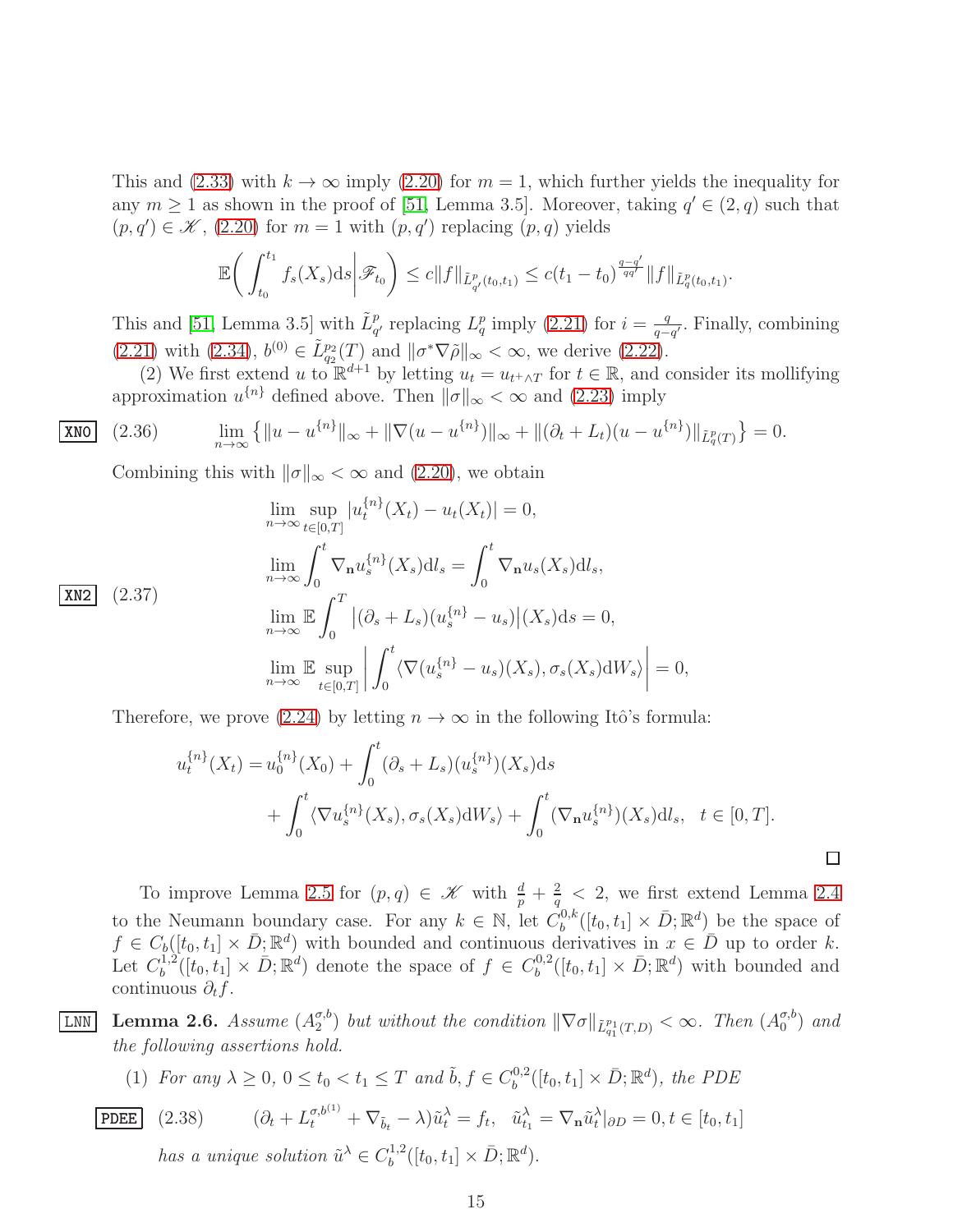(2) For any  $(p, q), (p', q') \in \mathcal{K}$  and  $\tilde{b} \in C_b^{0,2}$  $\bar{b}^{0,2}([0,T] \times \bar{D}; \mathbb{R}^d)$ , there exist a constant  $\varepsilon > 0$ depending only on  $(p, q)$  and  $(p', q')$ , and constants  $\lambda_0, c > 0$  increasing in  $\|\tilde{b}\|_{\tilde{L}^{p'}_{q'}(T,D)},$ *such that for any*  $0 \le t_0 < t_1 \le T$  *and*  $f \in C_b^{0,2}$  $b^{0,2}([t_0, t_1] \times \bar{D}; \mathbb{R}^d),$ 

<span id="page-15-1"></span>
$$
\text{KG} \quad (2.39) \qquad \lambda^{\varepsilon}(\|\tilde{u}^{\lambda}\|_{\infty} + \|\nabla \tilde{u}^{\lambda}\|_{\tilde{L}^p_q(t_0, t_1, D)}) \le c \|f\|_{\tilde{L}^{p/2}_{q/2}(t_0, t_1, D)}, \quad \lambda \ge \lambda_0 \text{ (when } p > 2),
$$

$$
\overline{\textbf{KG'}} \quad (2.40) \qquad \lambda^{\varepsilon} \|\nabla \tilde{u}^{\lambda}\|_{\infty} \le c \|f\|_{\tilde{L}_q^p(t_0, t_1, D)}, \quad \lambda \ge \lambda_0,
$$

<span id="page-15-3"></span>and there exists decomposition  $\tilde{u}^{\lambda} = \tilde{u}^{\lambda,1} + \tilde{u}^{\lambda,2}$  such that

<span id="page-15-2"></span>
$$
\frac{\|\nabla^2 \tilde{u}^{\lambda,1}\|_{\tilde{L}_q^p(t_0,t_1,D)} + \|(\partial_t + \nabla_{b^{(1)}})\tilde{u}^{\lambda,1}\|_{\tilde{L}_q^p(t_0,t_1,D)} + \|\nabla^2 \tilde{u}^{\lambda,2}\|_{\tilde{L}_{q'}^{p'}(t_0,t_1,D)} + \|(\partial_t + \nabla_{b^{(1)}})\tilde{u}^{\lambda,2}\|_{\tilde{L}_{q'}^{p'}(t_0,t_1,D)} \le c \|f\|_{\tilde{L}_q^p(t_0,t_1,D)}, \quad \lambda \ge \lambda_0.
$$

*Proof.* (1) Let  $V := C_b^{0,2}$  $b^{0,2}([t_0, t_1] \times \bar{D}; \mathbb{R}^d)$ , which is a Banach space under the norm  $||u||_{\mathbb{V},N} := \sup_{t \in [t_0,t_1]}$  $e^{-N(t_1-t)}\{|u_t\|_{\infty} + \|\nabla u_t\|_{\infty} + \|\nabla^2 u_t\|_{\infty}\}, u \in \mathbb{V}$ 

for  $N > 0$ . To solve [\(2.38\)](#page-14-1), for any  $\lambda \geq 0$  and  $u \in V$ , let

$$
\Phi_s^{\lambda}(u) := \int_s^{t_1} e^{-\lambda(t-s)} P_{s,t}^{\sigma, b^{(1)}} \{ \nabla_{\tilde{b}_t} u_t - f_t \} dt, \quad s \in [t_0, t_1].
$$

Then  $(A_2^{\sigma,b}$  $\binom{\sigma, b}{2}$  implies  $\Phi^{\lambda}(u) \in C_b^{1,2}$  $b^{1,2}([t_0, t_1] \times \bar{D})$  with

$$
\boxed{\text{NMM}'} \quad (2.42) \qquad (\partial_s + L_s^{\sigma, b^{(1)}} - \lambda) \Phi_s^{\lambda}(u) = f_s - \nabla_{\tilde{b}_s} u_s, \quad s \in [t_0, t_1], \nabla_\mathbf{n} \Phi_t^{\lambda}(u)|_{\partial D} = 0, \Phi_{t_1}^{\lambda}(u) = 0.
$$

<span id="page-15-0"></span>So, it suffices to prove that  $\Phi^{\lambda}$  has a unique fixed point  $\tilde{u}^{\lambda} \in \mathbb{V}$ :

$$
\text{KGO} \quad (2.43) \qquad \qquad \tilde{u}_s^{\lambda} = \int_s^{t_1} e^{-\lambda(t-s)} P_{s,t}^{\sigma, b^{(1)}} \{ \nabla_{\tilde{b}_t} \tilde{u}_t^{\lambda} - f_t \} \mathrm{d}t, \quad s \in [t_0, t_1],
$$

which, according to [\(2.42\)](#page-15-0), is the unique solution of [\(2.38\)](#page-14-1) in  $C_b^{1,2}$  $\bar{D}^{1,2}_{b}([t_0,t_1] \times \bar{D}; \mathbb{R}^d).$ 

For any  $u, \bar{u} \in \mathbb{V}$ , by  $\|\tilde{b}\|_{\infty} < \infty$ , we find a constant  $c_1 > 0$  such that

$$
\|\Phi_s^{\lambda}(u)-\Phi_s^{\lambda}(\bar{u})\|_{\infty} \leq \int_s^{t_1} \|\tilde{b}_t\|_{\infty} \|\nabla(u_t-\bar{u}_t)\|_{\infty} dt \leq c_1 \int_s^t \|\nabla(u_t-\bar{u}_t)\|_{\infty} dt.
$$

Similarly,  $(2.11)$  with  $i = 1$  implies

$$
\|\nabla \{\Phi^{\lambda}(u)_{s} - \Phi^{\lambda}(\bar{u})_{s}\}\|_{\infty} \leq c \int_{s}^{t_{1}} (t - s)^{-\frac{1}{2}} \|\tilde{b}_{t}\|_{\infty} \|\nabla (u_{t} - \bar{u}_{t})\|_{\infty} dt
$$
  

$$
\leq c_{1} \int_{s}^{t} (t - s)^{-\frac{1}{2}} \|\nabla (u_{t} - \bar{u}_{t})\|_{\infty} dt,
$$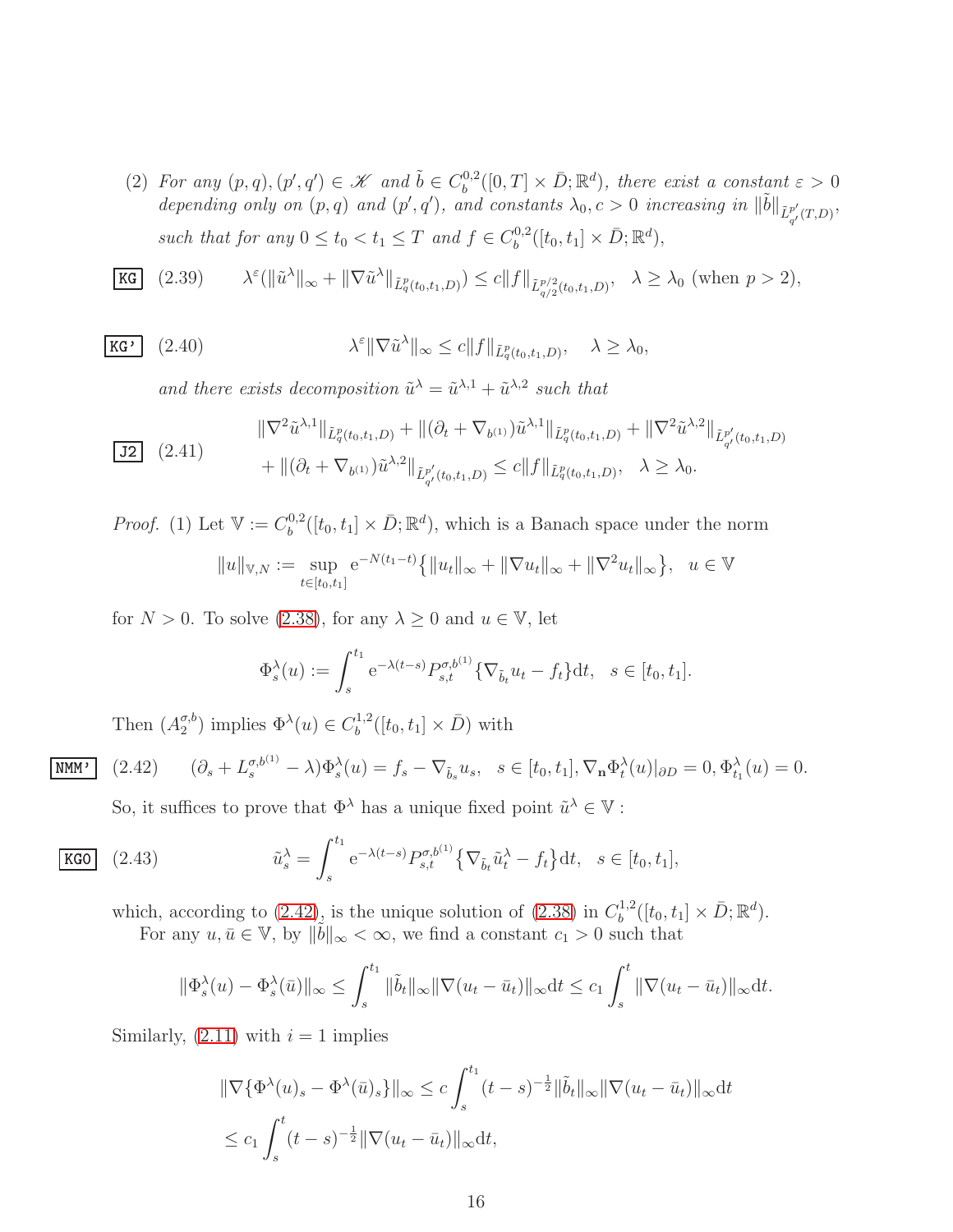while [\(2.11\)](#page-9-2) with  $i = 2$  and  $\|\tilde{b}\|_{\infty} + \|\nabla \tilde{b}_t\|_{\infty} < \infty$  yield

$$
\|\nabla^2 \{\Phi_s^{\lambda}(u) - \Phi_s^{\lambda}(\bar{u})\}\|_{\infty} \le c \int_s^{t_1} (t - s)^{-\frac{1}{2}} \|\nabla \{\nabla_{\tilde{b}_t}(u_t - \bar{u}_t)\}\|_{\infty} dt
$$
  

$$
\le c_1 \int_s^{t_1} (t - s)^{-\frac{1}{2}} \{ \|\nabla(u_t - \bar{u}_t)\|_{\infty} + \|\nabla^2(u_t - \bar{u}_t)\|_{\infty} \} dt.
$$

Combining these with [\(2.42\)](#page-15-0) and the boundedness of a and  $\tilde{b} \in C_b^{0,1}$  $b^{0,1}([t_0, t_1] \times \bar{D}; \mathbb{R}^d)$ , we find a constant  $c_2 > 0$  such that

$$
\|\Phi^{\lambda}(u) - \Phi^{\lambda}(\bar{u})\|_{\mathbb{V},N} \n\leq c_2 \sup_{s \in [t_0,t_1]} \int_s^{t_1} e^{-N(t_1-s)}(t-s)^{-\frac{1}{2}} \{ \|u_t - \bar{u}_t\|_{\infty} + \|\nabla(u_t - \bar{u}_t)\|_{\infty} + \|\nabla^2(u_t - \bar{u}_t)\|_{\infty} \} dt \n\leq c_2 \|u - \bar{u}\|_{\mathbb{V},N} \sup_{s \in [t_0,t_1]} \int_s^{t_1} e^{-N(t-s)}(t-s)^{-\frac{1}{2}} dt.
$$

So,  $\Phi^{\lambda}$  is contractive under the norm  $\|\cdot\|_{\mathbb{V},N}$  for large enough  $N > 0$ , and hence has a unique fixed point  $\tilde{u}^{\lambda}$  in  $\mathbb{V}$ .

 $(2)$  To prove  $(2.39)$  and  $(2.41)$ , we extend the PDE  $(2.38)$  to a global one such that estimates in Lemma [2.4](#page-11-4) apply. By  $(A_2^{\sigma, b})$  $\binom{\sigma, b}{2}$ , there exists  $r_0 > 0$  such that

$$
\varphi : \partial_{-r_0D} \to \partial_{r_0}D; \quad \theta - r\mathbf{n}(\theta) \mapsto \theta + r\mathbf{n}(\theta), \quad r \in [0, r_0], \theta \in \partial D
$$

is a  $C_b^{1,L}$ <sup>1,*b*</sup>-diffeomorphism (i.e. it is a homeomorphism with  $\nabla \varphi$  bounded and Lipschitz continuous) and  $\rho_D := \text{dist}(\cdot, D) \in C_b^2(D_{r_0})$ , recall that  $D_{r_0} = {\rho_D \leq r_0}$ . For any vector field v on  $\partial_{r_0}D$ ,  $v^* := (\varphi^{-1})^*v$  is the vector field on  $\partial_{-r_0}^0 D := \partial_{-r_0}D \setminus \partial D$  given by

<span id="page-16-0"></span>
$$
\langle v^*, \nabla g \rangle(x) := \langle v, \nabla (g \circ \varphi^{-1}) \rangle(\varphi(x)), \quad x \in \partial^0_{-r_0} D, \ g \in C^1(\partial^0_{-r_0} D).
$$

We then extend  $b_t^{(1)}$  and  $\tilde{b}_t$  to  $\mathbb{R}^d$  by taking

**BAB** (2.44) 
$$
b_t^{(1)} := 1_{\bar{D}} b_t^{(1)} + h(\rho_D/2) 1_{\partial_{-\rho_D}^0} (b_t^{(1)})^\star, \quad \tilde{b}_t := 1_{\bar{D}} \tilde{b}_t + 1_{\partial_{-\rho_D}^0} (b_t^{(1)})^\star,
$$

where  $h \in C^{\infty}(\mathbb{R})$  such that  $0 \leq h \leq 1$ ,  $h|_{(-\infty, r_0/4]} = 1$  and  $h|_{[r_0/2,\infty)} = 0$ . Since  $(A_2^{\sigma,b})$  $_2^{\sigma, \sigma}$ ) implies  $||1_{\bar{D}}\nabla b^{(1)}||_{\infty} < \infty$  and  $\nabla_{\mathbf{n}}b^{(1)}|_{\partial D} = 0$ , we have  $||\nabla b^{(1)}||_{\infty} < \infty$ . Let

$$
\underline{\text{SLL}} \quad (2.45) \qquad \qquad \tilde{\varphi}(x) := x 1_{\bar{D}}(x) + \varphi(x) 1_{\partial_{-r_0}^0 D}(x), \quad x \in D_{r_0}.
$$

<span id="page-16-3"></span><span id="page-16-2"></span>We extend  $\tilde{u}^{\lambda}$  to  $[t_0, t_1] \times \mathbb{R}^d$  by setting

$$
\overline{\text{UUK}} \quad (2.46) \qquad \qquad u_t^{\lambda} = h(\rho_D)(\tilde{u}_t^{\lambda} \circ \tilde{\varphi}), \quad t \in [t_0, t_1].
$$

<span id="page-16-1"></span>We claim that

$$
\boxed{\text{NBI}} \quad (2.47) \qquad \qquad u_t^{\lambda} \in C_b^{1,L}(\mathbb{R}^d), \quad t \in [t_0, t_1],
$$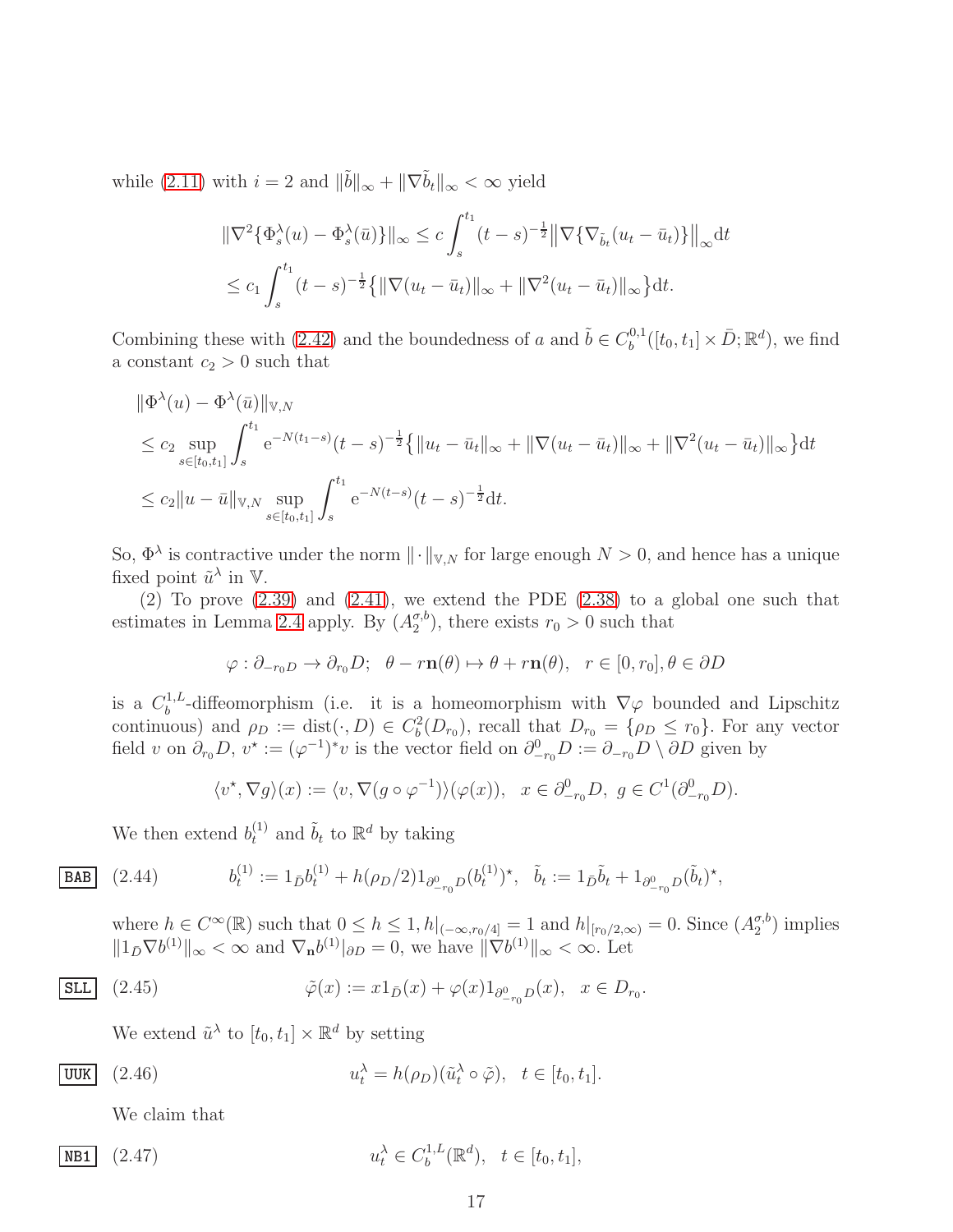where  $C_b^{1,L}$  $b^{1,L}(D_{r_0})$  is the class of  $C_b^1$ -functions f on  $D_{r_0}$  with Lipschitz continuous  $\nabla f$ . Indeed, since  $\varphi$  is a  $C_b^{1,L}$  $\partial_{b}^{1,L}$ -diffeomorphism from  $\partial_{-r_0}D$  to  $\partial_{r_0}D$ ,  $\tilde{\varphi} \in C_b^{1,L}$  $b^{(1,L)}(D_{r_0} \setminus \partial D)$  with bounded and continuous first and second order derivatives, which together with  $\tilde{u}_t^{\lambda} \in C_b^2(D)$  yields  $u_t^{\lambda} \in C_b^{1,L}$  $\hat{u}_b^{1,L}(\mathbb{R}^d \setminus \partial D)$ . So, we only need to verify that  $\tilde{u}_t^{\lambda} \circ \tilde{\varphi} \in C_b^{1,L}$  $b^{(1,L)}(D_{r_0})$ . To this end, for any  $x \in \partial_{-r_0}D$  and  $v \in \mathbb{R}^d$ , let

$$
\pi_x v := v - \langle v, \mathbf{n}(\theta(x)) \rangle \mathbf{n}(\theta(x))
$$

be the projection of  $v \in T_x \mathbb{R}^d$  to the tangent space of  $\partial D$ , recall that  $\theta(x)$  is the projection of x to  $\partial D$ , i.e.  $x = \theta(x) - \rho_D(x)\mathbf{n}(\theta(x))$  for  $\rho_D(x) := \text{dist}(x, D)$ . We have

<span id="page-17-0"></span>
$$
\nabla_v \tilde{\varphi}(x) = \nabla_{\langle v, \mathbf{n}(\theta(x)) \rangle \mathbf{n}(\theta(x))} \tilde{\varphi}(x) + \nabla_{\pi_x v} \tilde{\varphi}(x)
$$
\n
$$
= 1_{\partial D}(x) |\langle v, \mathbf{n}(\theta(x)) \rangle| \mathbf{n}(\theta(x)) + \{1_D - 1_{\partial_{-\tau_0}^0 D}\}(x) \langle v, \mathbf{n}(\theta(x)) \rangle \mathbf{n}(\theta(x))
$$
\n
$$
+ \pi_x v + \rho_D(x) (\nabla_{\pi_x v} \mathbf{n})(\theta(x)).
$$

Since  $\tilde{u}_t^{\lambda} \in C_b^2(\bar{D})$  with  $\nabla_{\mathbf{n}} \tilde{u}_t^{\lambda}|_{\partial D} = 0$ , [\(2.48\)](#page-17-0) yields

$$
\overline{\text{LQR}} \quad (2.49) \qquad \nabla_v(\tilde{u}_t^{\lambda} \circ \tilde{\varphi})(x) = (\nabla_v \tilde{u}_t^{\lambda}) \circ \tilde{\varphi}(x) - 21_{\partial_{-\tau_0}^0 D}(x) \langle v, \mathbf{n}(\theta(x)) \rangle \cdot \langle \mathbf{n}(\theta(x)), (\nabla \tilde{u}_t^{\lambda}) \circ \tilde{\varphi}(x) \rangle
$$
\n
$$
+ \rho_D(x) \big( \nabla_{(\nabla_{\pi_x v} \mathbf{n})(\theta(x))} \tilde{u}_t^{\lambda} \big) \circ \tilde{\varphi}(x), \quad x \in D_{r_0}.
$$

Combining this with  $\nabla \tilde{u}_t^{\lambda} \in C_b^1(\bar{D}), \nabla_{\mathbf{n}} \tilde{u}_t^{\lambda}|_{\partial D} = 0$  and  $\mathbf{n}, \nabla \mathbf{n}$  are Lipschitz continuous on  $\partial_{-r_0}D$  due to  $\partial D \in C_b^{2,L}$ <sup>2,*L*</sup>, we conclude that  $\nabla(\tilde{u}_t^{\lambda} \circ \tilde{\varphi})$  is Lipschitz continuous on  $D_{r_0}$ .

Next, we construct the PDE satisfied by  $u^{\lambda}$ . By [\(2.48\)](#page-17-0), we see that  $(\nabla \tilde{\varphi})(\nabla \tilde{\varphi})^* = Q$ holds on  $D_{r_0} \setminus \partial D$ , where Q is a  $d \times d$  symmetric matrix valued function given by

$$
\langle Q(x)v_1, v_2 \rangle := \langle v_1, v_2 \rangle + \rho_D(x)^2 \langle (\nabla_{\pi_x v_1} \mathbf{n}) (\theta(x)), (\nabla_{\pi_x v_2} \mathbf{n}) (\theta(x)) \rangle + \rho_D(x) \Big\{ \langle v_1 - 21_{\partial_{-\tau_0}D}(x) \langle v_1, \mathbf{n}(\theta(x)) \rangle \mathbf{n}(\theta(x)), (\nabla_{\pi_x v_2} \mathbf{n}) (\theta(x)) \rangle + \langle v_2 - 21_{\partial_{-\tau_0}D}(x) \langle v_2, \mathbf{n}(\theta(x)) \rangle \mathbf{n}(\theta(x)), (\nabla_{\pi_x v_1} \mathbf{n}) (\theta(x)) \rangle \Big\}, \quad x \in D_{r_0}, v_1, v_2 \in \mathbb{R}^d.
$$

Then by taking  $r_0 > 0$  small enough, on  $D_{r_0}$  the matrix-valued functional Q is bounded, invertible, Lipchitz continuous, and symmetric with

<span id="page-17-1"></span>
$$
Q^{-1}(x) \ge \frac{1}{2} \mathbf{I}_d, \ \ x \in D_{r_0}.
$$

We extend  $a_t := \frac{1}{2} \sigma_t \sigma_t^*$  from  $\overline{D}$  to  $\mathbb{R}^d$  by letting

**BAA** (2.50) 
$$
a_t := h(\rho_D/2)(a_t \circ \tilde{\varphi})Q^{-1} + (1 - h(\rho_D/2))\mathbf{I}_d.
$$

Since [\(2.5\)](#page-8-2) holds for  $x, y \in \overline{D}$ , with this extension of a it holds for all  $x, y \in \mathbb{R}^d$ . Combining this with [\(2.44\)](#page-16-0), Remark 2.1(a) for the existence of  $\tilde{\rho}$ , and noting that  $b_t = b_t^{(1)} + 1_{\bar{D}}b_t^{(0)}$ t extends b from  $\bar{D}$  to  $\mathbb{R}^d$ , we see that  $(A_0^{\sigma,b})$  $\binom{\sigma, b}{0}$  holds.

<span id="page-17-2"></span>Since  $h(\rho_D/2), h(\rho_D) \in C_b^2(\mathbb{R}^d)$  with  $h(\rho_D/2) = 1$  on  $\{h(\rho_D) \neq 0\}$ , and since  $(\nabla \tilde{\varphi})^2 = Q$ on  $D_{r_0} \setminus \partial D$ , by [\(2.38\)](#page-14-1), [\(2.44\)](#page-16-0), [\(2.50\)](#page-17-1) and [\(2.47\)](#page-16-1), we see that  $u_t^{\lambda}$  in [\(2.46\)](#page-16-2) solves the PDE

$$
\boxed{\text{ULL}} \quad (2.51) \qquad \qquad (\partial_t + \text{tr}\{a_t \nabla^2\} + \nabla_{b_t^{(1)} + \tilde{b}_t}) u_t^{\lambda} = \lambda u_t^{\lambda} + f_t^{(1)} + f_t^{(2)}, \quad t \in [t_0, t_1], u_{t_1}^{\lambda} = 0,
$$

18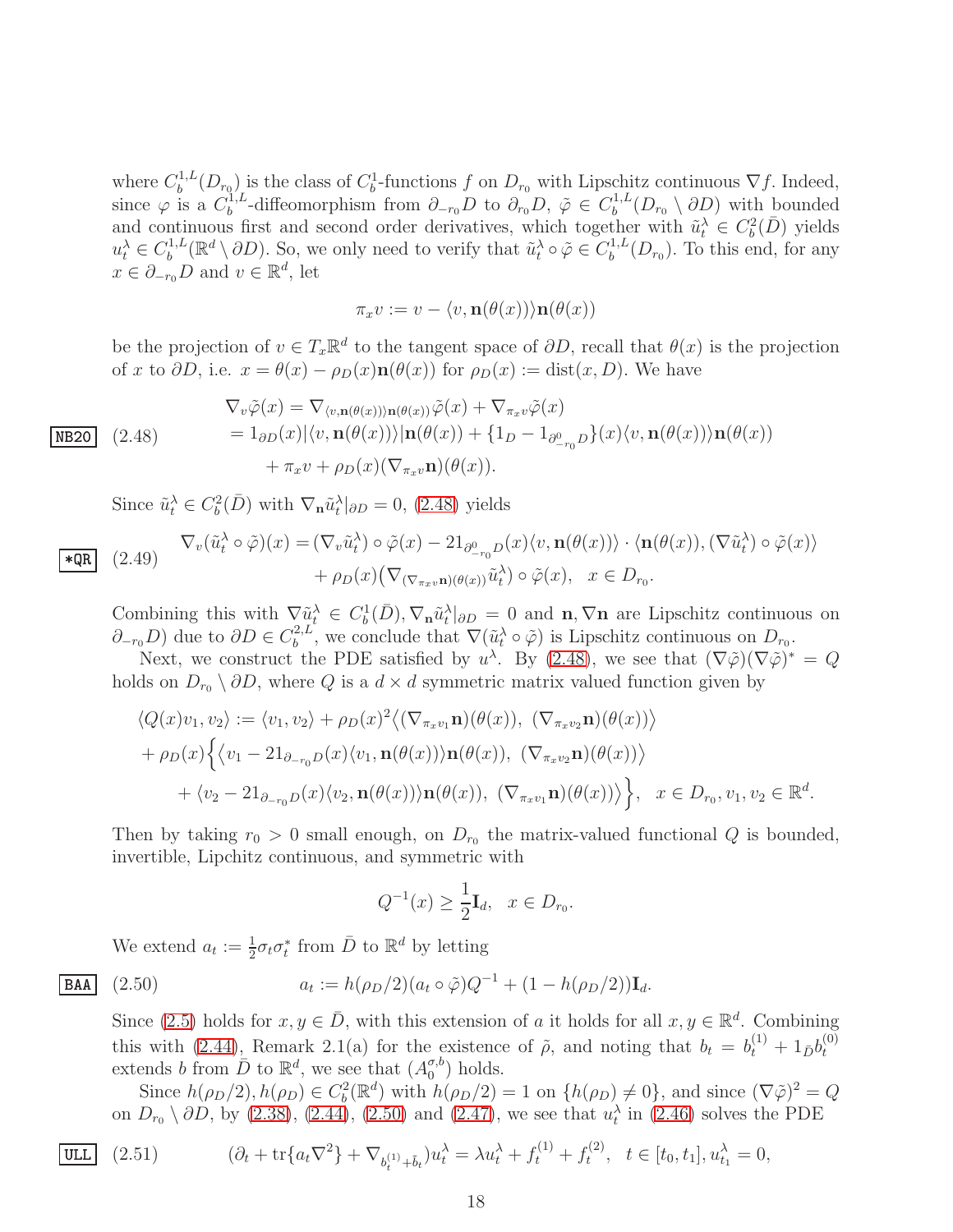where outside the null set  $\partial D$ ,

$$
f_t^{(1)} := (h \circ \rho_D) f_t \circ \tilde{\varphi} + 2 \langle a_t \nabla (h \circ \rho_D), \nabla \{ \tilde{u}_t^{\lambda} \circ \tilde{\varphi} \} \rangle,
$$
  

$$
f_t^{(2)} := (\tilde{u}_t^{\lambda} \circ \tilde{\varphi}) (L_t^{\sigma, b^{(1)}} + \nabla_{\tilde{b}_t}) (h \circ \rho_D).
$$

By [\(2.48\)](#page-17-0),  $h \in C^{\infty}([0,\infty))$  with support supp $h \subset [0,r_0/2]$ ,  $||a||_{\infty} + ||1_{\partial_{r_0}D} \nabla_{b^{(1)}}\rho||_{\infty} < \infty$ according to  $(A_2^{\sigma,b}$  $\binom{\sigma, o}{2}$  and Remark 2.2(1), we find a constant  $c > 0$  such that

$$
|f_t^{(1)}| \le 1_{\{\rho_D \le \frac{r_0}{2}\}}(|f_t| + |\nabla \tilde{u}_t^{\lambda}|) \circ \tilde{\varphi}, \ |f_t^{(2)}| \le c_1_{\{\rho_D \le \frac{r_0}{2}\}}\{(1+|\tilde{b}_t|)|\tilde{u}_t^{\lambda}|\} \circ \tilde{\varphi}.
$$

Since  $|f| + |\tilde{b}| + |\tilde{u}^{\lambda}|$  is bounded on  $[0, T] \times \bar{D}$ , so is  $|\underline{f}^{(1)}| + |f^{(2)}|$  on  $[0, T] \times \mathbb{R}^d$ . Hence, by Lemma [2.4,](#page-11-4) the PDE [\(2.51\)](#page-17-2) has a unique solution in  $\tilde{H}_{q}^{2,p}(t_0,t_1)$ , for each  $i = 1, 2$  and  $\lambda \geq 0$ , the PDE

$$
\overline{\text{ULLi}} \quad (2.52) \qquad (\partial_t + \text{tr}\{a_t \nabla^2\} + \nabla_{b_t^{(1)} + \tilde{b}_t} u_t^{\lambda, i} = \lambda u_t^{\lambda, i} + f_t^{(i)}, \quad t \in [t_0, t_1], u_{t_1}^{\lambda, i} = 0
$$

<span id="page-18-2"></span>has a unique solution in  $\tilde{H}^{2,p}_{q}(t_0,t_1)$  as well, and there exist constants  $c_1, c_2 > 0$  increasing in  $\|\tilde{b}\|_{\tilde{L}^{p'}_{q'}(T,D)}$  such that

<span id="page-18-0"></span>
$$
\lambda^{1-\frac{d}{p}-\frac{2}{q}}\|u^{\lambda,1}\|_{\infty} + \lambda^{\frac{1}{2}(1-\frac{d}{p}-\frac{2}{q})}\|\nabla u^{\lambda,1}\|_{\tilde{L}_q^p(t_0,t_1)}
$$
\n
$$
\leq c_1 \|f^{(1)}\|_{\tilde{L}_q^p(t_0,t_1)} \leq c_2 \left(\|f\|_{\tilde{L}_q^{p/2}(t_0,t_1,D)} + \|\tilde{u}_t^{\lambda}\|_{\tilde{L}_q^p(t_0,t_1,D)}\right), \quad p > 2,
$$
\n
$$
\lambda^{\frac{1}{2}(1-\frac{d}{p}-\frac{2}{q})}\|\nabla u^{\lambda,1}\|_{\infty} + \|\nabla^2 u^{\lambda,1}\|_{\tilde{L}_q^p(t_0,t_1)} + \|(\partial_t + \nabla_{b^{(1)}})u^{\lambda,1}\|_{\tilde{L}_q^p(t_0,t_1)}
$$

$$
\lambda^{\frac{1}{2}(1-\frac{1}{p}-\frac{1}{q})} \|\nabla u^{\lambda,1}\|_{\infty} + \|\nabla^2 u^{\lambda,1}\|_{\tilde{L}^p_q(t_0,t_1)} + \|(\partial_t + \nabla_{b^{(1)}})u^{\lambda,1}\|_{\tilde{L}^p_q(t_0,t_1)} \leq c_1 \|f^{(1)}\|_{\tilde{L}^p_q(t_0,t_1)} \leq c_2 (\|f\|_{\tilde{L}^p_q(t_0,t_1,D)} + \|\tilde{u}^{\lambda}\|_{\tilde{L}^p_q(t_0,t_1,D)}),
$$

and

<span id="page-18-1"></span> $|$  AO3  $|$   $(2.55)$ 

$$
\lambda^{\frac{1}{2}(1-\frac{d}{p'}-\frac{2}{q'})}(\|u^{\lambda,2}\|_{\infty}+\|\nabla u^{\lambda,2}\|_{\infty})+\|\nabla^2 u^{\lambda,2}\|_{\tilde{L}^{p'}_{q'}(t_0,t_1)}+\|(\partial_t+\nabla_{b^{(1)}})u^{\lambda,2}\|_{\tilde{L}^{p'}_{q'}(t_0,t_1)}\leq c_1\|f^{(2)}\|_{\tilde{L}^{p'}_{q'}(t_0,t_1)}\leq c_2(1+\|\tilde{b}\|_{\tilde{L}^{p'}_{q'}(t_0,t_1,D)})\|\tilde{u}^{\lambda}\|_{\infty}.
$$

By taking large enough  $\lambda_0 > 0$  increasing in  $\|\tilde{b}\|_{\tilde{L}_{q'}^{p'}(T,D)}$ , we derive from [\(2.53\)](#page-18-0) and [\(2.55\)](#page-18-1) that

$$
||u^{\lambda,1}||_{\infty} + ||\nabla u^{\lambda,1}||_{\tilde{L}_q^p(t_0,t_1)} \le \frac{1}{2} (||f||_{\tilde{L}_{q/2}^{p/2}(t_0,t_1,D)} + ||\tilde{u}_t^{\lambda}||_{\tilde{L}_q^p(t_0,t_1,D)}),
$$
  

$$
||u^{\lambda,2}||_{\infty} + ||\nabla u^{\lambda,2}||_{\infty} \le \frac{1}{2} ||\tilde{u}^{\lambda}||_{\infty}, \quad \lambda \ge \lambda_0.
$$

Noting that the uniqueness of [\(2.51\)](#page-17-2) and [\(2.52\)](#page-18-2) implies  $u_t^{\lambda} = u_t^{\lambda,1} + u_t^{\lambda,2}$  $t^{\lambda,2}$ , this and the definition of  $u_t^{\lambda}$  yield

$$
\|\tilde{u}^{\lambda}\|_{\infty} + \|\nabla \tilde{u}^{\lambda}\|_{\tilde{L}_{q}^{p}(t_0,t_1,D)} \leq \sum_{i=1}^{2} (\|u_t^{\lambda,i}\|_{\infty} + \|\nabla u^{\lambda,i}\|_{\tilde{L}_{q}^{p}(t_0,t_1)})
$$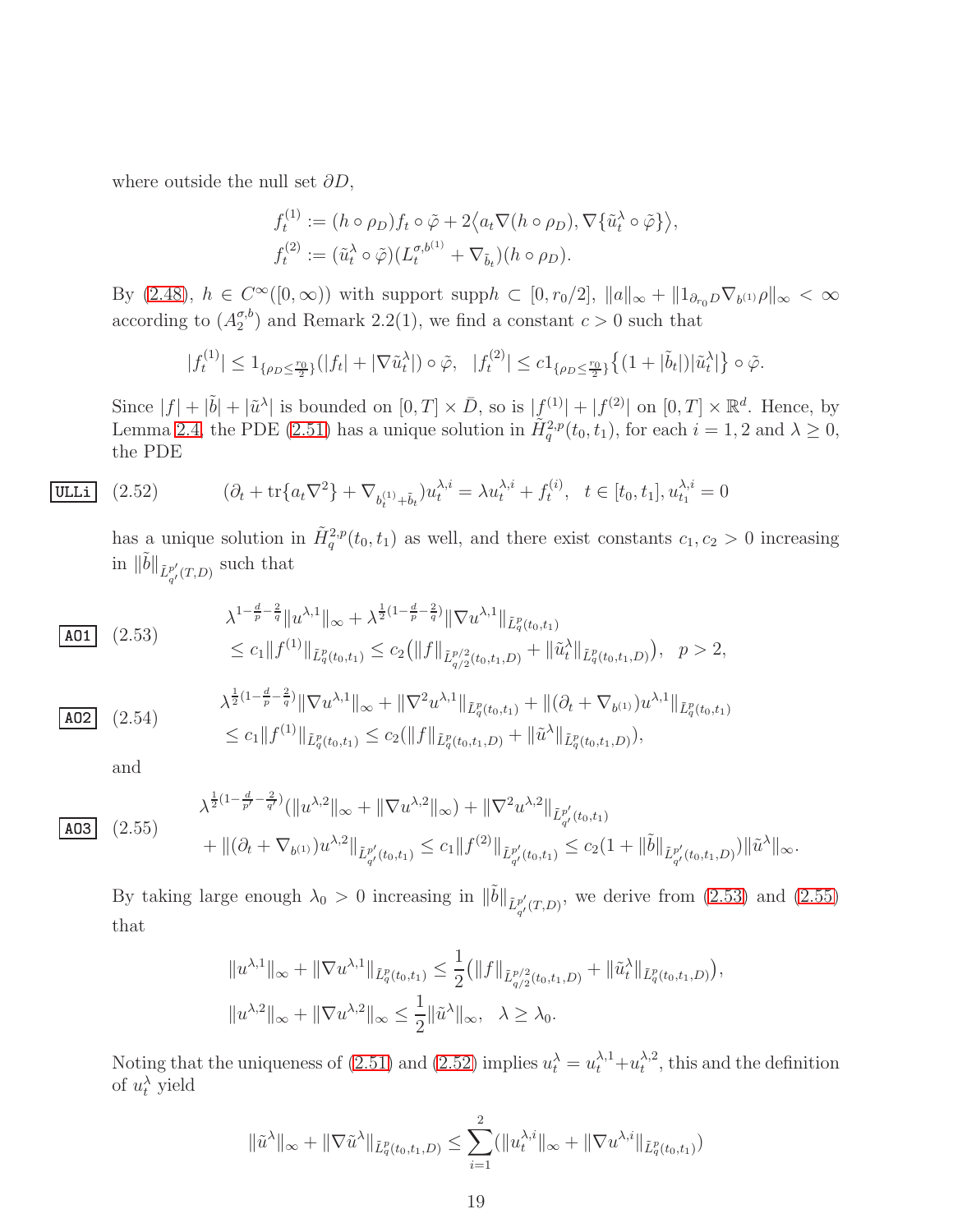$$
\leq \frac{1}{2} \{ \|\tilde{u}^{\lambda}\|_{\infty} + \|f\|_{\tilde{L}_{q/2}^{p/2}(t_0,t_1,D)} + \|\tilde{u}_t^{\lambda}\|_{\tilde{L}_q^p(t_0,t_1,D)} \},
$$

so that

$$
\|\tilde{u}^{\lambda}\|_{\infty} + \|\nabla \tilde{u}^{\lambda}\|_{\tilde{L}_q^p(t_0,t_1,D)} \le \|f\|_{\tilde{L}_{q/2}^{p/2}(t_0,t_1,D)}, \quad \lambda \ge \lambda_0.
$$

□

<span id="page-19-5"></span>This together with  $(2.53)-(2.55)$  $(2.53)-(2.55)$  imply  $(2.39)$ ,  $(2.40)$  and  $(2.41)$  for some  $c, \varepsilon > 0$ .

 $\overline{\text{L1'}\ }$  Lemma 2.7. *Assume*  $(A_2^{\sigma,b})$  $\binom{\sigma, o}{2}$  but without the condition  $\|\nabla \sigma\|_{\tilde{L}_{q_1}^{p_1}(T,D)} < \infty$ . For any  $(p, q) \in$ K with  $p > 2$ , there exist a constant  $i \geq 1$  depending only on  $(p, q)$ , and a constant  $c \geq 1$ *increasing in* kb (0)kL˜ p2 q2 (T,D) *, such that for any solution* (Xt)t∈[0,T] *of* [\(2.1\)](#page-6-1)*, and any* 0 ≤ t<sup>0</sup> ≤  $t_1 \leq T$ ,

$$
\boxed{\text{KR-2}} \quad (2.56) \quad \mathbb{E}\bigg(\int_{t_0}^{t_1} |f_s(X_s)| \, ds \bigg|\mathscr{F}_{t_0}\bigg)^m \le c^m m! \|f\|_{\tilde{L}^{p/2}_{q/2}(t_0,t_1)}^m, \quad f \in \tilde{L}^{p/2}_{q/2}(t_0,t_1), m \ge 1,
$$

$$
\text{KAS-2} \quad (2.57) \qquad \mathbb{E}\big(e^{\int_{t_0}^T |f_t(X_t)|dt} \big|\mathscr{F}_{t_0}\big) \le \exp\Big[c + c \|f\|_{\tilde{L}_{q/2}^{p/2}(t_0,T)}^i\Big], \quad f \in \tilde{L}_{q/2}^{p/2}(t_0,T), t_0 \in [0,T].
$$

<span id="page-19-6"></span><span id="page-19-0"></span>*Proof.* As explained in the proof of Lemma [2.5](#page-11-3) that it suffices to prove  $(2.56)$  for  $m = 1$ . In the following, all constants are increasing in  $||b^{(0)}||_{\tilde{L}_{q_2}^{p_2}(T)}$  when  $b^{(0)}$  varies. We first observe that by approximation arguments, it suffices to prove this estimate for  $f \in C_0^{\infty}([t_0, t_1] \times \mathbb{R}^d)$ . Indeed, let  $\Lambda_t$  be the conditional distribution of  $X_t$  under  $\mathbb{P}(\cdot|\mathscr{F}_{t_0})$ . Then a bounded function f on  $[t_0, t_1] \times \overline{D}$  with compact support can be approximated by functions  $\{f^{\{n\}}\}_{n\geq 1}$  $C_0^{\infty}([t_0, t_1] \times \mathbb{R}^d)$  under the norm  $\|\cdot\|_{\tilde{L}^{\frac{p}{2}\vee\frac{q}{2}}(\mathrm{d}t\{\Lambda_t(\mathrm{d}x)+\mathrm{d}x\})}$ , so that the estimate for functions in  $C_0^{\infty}([t_0, t_1] \times \bar{D})$  implies the same estimate for bounded functions with compact support. Moreover, by applying the estimate to  $1_{B(0,N)}(|f| \wedge N)$  and letting  $N \to \infty$ , we conclude that the estimate for bounded functions with compact support also implies that for  $f \in$  $\tilde{L}_{\alpha/2}^{p/2}$  $q_2^{p/2}(t_0, t_1)$ . So, below we assume  $f \in C_0^{\infty}([t_0, t_1] \times \mathbb{R}^d)$ .

<span id="page-19-4"></span>Let  $(b^{0,n})_{n\geq 1}$  be the mollifying approximations of  $b^{(0)} = 1_{\bar{D}}b^{(0)}$ . We have

$$
APP-1 \quad (2
$$

$$
\overline{\text{APP-1}} \quad (2.58) \qquad \qquad \|b^{0,n}\|_{\tilde{L}_{q_2}^{p_2}(T)} \le \|b^{(0)}\|_{\tilde{L}_{q_2}^{p_2}(T)}, \quad \lim_{n \to \infty} \|b^{0,n} - b^{(0)}\|_{\tilde{L}_{q_2}^{p_2}(T)} = 0.
$$

By Lemma [2.6](#page-14-0) below for  $(f, 0, \dots, 0)$  replacing f, there exist constants  $c, \lambda_0 > 0$  such that for any  $\lambda \geq \lambda_0$ , the following PDE on  $\overline{D}$ 

$$
\overline{\text{N2PDE}} \quad (2.59) \qquad (\partial_t + L_t^{\sigma, b^{(1)}} + \nabla_{b_t^{0,n}} - \lambda) u_t^{\lambda, n} = f_t, \quad t \in [t_0, t_1), \ \nabla_n u_t^{\lambda, n}|_{\partial D} = 0, u_{t_1}^{\lambda, n} = 0
$$

<span id="page-19-1"></span>has a unique solution in  $C^{1,2}([t_0, t_1] \times \overline{D})$ , and for some constant  $c_1 > 0$  we have

$$
\text{ESTN} \quad (2.60) \qquad \|u^{\lambda,n}\|_{\infty} \le c_1 \|f\|_{\tilde{L}_{q/2}^{p/2}(t_0,t_1,D)}, \ \ \|\nabla u^{\lambda,n}\|_{\infty} \le c_1 \|f\|_{\infty}, \ \ \lambda \ge \lambda_0, n \ge 1.
$$

<span id="page-19-3"></span><span id="page-19-2"></span>Moreover, since  $(A_2^{\sigma,b})$  $_2^{\sigma,b}$ ) implies  $(A_0^{\sigma,b}$  $_{0}^{\sigma,b}$  due to Lemma [2.6,](#page-14-0) by [\(2.20\)](#page-11-2) for  $f = |b^{(0)} - b^{0,n}|$ , we find a constant  $c_2 > 0$  such that

$$
\boxed{\text{EST-N'}} \quad (2.61) \qquad \mathbb{E}\bigg(\int_{t_0}^{t_1} |b^{(0)} - b^{0,n}|(X_s)ds \bigg|\mathscr{F}_{t_0}\bigg) \le c_2 \|b^{(0)} - b^{0,n}\|_{\tilde{L}_{q_2}^{p_2}(t_0,t_1)}, \quad n \ge 1.
$$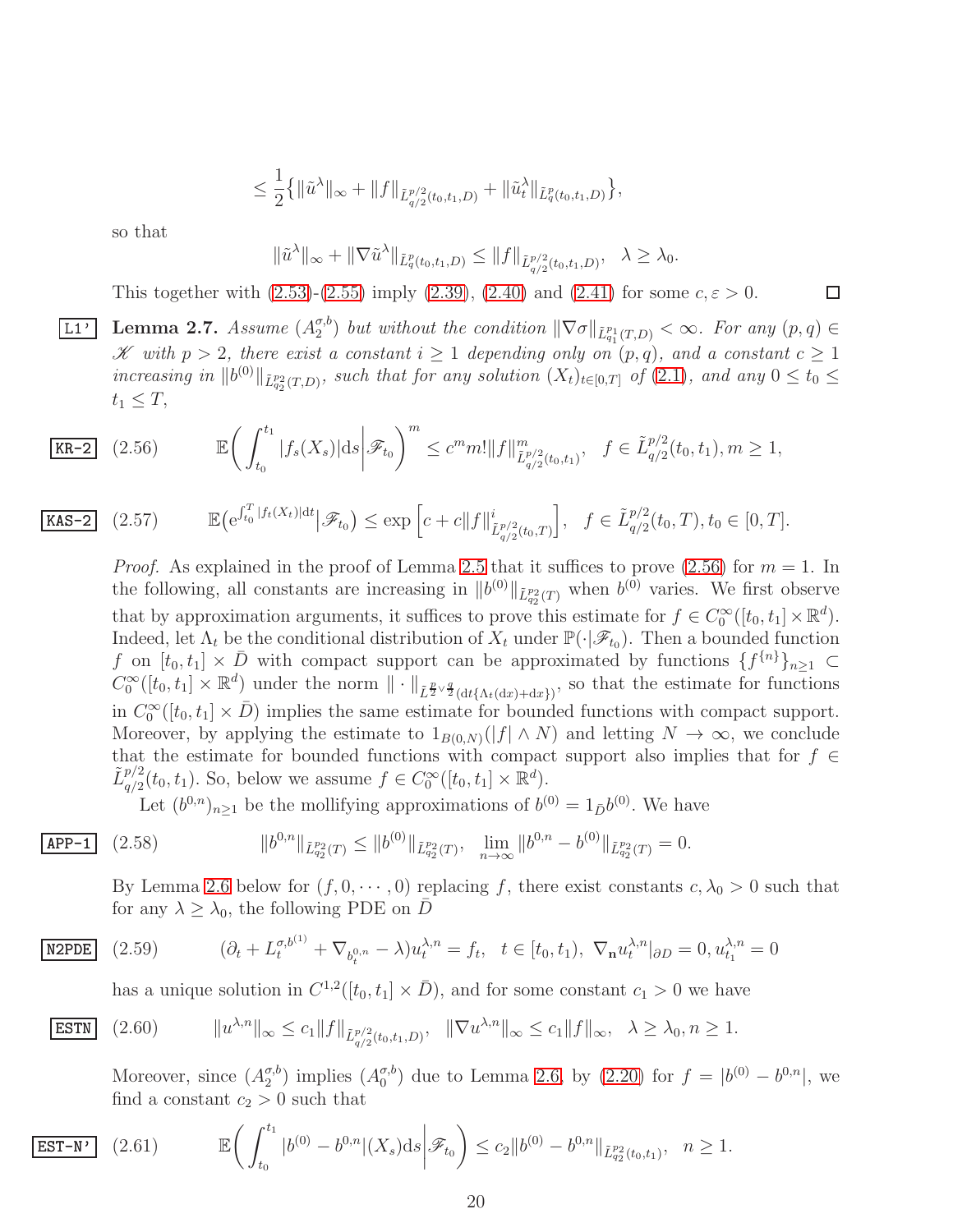By  $(2.59)$  and  $u^{\lambda,n} \in C_b^{1,2}$  $b^{1,2}([t_0, t_1] \times \bar{D})$ , we have the following Itô's formula

$$
du_t^{\lambda,n}(X_t) = (\partial_t + L_t)u_t^{\lambda,n}(X_t)dt + dM_t
$$
  
=  $\{f_t + \nabla_{b_t^{(0)} - b_t^{0,n}} u_t^{\lambda,n}\}(X_t)dt + dM_t$ 

for some martingale  $M_t$ . Combining this with  $(2.60)$  and  $(2.61)$ , we obtain

$$
\mathbb{E}\bigg(\int_{t_0}^{t_1} f_t(X_t)dt \bigg|\mathscr{F}_{t_0}\bigg) \leq c_1 \|f\|_{\tilde{L}_{q/2}^{p/2}(t_0,t_1)} + c_1 c_2 \|f\|_{\infty} \|b_t^{(0)} - b_t^{0,n}\|_{\tilde{L}_{q/2}^{p/2}(t_0,t_1)}.
$$

Therefore, by [\(2.58\)](#page-19-4), we may let  $n \to \infty$  to derive [\(2.56\)](#page-19-0) for  $m = 1$ .

#### <span id="page-20-0"></span>2.3 Weak well-posedness: proof of Theorem [2.1](#page-10-0)

We first introduce some known results for the reflecting SDE with random coefficients:

$$
\text{E011} \quad (2.62) \qquad \qquad \mathrm{d}X_t = J_t(X_t)\mathrm{d}t + S_t(X_t)\mathrm{d}W_t + \mathbf{n}(X_t)\mathrm{d}l_t, \quad t \in [0, T],
$$

where  $(W_t)_{t\in[0,T]}$  is an m-dimensional Brownian motion on a complete filtration probability space  $(\Omega, \{\mathscr{F}_t\}_{t\in[0,T]}, \mathbb{P}),$ 

<span id="page-20-1"></span>
$$
J:[0,T]\times\Omega\times\mathbb{R}^d\to\mathbb{R}^d, \quad S:[0,T]\times\Omega\times\mathbb{R}^d\to\mathbb{R}^d\otimes\mathbb{R}^m
$$

are progressively measurable, and  $l_t$  is the local time of  $X_t$  on  $\partial D$ . Let  $\Lambda$  be the set of increasing functions  $h : (0,1] \to (0,\infty)$  such that  $\int_0^{(1)}$  $\frac{ds}{h(s)} = \infty$ , and let Γ be the class of increasing functions  $\gamma : [0, \infty) \to [1, \infty)$  such that  $\int_0^\infty$  $\frac{ds}{\gamma(s)} = \infty$ . When D is convex the following result goes back to [\[37\]](#page-68-2), and in general it is mainly summarized from [\[16,](#page-67-7) Theorem 1, Corollary 1 and Theorem 2], where the condition in the first assertion is more general than that stated in [\[16,](#page-67-7) Theorem 1.1]:

$$
||S_t(x) - S_t(y)||_{HS}^2 + 2\langle x - y, J_t(x) - J_t(y) \rangle \le g_t h(|x - y|^2), \quad t \in [0, T], x, y \in \overline{D},
$$

since in the proof of this assertion, one only uses the upper bound of

$$
||S_t(X_t) - S_t(Y_t)||_{HS}^2 + 2\langle X_t - Y_t, J_t(X_t) - J_t(Y_t)\rangle,
$$

so that the present condition is enough for the pathwise uniqueness. In assertion (3), the term  $\text{tr}\{S_t S_t^* \nabla^2 V_t\}$  was formulated in [\[16,](#page-67-7) Theorem 1.1] as  $||S_t(x)||^2 \Delta V_t(x)$ , which should be changed into the present one according to Itô's formula of  $V_t(X_t)$ . Moreover, when S and J are bounded and deterministic, the weak existence is given in [\[33,](#page-68-6) Theorem 2.1].

#### $|TO1|$  Theorem 2.8 ([\[16,](#page-67-7) [33,](#page-68-6) [37\]](#page-68-2)). *Assume* (D).

<span id="page-20-2"></span>(1) *For any two solutions*  $X_t$  *and*  $Y_t$  *of* [\(2.62\)](#page-20-1) *with*  $X_0 = Y_0 \in \overline{D}$ *, if there exist*  $h \in \Lambda$  *and a positive*  $L^1([0,T])$ -valued random variable g such that  $\mathbb{P}\text{-}a.s.$ 

$$
||S_t(X_t) - S_t(Y_t)||_{HS}^2 + 2\langle X_t - Y_t, J_t(X_t) - J_t(Y_t)\rangle \le g_t h(|X_t - Y_t|^2), \quad t \in [0, T],
$$

*then*  $X_t = Y_t$  *up to life time.* 

□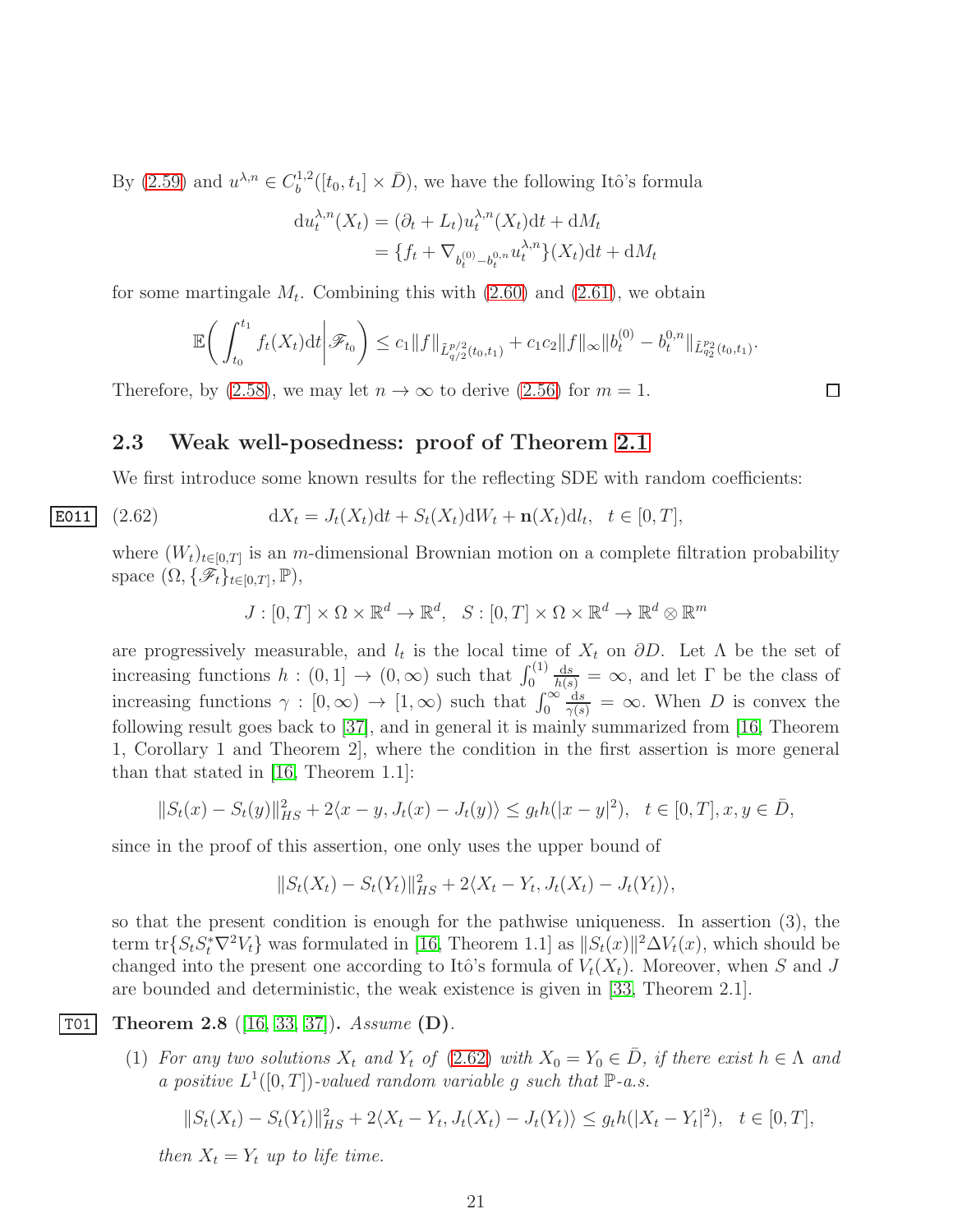- (2) If  $\mathbb{P}\text{-}a.s.$  S and J are continuous and locally bounded on  $[0,\infty)\times\overline{D}$ , then for any initial *value in*  $\overline{D}$ , [\(2.62\)](#page-20-1) *has a weak solution up to life time. If or* S and J are bounded and *deterministic* S and J on  $[0, T] \times D$ ,  $(2.62)$  has a global weak solution.
- (3) If either D is bounded, or there exist  $1 \le V \in C^{1,2}([0,T] \times \overline{D})$  with

$$
\lim_{x \in \bar{D}, |x| \to \infty} \inf_{t \in [0,T]} V_t(x) = \infty, \quad \nabla_n V_t|_{\partial D} \le 0,
$$

and a positive  $L^1([0,T])$ -valued random variable g such that  $\mathbb{P}\text{-}a.s.$ 

$$
\operatorname{tr}\{S_t S_t^* \nabla^2 V_t\} + 2 \langle \nabla V(x), J_t(x) \rangle + 2 \partial_t V_t(x) \leq g_t \gamma(V(x)), \quad t \in [0, T], x \in \overline{D}
$$

*holds for some*  $\gamma \in \Gamma$ , *then any solution to* [\(2.62\)](#page-20-1) *is non-explosion.* 

Next, we apply Theorem [2.8](#page-20-2) to [\(2.1\)](#page-6-1) with coefficients satisfying the following assumption, where  $(1<sub>b</sub>)$  is known as monotone or semi-Lipschitz condition, which comparing with  $(1<sub>a</sub>)$ allows  $\sigma$  to be unbounded.

#### (H1) b *and* σ *satisfying the following conditions.*

- (1) *One of the following conditions hold:*
- $(1_a)$   $(A_0^{\sigma,b}$  $\binom{\sigma, b}{0}$  holds with  $\|\nabla \sigma\|^2 \in \tilde{L}_q^p(T)$  for some  $(p, q) \in \mathscr{K}$ , or  $(A_2^{\sigma, b})$  $_2^{\sigma,b}$ ) *holds. Moreover, there exists a constant* K > 0 *such that*

H1'0 (2.63) 
$$
\langle x - y, b_t(x) - b_t(y) \rangle \le K |x - y|^2, \quad t \in [0, T], x, y \in \overline{D}.
$$

<span id="page-21-0"></span>(1<sub>b</sub>) *There exists an increasing function*  $h : [0, \infty) \to [0, \infty)$  *with*  $\int_0^{(1)}$  $\frac{dr}{r+h(r)} = \infty$ *, such that* 

$$
\underline{\text{H1'00}} \quad (2.64) \ 2\langle x - y, b_t(x) - b_t(y) \rangle^+ + \|\sigma_t(x) - \sigma_t(y)\|_{HS}^2 \le h(|x - y|^2), \ \ t \in [0, T], x, y \in \bar{D}.
$$

<span id="page-21-1"></span>(2)  $\|\sigma\| \leq c(1 + |\cdot|^2)$  *holds for some constant*  $c > 0$ *, there exist*  $x_0 \in D$  *and*  $\tilde{\partial}D \subset \partial D$ *such that*

$$
\boxed{\text{CVX'} \quad (2.65) \qquad \qquad } \langle x - x_0, \mathbf{n}(x) \rangle \le 0, \quad x \in \partial D \setminus \tilde{\partial} D, \ \mathbf{n}(x) \in \mathcal{N}_x;
$$

and when  $\tilde{\partial}D \neq \emptyset$  there exists a function  $\tilde{\rho} \in C_b^2(\overline{D})$  such that

**GB1' (2.66)** 
$$
\langle \nabla \tilde{\rho}, \mathbf{n} \rangle|_{\partial D} \ge 1_{\tilde{\partial}D}, \quad \sup_{[0,T] \times \bar{D}} \left\{ \|\sigma^* \nabla \tilde{\rho}\| + \|\text{tr}\{\sigma \sigma^* \nabla^2 \tilde{\rho}\}\| + \langle b, \nabla \tilde{\rho} \rangle^- \right\} \le K.
$$

According to [\(1.3\)](#page-2-2) and Remark 2.1(a),  $(H1)(2)$  holds with  $\tilde{\rho} = 0$  if either D is convex, and it holds with  $\tilde{\rho} = \rho$  in  $\rho_{r_0/2}D$  for some  $r_0 > 0$  when  $\partial D \in C_b^2$  and  $\|\sigma\| + \langle b, \nabla \rho \rangle$  is bounded on  $[0, T] \times \partial_{r_0} D$ .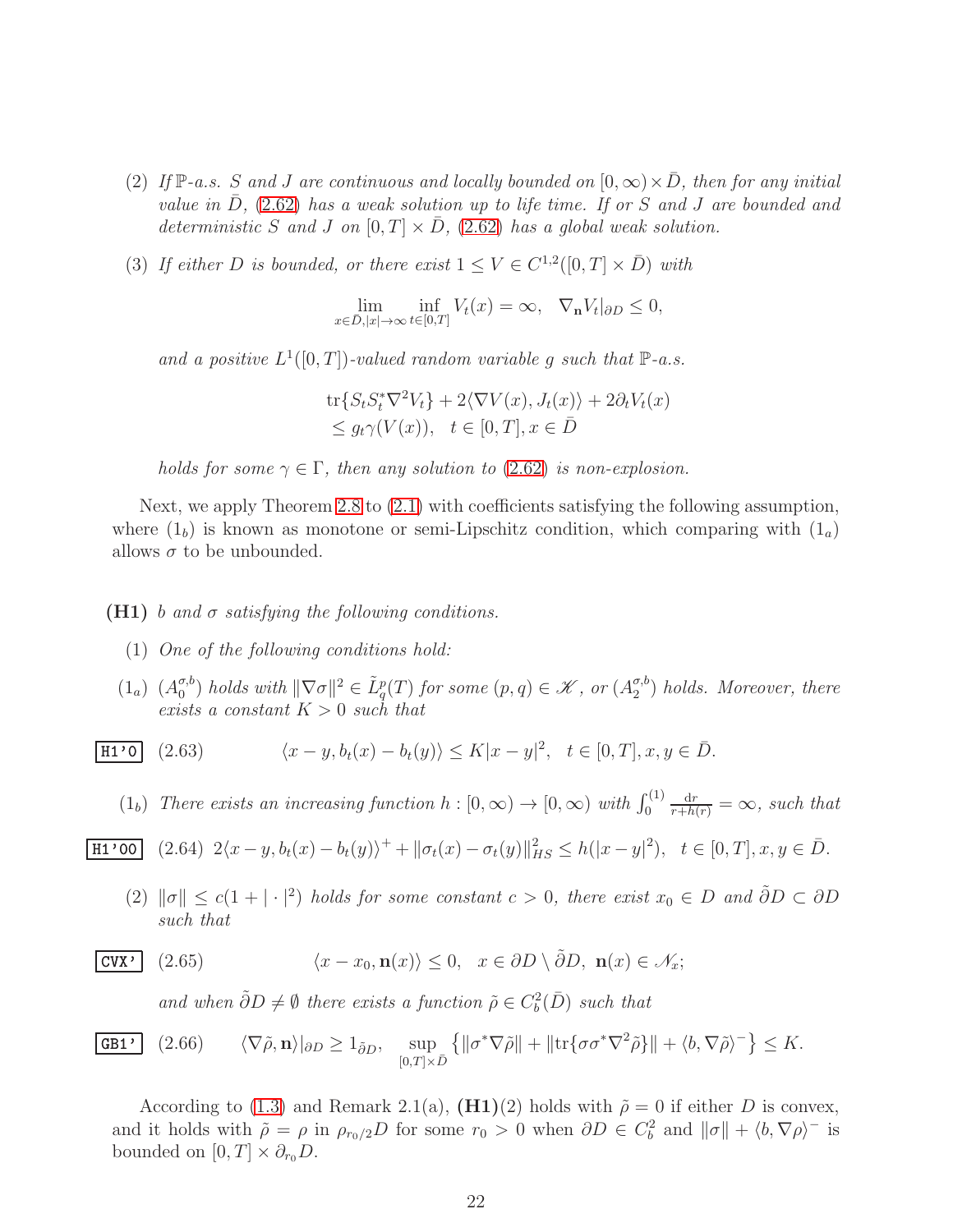<span id="page-22-0"></span>L0 Lemma 2.9. *Assume* (D) *and* (H1)(1)*. Then the reflecting SDE* [\(2.1\)](#page-6-1) *is well-posed up to life time. If*  $(H1)(2)$  *holds, then the solution is non-explosive, and for any*  $k > 0$  *there exists a constant* c > 0 *such that*

<span id="page-22-3"></span>
$$
\overline{\text{EST}} \quad (2.67) \quad \mathbb{E} \Big[ \sup_{t \in [0,T]} |X_t^x|^k \Big] \le c(1+|x|^k), \quad x \in \bar{D}, t \in [0,T],
$$

$$
\underline{\text{LC}} \quad (2.68) \qquad \qquad \sup_{x \in \bar{D}} \mathbb{E} \big( e^{k(\tilde{l}_{t_1}^x - \tilde{l}_{t_0}^x)} | \mathscr{F}_{t_0} \big) \le c, \quad 0 \le t_0 \le t_1 \le T,
$$

where  $(X_t^x, l_t^x)$  is the solution with  $X_0^x = x$ , and  $\tilde{l}_t^x := \int_0^t 1_{\tilde{\partial}(D)} (X_s^x) \mathrm{d}l_s^x$ .

To prove this result, we need the following lemma on the maximal functional for nonnegative functions  $f$  on  $D$ :

<span id="page-22-2"></span>
$$
\mathscr{M}_D f(x) := \sup_{r \in (0,1)} \frac{1}{|B(0,r)|} \int_{B(0,r)} (1_D f)(x+y) dy, \ \ x \in \bar{D}.
$$

<span id="page-22-1"></span><u>MN</u> Lemma 2.10. *Let*  $\partial D \in C_b^2$ .

(1) For any real function f on  $\overline{D}$  with  $|\nabla f| \in L^1_{loc}(\overline{D}),$ 

$$
|f(x) - f(y)| \le c|x - y| \left(\mathcal{M}_D |\nabla f|(x) + \mathcal{M}_D |\nabla f|(y) + ||f||_{\infty}\right), \text{ a.e. } x, y \in \overline{D}.
$$

(2) There exists a constant  $c > 0$  such that for any nonnegative measurable function f on  $[0, T] \times \overline{D}$ ,

$$
\|\mathscr{M}_Df\|_{\tilde{L}^p_q(T,\bar{D})}\leq c\|f\|_{\tilde{L}^p_q(T,\bar{D})},\quad p,q\geq 1.
$$

*Proof.* We only prove (1), since (2) follows from [\[50,](#page-69-1) Lemma 2.1(ii)] with  $1_{\bar{D}}f$  replacing f. Let  $\tilde{\varphi}$  be in [\(2.45\)](#page-16-3). Take  $0 \leq h \in C_b^{\infty}(\mathbb{R})$  with  $h(r) = 1$  for  $r \leq r_0/4$  and  $h(r) = 0$  for  $r \ge r_0/2$ . We then extend a function  $\tilde{f}$  on  $\overline{D}$  to  $\tilde{f}$  on  $\mathbb{R}^d$  by letting

$$
\tilde{f}(x) := \{ h \circ \rho_D \} f \circ \tilde{\varphi},
$$

where  $\rho_D$  is the distance function to D. Then there exists a constant  $c > 0$  such that

$$
|\nabla \tilde{f}| \leq 1_{\bar{D}} |\nabla f| + c 1_{\partial_{-r_0/2}D} (|f \circ \tilde{\varphi}| + |\nabla f| \circ \tilde{\varphi}).
$$

By [\[54,](#page-69-3) Lemma 5.4] and the integral transform  $x \mapsto \tilde{\varphi}(x)$  with  $\|(\nabla \tilde{\varphi})^{-1}\|$  bounded on  $\partial_{-r_0}D$ , we find constants  $c_1, c_2 > 0$  such that for any  $x, y \in D$ ,

$$
|f(x) - f(y)| = |\tilde{f}(x) - \tilde{f}(y)|
$$
  
\n
$$
\leq c_1 |x - y| (\mathcal{M}|\nabla \tilde{f}|(x) + \mathcal{M}|\nabla f|(y) + ||f||_{\infty})
$$
  
\n
$$
\leq c_2 |x - y| \{ \mathcal{M}_D|\nabla f|(x) + \mathcal{M}_D|\nabla f|(y) + ||f||_{\infty} \},
$$

where  $\mathscr{M} := \mathscr{M}_D$  for  $D = \mathbb{R}^d$ .

 $\Box$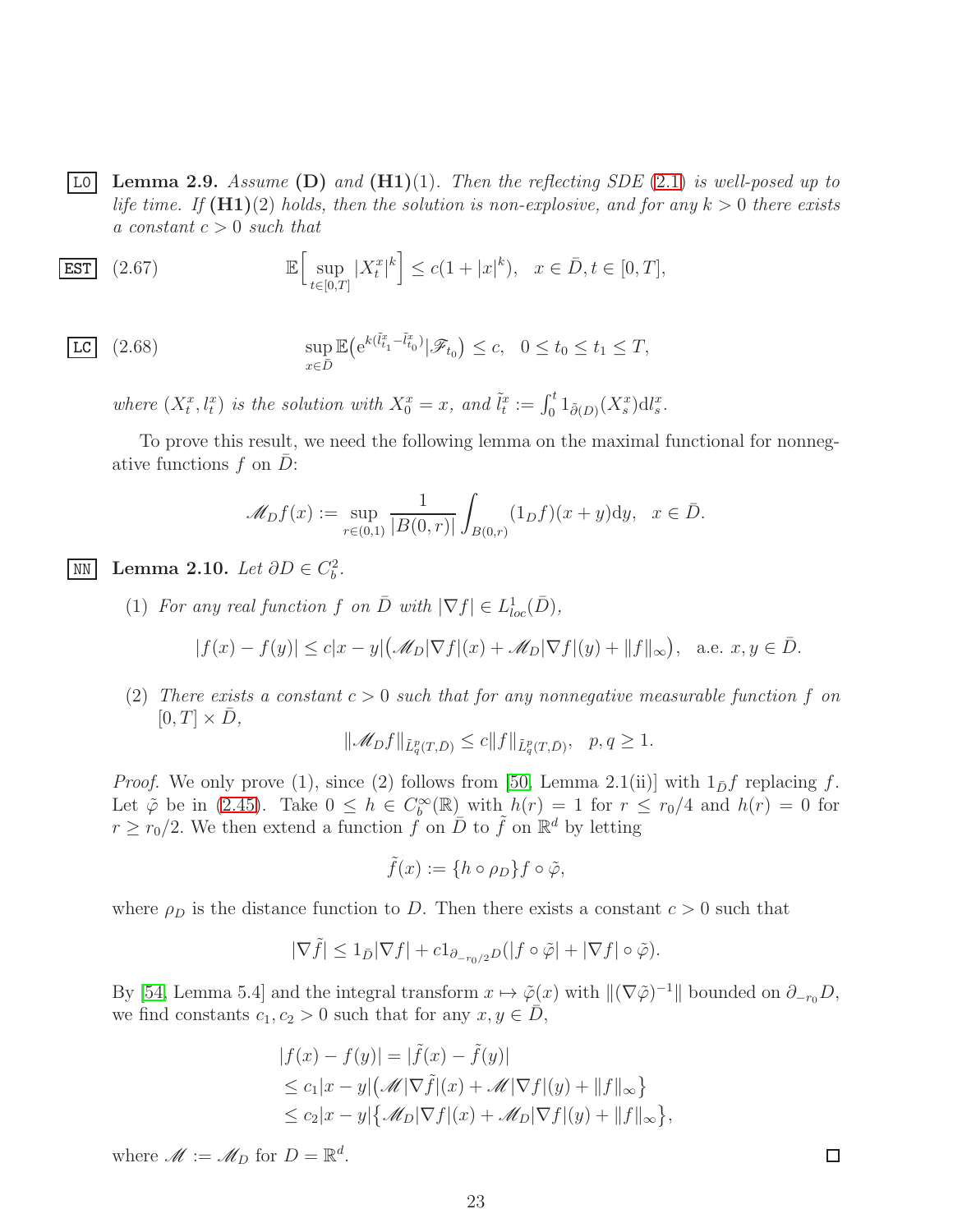*Proof of Lemma [2.9.](#page-22-0)* (1) We first prove the existence and uniqueness up to life time. Since  $\sigma$  and b are locally bounded, by a truncation argument we may and do assume that  $\sigma$  and b are bounded. Indeed, let for any  $n \geq 1$  we take

$$
\sigma_t^{\{n\}}(x) := \sigma_t(\{1 \wedge (n/|x|)\}x), \ \ b_t^{\{n\}}(x) := h(|x|/n)b_t(x), \ \ t \ge 0, x \in \bar{D},
$$

where  $h \in C_0^{\infty}([0,\infty)$  with  $0 \leq h \leq 1$  and  $h|_{[0,1]} = 1$ . Then  $\sigma^{\{n\}}$  and  $b^{\{n\}}$  are bounded on  $[0, T] \times \overline{D}$  and for some constant  $K_n > 0$ ,

$$
\langle b_t^{\{n\}}(x) - b_t^{\{n\}}(y), x - y \rangle^+ \leq h(|x|/n) \langle b_t(x) - b_t(y), x - y \rangle^+ + |h(|x|/n) - h(|y|/n) | \langle b_t(y), x - y \rangle^+ \leq \langle b_t(x) - b_t(y), x - y \rangle^+ + K_n |x - y|^2, \quad t \in [0, T], x, y \in \bar{D}, |y| \leq |x|.
$$

So, by the symmetry of  $\langle b_t^{\{n\}} \rangle$  $t_t^{\{n\}}(x) - b_t^{\{n\}}$  $\{u^{n}\}(y), x-y\rangle^+$  in  $(x, y)$ , under  $(1_a), \sigma$  and  $b^{\{n\}}$  are bounded on  $[0, T] \times \overline{D}$  and satisfy [\(2.63\)](#page-21-0) with  $K + K_n$  replacing K; while (1<sub>b</sub>) and

$$
|\{1 \wedge (n/|x|)\}x - \{1 \wedge (n/|y|)\}y| \le |x - y|
$$

imply that  $\sigma^{\{n\}}$  and  $b^{\{n\}}$  are bounded and satisfy  $(2.64)$  for  $2h(r) + K_n r$  replacing  $h(r)$ . Therefore, if the well-posedness is proved under (H1) for bounded b and  $\sigma$ , the SDE is well-posed up to the hitting time of  $\partial B(0, n)$  for any  $n > 1$ , i.e. it is well-posed up to life time.

When  $\sigma$  and b are bounded, the weak existence is implied by Theorem [2.8\(](#page-20-2)2). By the Yamada-Watanabe principle, it suffices to verify the pathwise uniqueness. Let  $X_t$  and  $Y_t$  be two solutions starting from  $x \in \overline{D}$ . By Lemma [2.10\(](#page-22-1)1) and (H1)(1),

$$
\|\sigma_t(X_t) - \sigma_t(Y_t)\|_{HS}^2 + 2\langle X_t - Y_t, b_t(X_t) - b_t(Y_t)\rangle \le \begin{cases} g_t |X_t - Y_t|^2, & \text{under } (1_a), \\ h(|X_t - Y_t|^2), & \text{under } (1_b), \end{cases}
$$

where for some constant  $c > 0$ 

 $g_t := c \{ 1 + \mathcal{M}_D || \nabla \sigma_t ||^2(X_t) + \mathcal{M}_D || \nabla \sigma_t ||^2(Y_t) \}.$ 

So, by Theorem [2.8\(](#page-20-2)1), it suffices to prove  $\int_0^T g_t dt < \infty$  under  $(1_a)$ . By Lemma [2.10,](#page-22-1) this follows from [\(2.20\)](#page-11-2) under condition  $(A_0^{\sigma,b})$  $\binom{\sigma, b}{0}$  with  $\|\nabla \sigma\|^2 \in \tilde{L}^p_q(T)$  for some  $(p, q) \in \mathscr{K}$ , or  $(2.56)$  under condition  $(A_2^{\sigma,b})$  $\binom{\sigma, o}{2}$ .

(2) To prove the non-explosion, we simply denote  $(X_t, l_t) = (X_t^x, l_t^x)$  and let

$$
\tau_n := \inf\{t \ge 0 : |X_t| \ge n\}, \ \ n \ge 1.
$$

By  $(H1)(2)$ , we find a constant  $c_1 > 0$  such that

$$
\overline{\text{LJ}} \quad (2.69) \qquad \qquad d\tilde{\rho}(X_t) \ge -Kdt + dM_t + d\tilde{l}_t, \quad t \in [0, T]
$$

holds for  $dM_t := \langle \sigma_t(X_t)^* \nabla \tilde{\rho}(X_t), dW_t \rangle$  satisfying  $d\langle M \rangle_t \leq K^2 dt$ . This implies [\(2.68\)](#page-22-2). Next, by  $(H1)$ , we find a constant  $c_1 > 0$  such that

$$
2\langle b_t(x), x - x_0 \rangle + ||\sigma_t(x)||_{HS}^2
$$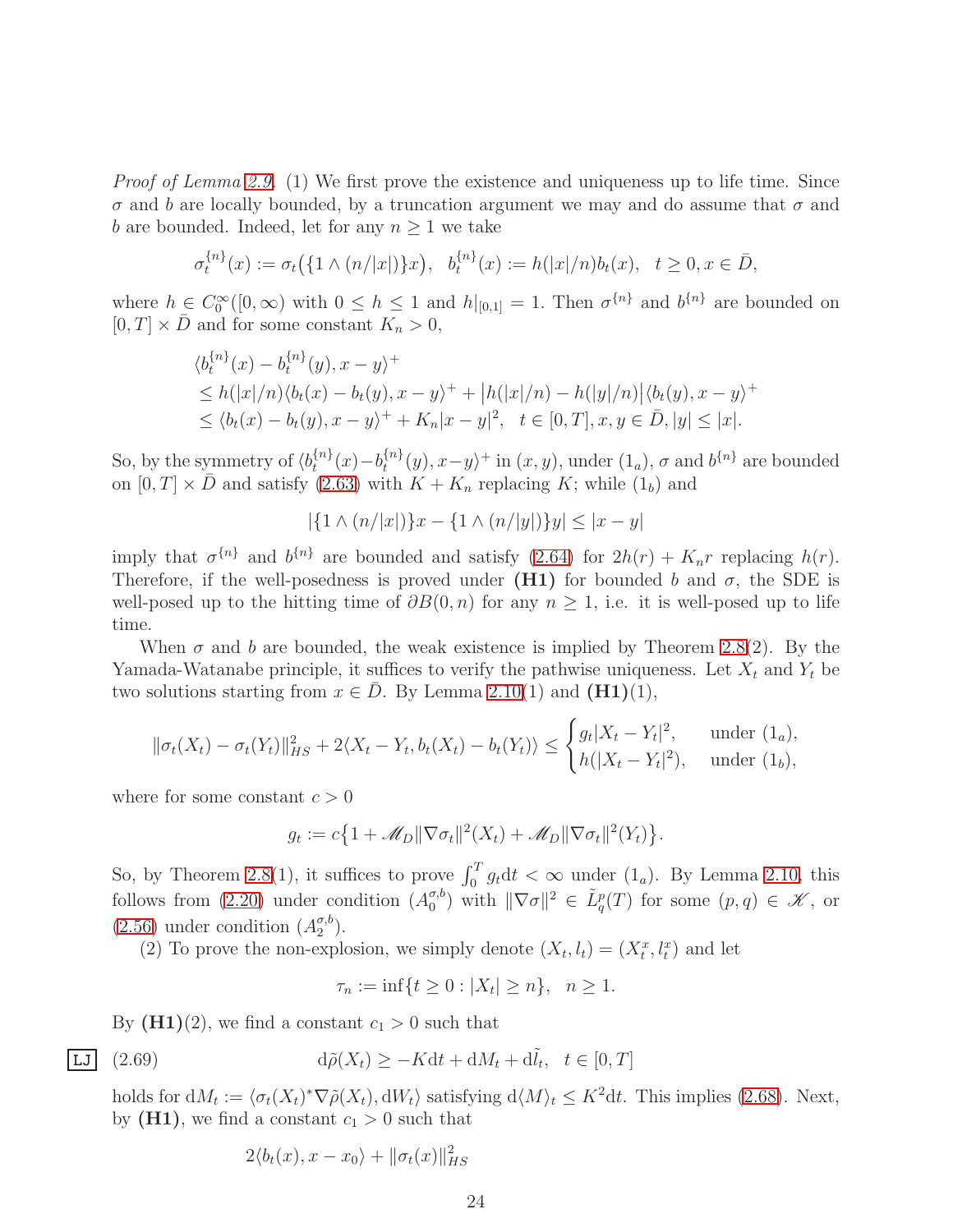$$
= 2\langle b_t(x) - b_t(x_0), x - x_0 \rangle + ||\sigma_t(x) - \sigma_t(x_0)||_{HS}^2 + 2\langle b_t(x_0), x - x_0 \rangle + ||\sigma_t(x_0)||_{HS}^2 + 2\langle \sigma_t(x_0), \sigma_t(x) \rangle_{HS} \le c_1(1 + |x - x_0|^2), \quad x \in \overline{D}.
$$

Then by  $(H1)(2)$  and Itô's formula, for any  $k \geq 2$  we find a constant  $c_2 > 0$  such that

$$
d|X_t - x_0|^k \le c_2(1 + |X_t - x_0|^k)dt + d\tilde{M}_t + k|X_t - x_0|^{k-1}d\tilde{t}_t,
$$

where  $\tilde{M}_t$  is a local martingale with  $d\langle \tilde{M}\rangle_t \leq c_2(1+|X_t-x_0|^k)^2dt$ . By BDG's inequality and  $(2.68)$ , we find constants  $c_3, c_4 > 0$  such that

$$
\eta_t^{\{n\}} := \sup_{s \in [0, t \wedge \tau_n]} (1 + |X_s - x_0|^k), \quad n \ge 1, t \in [0, T]
$$

satisfies

$$
\mathbb{E}\eta_t^{\{n\}} \le 1 + |x - x_0|^k + c_3 \mathbb{E} \int_0^t \eta_t^{\{n\}} ds + 2c_3 \mathbb{E}^x \bigg( \int_0^t |\eta_t^{\{n\}}|^2 ds \bigg)^{\frac{1}{2}} + k \mathbb{E} \big[ |\eta_t^{\{n\}}|^{\frac{k-1}{k}} \tilde{l}_t \big]
$$
  

$$
\le \frac{1}{2} \mathbb{E}\eta_t^{\{n\}} + c_4 (1 + |x|^k) + c_4 \int_0^t \mathbb{E}\eta_s^{\{n\}} ds, \quad t \in [0, T].
$$

By Gronwall's lemma, we obtain

<span id="page-24-0"></span>
$$
\mathbb{E}[\eta_t^{\{n\}}] \le 2c_4(1+|x|^k)e^{2c_4t}, \quad t \in [0,T], x \in \bar{D}, n \ge 1,
$$

 $\Box$ 

which implies the non-explosive of  $X_t$  and [\(2.67\)](#page-22-3) for some constant  $c > 0$ .

*Proof of Theorem* [2](#page-10-0).1. Let  $X_0 = x \in \overline{D}$ . We consider the following two cases respectively.

(a) Let  $(A_1^{\sigma,b})$  $\binom{\sigma, b}{1}$  hold. Then (H1) holds for  $b^{(1)}$  replacing b. By Lemma [2.9,](#page-22-0) the reflecting SDE

$$
\overline{\text{QPP}} \quad (2.70) \qquad \qquad \mathrm{d}X_t = b_t^{(1)}(X_t) \mathrm{d}t + \sigma_t(X_t) \mathrm{d}W_t + \mathbf{n}(X_t) \mathrm{d}l_t
$$

is well-posed with [\(2.67\)](#page-22-3) holding for all  $k \ge 1$  and some constant  $c > 0$  depending on k. By Lemmas [2.5-](#page-11-3)[2.7,](#page-19-5) [\(2.68\)](#page-22-2) and  $(A_0^{\sigma, b})$  $\binom{\sigma, b}{0}$  with  $|b^{(0)}|^2 \in \tilde{L}_q^p(T)$ , we see that  $(2.21)$  holds for  $f := |b^{(0)}|^2$ , so that for some map  $c : [1, \infty) \to (0, \infty)$  independent of the initial value x,

$$
\Pr_{x \in \bar{D}} \quad (2.71)
$$
\n
$$
\sup_{x \in \bar{D}} \mathbb{E}^x |R_T|^k \le c(k), \quad k \ge 1
$$

holds for

<span id="page-24-1"></span>
$$
R_t := e^{\int_0^t \langle \{\sigma_s^*(\sigma_s \sigma_s^*)^{-1} b_s^{(0)}\} (X_s), \mathrm{d}W_s \rangle - \frac{1}{2} \int_0^t |\sigma_s^*(\sigma_s \sigma_s^*)^{-1} b_s^{(0)}|^2 (X_s) \mathrm{d}s}, \quad t \in [0, T].
$$

By Girsanov's theorem,

$$
\tilde{W}_t := W_t - \int_0^t \{ \sigma_s^*(\sigma_s \sigma_s^*)^{-1} b_s^{(0)} \} (X_s) \, \mathrm{d}s, \quad t \in [0, T]
$$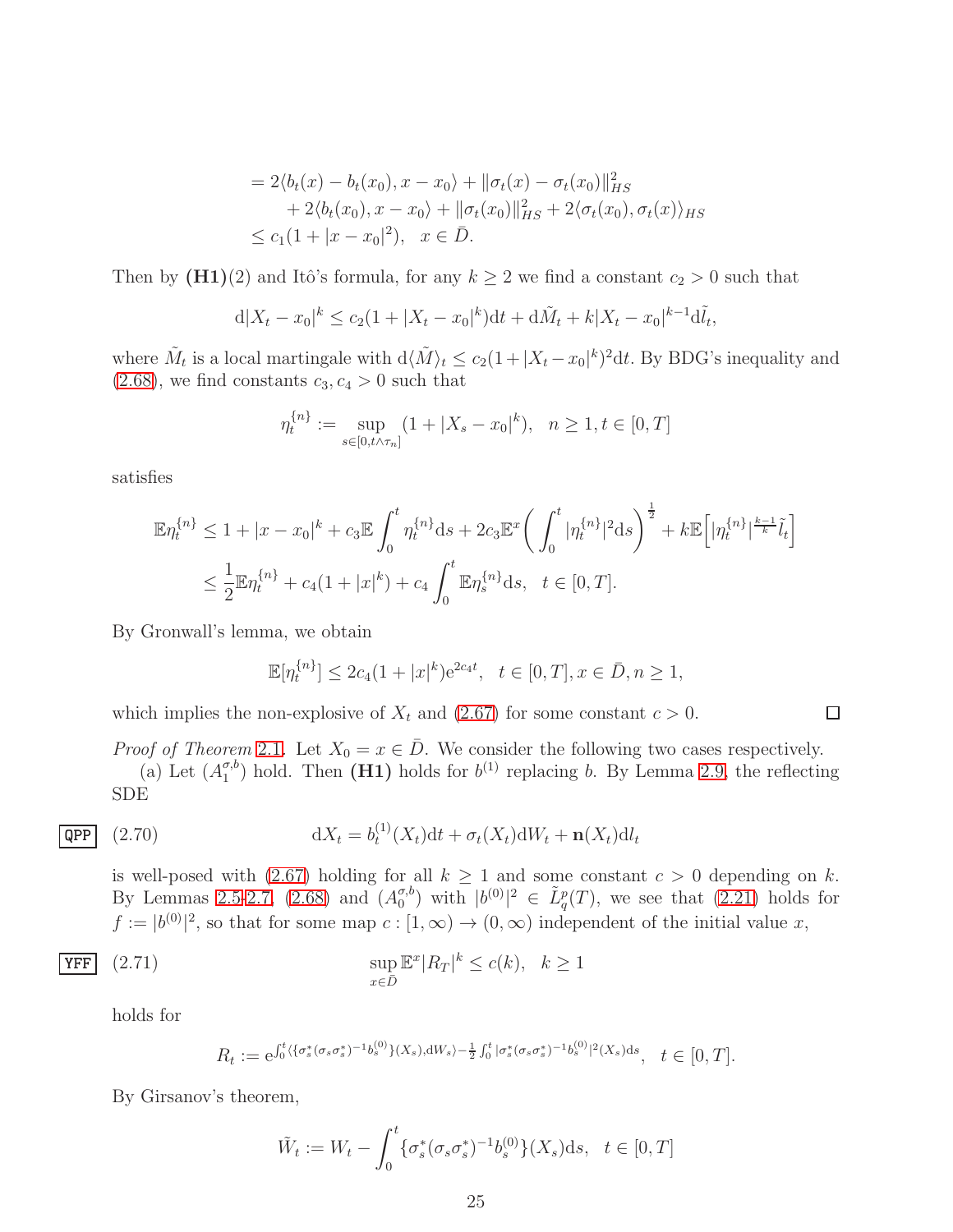is an m-dimensional Brownian motion under the probability measure  $\mathbb{Q} := R_T \mathbb{P}$ . Rewriting [\(2.70\)](#page-24-0) as

$$
dX_t = b_t(X_t)dt + \sigma_t(X_t)d\tilde{W}_t + \mathbf{n}(X_t)dl_t,
$$

we see that  $(X_t, l_t, \tilde{W}_t)_{t \in [0,T]}$  under probability Q is a weak solution of [\(2.1\)](#page-6-1). Moreover, letting  $\mathbb{E}_{\mathbb{Q}}$  be the expectation under  $\mathbb{Q}$ , by [\(2.67\)](#page-22-3) and [\(2.71\)](#page-24-1), for any  $k \geq 1$  we find a constant  $\tilde{c}(k) > 0$  independent of x such that

$$
\mathbb{E}_{\mathbb{Q}}\Big[\sup_{t\in[0,T]}|X_t|^k\Big] = \mathbb{E}\Big[R_T \sup_{t\in[0,T]}|X_t|^k\Big] \leq (\mathbb{E}\big[R_T^2\big])^{\frac{1}{2}} \Big(\mathbb{E}\sup_{t\in[0,T]}|X_t|^{2k}\Big]\Big)^{\frac{1}{2}} \leq \tilde{c}(k)(1+|x|^k), \ \ x\in\bar{D}
$$

for some constant  $c > 0$ . Similarly, [\(2.68\)](#page-22-2) and [\(2.71\)](#page-24-1) imply

$$
\mathbb{E}_{\mathbb{Q}}e^{kl_T} \le C(k), \quad k \ge 1
$$

for constants  $C(k) > 0$  independent of x. So, [\(2.13\)](#page-10-3) holds for this weak solution.

To prove the weak uniqueness, let  $(\bar{X}_t, \bar{l}_t, \bar{W}_t)_{t \in [0,T]}$  under probability  $\bar{\mathbb{P}}$  be another weak solution of [\(2.1\)](#page-6-1) with  $\bar{X}_0 = x$ , i.e.

(2.72) 
$$
\mathrm{d}\bar{X}_t = b_t(\bar{X}_t)\mathrm{d}t + \sigma_t(\bar{X}_t)\mathrm{d}\bar{W}_t + \mathbf{n}(\bar{X}_t)\mathrm{d}\bar{l}_t, \quad t \in [0, T], \bar{X}_0 = x.
$$

<span id="page-25-0"></span>It suffices to show

 $QPP'$ 

$$
\text{UNI} \quad (2.73) \qquad \qquad \mathscr{L}_{(\bar{X}_t, \bar{l}_t)_{t \in [0,T]} | \bar{\mathbb{P}}} = \mathscr{L}_{(X_t, l_t)_{t \in [0,T]} | \mathbb{Q}}.
$$

By Lemma [2.5](#page-11-3) the estimate [\(2.21\)](#page-12-0) holds for  $\bar{X}_t$  and  $f = |b^{(0)}|^2$ , so that

$$
\mathbf{GS} \quad (2.74) \qquad \mathbb{E}_{\bar{\mathbb{P}}} e^{\lambda \int_0^T |b_t^{(0)}(\bar{X}_t)|^2 dt} < \infty, \quad \lambda > 0.
$$

By Girsanov's theorem, this and  $(A_0^{\sigma})$  imply that

<span id="page-25-2"></span><span id="page-25-1"></span>
$$
G_t(\bar{X}, \bar{W}) := \bar{W}_t + \int_0^t {\{\sigma_s^*(\sigma_s \sigma_s^*)^{-1} b_s^{(0)}\}} (\bar{X}_s) ds, \quad t \in [0, T]
$$

is an m-dimensional Brownian motion under the probability  $\overline{Q} := R(\overline{X}, \overline{W})\overline{P}$ , where

$$
R(\bar{X}, \bar{W}) := e^{-\int_0^T \langle \{\sigma_s^*(\sigma_s \sigma_s^*)^{-1} b_s^{(0)}\}(\bar{X}_s), d\bar{W}_s \rangle - \frac{1}{2} \int_0^T |\{\sigma_s^*(\sigma_s \sigma_s^*)^{-1} b_s^{(0)}\}(\bar{X}_s)|^2 ds}.
$$

Reformulating [\(2.72\)](#page-25-0) as

$$
\mathrm{d}\bar{X}_t = b_t^{(1)}(\bar{X}_t)\mathrm{d}t + \sigma_t(\bar{X}_t)\mathrm{d}G_t(\bar{X}, \bar{W}) + \mathbf{n}(\bar{X}_t)\mathrm{d}\bar{l}_t, \quad t \in [0, T],
$$

and applying the well-posedness of [\(2.70\)](#page-24-0) which implies the joint weak uniqueness, we conclude that

$$
\mathscr{L}_{(\bar{X}_t,\bar{l}_t,G_t(\bar{X},\bar{W}))_{t\in[0,T]}|{\bar{\mathbb{Q}}}}=\mathscr{L}_{(X_t,l_t,W_t)_{t\in[0,T]}|\mathbb{P}}.
$$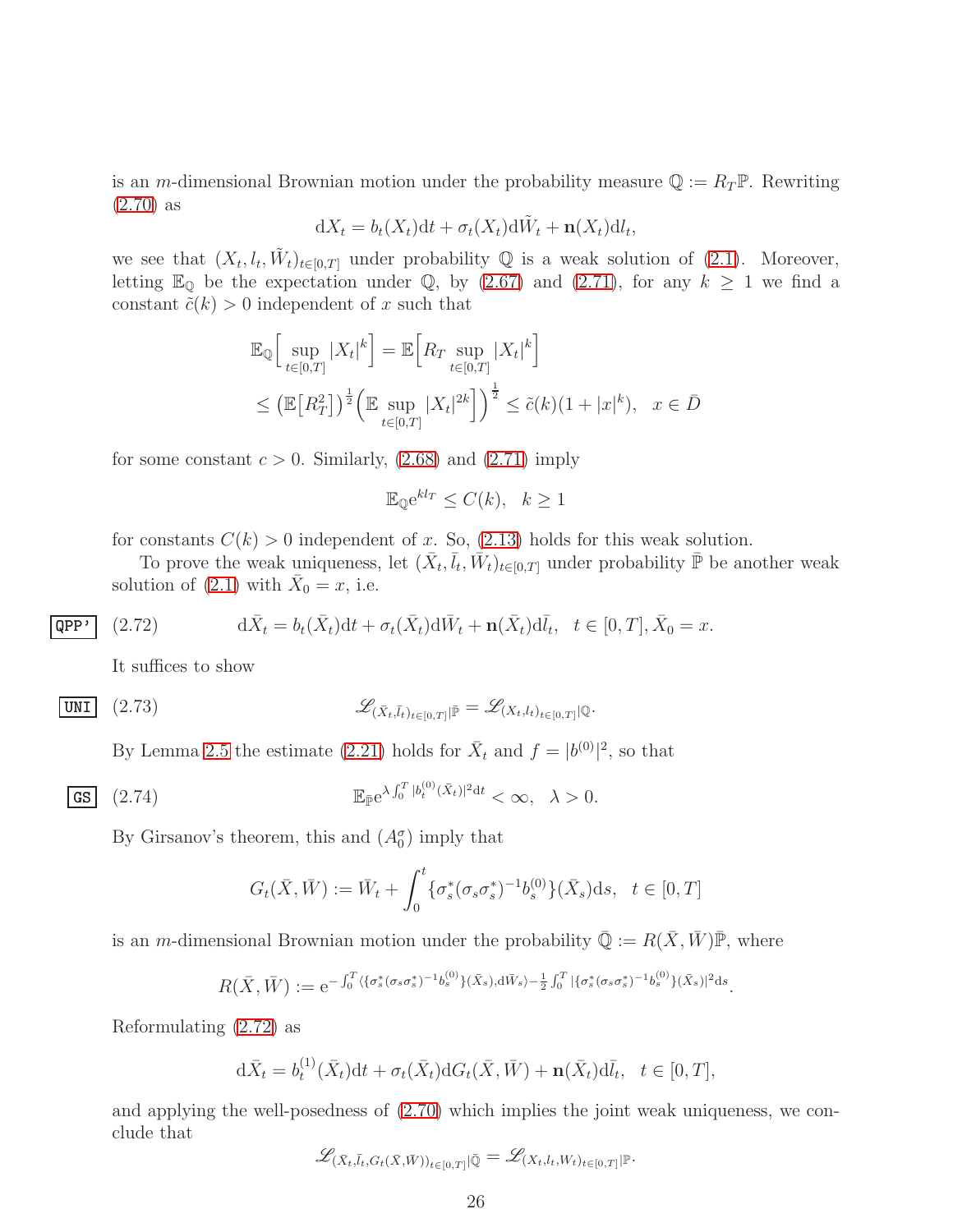Noting that

$$
R(\bar{X}, \bar{W})^{-1} = e^{-\int_0^T |\{\sigma_s^*(\sigma_s \sigma_s^*)^{-1} b_s^{(0)}\}(\bar{X}_s)|^2 ds} R(\bar{X}, G(\bar{X}, \bar{W}))^{-1},
$$

this implies that for any bounded continuous function F on  $C([0,T]; \mathbb{R}^d \times [0,\infty))$ ,

$$
\mathbb{E}_{\bar{\mathbb{P}}}[F(\bar{X},\bar{l})] = \mathbb{E}_{\bar{\mathbb{Q}}}[R(\bar{X},\bar{W})^{-1}F(\bar{X},\bar{l})] \n= \mathbb{E}_{\bar{\mathbb{Q}}}[R(\bar{X},G(\bar{X},\bar{W}))^{-1}e^{-\int_0^T |\{\sigma_s^*(\sigma_s\sigma_s^*)^{-1}b_s^{(0)}\}(\bar{X}_s)|^2ds}F(\bar{X},\bar{l})] \n= \mathbb{E}_{\mathbb{P}}[R(X,W)^{-1}e^{-\int_0^T |\{\sigma_s^*(\sigma_s\sigma_s^*)^{-1}b_s^{(0)}\}(X_s)|^2ds}F(X,l)] \n= \mathbb{E}_{\mathbb{P}}[R_TF(X,l)] = \mathbb{E}_{\mathbb{Q}}[F(X,l)].
$$

Therefore, [\(2.73\)](#page-25-1) holds.

(b) Let  $(A_2^{\sigma,b})$  $\binom{\sigma, o}{2}$  hold. By Lemma [2.7,](#page-19-5) [\(2.71\)](#page-24-1) and [\(2.74\)](#page-25-2) hold, so that the desired assertions follow from Girsanov's transforms as shown in step (a).  $\Box$ 

#### <span id="page-26-0"></span>2.4 Well-posedness: proof of Theorem [2.2](#page-10-1)

The weak existence is implied by Theorem [2.1.](#page-10-0) By the Yamada-Watanabe principle, it suffices to prove estimate [\(2.14\)](#page-10-4) which in particular implies the pathwise uniqueness as well as estimate  $(2.15)$ :

$$
|\nabla P_t f|(x) := \limsup_{\bar{D} \ni y \to x} \frac{|P_t f(x) - P_t f(y)|}{|x - y|} \le \limsup_{\bar{D} \ni y \to x} \mathbb{E} \left[ \frac{|f(X_t^x) - f(X_t^y)|}{|x - y|} \right]
$$
  

$$
\le \limsup_{\bar{D} \ni y \to x} \left( \mathbb{E} \frac{|f(X_t^x) - f(X_t^y)|^p}{|X_t^x - X_t^y|^p} \right)^{\frac{1}{p}} \left( \frac{\mathbb{E} [|X_t^x - X_t^y|_{\frac{p}{p-1}}}{|x - y|^{\frac{p}{p-1}}}] \right)^{\frac{p-1}{p}}
$$
  

$$
\le c(p) \left( P_t |\nabla f|^p \right)^{\frac{1}{p}}(x), \quad x \in \bar{D}, t \in [0, T], f \in C_b^1(\bar{D}).
$$

Let  $(X_t^{(i)}$  $(t^{(i)}_t, l_t^{(i)})$  be two solutions of [\(2.1\)](#page-6-1) with  $X_0^{(i)} = x^{(i)} \in \bar{D}, i = 1, 2$ . Below we prove [\(2.14\)](#page-10-4) in situations  $(i)$  and  $(ii)$  respectively.

*Proof of Theorem [2.2](#page-10-1) under* (i). In this case, D is an interval or a half-line. For any  $\lambda > 0$ , let  $u_t^{\lambda}$  be the unique solution to [\(2.19\)](#page-11-5) with  $t_0 = 0, t_1 = T$  and  $f = -b^{(0)}$ , that is,

$$
\text{PPDSN} \quad (2.75) \qquad \qquad (\partial_t + L_t)u_t^{\lambda} = \lambda u_t^{\lambda} - b_t^{(0)}, \quad t \in [0, T], u_T^{\lambda} = 0.
$$

By [\(2.25\)](#page-12-1) with  $f = -b^{(0)} \in \tilde{L}_{2q_2}^{2p_2}(T)$ , we take large enough  $\lambda > 0$  such that

$$
\overline{\text{PPD5''}} \quad (2.76) \qquad \|u^{\lambda}\|_{\infty} + \|\nabla u^{\lambda}\|_{\infty} \le \frac{1}{2}, \quad \|u^{\lambda}\|_{\tilde{H}_{2q_2}^{2,2p_2}(T)} < \infty.
$$

Then

<span id="page-26-1"></span>
$$
\Theta_t^{\lambda}(x) := x + u_t^{\lambda}(x), \quad x \in \mathbb{R}
$$

<span id="page-26-2"></span>is a diffeomorphism and there exists a constant  $C > 0$  such that

[**HHH**] (2.77) 
$$
\frac{1}{2}|x - y| \leq |\Theta_t^{\lambda}(x) - \Theta_t^{\lambda}(y)| \leq 2|x - y|, \quad x, y \in \mathbb{R}, t \in [0, T].
$$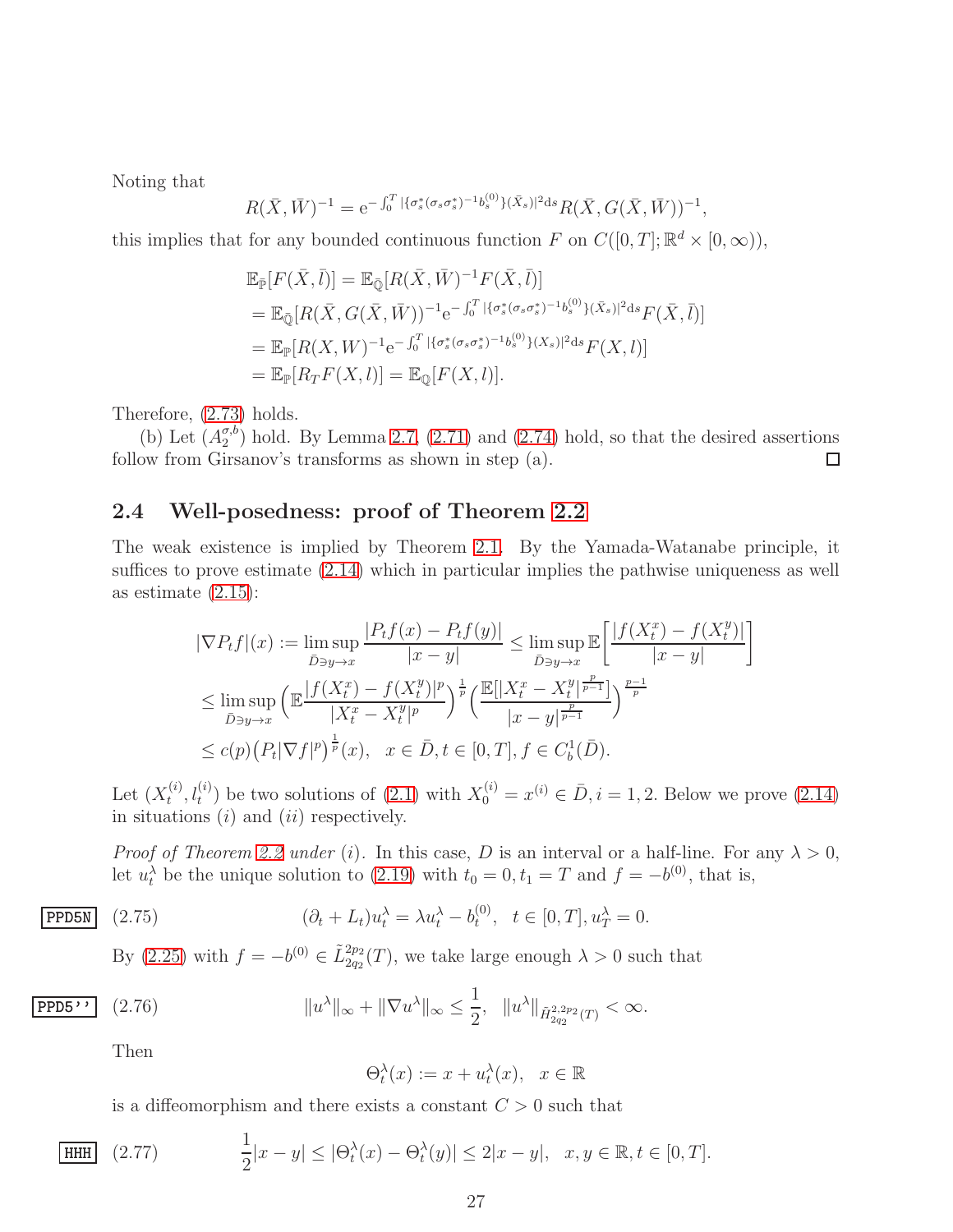Let  $(X_t^{(i)}$  $(t_i^{(i)}, l_t^{(i)})$  solve  $(2.1)$  for  $X_0^{(i)} = x^{(i)} \in \overline{D}, i = 1, 2$ , and let

$$
Y_t^{(i)} := \Theta_t^{\lambda}(X_t^{(i)}) = X_t^{(i)} + u_t^{\lambda}(X_t^{(i)}), \quad i = 1, 2.
$$

By Itô's formula in Lemma  $2.5(2)$ ,

<span id="page-27-1"></span>(2.78) 
$$
dY_t^{(i)} = B_t(Y_t^{(i)})dt + \Sigma_t(Y_t^{(i)})dW_t + \{1 + \nabla u_t^{\lambda}(X_t^{(i)})\}n(X_t^{(i)})dt_t^{(i)}, \quad i = 1, 2
$$

<span id="page-27-0"></span>holds for

$$
\overline{\mathbf{B**}} \quad (2.79) \qquad B_t(x) := \{b_t^{(1)} + \lambda u_t^{\lambda}\} \big( \{\Theta_t^{\lambda}\}^{-1}(x) \big), \quad \Sigma_t(x) := \left\{ (1 + \nabla u_t^{\lambda}) \sigma_t \right\} \big( \{\Theta_t^{\lambda}\}^{-1}(x) \big).
$$

By [\(2.76\)](#page-26-1), [\(2.79\)](#page-27-0) and  $\|\nabla b^{(1)}\|_{\infty} < 1$  due to  $(A_0^{\sigma, b})$  $\binom{\sigma, \sigma}{0}$ , we find nonnegative functions  $F_1$  and  $F_2$ such that

$$
\boxed{\text{BDD}} \quad (2.80) \qquad \qquad \|\nabla B\| + \|\nabla \Sigma\|^2 \le F_1 + F_2, \quad F_i \in \tilde{L}_{q_i}^{p_i}(T), \quad i = 1, 2.
$$

<span id="page-27-2"></span>Since  $d = 1$ , for any  $x \in \partial D$  and  $y \in D$  we have  $y - x = |y - x| \mathbf{n}(x)$ , so that [\(2.76\)](#page-26-1) implies

$$
\text{AACD} \quad (2.81) \qquad \left\langle \Theta_t^{\lambda}(y) - \Theta_t^{\lambda}(x), \left\{ 1 + \nabla u_t^{\lambda}(x) \right\} \mathbf{n}(x) \right\rangle \ge |y - x| (1 - \|\nabla u^{\lambda}\|_{\infty})^2 \ge 0.
$$

Combining this with  $(2.78)$  and Itô's formula, up to a local martingale we have

$$
d|Y_t^{(1)} - Y_t^{(2)}|^{2k} \le 2k|Y_t^{(1)} - Y_t^{(2)}|^{2k} \left\{ \frac{|B_t(Y_t^{(1)}) - B_t(Y_t^{(2)})|}{|Y_t^{(1)} - Y_t^{(2)}|} + \frac{k||\Sigma_t(Y_t^{(1)}) - \Sigma_t(Y_t^{(2)})||_{HS}^2}{|Y_t^{(1)} - Y_t^{(2)}|^2} \right\} dt.
$$

So, by Lemma [2.10,](#page-22-1) we find a constant  $c_1 > 0$  and a local martingale  $M_t$  such hat

$$
|Y_t^{(1)} - Y_t^{(2)}|^{2k} \le |Y_0^{(1)} - Y_0^{2}|^{2k} + c_1 \int_0^t |Y_s^{(1)} - Y_s^{(2)}|^{2k} d\mathcal{L}_s + dM_t,
$$

<span id="page-27-3"></span>where

$$
\boxed{\text{LLT}} \quad (2.82) \quad \mathscr{L}_t := \int_0^t \left\{ 1 + \mathscr{M}_D \left( \|\nabla B_s\| + \|\nabla \Sigma_s\|^2 \right) (Y_s^{(1)}) + \mathscr{M}_D \left( \|\nabla B_s\| + \|\nabla \Sigma_s\|^2 \right) (Y_s^{(2)}) \right\} \mathrm{d}s.
$$

Combining this with [\(2.80\)](#page-27-2), [\(2.21\)](#page-12-0), Lemma [2.10](#page-22-1) and the stochastic Gronwall lemma (see [35] or [\[51\]](#page-69-2)), for any  $k > 1$  and  $p \in (\frac{1}{2})$  $(\frac{1}{2}, 1)$ , we find constants  $c_2, c_3 > 0$  such that

$$
\left(\mathbb{E}\Big[\sup_{s\in[0,t]} \Theta_s^{\lambda}(X_s^{(1)}) - \Theta_s^{\lambda}(X_s^{(2)})\Big|^k\Big]\right)^2 = \left(\mathbb{E}\sup_{s\in[0,t]} |Y_s^{(1)} - Y_s^{(2)}|^k\right)^2
$$
  

$$
\leq c_2|Y_0^{(1)} - Y_0^{(2)}|^{2k}\left(\mathbb{E}e^{\frac{c_1p}{p-1}\mathcal{L}_t}\right)^{\frac{p-1}{p}} \leq c_3|\Theta_0^{\lambda}(x^{(1)}) - \Theta_0^{\lambda}(x^{(2)})|^{2k}.
$$

This together with  $(2.77)$  implies  $(2.14)$  for some constant  $c > 0$ .

To prove  $(2.14)$  under  $(A_2^{\sigma,b})$  $\binom{\sigma, \sigma}{2}$ , we need the following lemma due to [\[52,](#page-69-4) Lemma 5.2], which is contained in the proof of [\[12,](#page-67-5) Lemma 4.4]. Let  $\nabla_1$  and  $\nabla_2$  be the gradient operators in the first and second variables on  $\mathbb{R}^d \times \mathbb{R}^d$ .

 $\Box$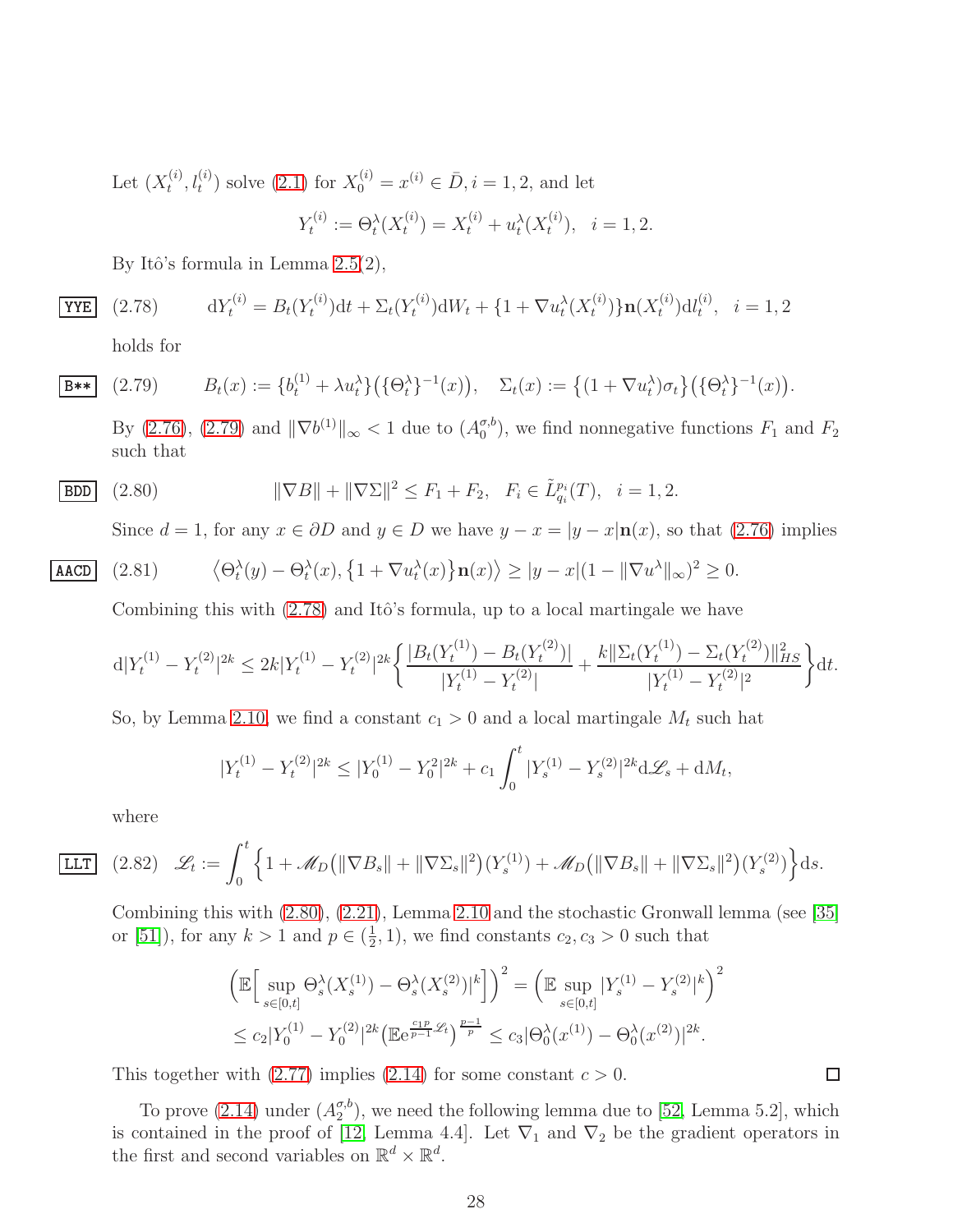<span id="page-28-0"></span>**L3** Lemma 2.11. *There exists a function*  $g \in C^1(\mathbb{R}^d \times \mathbb{R}^d) \cap C^2((\mathbb{R}^d \setminus \{0\}) \times \mathbb{R}^d)$  *having the following properties for some constants*  $k_2 > 1$  *and*  $k_1 \in (0, 1)$ :

(1)  $k_1|x|^2 \le g(x, y) \le k_2|x|^2, \quad x, y \in \mathbb{R}^d;$ 

(2) 
$$
\langle \nabla_1 g(x, y), y \rangle \leq 0, \quad |y| = 1, \langle x, y \rangle \leq k_1 |x|;
$$

(3)  $|\nabla_1^i \nabla_2^j$  $|2g(x,y)| \leq k_2 |x|^{2-i}, \quad i,j \in \{0,1,2\}, i+j \leq 2, x,y \in \mathbb{R}^d.$ 

*Proof of Theorem [2.2](#page-10-1) under* (*ii*). Let  $b^{0,n}$  be the mollifying approximation of  $b^{(0)} = 1_{\bar{D}}b^{(0)}$ . By Lemma [2.6,](#page-14-0) there exists  $\lambda_0 > 0$  such that for any  $\lambda \geq \lambda_0$  and  $n \geq 1$ , the PDE

$$
\overline{\text{POE2}} \quad (2.83) \qquad (\partial_t + L_t + \nabla_{b_t^{0,n} - b_t^{(0)}} - \lambda) u_t^{\lambda, n} = -b_t^{0,n}, \ \ u_T^{\lambda, n} = \nabla_n u_t^{\lambda, n}|_{\partial D} = 0,
$$

<span id="page-28-2"></span>has a unique solution in  $C_b^{1,2}$  $b^{1,2}([0,T] \times \bar{D})$ , and there exist constants  $\varepsilon, c > 0$  such that

<span id="page-28-3"></span>
$$
(2.84) \qquad \lambda^{\varepsilon} \left( \|u^{\lambda,n}\|_{\infty} + \|\nabla u^{\lambda,n}\|_{\infty} \right) + \|(\partial_t + \nabla_{b^{(1)}})u^{\lambda,n}\|_{\tilde{L}_{q_2}^{p_2}(T,D)} + \|\nabla^2 u^{\lambda,n}\|_{\tilde{L}_{q_2}^{p_2}(T,D)} \leq c \|b^{(0)}\|_{\tilde{L}_{q_2}^{p_2}(T,D)}, \quad \lambda \geq \lambda_0, n \geq 1.
$$

<span id="page-28-1"></span>Then for large enough  $\lambda_0 > 0$ ,  $\Theta_t^{\lambda,n} := id + u_t^{\lambda,n}$  $\lambda_t^{A,n}$  satisfies

$$
\fbox{P0E3'}
$$

 $POE3$ 

$$
\overline{\text{POE3'}} \quad (2.85) \qquad \frac{1}{2}|x-y|^2 \leq |\Theta_t^{\lambda,n}(x) - \Theta_t^{\lambda,n}(y)|^2 \leq 2|x-y|^2, \quad \lambda \geq \lambda_0, x, y \in \overline{D}.
$$

Since  $\partial D \in C_b^{2, L}$ <sup>2,*L*</sup>, there exists a constant  $r_0 > 0$  such that  $\rho \in C_b^2(\partial_{r_0}D)$  with  $\nabla^2 \rho$  Lipschitz continuous on  $\partial_{r_0}D$ . Take  $h \in C^{\infty}([0,\infty);[0,\infty))$  such that  $h' \geq 0$ ,  $h(r) = r$  for  $r \leq r_0/2$ and  $h(r) = r_0$  for  $r \geq r_0$ .

Let  $(X_t^{(i)}$  $(t_i^{(i)}, l_t^{(i)})$  solve  $(2.1)$  starting at  $x^{(i)} \in \overline{D}$  for  $i = 1, 2$ . Alternatively to  $|X_t^{(1)} - X_t^{(2)}|$  $\binom{2}{t}$   $\binom{2}{t}$ we consider the process

$$
H_t := g\big(\Theta_t^{\lambda,n}(X_t^{(1)}) - \Theta_t^{\lambda,n}(X_t^{(2)}), \nabla(h \circ \rho)(X_t^{(1)})\big), \quad t \in [0, T],
$$

where q is in Lemma [2.11.](#page-28-0) By Lemma [2.11\(](#page-28-0)1) and  $(2.85)$ , we have

$$
\text{PDE5} \quad (2.86) \qquad \frac{k_1}{2} |X_t^{(1)} - X_t^{(2)}|^2 \le H_t \le 2k_2 |X_t^{(1)} - X_t^{(2)}|^2, \quad t \in [0, T].
$$

Simply denote

<span id="page-28-4"></span>
$$
\xi_t := \Theta_t^{\lambda,n}(X_t^{(1)}) - \Theta_t^{\lambda,n}(X_t^{(2)}), \ \ \eta_t := \nabla(h \circ \rho)(X_t^{(1)}).
$$

By Itô's formula, [\(2.83\)](#page-28-2) and  $\nabla_{\mathbf{n}} \Theta_t^{\lambda,n}$  $\mathcal{L}^{\lambda,n}_{t}|_{\partial D} = \mathbf{n}$  due to  $\nabla_{\mathbf{n}} u_t^{\lambda,n}$  $t^{\lambda,n}_{t}|_{\partial D}=0$ , we have

<span id="page-28-5"></span>
$$
\frac{d\xi_t}{\text{POEE}} \quad (2.87) \quad \frac{d\xi_t}{dt} = \left\{ \lambda u_t^{\lambda,n}(X_t^{(1)}) - \lambda u_t^{\lambda,n}(X_t^{(2)}) + (b_t^{(0)} - b_t^{0,n})(X_t^{(1)}) - (b_t^{(0)} - b_t^{0,n})(X_t^{(2)}) \right\} dt + \left\{ \left[ (\nabla \Theta_t^{\lambda,n}) \sigma_t \right] (X_t^{(1)}) - \left[ (\nabla \Theta_t^{\lambda,n}) \sigma_t \right] (X_t^{(2)}) \right\} dW_t + \mathbf{n}(X_t^{(1)}) dl_t^{(1)} - \mathbf{n}(X_t^{(2)}) dl_t^{(2)},
$$
\n
$$
d\eta_t = L_t \nabla (h \circ \rho)(X_t^{(1)}) dt + \left\{ \left[ \nabla^2 (h \circ \rho) \right] \sigma_t \right\} (X_t^{(1)}) dW_t + \left\{ \nabla_\mathbf{n} \nabla (h \circ \rho) \right\} (X_t^{(1)}) dl_t^{(1)}.
$$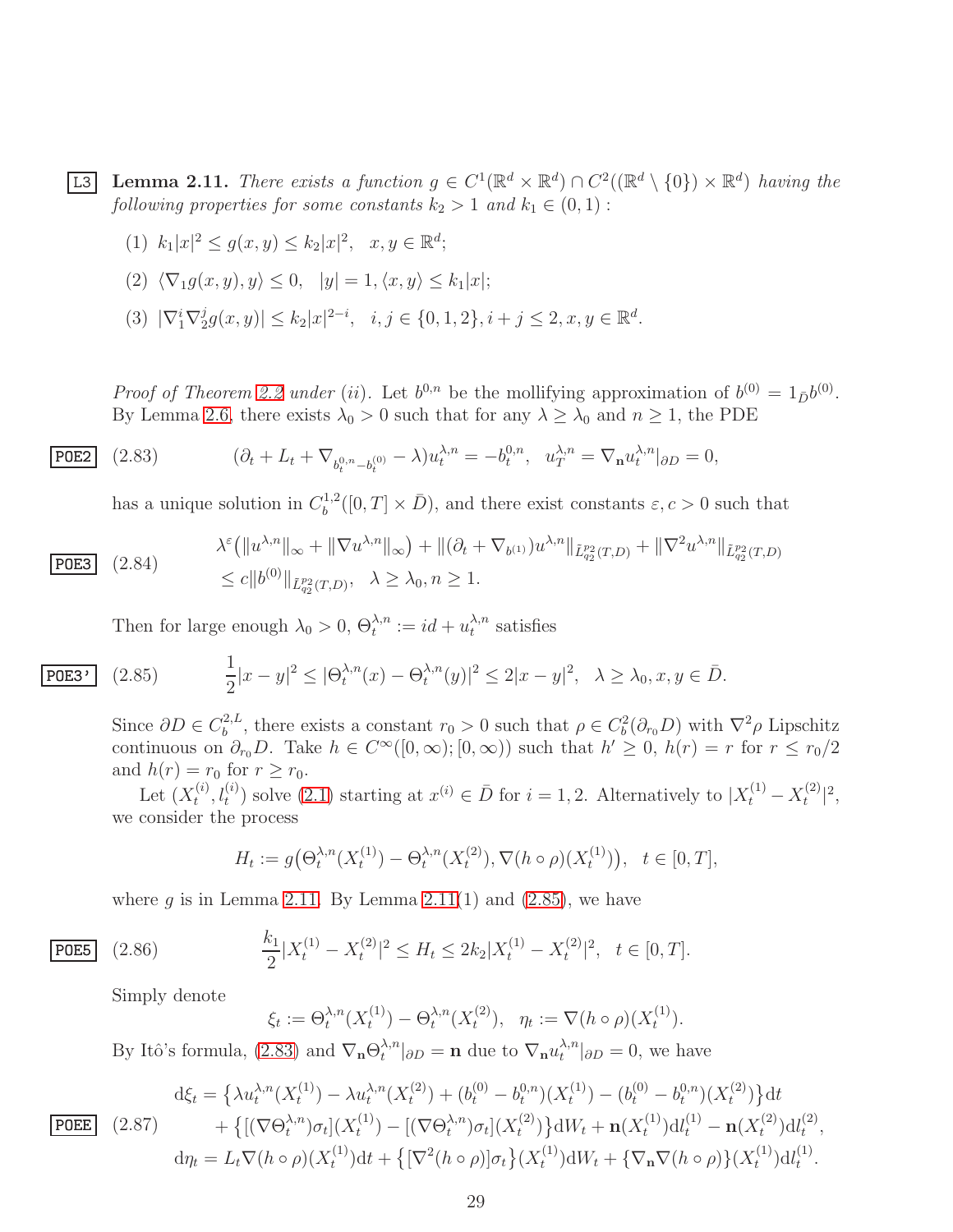<span id="page-29-3"></span>Hence, Itô's formula for  ${\cal H}_t$  reads

| <b>P0E6</b> | $(2.88)$ | $dH_t = A_t dt + B_t^{(1)} dt_t^{(1)} - B_t^{(2)} dt_t^{(2)} + dM_t,$ |
|-------------|----------|-----------------------------------------------------------------------|
|-------------|----------|-----------------------------------------------------------------------|

where

<span id="page-29-1"></span>
$$
A_{t} := \langle \nabla_{1}g(\xi_{t}, \eta_{t}), \ \lambda u_{t}^{\lambda, n}(X_{t}^{(1)}) - \lambda u_{t}^{\lambda, n}(X_{t}^{(2)}) \rangle
$$
  
+  $\langle \nabla_{1}g(\xi_{t}, \eta_{t}), \ \nabla_{b_{t}^{(0)} - b_{t}^{0,n}} \Theta_{t}^{\lambda, n}(X_{t}^{(1)}) - \nabla_{b_{t}^{(0)} - b_{t}^{0,n}} \Theta_{t}^{\lambda, n}(X_{t}^{(2)}) \rangle$   
+  $\langle \nabla_{2}g(\xi_{t}, \eta_{t}), \ L_{t} \nabla (h \circ \rho)(X_{t}^{(1)}) \rangle + \langle \nabla_{1}^{2}g(\xi_{t}, \eta_{t}), N_{t}N_{t}^{*} \rangle_{HS}$   
+  $\langle \nabla_{1} \nabla_{2}g(\xi_{t}, \eta_{t}), \ N_{t} \sigma_{t}(X_{t}^{(1)})^{*} \nabla^{2}(h \circ \rho)(X_{t}^{(1)}) \rangle_{HS}$   
+  $\langle \nabla_{2}^{2}g(\xi_{t}, \eta_{t}), \{ [\nabla^{2}(h \circ \rho)] \sigma_{t} \sigma_{t}^{*} \nabla^{2}(h \circ \rho) \} (X_{t}^{(1)}) \rangle_{HS},$   
 $N_{t} := \{ (\nabla \Theta_{t}^{\lambda, n}) \sigma_{t} \} (X_{t}^{(1)}) - \{ (\nabla \Theta_{t}^{\lambda, n}) \sigma_{t} \} (X_{t}^{(2)}),$   
 $B_{t}^{(1)} := \langle \nabla_{1}g(\xi_{t}, \eta_{t}), \mathbf{n}(X_{t}^{(1)}) \rangle + \langle \nabla_{2}g(\xi_{t}, \eta_{t}), \nabla_{\mathbf{n}} \{ \nabla (h \circ \rho) \} (X_{t}^{(1)}) \rangle,$   
 $B_{t}^{(2)} := \langle \nabla_{1}g(\xi_{t}, \eta_{t}), \mathbf{n}(X_{t}^{(2)}) \rangle,$   
 $\Theta_{t}^{(2)} := \langle \nabla_{1}g(\xi_{t}, \eta_{t}), \mathbf{n}(X_{t}^{(2)}) \rangle,$   
 $\Theta_{t}^{(1)} := \langle \nabla_{1}g(\xi_{t},$ 

 $+\langle \nabla_2 g(\xi_t, \eta_t), [\{\nabla^2(h \circ \rho)\}\sigma_t](X_t^{(1)})$ 

In the following we estimate these terms respectively.

Firstly, [\(1.2\)](#page-2-1) implies

$$
\langle \Theta_t^{\lambda,n}(x) - \Theta_t^{\lambda,n}(y), \mathbf{n}(x) \rangle \le \frac{|x - y|^2}{2r_0} + \|\nabla u_t^{\lambda,n}\|_{\infty} |x - y|, \quad x \in \partial D, y \in \bar{D}.
$$

 $(t^{(1)})\mathrm{d}W_t\rangle.$ 

Combining this with [\(2.84\)](#page-28-3), we find constants  $\varepsilon_0, \lambda_1 > 0$  such that for any  $\lambda \geq \lambda_1$ ,

$$
\langle \Theta_t^{\lambda,n}(x) - \Theta_t^{\lambda,n}(y), \mathbf{n}(x) \rangle \le k_1 |\Theta_t^{\lambda,n}(x) - \Theta_t^{\lambda,n}(y)|,
$$
  

$$
x \in \partial D, y \in \overline{D}, |x - y| \le \varepsilon_0, n \ge 1, t \in [0, T].
$$

<span id="page-29-0"></span>So, Lemma [2.11](#page-28-0) yields

| $\langle \nabla_1 g(\Theta_t^{\lambda,n}(x) - \Theta_t^{\lambda,n}(y), \mathbf{n}(x)), \mathbf{n}(x) \rangle \leq 1_{\{ x-y  > \varepsilon_0\}}  k_2  \Theta_t^{\lambda,n}(x) - \Theta_t^{\lambda,n}(y) $ |
|-----------------------------------------------------------------------------------------------------------------------------------------------------------------------------------------------------------|
| $\leq k_2 \varepsilon_0^{-1}  \Theta_t^{\lambda,n}(x) - \Theta_t^{\lambda,n}(y) ^2, \quad x \in \partial D, y \in \bar{D}, n \geq 1, t \in [0, T].$                                                       |

Next, by the same reason leading to  $(2.92)$ , we find a constant  $c_1 > 0$  such that

$$
\langle \nabla_1 g(\Theta_t^{\lambda,n}(x) - \Theta_t^{\lambda,n}(y), \nabla(h \circ \rho)(x)), \mathbf{n}(y) \rangle
$$
  
\n
$$
\geq \langle \nabla_1 g(\Theta_t^{\lambda,n}(x) - \Theta_t^{\lambda,n}(y), \mathbf{n}(y)), \mathbf{n}(y) \rangle
$$
  
\n
$$
- |\nabla_1 g(\Theta_t^{\lambda,n}(x) - \Theta_t^{\lambda,n}(y), \nabla(h \circ \rho)(y)) - \nabla_1 g(\Theta_t^{\lambda,n}(x) - \Theta_t^{\lambda,n}(y), \nabla(h \circ \rho)(x))|
$$
  
\n
$$
\geq -1_{\{|x-y| > \varepsilon_0\}} k_2 \varepsilon_0^{-1} |\Theta_t^{\lambda,n}(x) - \Theta_t^{\lambda,n}(y)|^2
$$
  
\n
$$
- ||h'||_{\infty} ||\nabla_1 \nabla_2 g(\Theta_t^{\lambda,n}(x) - \Theta_t^{\lambda,n}(y), \cdot)||_{\infty} |\Theta_t^{\lambda,n}(x) - \Theta_t^{\lambda,n}(y)|^2
$$
  
\n
$$
\geq -c_1 |\Theta_t^{\lambda,n}(x) - \Theta_t^{\lambda,n}(y)|^2, \quad x \in \bar{D}, y \in \partial D, n \geq 1, t \in [0, T].
$$

<span id="page-29-2"></span> $P$ OE4' (2.93)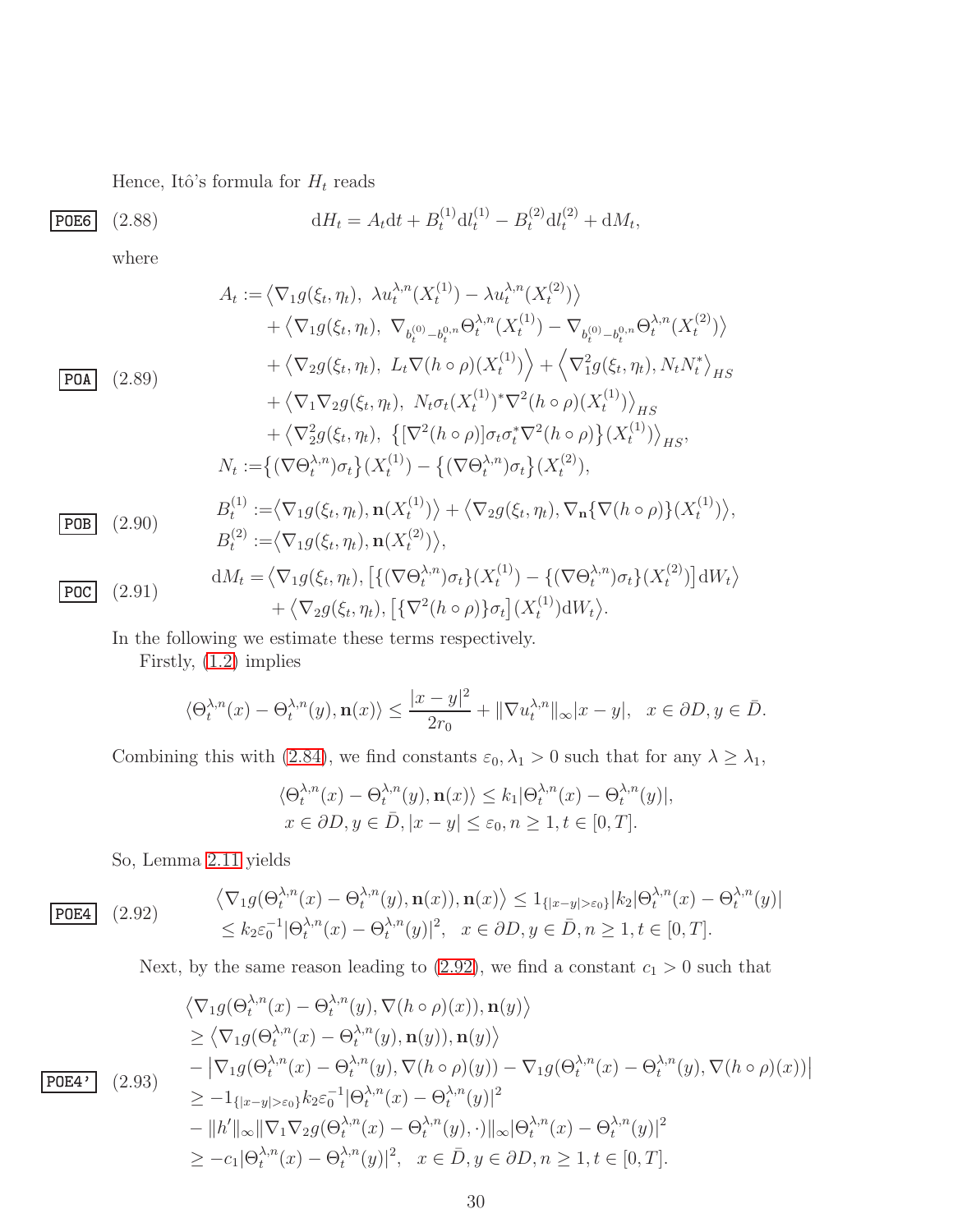Moreover, by  $(A_2^{\sigma,b}$  $\binom{\sigma,b}{2}$  and  $h \circ \rho \in C_b^{2,L}$  $b_b^{2,L}(\bar{D})$ , there exists a constant  $C > 0$  such that

$$
|L_t\{\nabla(h\circ\rho)\}| \le C(1+|b_t^{(0)}|), \quad t \in [0,T].
$$

Combining this with Lemma [2.11,](#page-28-0) Lemma [2.10,](#page-22-1)  $(2.86)$ , and  $(2.89)-(2.93)$  $(2.89)-(2.93)$ , we find a constant  $K > 0$  such that

$$
|A_t| \le K \{ |b_t^{(0)} - b_t^{0,n}|^2 (X_t^{(1)}) + |b_t^{(0)} - b_t^{0,n}|^2 (X_t^{(2)}) \}
$$
  
+  $K |X_t^{(1)} - X_t^{(2)}|^2 \Big\{ 1 + |b_t^{(0)}|(X_t^{(1)}) + \sum_{i=1}^2 \mathscr{M}_D ||\nabla \{ (\nabla \Theta_t^{\lambda,n}) \sigma_t \}||^2 (X_t^{(i)}) \Big\},$   
 $d \langle M \rangle_t \le K |X_t^{(1)} - X_t^{(2)}|^4 \Big\{ 1 + \sum_{i=1}^2 \mathscr{M}_D ||\nabla \{ (\nabla \Theta_t^{\lambda,n}) \sigma_t \}||^2 (X_t^{(i)}) \Big\},$   
 $B_t^{(1)} \le K |X_t^{(1)} - X_t^{(2)}|^2, \quad -B_t^{(2)} \le K |X_t^{(1)} - X_t^{(2)}|^2.$ 

<span id="page-30-0"></span>Combining these with [\(2.86\)](#page-28-4) and [\(2.88\)](#page-29-3), for any  $k \ge 1$ , we find a constant  $c_1 > 0$  such that

 $dH_t^k \leq c_1 |X_t^{(1)} - X_t^{(2)}$  $|t^{(2)}|^{2(k-1)}\left\{|b_t^{(0)}-b_t^{0,n}\right\}|$  $\binom{0,n}{t}^2(X_t^{(1)})$  $b_t^{(1)}$  +  $|b_t^{(0)} - b_t^{0,n}$  $\binom{0,n}{t}^2(X_t^{(2)})$  $\{e^{(2)}\}\}dt$  $+ c_1 |X_t^{(1)} - X_t^{(2)}|$  $t^{(2)}$ |<sup>2k</sup> $d\mathcal{L}_t + kH_t^{k-1}dM_t$ ,

<span id="page-30-2"></span>where

 $|$  POD  $|$   $(2.94)$ 

**LAT'** (2.95) 
$$
\mathscr{L}_t := l_t^{(1)} + l_t^{(2)} + \int_0^t \left\{ 1 + |b_s^{(0)}|(X_s^{(1)}) + \sum_{i=1}^2 \mathscr{M}_D \|\nabla \{ (\nabla \Theta_s^{\lambda, n}) \sigma_s \} \|^2 (X_s^{(i)}) \right\} \mathrm{d}s.
$$

For any  $m \geq 1$ , let

$$
\tau_m := \inf \left\{ t \ge 0 : |X_t^{(1)} - X_t^{(2)}| \ge m \right\}.
$$

By  $(2.86)$  and  $(2.94)$ , we find a constant  $c_2 > 0$  such that

$$
(2.96) \t\t |X_{t \wedge \tau_m}^{(1)} - X_{t \wedge \tau_m}^{(2)}|^{2k} \le G_m(t) + c_2 \int_0^{t \wedge \tau_m} |X_s^{(1)} - X_s^{(2)}|^{2k} d\mathcal{L}_s + \tilde{M}_t
$$

<span id="page-30-1"></span>holds for some local martingale  $\tilde{M}_t$  and

$$
G_m(t) := c_2 |x^{(1)} - x^{(2)}|^{2k} + c_2 m^{2(k-1)} \int_0^{t \wedge \tau_m} \left\{ |b_s^{(0)} - b_s^{0,n}|^2 (X_s^{(1)}) + |b_s^{(0)} - b_s^{0,n}|^2 (X_s^{(2)}) \right\} ds.
$$

Since  $(A_2^{\sigma,b}$  $_2^{\sigma, \sigma}$  and  $(2.84)$  imply

$$
\sup_{n\geq 1} \left\| \nabla \{ (\nabla \Theta^{\lambda,n}) \sigma \} \right\| \leq F_1 + F_2
$$

for some  $0 \leq F_i \in \tilde{L}_{q_i}^{p_1}(T), i = 1, 2$ , by [\(2.56\)](#page-19-0), [\(2.57\)](#page-19-6), the stochastic Gronwall lemma, and Lemma [2.10,](#page-22-1) for any  $p \in (\frac{1}{2})$  $(\frac{1}{2}, 1)$  there exist constants  $c_3, c_4 > 0$  such that

$$
\left(\mathbb{E}\Big[\sup_{s\in[0,t\wedge\tau_m]}|X_s^{(1)}-X_s^{(2)}|^k\Big]\right)^2\leq c_3\left(\mathbb{E}\mathrm{e}^{\frac{c_2p}{1-p}\mathcal{L}_t}\right)^{\frac{1-p}{p}}\mathbb{E}G_m(t)
$$
  

$$
\leq c_4\left(|x^{(1)}-x^{(2)}|^{2k}+m^{2(k-1)}\|b^{(0)}-b^{0,n}\|_{\tilde{L}_{q_2}^{p_2}(T)}\right), \quad n,m\geq 1.
$$

By first letting  $n \to \infty$  then  $m \to \infty$  and applying [\(2.58\)](#page-19-4), we prove [\(2.14\)](#page-10-4) for some constant  $c > 0$ .  $c > 0$ .

 $LLAT$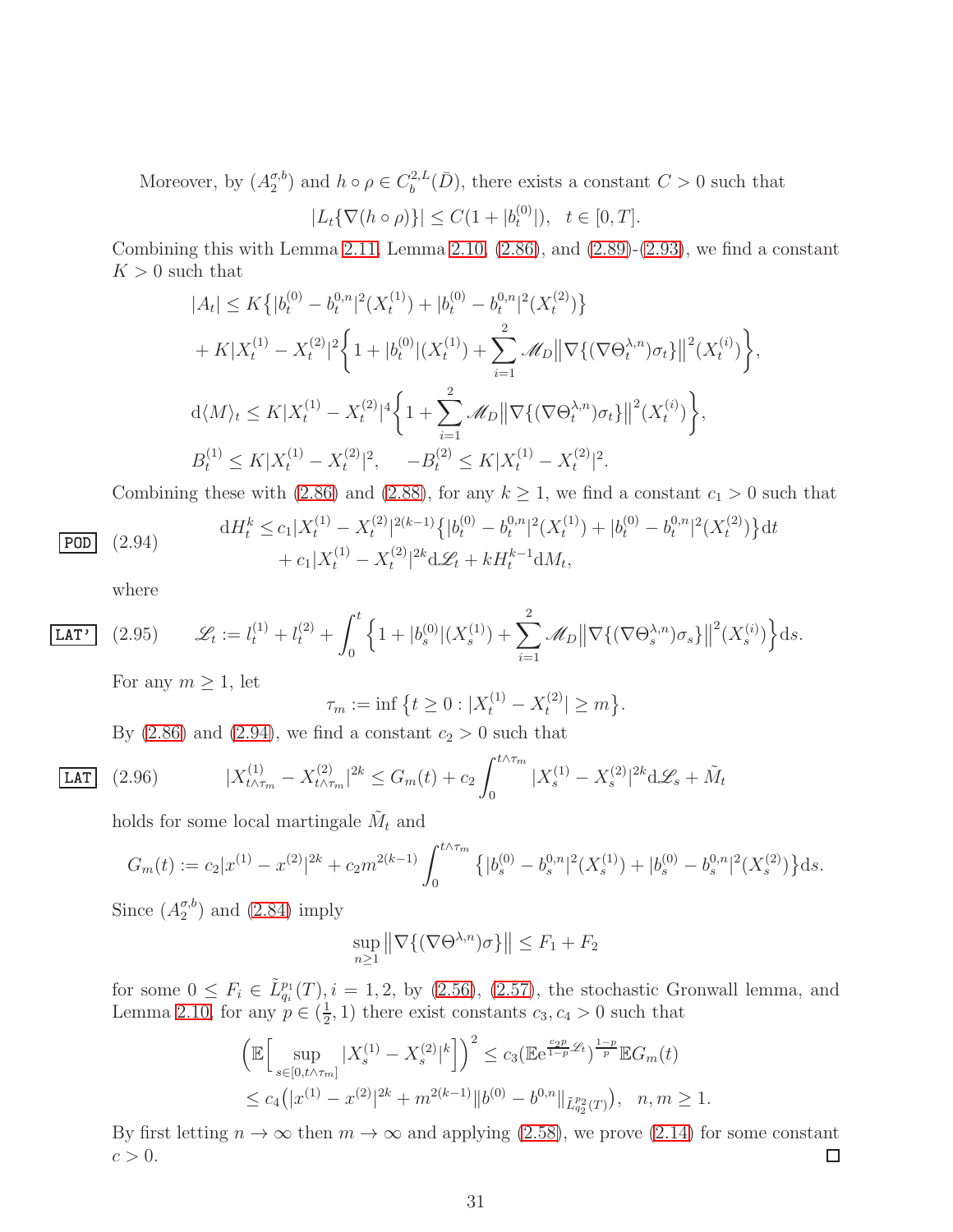#### <span id="page-31-0"></span>2.5 Functional inequalities: proof of Theorem [2.3](#page-11-1)

Let  ${P_{s,t}}_{t\geq s\geq 0}$  be the Markov semigroup associated with  $(2.1)$ , i.e.

$$
P_{s,t}f(x) := \mathbb{E}f(X_{s,t}^x), \quad t \ge s, f \in \mathscr{B}_b(\bar{D}),
$$

where  $(X_{s,t}^x)_{t\geq s}$  is the unique solution of  $(2.1)$  starting from x at time s. We have

$$
\boxed{\text{SMG}} \quad (2.97) \qquad P_t f(x) = \mathbb{E}(P_{s,t}f)(X_s^x), \quad s \in [0, t], f \in C_b^1(\bar{D}),
$$

where  $X_s^x := X_{0,s}^x$ . By [\(2.15\)](#page-10-5) for [\(2.1\)](#page-6-1) from time s, for any  $p > 1$ , we have

$$
\text{GRD2} \quad (2.98) \qquad |\nabla P_{s,t}f| \le c(p)(P_{s,t}|\nabla f|^p)^{\frac{1}{p}}, \quad 0 \le s \le t \le T, f \in C_b^1(\bar{D}).
$$

<span id="page-31-2"></span><span id="page-31-1"></span>If  $P_{\cdot,t}f \in C^{1,2}([0,t] \times \overline{D})$  for  $f \in C_N^2(\overline{D})$  such that

$$
\boxed{\text{OPP}} \quad (2.99) \qquad \qquad (\partial_s + L_s) P_{s,t} f = 0, \quad f \in C_N^2(\bar{D}), \nabla_\mathbf{n} P_{s,t} f|_{\partial D} = 0,
$$

then the desired inequalities follow from  $(2.98)$  by taking derivative in s to the following reference functions respectively:

$$
P_s\{P_{s,t}(\varepsilon+f)\}^p, \quad P_s\{P_{s,t}(\varepsilon+f)\}^2, \quad P_s\{\log P_{s,t}(\varepsilon+f)\}(x+s(y-s)/t), \quad s \in [0,t],
$$

see for instance the proof of [\[49,](#page-69-6) Theorem 3.1]. However, in the present singular setting it is not clear whether [\(2.99\)](#page-31-2) holds or not. So, below we make an approximation argument.

(a) Proof of [\(2.16\)](#page-11-6). Let  ${b^{0,n}}_{n\geq 1}$  be the mollifying approximations of  $b^{(0)}$ . By  $(A_2^{\sigma,b})$  $_{2}^{\sigma, \sigma}$ ), for any  $f \in C_N^2(D)$  and  $t \in (0, T]$ , the equation

$$
u_{s,t}^{n} = P_{s,t}^{\sigma,b^{(1)}} f + \int_{s}^{t} P_{s,r}^{\sigma,b^{(1)}} (\nabla_{b_r^{0,n}} u_{s,t}^n) dr, \quad s \in [0,t].
$$

has a unique solution in  $C^{1,2}([0,t] \times \overline{D})$ , and  $P_{s,t}^n f := u_{s,t}^n$  satisfies

$$
(2.100) \qquad (\partial_s + L_s^{\sigma, b^{(1)}} + \nabla_{b_s^{0,n}}) P_{s,t}^n f = 0, \quad s \in [0, t], f \in C_N^2(\bar{D}).
$$

By this and Itô's formula for the SDE

<span id="page-31-3"></span>
$$
dX_{s,t}^{x,n} = (b_t^{(1)} + b_t^{0,n})(X_{s,t}^{x,n})dt + \sigma_t(X_{s,t}^{x,n})dW_t, \quad t \ge s, X_{s,s}^{x,n} = x,
$$

we obtain

LNNM

$$
P_{s,t}^n f(x) = \mathbb{E}f(X_{s,t}^{x,n}), \quad 0 \le s \le t.
$$

Let  $X_t$  solve [\(2.1\)](#page-6-1) from time s with  $X_s = x$ , and define

$$
R_s := e^{\int_0^s \langle \xi_r, dW_r \rangle - \frac{1}{2} \int_0^s |\xi_r|^2 dr}, \quad \xi_s^n := \left\{ \sigma_s^* (\sigma_s \sigma_s^*)^{-1} (b_s^{(0)} - b_t^{0,n}) \right\} (X_s), \quad s \in [0, t].
$$

By Girsanov's theorem, we obtain

$$
|P_{s,t}f - P_{s,t}^n f|(x) = |\mathbb{E}[f(X_t) - R_t f(X_t)]|
$$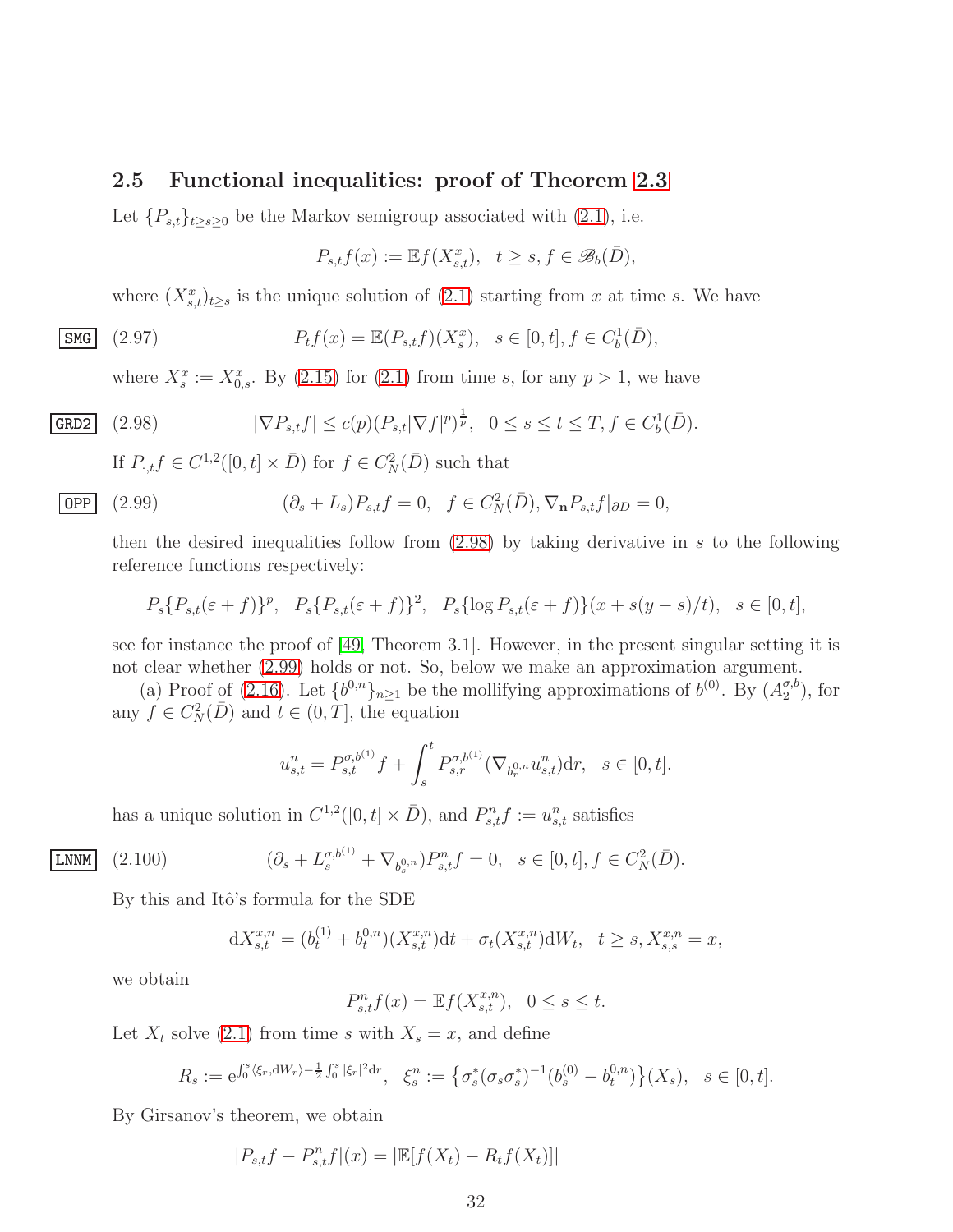<span id="page-32-1"></span>
$$
\leq \|f\|_{\infty} \big( \mathbb{E} e^{c \int_0^t |b_s^{(0)} - b_s^{0,n}|^2(X_s)} - 1 \big) =: \|f\|_{\infty} \varepsilon_n, \quad 0 \leq s \leq t \leq T,
$$

where  $c > 0$  is a constant and due to  $(2.57)$ ,  $\varepsilon_n \to 0$  as  $n \to \infty$ . Consequently,

$$
\underbrace{\text{UNF}} \quad (2.101) \qquad \qquad \|P_{s,t}f - P_{s,t}^n f\|_{\infty} \le \varepsilon_n \|f\|_{\infty}, \quad n \ge 1, 0 \le s \le t \le T.
$$

Moreover, the proof of [\(2.98\)](#page-31-1) implies that it holds for  $P_{s,t}^n$  replacing  $P_{s,t}$  uniformly in  $n \ge 1$ , since the constant is increasing in  $||b^{(0)}||_{\tilde{L}_{q_2}^{p_2}(T)}$ , which is not less that  $||b^{0,n}||_{\tilde{L}_{q_2}^{p_2}}(T)$ . Thus,

<span id="page-32-0"></span>
$$
(2.102) \qquad |\nabla P_{s,t}^n f| \le c(p) (P_{s,t}^n |\nabla f|^p)^{\frac{1}{p}}, \quad 0 \le s \le t \le T, f \in C_b^1(\bar{D}), n \ge 1.
$$

Now, let  $0 \leq f \in C_N^2(D)$  and  $t \in (0,T]$ . For any  $\varepsilon > 0$  and  $p \in (1,2]$ , by  $(2.102)$ ,  $(2.100)$ ,  $(2.101), (A_2^{\sigma,b}$  $(2.101), (A_2^{\sigma,b}$  $\binom{\sigma, \sigma}{2}$  and Itô's formula, we find constants  $c_1, c_2 > 0$  such that

$$
d(\varepsilon + P_{s,t}^n f)^p(X_s) = \left\{ p(\varepsilon + P_{s,t}^n f)^{p-1} \langle b_t^{(0)} - b_t^{0,n}, \nabla P_{s,t}^n f \rangle \right.+ p(p-1)(\varepsilon + P_{s,t}^n f)^{p-2} |\sigma_s^* \nabla P_{s,t}^n f|^2 \left\{ X_s \right\} ds + dM_s\ge \left\{ c_2(\varepsilon + P_{s,t}^n f)^{p-2} |\nabla P_{s,t}^n f|^2 - c_1 ||\nabla f||_{\infty} |b_t^{(0)} - b_t^{0,n}| \right\} (X_s) ds + dM_s, \quad s \in [0, t], \varepsilon > 0
$$

holds for some martingale  $M_s$ . By [\(2.20\)](#page-11-2), Hölder's inequality, and  $||b^{(0)} - b^{0,n}||_{\tilde{L}_{q_2}^{p_2}(T)} \to 0$  as  $n\to\infty,$  we find a constant  $c_3>0$  and sequence  $\varepsilon_n\to 0$  as  $n\to\infty$  such that

$$
\varepsilon_n + P_t(\varepsilon + f)^p - (P_t^n f + \varepsilon)^p \ge c_2 \int_0^t P_s\{(\varepsilon + P_{s,t}^n f)^{p-2} |\nabla P_{s,t}^n f|^2\} ds
$$
  
\n
$$
\ge c_2 \int_0^t \frac{(P_s |\nabla P_{s,t}^n f|^p)^{\frac{2}{p}}}{\{P_s(\varepsilon + P_{s,t}^n f)^p\}^{\frac{2-p}{p}}} ds \ge c_3 \int_0^t \frac{|\nabla P_s P_{s,t}^n f|^2}{\{P_s(\varepsilon + P_{s,t}^n f)^p\}^{\frac{2-p}{p}}} ds, \quad \varepsilon \in (0,1).
$$

Thus, for any  $x \in D$  and  $x \neq y \in B(x, \delta) \subset D$  for small  $\delta > 0$  such that

$$
x_r := x + r(y - x) \in D, \ \ r \in [0, 1],
$$

this implies

 $GRD2'$ 

$$
\frac{|\int_0^t (P_s P_{s,t}^n f(x) - P_s P_{s,t}^n(y))ds|}{|x - y|} \leq \int_0^1 dr \int_0^t |\nabla P_s P_{s,t}^n f|(x_r))ds
$$
  
\n
$$
\leq \int_0^1 \left( \int_0^t \frac{|\nabla P_s P_{s,t}^n f|^2}{\{P_s(\varepsilon + P_{s,t}^n f)^p\}^{\frac{2-p}{p}}} (x_r)ds \right)^{\frac{1}{2}} \left( \int_0^t \{P_s(\varepsilon + P_{s,t}^n f)^p\}^{\frac{2-p}{p}} (x_r)ds \right)^{\frac{1}{2}} dr
$$
  
\n
$$
\leq \int_0^1 c_3^{-1/2} \{\varepsilon_n + P_t(\varepsilon + f)^p\}^{\frac{1}{2}} (x + r(y - x)) \left( \int_0^t (\varepsilon + P_s P_{s,t}^n f^p)^{\frac{2-p}{p}})(x_r)ds \right)^{\frac{1}{2}} dr.
$$

Combining this with [\(2.101\)](#page-32-1) and letting  $n \to \infty, \varepsilon \to 0$ , we obtain

$$
\frac{|P_t f(x) - P_t f(y)|}{|x - y|} \le \frac{1}{t} \int_0^1 (c_3^{-1} P_t f^p)^{\frac{1}{2}} (x_r) \left( \int_0^t (P_t f^p)^{\frac{2-p}{p}} (x_r) \, ds \right)^{\frac{1}{2}} \, dr.
$$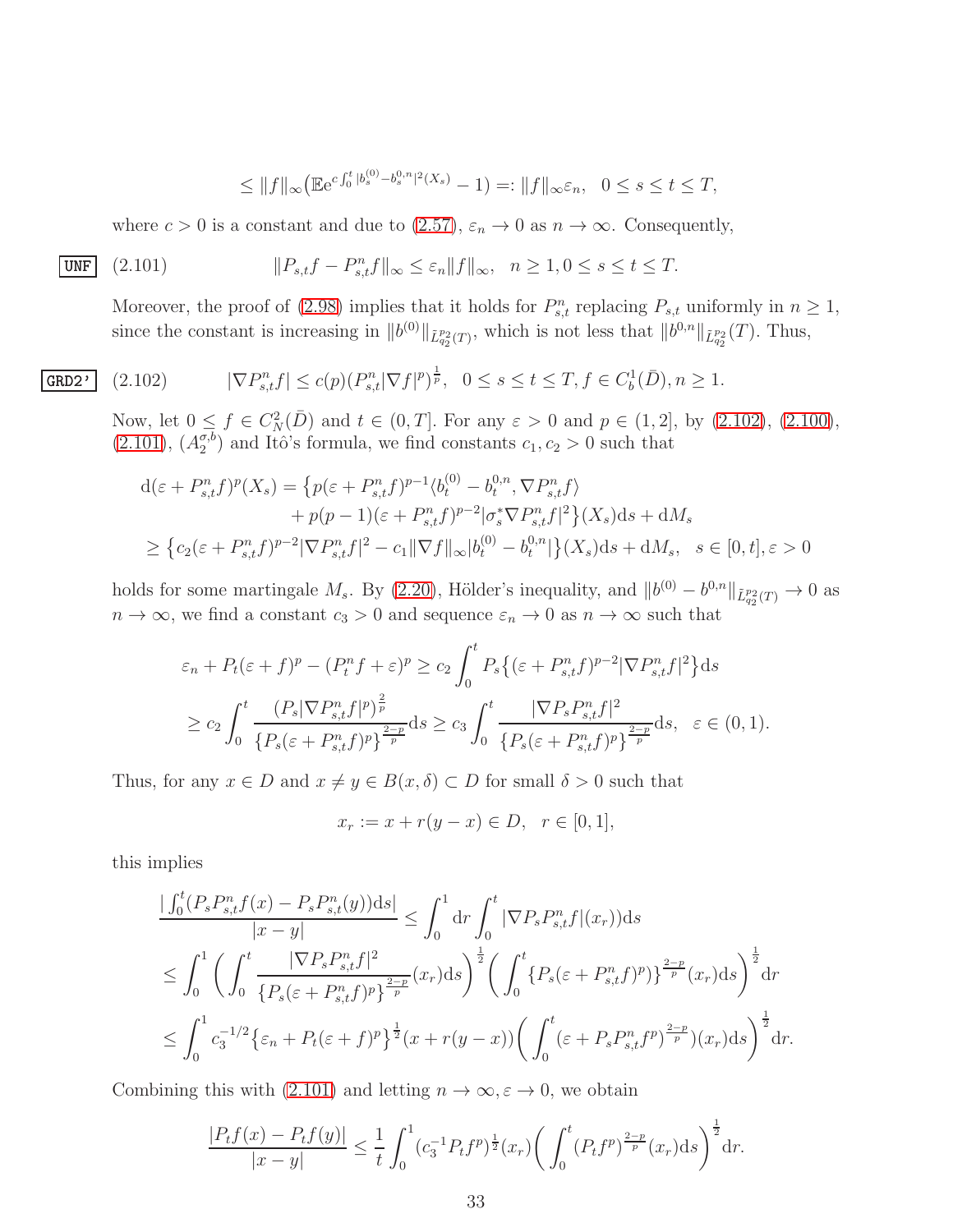Letting  $y \to x$  we prove [\(2.16\)](#page-11-6) for some constant c depending on p, for  $p \in (1,2]$  and all  $f \in C_N^2(D)$ . By Jensen's inequality the estimate also holds for  $p > 2$ , and by approximation argument, it holds for all  $f \in \mathscr{B}_b(\overline{D})$ .

(b) Proof of [\(2.17\)](#page-11-7). By [\(2.102\)](#page-32-0), Itô's formula and  $(A_2^{\sigma,b})$  $\binom{\sigma, b}{2}$ , we find a constant  $c_4 > 0$  and a martingale  $M_s$  such that

$$
d(P_{s,t}^{n}f)^{2}(X_{s}) = 2\left\{ \langle \nabla P_{s,t}^{n}f, b_{s}^{(0)} - b_{s}^{0,n} \rangle + |\sigma_{s}^{*}\nabla P_{s,t}^{n}f|^{2} \right\}(X_{s})ds + dM_{s}
$$
  
\n
$$
\leq c_{4}\left\{ \|\nabla f\|_{\infty} |b_{s}^{(0)} - b_{s}^{0,n}| + P_{s,t}^{n}|\nabla f|^{2} \right\}(X_{s})ds + dM_{s}, \quad s \in [0, t].
$$

Integrating both sides over  $s \in [0, t]$ , taking expectations and letting  $n \to \infty$ , and combining with  $(2.20)$  and  $(2.101)$ , we prove  $(2.17)$ .

(c) Proof of [\(2.18\)](#page-11-8). Let  $0 < f \in C_N^2(D)$ . By taking Itô's formula to  $P_{s,t}^n(\varepsilon + f)(X_s)$  for  $\varepsilon > 0$  and taking expectation, we derive

$$
\frac{\mathrm{d}}{\mathrm{d}s}P_s \log P_{s,t}^n\{\varepsilon + f\} = -P_s |\sigma_s^* \nabla \log P_{s,t}^n f|^2 + P_s \langle b_s^{(0)} - b_s^{0,n}, \nabla \log P_{s,t}^n(\varepsilon + f) \rangle.
$$

For any  $x, y \in \overline{D}$ , let  $\gamma : [0, 1] \to \overline{D}$  be a curve linking x and y such that  $|\dot{\gamma}_r| \leq c|x - y|$  for some constant  $c > 0$  independent of x, y. Combining these with  $(A_2^{\sigma,b})$  $_{2}^{\sigma, b}$  and [\(2.15\)](#page-10-5) for  $p = 2$ we find a constant  $c_5 > 0$  such that

$$
P_t \log \{\varepsilon + f\}(x) - \log P_t^n \{\varepsilon + f\}(y) = \int_0^t \frac{d}{ds} P_s \log P_{s,t}^n f(\gamma_{s/t}) ds
$$
  
\n
$$
\leq \int_0^t \{ct^{-1}|x - y||\nabla P_s \log P_{s,t}^n f(\gamma_{s/t})| - P_s |\sigma_s^* \nabla \log P_{s,t}^n f|^2 \}(\gamma_{s/t}) ds
$$
  
\n
$$
\leq c_5 \int_0^t \frac{|x - y|^2}{t^2} ds = \frac{c_5 |x - y|^2}{t}, \quad t \in (0, T].
$$

Therefore, [\(2.18\)](#page-11-8) holds.

# <span id="page-33-0"></span>3 Well-posedness for DDRSDEs

To characterize the dependence on the distribution, we will use different probability distances. For a measurable function

$$
\psi
$$
:  $\bar{D} \times \bar{D} \to [0, \infty)$  with  $\psi(x, y) = 0$  if and only if  $x = y$ ,

we introduce the associated Wasserstein "distance" (also called transportation cost)

$$
\mathbb{W}_{\psi}(\mu,\nu):=\inf_{\pi\in\mathscr{C}(\mu,\nu)}\int_{\bar{D}\times\bar{D}}\psi(x,y)\pi(\mathrm{d} x,\mathrm{d} y),\ \ \mu,\nu\in\mathscr{P}(\bar{D}),
$$

where  $\mathscr{C}(\mu,\nu)$  is the set of all couplings for  $\mu$  and  $\nu$ . In general,  $\mathbb{W}_{\psi}$  is not necessarily a distance as it may be infinite and the triangle inequality may not hold. In particular, when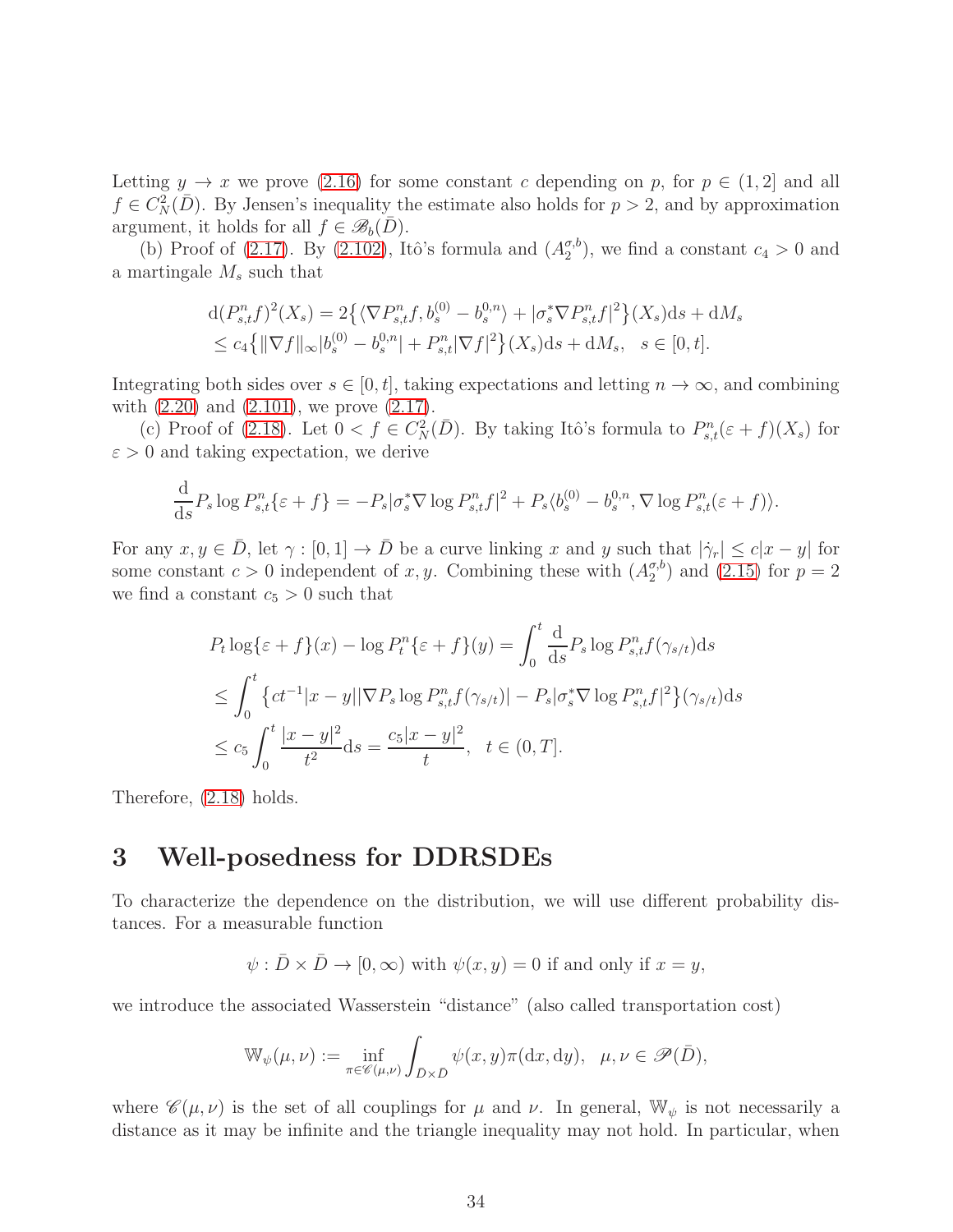$\psi(x,y) = |x-y|^k$  for some constant  $k > 0$ , the L<sup>k</sup>-Wasserstein distance  $\mathbb{W}_k := (\mathbb{W}_{\psi})^{\frac{1}{1 \vee k}}$  is a complete metric on the space

$$
\mathscr{P}_k(\bar{D}) := \big\{\mu \in \mathscr{P}(\bar{D}): \ \|\mu\|_k := \mu(|\cdot|^k)^{\frac{1}{k}} < \infty\big\},\
$$

where  $\mu(f) := \int f d\mu$  for  $f \in L^1(\mu)$ . When  $k = 0$  we set  $\|\mu\|_0 = 1$  such that  $\mathscr{P}_0(\bar{D}) = \mathscr{P}(\bar{D})$ and  $\mathbb{W}_0$  reduces to the total variation norm

$$
\mathbb{W}_0(\mu,\nu) = \frac{1}{2} ||\mu - \nu||_{var} := \frac{1}{2} \sup_{|f| \le 1} |\mu(f) - \nu(f)| = \sup_{A \in \mathscr{B}(\bar{D})} |\mu(A) - \nu(A)|,
$$

where  $\mathscr{B}(\bar{D})$  is the Borel  $\sigma$ -algebra of  $\bar{D}$ . We will also use the weighted variation norm for  $k > 0$ :

<span id="page-34-3"></span>
$$
\|\mu - \nu\|_{k, var} := \sup_{|f| \le 1 + |\cdot|^k} |\mu(f) - \nu(f)|, \ \ \mu, \nu \in \mathscr{P}_k(\bar{D}).
$$

According to [\[39,](#page-68-7) Theorem 6.15], there exists a constant  $c > 0$  such that

$$
\fbox{001}
$$

$$
\boxed{001} \quad (3.1) \quad \|\mu - \nu\|_{var} + \mathbb{W}_k(\mu, \nu)^{1 \vee k} \le c \|\mu - \nu\|_{k, var}, \quad \mu, \nu \in \mathscr{P}_k(\bar{D}).
$$

However, when  $k > 1$ , for any constant  $c > 0$ ,  $\mathbb{W}_k(\mu, \nu) \leq c \|\mu - \nu\|_{k, var}$  does not hold. Indeed, by taking

$$
\mu = \delta_0, \quad \nu = (1 - n^{-1-k})\delta_0 + n^{-1-k}\delta_{ne}, \quad n \ge 1, e \in \mathbb{R}^d \text{ with } |e| = 1,
$$

we have  $\mathbb{W}_k(\mu, \nu) = n^{-\frac{1}{k}},$  while

$$
\|\mu - \nu\|_{k, var} = n^{-1-k} \|\delta_0 - \delta_{ne}\|_{k, var} \le n^{-1-k} \{\delta_0(1 + |\cdot|^k) + \delta_{ne}(1 + |\cdot|^k)\} \le \frac{3}{n}, \quad n \ge 1,
$$

so that  $\lim_{n\to\infty} \frac{\mathbb{W}_k(\mu,\nu)}{\|\mu-\nu\|_{k,\nu}}$  $\frac{\mathbb{W}_k(\mu,\nu)}{\|\mu-\nu\|_{k,var}} = \infty$  for  $k > 1$ .

In Theorem [3.1](#page-35-0) below, we use the enlarged probability distance  $\|\cdot\|_{k,var} + \mathbb{W}_k$  to measure the distribution dependence of the DDRSDE [\(1.5\)](#page-3-1). For any subspace  $\hat{\mathscr{P}}$  of  $\mathscr{P}(\bar{D})$  and any  $T \in (0,\infty]$ , let  $C([0,T];\hat{\mathscr{P}})$  be the set of all continuous maps from  $[0,T] \cap [0,\infty)$  to  $\hat{\mathscr{P}}$  under the weak topology. For any  $\mu \in C([0,\infty); \mathscr{P}(\bar{D}))$ , let  $\sigma^{\mu}$  and  $b^{\mu}$  be in [\(1.7\)](#page-4-4).

#### <span id="page-34-0"></span>3.1 Singular case

We make the following assumption. Recall that  $b_t^{\mu}$  $t_t^{\mu} := b_t(\cdot, \mu_t)$  for  $\mu \in C([0, \infty); \mathscr{P}(\bar{D})).$ 

- (A1) Let  $T > 0$  and  $k \geq 0$ .  $\sigma^{\mu} = \sigma$  does not depend on  $\mu$ , and there exists  $\hat{\mu} \in \mathscr{P}_k(\bar{D})$  such *that at least* one of the following two conditions *holds.*
	- (1)  $(A_2^{\sigma,\hat{b}})$  $\mathcal{L}_{2}^{\sigma,b}$  *holds for*  $\hat{b} := b(\cdot,\hat{\mu})$ *, and there exist a constant*  $\alpha \geq 0$  *and*  $1 \leq f \in \tilde{L}_{q_2}^{p_2}(T,D)$ *such that for any*  $t \in [0, T]$ ,  $x \in \overline{D}$ , and  $\mu, \nu \in \mathscr{P}_k(\overline{D})$ ,
- <span id="page-34-1"></span> $|X111|$   $(3.2)$  $\mu$  $t^{\mu}(x) - \hat{b}_{t}^{(1)}$  $|t^{(1)}(x)| \leq f_t(x) + \alpha ||\mu||_k,$

<span id="page-34-2"></span>
$$
\boxed{\text{XII}} \quad (3.3) \qquad |b_t^{\mu}(x) - b_t^{\nu}(x)| \le f_t(x) \{ \|\mu - \nu\|_{k, var} + \mathbb{W}_k(\mu, \nu) \}.
$$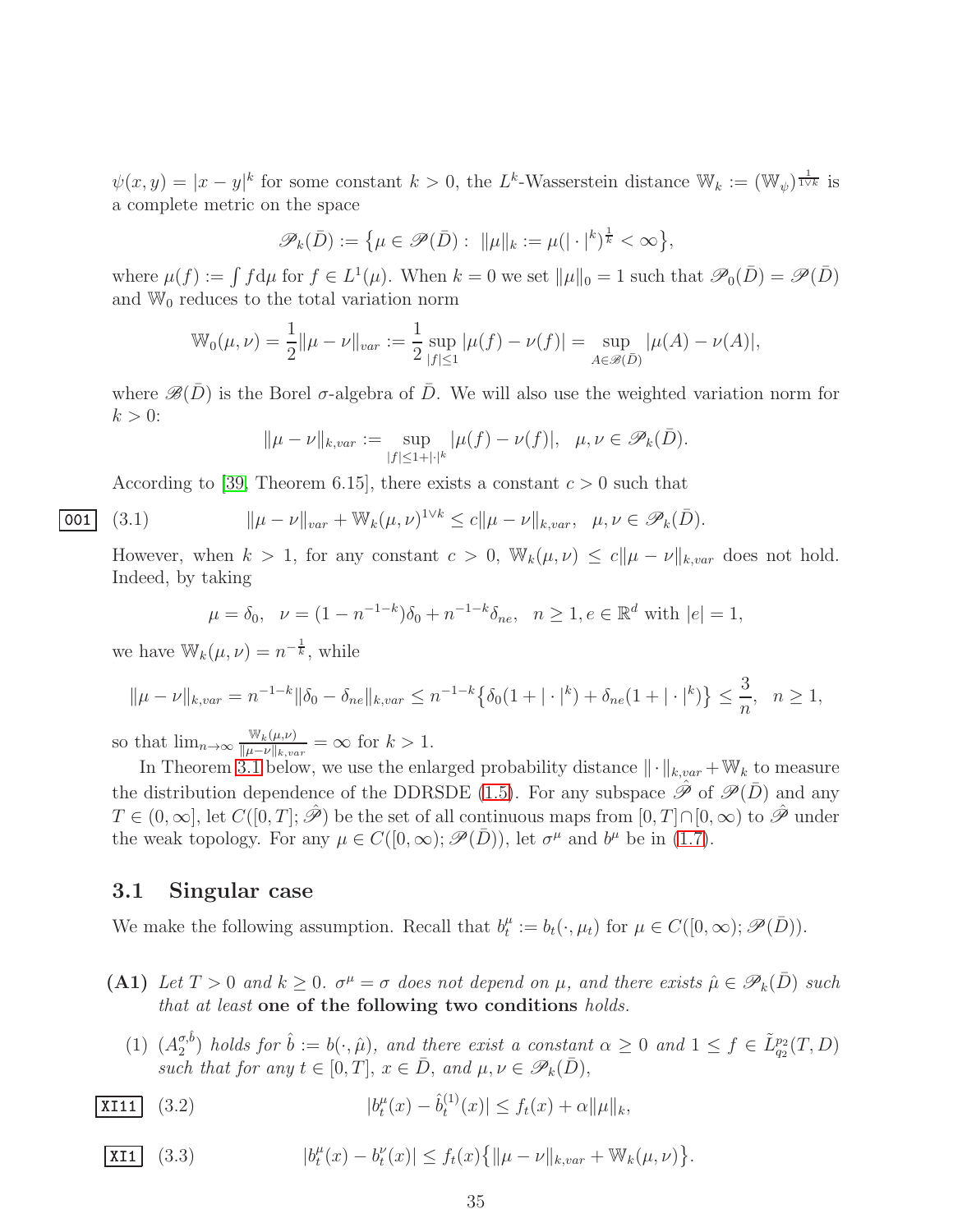(2)  $(A_1^{\sigma,\hat{b}})$  $\int_{1}^{\sigma,b}$  *holds with* f *in* [\(3.2\)](#page-34-1)-[\(3.3\)](#page-34-2) *satisfying*  $|f|^2 \in \tilde{L}^p_q(T,D)$  *for some*  $(p,q) \in \mathcal{K}$ *.* 

Since  $\hat{b}_t^{(1)}$  $t_t^{(1)}$  is regular, [\(3.2\)](#page-34-1) gives a control for the singular term of  $b^{\mu}$ . Moreover, [\(3.3\)](#page-34-2) is a Lipschitz condition on  $b_t(x, \cdot)$  in  $\|\cdot\|_{k,var} + \mathbb{W}_k$  with a singular Lipschitz coefficient.

 $\boxed{\text{T1}}$  Theorem 3.1. *Assume*  $\boxed{\text{A1}}$ .

<span id="page-35-0"></span>(1) [\(1.5\)](#page-3-1) *is weak well-posed up to time* T *for distributions in*  $\mathscr{P}_k(\bar{D})$ *. Moreover, for any*  $\gamma \in \mathscr{P}_k(\bar{D})$ , and any  $n > 0$ , there exists a constant  $c > 0$ , such that

$$
\boxed{\text{ESS}} \quad (3.4) \qquad \qquad \mathbb{E} \Big[ \sup_{t \in [0,T]} |X_t|^n \Big| X_0 \Big] \le c(1 + |X_0|^n), \quad \mathbb{E} e^{nl_T} \le c
$$

<span id="page-35-6"></span>*holds for the solution with*  $\mathscr{L}_{X_0} = \gamma$ .

- (2) [\(1.5\)](#page-3-1) *is well-posed up to time* T *for distributions in*  $\mathscr{P}_k(\bar{D})$  *in each of the following situations:*
	- (*i*)  $d = 1$  *and*  $(A1)(2)$  *holds.*

(*ii*)  $(A1)(1)$  *holds with*  $p_1 > 2$  *in*  $(A_2^{\sigma, \hat{b}})$  $\binom{\sigma, b}{2}$ .

To prove Theorem [3.1,](#page-35-0) we first present a general result on the well-posedness of the DDRSDE  $(1.5)$  by using that of the reflecting SDE  $(2.1)$ .

For any  $k \geq 0, \gamma \in \mathscr{P}_k, N \geq 2$ , let

<span id="page-35-4"></span>
$$
\mathscr{P}_{k,\gamma}^{T,N} = \left\{ \mu \in C([0,T]; \mathscr{P}_k(\bar{D})) : \mu_0 = \gamma, \sup_{t \in [0,T]} e^{-Nt} (1 + \mu_t(|\cdot|^k)) \le N \right\}.
$$

Then as  $N \uparrow \infty$ ,

 $XX$ 

$$
\overline{\text{NPP}} \quad (3.5) \quad \mathscr{P}_{k,\gamma}^{T,N} \uparrow \mathscr{P}_{k,\gamma}^{T} := \left\{ \mu \in C([0,T]; \mathscr{P}_k(\bar{D})) : \mu_0 = \gamma \right\}.
$$

For any  $\mu \in \mathscr{P}_{k,\gamma}^T$ , we will assume that the reflecting SDE

<span id="page-35-1"></span>(3.6) 
$$
dX_t^{\mu,\gamma} = b_t(X_t^{\mu,\gamma},\mu_t)dt + \sigma_t(X_t^{\mu,\gamma})dW_t + \mathbf{n}(X_t^{\mu,\gamma})dW_t^{\mu,\gamma}, \quad t \in [0,T], \mathscr{L}_{X_0^{\mu,\gamma}} = \gamma
$$

has a unique weak solution with

<span id="page-35-2"></span>
$$
H_t^{\gamma}(\mu):=\mathscr{L}_{X_t^{\mu,\gamma}}\in\mathscr{P}_k(\bar{D}),\ \ t\in[0,T].
$$

(H2) Let  $k \geq 0, T > 0$ . For any  $\gamma \in \mathscr{P}_k(\overline{D})$  and  $\mu \in \mathscr{P}_{k,\gamma}^T$ , [\(3.6\)](#page-35-1) has a unique weak solution, and there exist constants  $p, q > 1, N_0 \ge 2$  and increasing maps  $C : [N_0, \infty) \to (0, \infty)$ and  $F : [N_0, \infty) \times [0, \infty) \to (0, \infty)$  such that for any  $N \ge N_0$  and  $\mu \in \mathscr{P}_{k,\gamma}^{T,N}$ , the (weak) solution satisfies

**FFG** (3.7) 
$$
H^{\gamma}(\mu) := \mathscr{L}_{(X_t^{\mu,\gamma})_{t \in [0,T]}} \in \mathscr{P}_{k,\gamma}^{T,N},
$$

<span id="page-35-3"></span>
$$
\boxed{\text{PFF}} \quad (3.8) \qquad \left( \mathbb{E} \left[ (1 + |X_t^{\mu,\gamma}|^k)^2 |X_0^{\mu,\gamma} \right] \right)^{\frac{1}{2}} \le C(N)(1 + |X_0^{\mu,\gamma}|^k), \quad t \in [0,T],
$$

<span id="page-35-5"></span>
$$
\mathbb{E}\left(\int_0^t g_s(X_s^{\mu,\gamma})\mathrm{d} s\right)^2 \le C(N)\|g\|_{\tilde{L}_q^p(t_0,t_1)}^2,
$$
\n
$$
\mathbb{E}e^{\int_0^t g_s(X_s^{\mu,\gamma})\mathrm{d} s} \le F(N, \|g\|_{\tilde{L}_q^p(t,D)}^2), \quad t \in [0,T], g \in \tilde{L}_q^p(t,D).
$$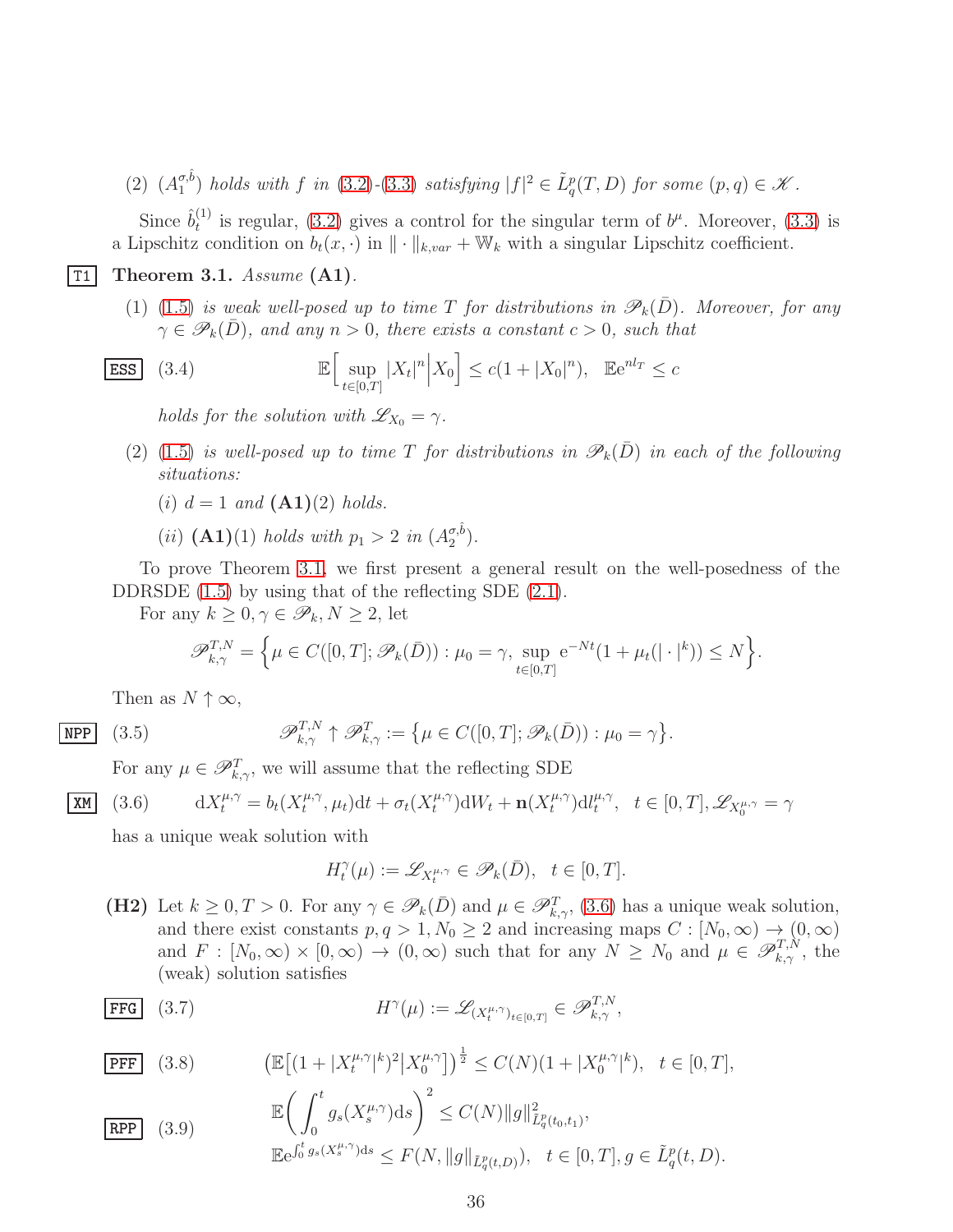<span id="page-36-5"></span>Obviously, when  $k = 0$ , conditions [\(3.7\)](#page-35-2) and [\(3.8\)](#page-35-3) hold for  $N_0 = 2$ .

**T3.1** Theorem 3.2. Assume (H2) and let  $\sigma^{\mu} = \sigma$  do not depend on  $\mu$ . Assume that there exist *a* measurable map  $\Gamma : [0, T] \times \overline{D} \times \mathcal{P}(\overline{D}) \rightarrow \mathbb{R}^m$  such that

$$
\underline{\text{XIO}} \quad (3.10) \qquad b_t(x,\nu) - b_t(x,\mu) = \sigma_t(x)\Gamma_t(x,\nu,\mu), \quad x \in \bar{D}, t \in [0,T], \nu, \mu \in \mathscr{P}_k(\bar{D}).
$$

<span id="page-36-2"></span>(1) If there exists  $f \geq 1$  with  $|f|^2 \in \tilde{L}^p_q(T)$  such that

 $\overline{\text{XIO-1}}$  (3.11)  $|\Gamma_t(x, \nu, \mu)| \le f_t(x) \|\nu - \mu\|_{k, var}, \quad x \in \overline{D}, t \in [0, T], \nu, \mu \in \mathscr{P}_k(\overline{D}),$ 

<span id="page-36-0"></span>*Then* [\(1.5\)](#page-3-1) *is weak well-posed up to time T for distributions in*  $\mathscr{P}_k(D)$ *. If, furthermore, in* (H2) *the SDE* [\(3.6\)](#page-35-1) *is strongly well-posed for any*  $\gamma \in \mathscr{P}_k(\bar{D})$  *and*  $\mu \in \mathscr{P}_{k,\gamma}^T$ *, so is* [\(1.5\)](#page-3-1) *up to time* T *for distributions in*  $\mathscr{P}_k(\bar{D})$ *.* 

(2) Let  $k > 1$  and there exists  $f \geq 1$  with  $|f|^2 \in \tilde{L}^p_q(T)$  such that for any  $\mu, \nu \in \mathscr{P}_k(\bar{D})$ ,

**XIO-2** (3.12) 
$$
|\Gamma_t(x,\nu,\mu)| \le f_t(x) \{ ||\nu - \mu||_{k, var} + \mathbb{W}_k(\mu,\nu) \}, (t,x) \in [0,T] \times \bar{D}.
$$

<span id="page-36-1"></span>*If for any*  $\gamma \in \mathscr{P}_k(\bar{D})$  *and*  $N \geq N_0$ *, there exists a constant*  $C(N) > 0$  *such that for*  $\textit{any } \mu, \nu \in \mathscr{P}_{k,\gamma}^{T,N},$ 

$$
\boxed{\text{XIO-3}} \quad (3.13) \ \ W_k(H_t^{\gamma}(\mu), H_t^{\gamma}(\nu))^{2k} \le C(N) \int_0^t \left\{ \|\mu_s - \nu_s\|_{k, var}^{2k} + \mathbb{W}_k(\mu_s, \nu_s)^{2k} \right\} \mathrm{d}s, \ \ t \in [0, T],
$$

<span id="page-36-4"></span>*then assertions in* (1) *holds.*

*Proof.* Let  $\gamma \in \mathscr{P}_k(D)$ . Then the weak solution to [\(3.6\)](#page-35-1) is a weak solution to [\(1.5\)](#page-3-1) if and only if  $\mu$  is a fixed point of the map  $H^{\gamma}$  in  $\mathscr{P}_{k,\gamma}^T$ . So, if  $H^{\gamma}$  on  $\mathscr{P}_{k,\gamma}^T$  has a unique fixed point in  $\mathscr{P}_{k,\gamma}^T$ , then the (weak) well-posedness of [\(3.6\)](#page-35-1) implies that of [\(1.5\)](#page-3-1). Thus, by [\(3.5\)](#page-35-4), it suffices to show that for any  $N \ge N_0$ ,  $H^{\gamma}$  has a unique fixed point in  $\mathscr{P}_{k,\gamma}^{T,N}$ . By [\(3.7\)](#page-35-2) and the fixed point theorem, we only need to prove that for any  $N \ge N_0$ ,  $H^{\gamma}$  is contractive with respect to a complete metric on  $\mathscr{P}_{k,\gamma}^{T,N}$ .

(1) For any  $\lambda > 0$ , consider the metric

$$
\mathbb{W}_{k,\lambda, var}(\mu, \nu) := \sup_{t \in [0,T]} e^{-\lambda t} ||\mu_t - \nu_t||_{k, var}, \quad \mu, \nu \in \mathscr{P}_{k,\gamma}^{T,N}.
$$

Let  $(X_t^{\mu,\gamma})$  $(t_t^{\mu,\gamma}, t_t^{\mu,\gamma})$  solve [\(3.6\)](#page-35-1) for some Brownian motion  $W_t$  on a complete probability filtration space  $(\Omega, {\{\mathscr{F}_t\}}, \mathbb{P})$ . By [\(3.9\)](#page-35-5), [\(3.11\)](#page-36-0) or [\(3.12\)](#page-36-1) with  $|f|^2 \in \tilde{L}_{q'}^p(T)$ , we find a constant  $c_1 > 0$ depending on  $N$  such that

$$
\sup_{\mu,\nu \in \mathscr{P}_{k,\gamma}^{T,N}} \mathbb{E} \Big( e^{2\int_0^T |\Gamma_s(X_s^{\mu,\gamma}, \nu_s, \mu_s)|^2 ds} | \mathscr{F}_0 \Big) \leq c_1^2,
$$
  

$$
\sup_{\mu \in \mathscr{P}_{k,\gamma}^{T,N}} \mathbb{E} \Big( \bigg( \int_0^T g_s(X_s^{\mu,\gamma}) ds \bigg)^2 \Big| \mathscr{F}_0 \Big) \leq c_1^2 \|g\|_{\tilde{L}_q^p(T)}^2, \quad g \in \tilde{L}_q^p(T).
$$

<span id="page-36-3"></span> $RPP-1$  (3.14)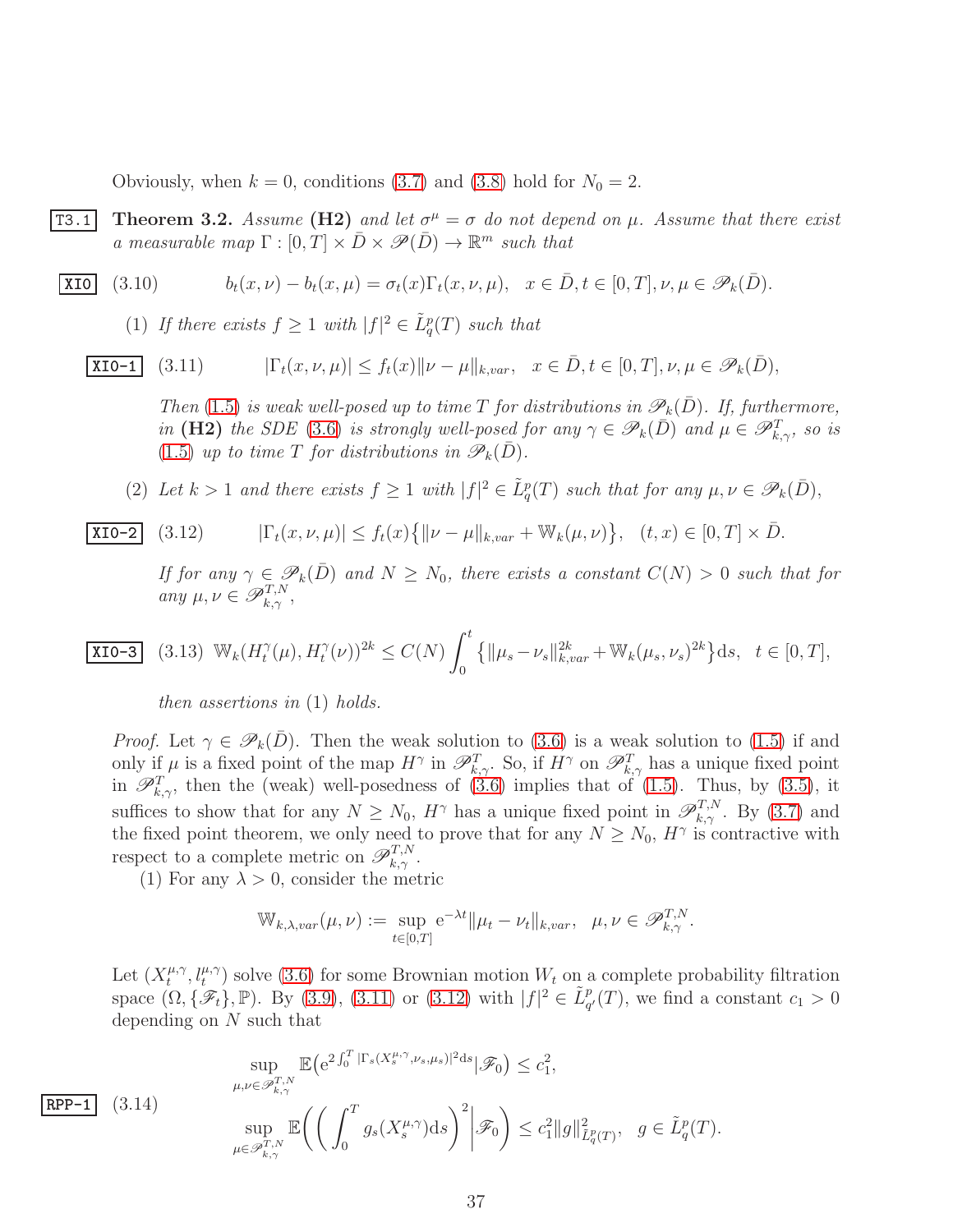Then by Girsanov's theorem,

$$
\tilde{W}_t := W_t - \int_0^t \Gamma_s(X_s^{\mu,\gamma}, \nu_s, \mu_s) \mathrm{d}s, \quad t \in [0, T]
$$

is a Brownian motion under the probability  $\mathbb{Q}:=R_T\mathbb{P},$  where

$$
R_t := e^{\int_0^t \langle \Gamma_s(X_s^{\mu,\gamma}, \nu_s, \mu_s), dW_s \rangle - \frac{1}{2} \int_0^t |\Gamma_s(X_s^{\mu,\gamma}, \nu_s, \mu_s)|^2 ds}, \quad t \in [0, T]
$$

is a P-martingale. By  $(3.10)$ , we may formulate  $(3.6)$  as

$$
dX_t^{\mu,\gamma} = b_t(X_t^{\mu,\gamma}, \nu_t)dt + \sigma_t(X_t^{\mu,\gamma})d\tilde{W}_t + \mathbf{n}(X_t^{\mu,\gamma})d l_t^{\mu,\gamma}, \quad t \in [0,T], \mathscr{L}_{X_0^{\mu,\gamma}} = \gamma.
$$

By the weak uniqueness due to  $(H2)$ , the definition of  $\|\cdot\|_{k, var}$ , [\(3.8\)](#page-35-3) and [\(3.10\)](#page-36-2), we obtain

<span id="page-37-0"></span>
$$
||H_t^{\gamma}(\mu) - H_t^{\gamma}(\nu)||_{k, var} = \sup_{|\tilde{f}| \le 1 + |\cdot|^k} \left| \mathbb{E} \left[ (R_t - 1) \tilde{f}(X_t^{\mu, \gamma}) \right] \right|
$$
  
\n
$$
\underline{\text{RPP-2}} \quad (3.15) \qquad \le \mathbb{E} \left[ (1 + |X_t^{\mu, \gamma}|^k) |R_t - 1| \right] \le \mathbb{E} \left[ \left\{ \mathbb{E} \left( (1 + |X_t^{\mu, \gamma}|^k)^2 | \mathcal{F}_0 \right) \right\}^{\frac{1}{2}} \left\{ \mathbb{E} \left( |R_t - 1|^2 | \mathcal{F}_0 \right) \right\}^{\frac{1}{2}} \right]
$$
  
\n
$$
\le C(N) \mathbb{E} \left[ (1 + |X_0^{\mu, \gamma}|^k) \left\{ \mathbb{E} \left( e^{\int_0^t |\Gamma_s(X_s^{\mu, \gamma}, \nu_s, \mu_s)|^2 ds} - 1 | \mathcal{F}_0 \right) \right\}^{\frac{1}{2}} \right].
$$

Moreover, [\(3.14\)](#page-36-3) implies

$$
\mathbb{E}(\mathbf{e}^{\int_0^t |\Gamma_s(X_s^{\mu,\gamma}, \nu_s, \mu_s)|^2 ds} - 1 | \mathcal{F}_0)
$$
\n
$$
\leq \mathbb{E} \bigg( \mathbf{e}^{\int_0^t |\Gamma_s(X_s^{\mu,\gamma}, \nu_s, \mu_s)|^2 ds} \int_0^t |\Gamma_s(X_s^{\mu,\gamma}, \nu_s, \mu_s)|^2 ds \bigg| \mathcal{F}_0 \bigg)
$$
\n
$$
\leq c_1 \bigg\{ \mathbb{E} \bigg( \bigg( \int_0^t |f_s(X_s^{\mu,\gamma})|^2 ||\mu_s - \nu_s||_{k, var}^2 ds \bigg)^2 \bigg| \mathcal{F}_0 \bigg) \bigg\}^{\frac{1}{2}}
$$
\n
$$
\leq c_1 e^{2\lambda t} \mathbb{W}_{k, \lambda, var}(\mu, \nu)^2 \bigg\{ \mathbb{E} \bigg( \bigg( \int_0^t |f_s(X_s^{\mu,\gamma})|^2 e^{-2\lambda(t-s)} ds \bigg)^2 \bigg| \mathcal{F}_0 \bigg) \bigg\}^{\frac{1}{2}}
$$
\n
$$
\leq c_1^2 e^{2\lambda t} ||f^2 e^{-2\lambda(t-\cdot)}||_{\tilde{L}_q^p(t)} \mathbb{W}_{k, \lambda, var}(\mu, \nu)^2, \quad t \in [0, T].
$$

Combining this with [\(3.15\)](#page-37-0) and the definition of  $\mathbb{W}_{k,\lambda, var}$ , we obtain

$$
HX1
$$

$$
\overline{\mathtt{HXi}} \quad (3.16) \qquad \mathbb{W}_{k,\lambda, var}(H^{\gamma}(\mu), H^{\gamma}(\nu)) \le C(N)(1 + \gamma (|\cdot|^k)) c_1 \sqrt{\varepsilon(\lambda)} \mathbb{W}_{k,\lambda, var}, \quad \lambda > 0,
$$

where

$$
\varepsilon(\lambda) := \sup_{t \in [0,T]} \|f^2 e^{-2\lambda(t-\cdot)}\|_{\tilde{L}_q^p(t)} \downarrow 0 \text{ as } \lambda \uparrow \infty.
$$

So,  $H^{\gamma}$  is contractive on  $(\mathscr{P}_{k,\gamma}^{T,N}, \mathbb{W}_{k,\lambda, var})$  for large enough  $\lambda > 0$ . (2) Let  $k > 1$ . We consider the metric  $\widetilde{W}_{k,\lambda, var} := W_{k,\lambda, var} + W_{k,\lambda}$ , where

$$
\mathbb{W}_{k,\lambda}(\mu,\nu) := \sup_{t \in [0,T]} e^{-\lambda t} \mathbb{W}_k(\mu_t,\nu_t), \quad \mu,\nu \in \mathscr{P}_{k,\gamma}^{T,N}.
$$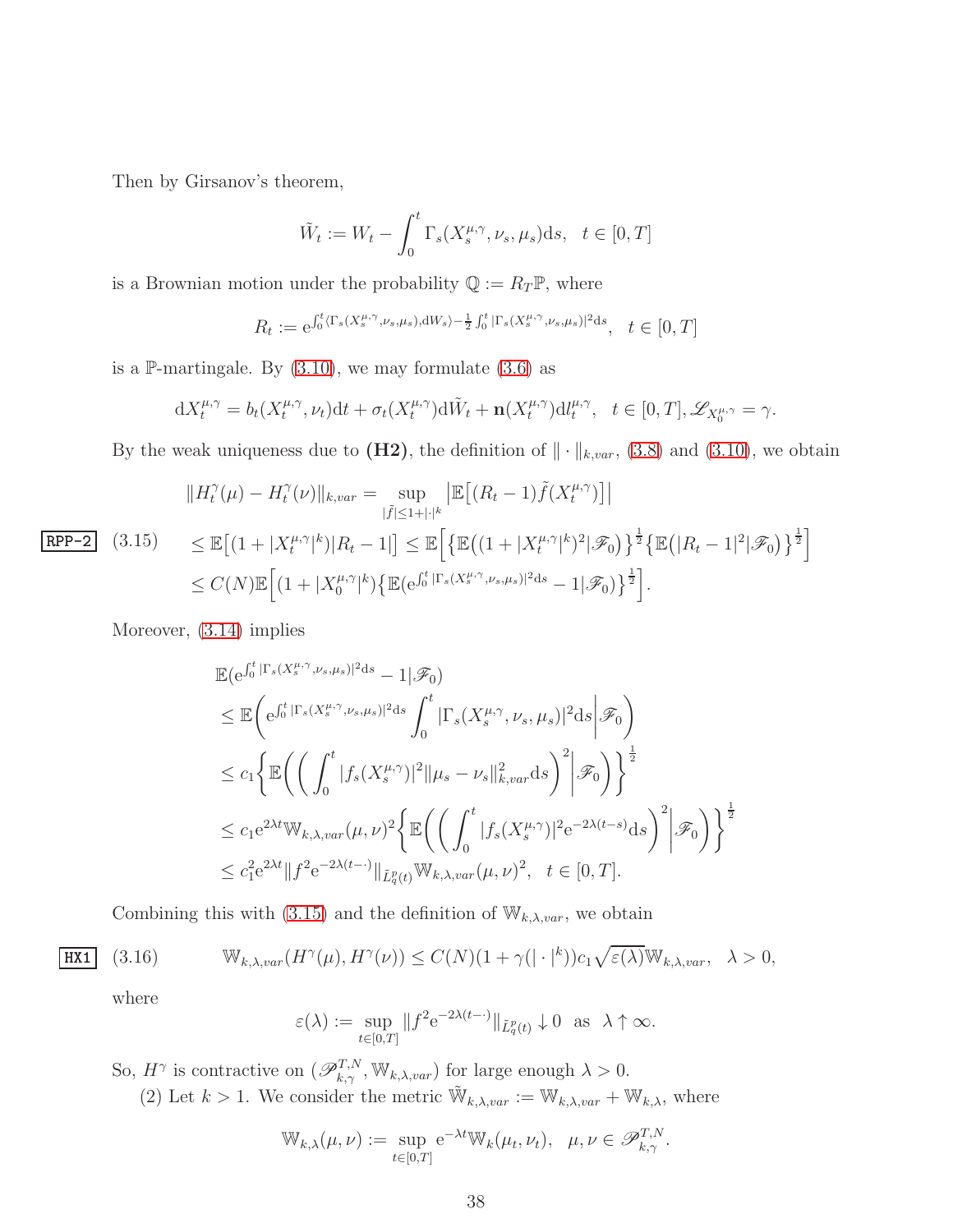By using [\(3.12\)](#page-36-1) replacing [\(3.11\)](#page-36-0), instead of [\(3.17\)](#page-38-0) we find constants  $\{C(N, \lambda) > 0\}_{\lambda > 0}$  with  $C(N, \lambda) \rightarrow 0$  as  $\lambda \rightarrow \infty$  such that

$$
\underline{\text{HX1}} \quad (3.17) \qquad \mathbb{W}_{k,\lambda, var}(H^{\gamma}(\mu), H^{\gamma}(\nu)) \le C(N,\lambda) \tilde{\mathbb{W}}_{k,\lambda, var}(\mu, \nu), \quad \lambda > 0, \mu, \nu \in \mathscr{P}_{k,\gamma}^{T,N}.
$$

On the other hand, [\(3.13\)](#page-36-4) yields

<span id="page-38-0"></span>
$$
\mathbb{W}_{k,\lambda}(H^{\gamma}(\mu), H^{\gamma}(\nu)) \leq \sup_{t \in [0,T]} \left( C(N) e^{-\lambda kt} \int_0^t \left\{ \|\mu_s - \nu_s\|_{k,var}^{2k} + \mathbb{W}_k(\mu_s, \nu_s)^{2k} \right\} ds \right)^{\frac{1}{2k}}
$$
  

$$
\leq \tilde{\mathbb{W}}_{k,\lambda,var}(\mu, \nu) \sup_{t \in [0,T]} \left( C(N) \int_0^t e^{-2\lambda k(t-s)} ds \right)^{\frac{1}{2k}} \leq \frac{C(N)^{\frac{1}{2k}}}{(2\lambda k)^{\frac{1}{2k}}} \tilde{\mathbb{W}}_{k,\lambda,var}(\mu, \nu), \quad \lambda > 0.
$$

Combining this with [\(3.17\)](#page-38-0), we concluded that  $H^{\gamma}$  is contractive in  $\mathscr{P}_{k,\gamma}^{T,N}$  under the metric  $\widetilde{\mathbb{W}}_{k,\lambda, var}$  when  $\lambda$  is large enough, and hence finish the proof. □

*Proof of Theorem [3.1.](#page-35-0)* Let  $\gamma \in \mathscr{P}_k(\bar{D})$  be fixed. By [\(3.2\)](#page-34-1), for any  $i = 1, 2$ , condition  $(A_i^{\sigma, \delta})$  $\binom{\sigma, o}{i}$ implies  $(A_i^{\sigma,b^\mu})$  $\mathcal{F}_i^{\sigma,b^{\mu}}$  for any  $\mu \in C([0,\infty); \mathscr{P}_k(\bar{D})$ . So, by Theorem [2.1,](#page-10-0) (A1) implies the weak well-posedness of [\(3.6\)](#page-35-1) for distributions in  $\mathscr{P}_k(\bar{D})$  with

$$
(3.18) \tH_t^{\gamma}(\mu) \in \mathscr{P}_k(\bar{D}), \quad \mathbb{E}e^{\lambda l_T^{\mu,\gamma}} < \infty, \quad \lambda > 0, \gamma \in \mathscr{P}_k(\bar{D}), \mu \in C([0,\infty); \mathscr{P}_k(\bar{D})),
$$

and also implies the strong well-posedness of  $(3.6)$  in each situation of Theorem  $3.1(2)$ . Moreover, by Lemma [2.5](#page-11-3) and Lemma [2.7,](#page-19-5)  $(A1)$  implies that [\(3.9\)](#page-35-5) holds for any  $(p, q) \in \mathcal{K}$ , as well as for  $(p,q) = (p_2/2, q_2/2)$  under  $(A_2^{\sigma, \delta})$  $\binom{\sigma, \sigma}{2}$ , [\(3.10\)](#page-36-2) with [\(3.11\)](#page-36-0) holds for  $k \leq 1$  due to  $(3.1)$ , and  $(3.10)$  with  $(3.12)$  holds for  $k > 1$ . Therefore, by Theorem [3.2,](#page-36-5) it remains to verify  $(3.4), (3.7), (3.8),$  $(3.4), (3.7), (3.8),$  $(3.4), (3.7), (3.8),$  $(3.4), (3.7), (3.8),$  $(3.4), (3.7), (3.8),$  $(3.4), (3.7), (3.8),$  and  $(3.13)$  for  $k > 1$ . Since  $(3.8)$  and  $(3.7)$  are trivial for  $k = 0$ , we only need to prove:

- $(3.4);$  $(3.4);$
- [\(3.8\)](#page-35-3) and [\(3.7\)](#page-35-2) for  $k > 0$ ;
- $(3.13)$  for  $k > 1$  for case  $(i)$ ;
- $(3.13)$  for  $k > 1$  for case  $(ii)$ .

(a) We first prove that under  $(A1)$ , there exit a constant  $c > 0$  and an increasing function  $c : [1, \infty) \to (0, \infty)$  such that for any  $m \ge 1$  and  $\mu \in \mathscr{P}_{k,\gamma}^T$ ,

$$
\tt WY1
$$

<span id="page-38-1"></span> $(3.19)$ 

 $*$ BC

$$
\mathbb{E}\bigg(\int_0^t |f_s(X_s^{\mu,\gamma})|^2 ds\bigg)^m \le c(m) + c(m) \bigg(\int_0^t \|\mu_s\|_k^2 ds\bigg)^m,
$$
  

$$
\mathbb{E}\exp\bigg[m\int_0^t |f_s(X_s^{\mu,\gamma})|^2 ds\bigg] \le c(m) \exp\bigg[c\int_0^t \|\mu_s\|_k^2 ds\bigg], \quad t \in [0,T],
$$

where  $X_t^{\mu,\gamma}$  $t^{\mu,\gamma}$  solves [\(3.6\)](#page-35-1). We will prove this estimates by Lemmas [2.5](#page-11-3) and [2.7](#page-19-5) for the following reflecting SDE:

$$
\mathrm{d}\hat{X}_s = \hat{b}_s(\hat{X}_s)\mathrm{d}s + \sigma_s(\hat{X}_s)\mathrm{d}W_s + \mathbf{n}(\hat{X}_s)\mathrm{d}\hat{l}_s, \quad \hat{X}_0 = X_0^{\mu,\gamma}, s \in [0, t].
$$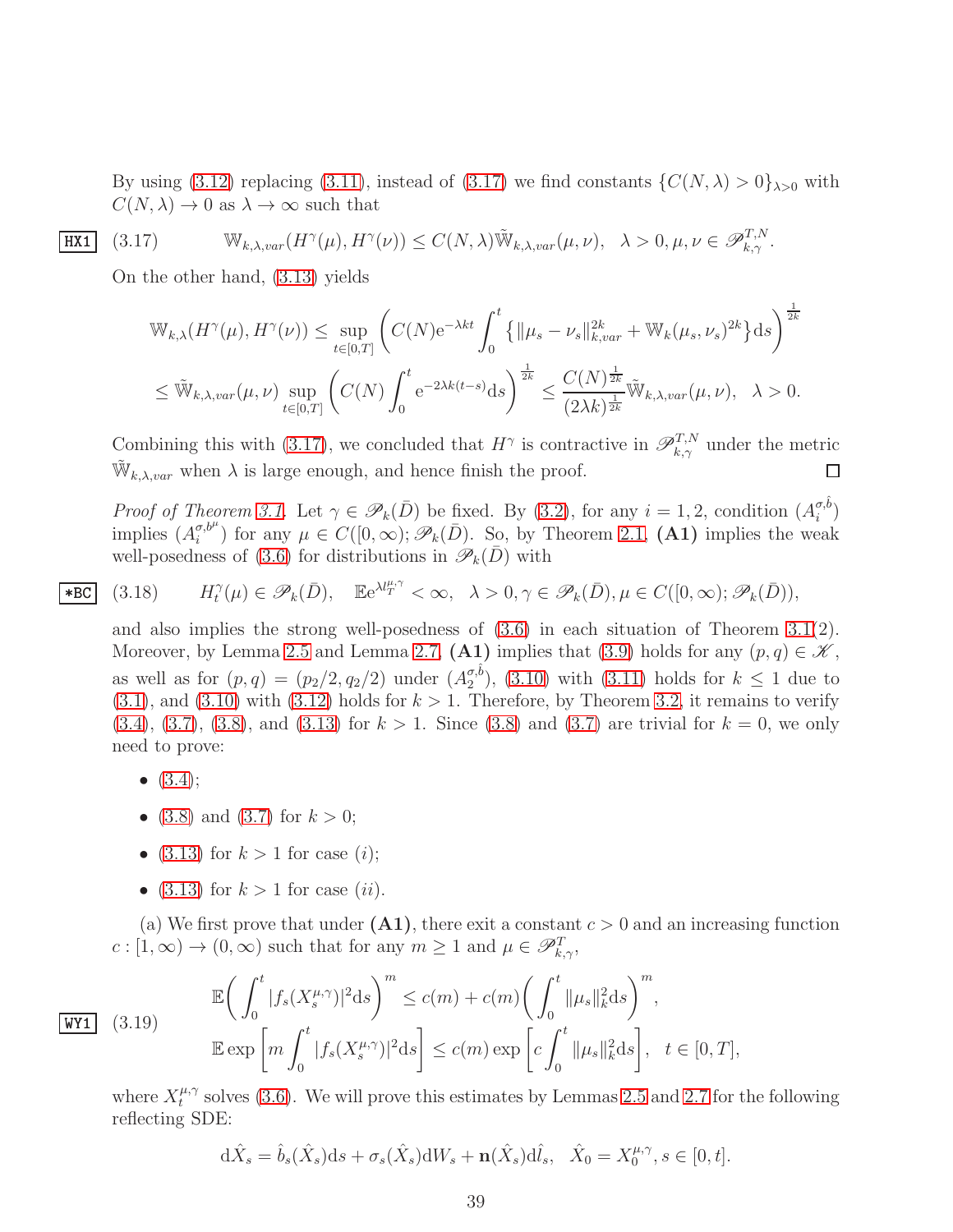By [\(2.57\)](#page-19-6) under  $(A1)(1)$ , and [\(2.21\)](#page-12-0) under  $(A1)(2)$ , for any  $m \ge 1$  we find a constant  $c_1(m) > 0$  such that

$$
\mathbf{F}e^{m\int_0^t (|\hat{b}_s^{(0)}|^2 + |f_s|^2)(X_s^{\mu,\gamma})ds} \le c_1(m), \quad t \in [0,T].
$$

Let  $\gamma_s = \left\{ [\sigma_s^*(\sigma_s \sigma_s^*)^{-1}](b_s^{\mu} - \hat{b}_s) \right\} (\hat{X}_s)$ , and

<span id="page-39-0"></span>
$$
R_t := e^{\int_0^t \langle \gamma_s, dW_s \rangle - \frac{1}{2} \int_0^t |\gamma_s|^2 ds}, \quad \tilde{W}_s := W_s - \int_0^s \gamma_r dr, \quad s \in [0, t].
$$

By Girsanov theorem,  $(\tilde{W}_s)_{s\in[0,t]}$  is a Brownian motion under  $R_t\mathbb{P}$ , and the SDE for  $\hat{X}_s$ becomes

$$
\mathrm{d}\hat{X}_s = b_s^{\mu}(\hat{X}_s)\mathrm{d}s + \sigma_s(\hat{X}_s)\mathrm{d}\tilde{W}_s + \mathbf{n}(\hat{X}_s)\mathrm{d}\hat{l}_s, \quad \hat{X}_0 = X_0^{\mu,\gamma}, s \in [0, t].
$$

So, by [\(3.2\)](#page-34-1), [\(3.20\)](#page-39-0) and Hölder's inequality, we find constants  $c_1, c, c(m) > 0$  such that

$$
\mathbb{E}e^{m\int_0^t |f_s(X_s^{\mu,\gamma})|^2 ds} = \mathbb{E}\Big[R_t e^{m\int_0^t |f_s(\hat{X}_s)|^2 ds}\Big] \leq \left(\mathbb{E}e^{2m\int_0^t |f_s(\hat{X}_s)|^2 ds}\right)^{\frac{1}{2}} \left(\mathbb{E}[R_t^2]\right)^{\frac{1}{2}}
$$
  

$$
\leq \sqrt{c_1(2m)} \left(\mathbb{E}e^{c_1\int_0^t \{\left|\hat{b}_s^{(0)}\right|^2 + (f_s + \alpha \|\mu_s\|_k)^2\}(\hat{X}_s)ds}\right)^{\frac{1}{2}} \leq c(m)e^{c\int_0^t \|\mu_s\|_k^2 ds}.
$$

Next, taking  $c_2(m) > 0$  large enough such that the function  $r \mapsto [\log(r+c_2(m))]^m$  is concave for  $r \geq 0$ , so that this and Jensen's inequality imply

$$
\mathbb{E}\bigg(\int_0^t |f_s(X_s^{\mu,\gamma})|^2 ds\bigg)^m \leq \mathbb{E}\big(\big[\log(c_2(m) + e^{\int_0^t |f_s(X_s^{\mu,\gamma})|^2 ds})\big]^m\big) \leq \big[\log(c_2(m) + \mathbb{E}e^{\int_0^t |f_s(X_s^{\mu,\gamma})|^2 ds})\big]^m \leq c(m) + c(m)\bigg(\int_0^t \|\mu_s\|_k^2 ds\bigg)^m
$$

holds for some constant  $c(m) > 0$ . Therefore, [\(3.19\)](#page-38-1) holds.

(b) Proof of [\(3.7\)](#page-35-2). Simply denote  $X_t = X_t^{\mu, \gamma}$  $t_t^{\mu,\gamma}$ . By [\(3.2\)](#page-34-1), the boundedness of  $\sigma$  and the condition on  $\hat{b}^{(1)}$  in  $(A_0^{\sigma,\hat{b}})$  $\binom{\sigma,b}{0}$  which follows from  $(A_2^{\sigma,b})$  $_2^{\sigma,0}$  due to Lemma [2.6,](#page-14-0) we find a constant  $c_1 > 0$  such that

$$
L_{t,\mu} := \frac{1}{2} \text{tr} \{ \sigma_t \sigma_t^* \nabla^2 \} + \nabla_{b_t^{\mu}}, \quad L^{\sigma, \hat{b}^{(1)}} := \frac{1}{2} \text{tr} \{ \sigma_t \sigma_t^* \nabla^2 \} + \nabla_{\hat{b}_t^{(1)}}
$$

satisfy

$$
L_{t,\mu}\tilde{\rho} \ge L_t^{\sigma,\hat{b}^{(1)}}\tilde{\rho} - |b_t^{\mu} - \hat{b}_t^{(1)}| \cdot |\nabla \tilde{\rho}| \ge -c_1(f_t + \|\mu_t\|_k).
$$

Since  $\langle \mathbf{n}, \tilde{\rho} \rangle|_{\partial D} \geq 1$ , by Itô's formula we obtain

$$
\mathbf{E}[G_2] \quad (3.21) \qquad \qquad \mathbf{d}\tilde{\rho}(X_t) \ge -c_1 \left\{ f_t(X_t) + \|\mu_t\|_k \right\} \mathbf{d}t + \mathbf{d}M_t + \mathbf{d}l_t
$$

for some martingale  $M_t$  with  $\langle M \rangle_t \le ct$  for some constant  $c > 0$ . This together with [\(3.19\)](#page-38-1) yields that for some constant  $k_0 > 0$ ,

$$
\mathbb{E}l_t^k \le k_0 + k_0 \mathbb{E} \bigg( \int_0^t \{ f_s(X_s) + ||\mu_s||_k \} ds \bigg)^k.
$$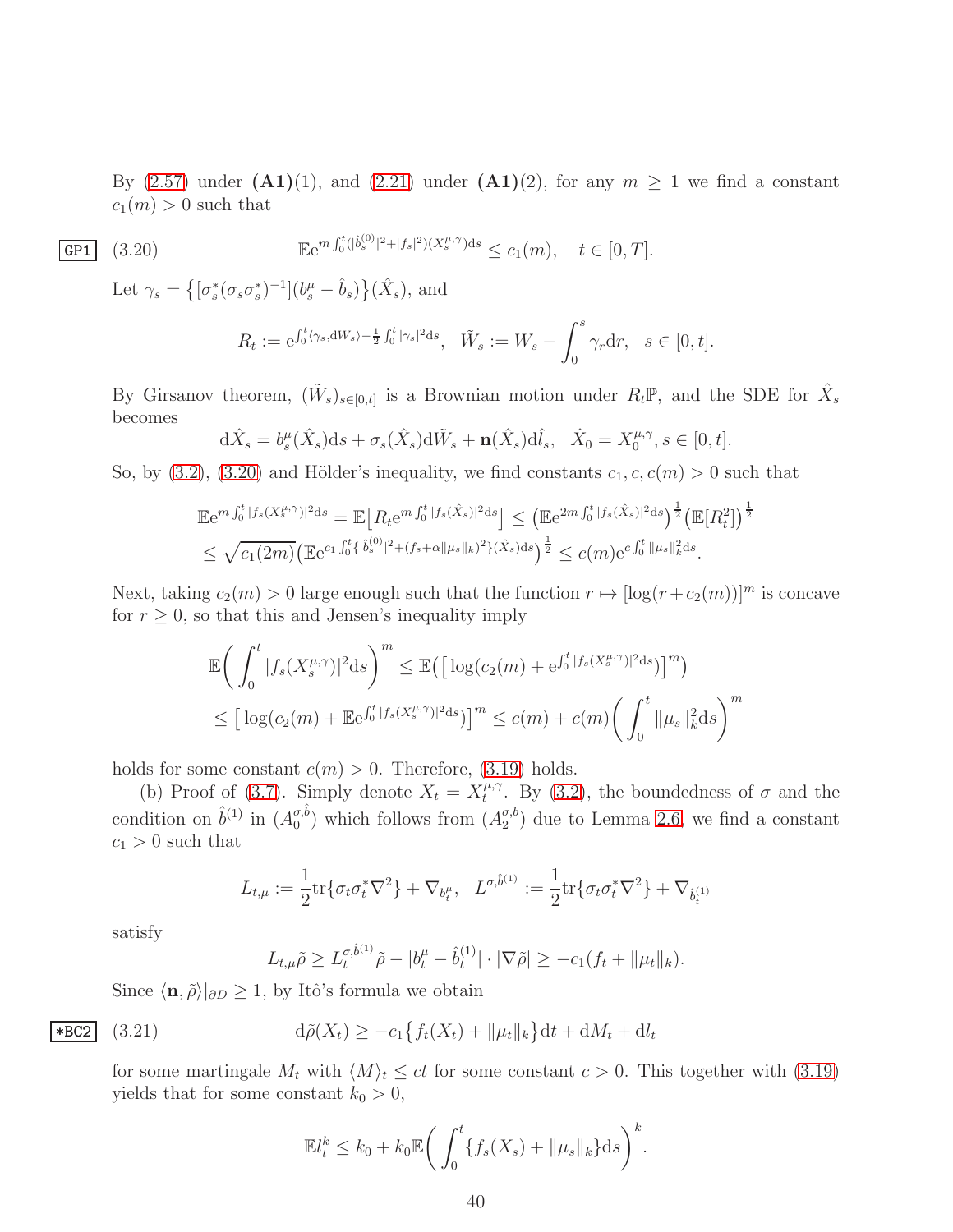Combining this with [\(2.20\)](#page-11-2), [\(3.3\)](#page-34-2), [\(3.19\)](#page-38-1) and  $\|\sigma\|_{\infty} < \infty$ , and using the formula

$$
X_t = X_0 + \int_0^t b_s^{\mu}(X_s)ds + \int_0^t \sigma_s(X_s)dW_s + \mathbf{n}(X_t)dl_t, \quad \mathscr{L}_{X_0} = \gamma,
$$

we find constants  $k_1, k_2 > 0$  such that

$$
\mathbb{E}(1+|X_t|^k) \le k_1(1+\|\gamma\|_k^k) + k_1 \mathbb{E}\bigg(\int_0^t \{|X_s| + |f_s(X_s)| + \|\mu_s\|_k\} ds\bigg)^k
$$
  

$$
\le k_2 + k_2 \mathbb{E}\bigg(\int_0^t \{|X_s|^2 + \|\mu_s\|_k^2\} ds\bigg)^{\frac{k}{2}}, \quad t \in [0, T].
$$

<span id="page-40-0"></span> $|\star$ Y2  $(3.22)$ 

(b1) When  $k \ge 2$ , by [\(3.22\)](#page-40-0) we find a constant  $k_3 > 0$  such that

$$
\mathbb{E}(1+|X_t|^k) \le k_2 + k_3 \int_0^t \left\{ \mathbb{E}|X_s|^k + \|\mu_s\|_k^k \right\} \mathrm{d}s, \quad t \in [0, T].
$$

By Gronwall's lemma, and noting that  $\mu \in \mathscr{P}_{k,\gamma}^{T,N}$ , we find constant  $k_4 > 0$  such that

$$
\mathbb{E}(1+|X_t|^k) \le k_4 + k_4 \int_0^t (1+||\mu_s||_k^k) ds \le k_4 + k_4 N e^{NT} \int_0^t e^{-N(t-s)} ds \le 2k_4 e^{Nt}, \quad t \in [0,T].
$$

Taking  $N_0 = 2k_4$  we prove

$$
\sup_{t \in [0,T]} e^{-Nt} (1 + ||H_t(\mu)||_k^k) = \sup_{t \in [0,T]} e^{-Nt} \mathbb{E} (1 + |X_t|^k) \le N_0 \le N, \quad N \ge N_0, \mu \in \mathcal{P}_{k,\gamma}^{T,N},
$$

so that [\(3.7\)](#page-35-2) holds.

(b2) When  $k \in (0, 2)$ , by BDG's inequality, and by the same reason leading to [\(3.22\)](#page-40-0), we find constants  $k_5, k_6, k_7 > 0$  such that

$$
U_t := \mathbb{E}\Big[\sup_{s \in [0,t]} (1+|X_s|^k)\Big] \le k_5 + k_5 \mathbb{E}\bigg(\int_0^t \big\{|X_s|^2 + \|\mu_s\|_k^2\big\} ds\bigg)^{\frac{k}{2}}
$$
  

$$
\le k_6 + k_6 \mathbb{E}\bigg\{\Big[\sup_{s \in [0,t]} (|X_s|^k + \|\mu_s\|_k^k)\Big]^{1-\frac{k}{2}} \bigg(\int_0^t |X_s|^k ds\bigg)^{\frac{k}{2}}\bigg\} + k_6 \bigg(\int_0^t \|\mu_s\|_k^2 ds\bigg)^{\frac{k}{2}}
$$
  

$$
\le k_6 + \frac{1}{2}U_t + k_7 \int_0^t U_s ds + k_6 \bigg(\int_0^t \|\mu_s\|_k^2 ds\bigg)^{\frac{k}{2}}, \quad t \in [0,T].
$$

By Gronwall's lemma, we find constants  $k_8, k_9 > 0$  such that for any  $\mu \in \mathscr{P}_{k,\gamma}^{T,N}$ ,

$$
\mathbb{E}(1+|X_t|^k) \le U_t \le k_8 + k_8 \bigg(\int_0^t \|\mu_s\|_k^2 ds\bigg)^{\frac{k}{2}}\n\nk_8 + k_8 N e^{Nt} \bigg(\int_0^t e^{-2N(t-s)/k} ds\bigg)^{\frac{k}{2}} \le k_8 + k_9 N^{1-\frac{k}{2}} e^{Nt}, \quad t \in [0, T].
$$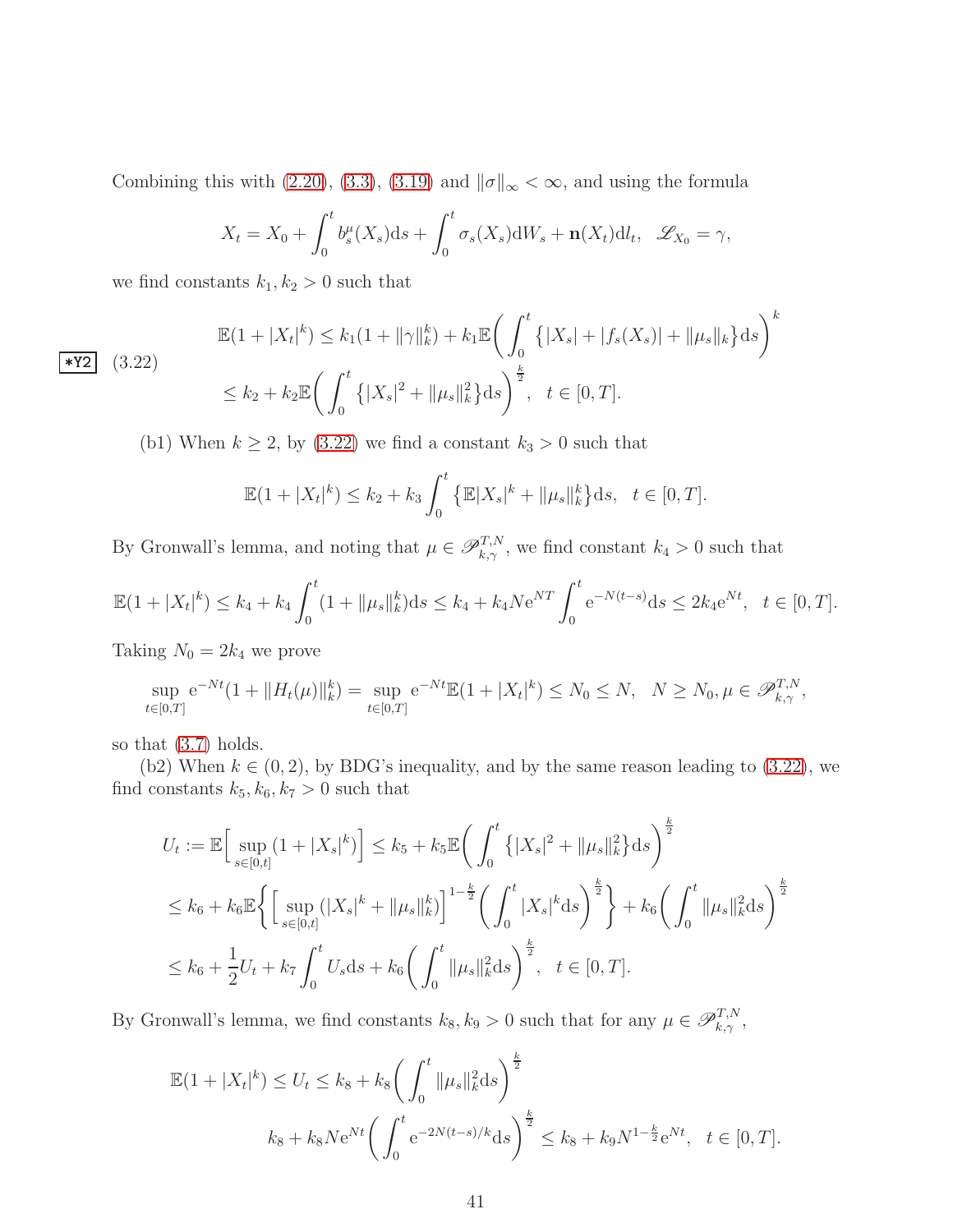Thus, there exists  $N_0 > 0$  such that for any  $N \ge N_0$ ,

$$
\sup_{t\in[0,T]} e^{-Nt} (1 + \|H_t(\mu)\|_{k}^k) = \sup_{t\in[0,T]} e^{-Nt} \mathbb{E} (1 + |X_t|^k) \le k_8 + k_9 N^{1-\frac{k}{2}} \le N, \quad \mu \in \mathscr{P}_{k,\gamma}^{T,N},
$$

which implies  $(3.7)$ .

(c) Proofs of [\(3.8\)](#page-35-3) and [\(3.4\)](#page-35-6). Simply denote  $(\hat{X}_t, \hat{l}_t) = (X_t^{\mu, \gamma})$  $(t_t^{\mu,\gamma}, t_t^{\mu,\gamma})$  in [\(3.6\)](#page-35-1) for  $\mu_t = \hat{\mu}, t \in$  $[0, T]$ ; that is,

$$
\mathbf{X}\mathbf{X} \quad (3.23) \qquad \mathbf{d}\hat{X}_t = \hat{b}_t(\hat{X}_t) \mathbf{d}t + \sigma(\hat{X}_t) \mathbf{d}W_t + \mathbf{n}(\hat{X}_t) \mathbf{d}\hat{l}_t, \quad \mathcal{L}_{\hat{X}_0} = \gamma.
$$

<span id="page-41-1"></span>By (A1) and Theorem [2.1,](#page-10-0) this SDE has a unique weak solution, and for any  $n \geq 1$  there exists a constant  $c > 0$  such that

$$
\overline{\text{ESS'}} \quad (3.24) \qquad \mathbb{E} \Big[ \sup_{t \in [0,T]} |\hat{X}_t|^n \Big| \hat{X}_0 \Big] \le c \big( 1 + |\hat{X}_0|^n \big), \quad \mathbb{E} e^{n\hat{I}_T} \le c.
$$

So, by [\(3.3\)](#page-34-2), Lemma [2.5,](#page-11-3) Lemma [2.7](#page-19-5) under  $(A_2^{\sigma,\hat{b}})$  $\binom{\sigma, o}{2}$ , and Girsanov's theorem,

<span id="page-41-0"></span>
$$
\tilde{W}_t := W_t - \int_0^t \{ \sigma_s^*(\sigma_s \sigma_s^*)^{-1} \} (\hat{X}_s) \{ b_s^\mu(\hat{X}_s) - \hat{b}_s(\hat{X}_s) \} ds, \quad t \in [0, T]
$$

is a Q-Brownian motion for  $\mathbb{Q} := R_T \mathbb{P}$ , where

 $R_T := e^{\int_0^T \langle \{\sigma_s^*(\sigma_s \sigma_s^*)^{-1}\}(\hat{X}_s) \{b_s^{\mu}(\hat{X}_s) - \hat{b}_s(\hat{X}_s)\}, \mathrm{d}W_s \rangle - \frac{1}{2} \int_0^T |\{\sigma_s^*(\sigma_s \sigma_s^*)^{-1}\}(\hat{X}_s) \{b_s^{\mu}(\hat{X}_s) - \hat{b}_s(\hat{X}_s)\}|^2 \mathrm{d}s}.$ 

By (A1), [\(3.24\)](#page-41-0), Lemma [2.5](#page-11-3) when  $|f|^2 \in \tilde{L}_q^p(T)$  for some  $(p, q) \in \mathscr{K}$ , and Lemma [2.7](#page-19-5) when  $(A_2^{\sigma,\hat{b}})$  $\binom{\sigma, o}{2}$  holds, we find an increasing function F such that

$$
\mathbb{E}(|R_T|^2|\mathscr{F}_0) \leq \mathbb{E}(e^{\int_0^T |f_s(\hat{X}_s)|^2 \{\|\mu_s - \hat{\mu}\|_{k, var} + \mathbb{W}_k(\mu_s, \hat{\mu})\}^2 ds}|\mathscr{F}_0) \leq F(\|\mu\|_{k,T}),
$$

where  $\|\mu\|_{k,T} := \sup_{t \in [0,T]} \mu_t(|\cdot|^k)$ . Reformulating [\(3.23\)](#page-41-1) as

$$
d\hat{X}_t = b_t^{\mu}(\hat{X}_t)dt + \sigma_t(\hat{X}_t)d\tilde{W}_t + \mathbf{n}(\hat{X}_t)d\hat{l}_t, \quad \mathscr{L}_{\hat{X}_0} = \gamma,
$$

by the weak uniqueness we have  $\mathscr{L}_{\hat{X}|\mathbb{Q}} = \mathscr{L}_{X^{\mu,\gamma}}$ , so that [\(3.24\)](#page-41-0) with 2n replacing n implies

$$
\mathbb{E}\Big[\sup_{t\in[0,T]}|X_t^{\mu,\gamma}|^n\Big|\mathcal{F}_0\Big]=\mathbb{E}_{\mathbb{Q}}\Big[\sup_{t\in[0,T]}|\hat{X}_t|^n\Big|\mathcal{F}_0\Big]
$$
  

$$
\leq \left(\mathbb{E}\Big[\sup_{t\in[0,T]}|\hat{X}_t|^{2n}\Big|\mathcal{F}_0\Big]\right)^{\frac{1}{2}}(\mathbb{E}R_T^2|\mathcal{F}_0)^{\frac{1}{2}}\leq c(1+|\hat{X}_0|^n)F(\|\mu\|_{k,T}).
$$

Since  $\sup_{\mu \in \mathscr{P}_{k,\gamma}^{T,N}} \|\mu\|_{k,T}$  is a finite increasing function of N, this implies [\(3.8\)](#page-35-3).

Finally, since  $X_t := X_t^{\mu,\gamma}$ <sup>μ,γ</sup> solves [\(1.5\)](#page-3-1) with initial distribution  $\gamma$  and  $\mu_t = \mathscr{L}_{X_t}$  (i.e.  $\mu$  is the fixed point of  $H^{\gamma}$ ), and since  $H^{\gamma}$  has a unique fixed point in  $\mathscr{P}_{k,\gamma}^{T,N}$  for some  $N>0$  depending on  $\gamma$  as proved in the proof of Theorem [2.1](#page-10-0) using [\(3.9\)](#page-35-5) and [\(3.7\)](#page-35-2), we have  $\mathscr{L}_{X} \in \mathscr{P}_{k,\gamma}^{T,N}$ , and hence  $(3.4)$  follows from  $(2.13)$ .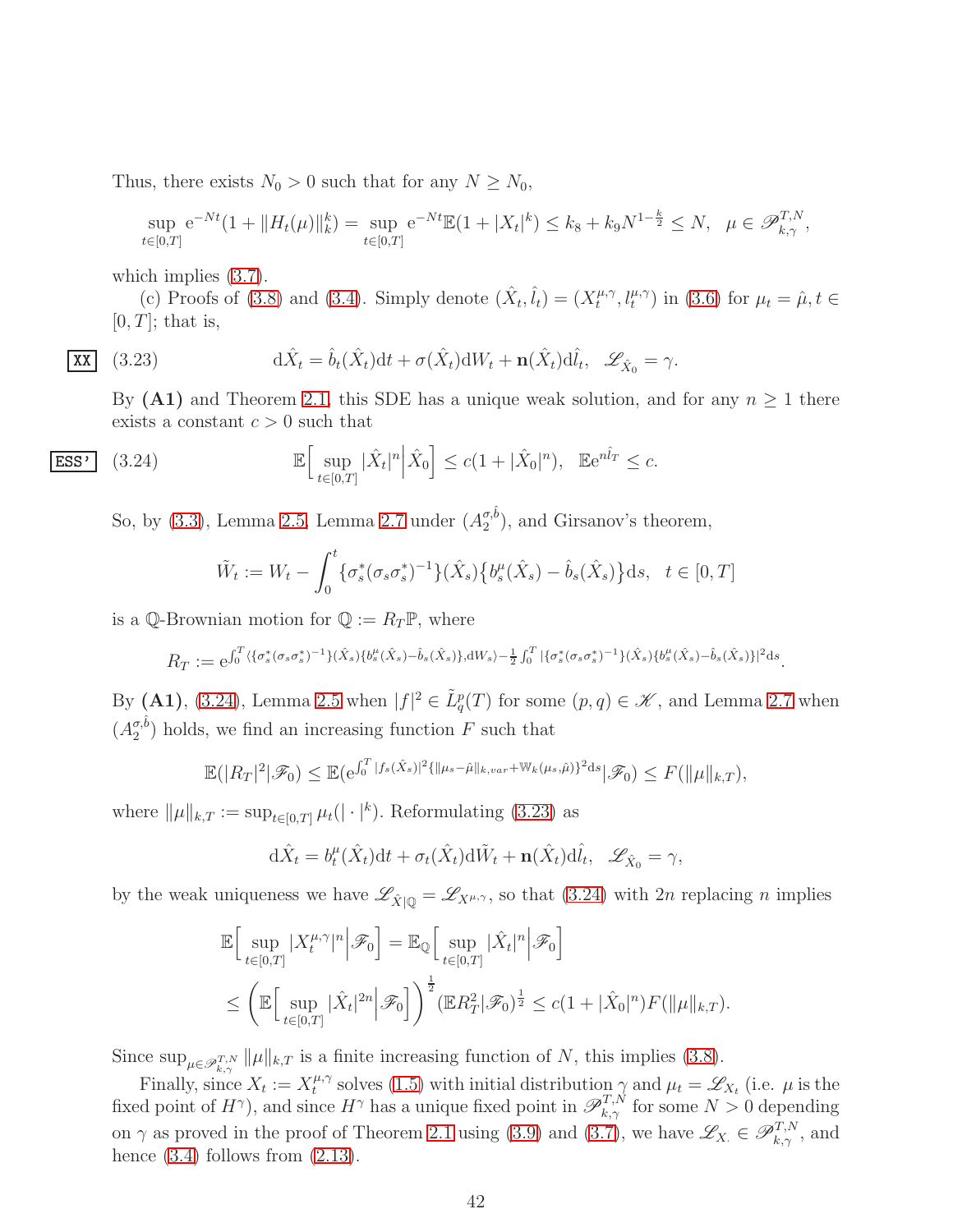(d) Proof of [\(3.13\)](#page-36-4) for  $k > 1$  in case (i). Let  $u_t^{\lambda}$  and  $\Theta_t^{\lambda}$  be constructed for  $b^{\mu}$  replacing b in the proof of Theorem [2.2](#page-10-1) under  $(A_1^{\sigma,b})$  $\binom{\sigma, b}{1}$  for  $d = 1$ . Let  $X_0^{(1)} = X_0^2$  be  $\mathscr{F}_0$ -measurable with  $\mathscr{L}_{X_0^{(i)}} = \gamma, i = 1, 2$ . As explained in the beginning in the present proof, the following reflecting SDEs are well-posed:

$$
dX_t^{(1)} = b_t(X_t^{(1)}, \mu_t)dt + \sigma_t(X_t^{(1)})dW_t + \mathbf{n}(X_t^{(1)})d_t^{(1)},
$$
  
\n
$$
dX_t^{(2)} = b_t(X_t^{(2)}, \nu_t)dt + \sigma_t(X_t^{(2)})dW_t + \mathbf{n}(X_t^{(2)})d_t^{(2)}, \quad t \in [0, T].
$$

Then instead of [\(2.78\)](#page-27-1), the processes

$$
Y_t^{(i)} := \Theta_t^{\lambda}(X_t^{(i)}), \quad i = 1, 2
$$

satisfy

$$
dY_t^{(1)} = B_t(Y_t^{(1)})dt + \Sigma_t(Y_t^{(1)})dW_t + \{1 + \nabla u_t^{\lambda}(X_t^{(1)})\} \mathbf{n}(X_t^{(1)})dt_t^{(1)},
$$
  
\n
$$
dY_t^{(2)} = B_t(Y_t^{(2)})dt + \Sigma_t(Y_t^{(2)})dW_t + \{1 + \nabla u_t^{\lambda}(X_t^{(2)})\} \mathbf{n}(X_t^{(2)})dt_t^{(2)}
$$
  
\n
$$
+ \{b_t(X_t^{(2)}, \nu_t) - b_t(X_t^{(2)}, \mu_t)\}dt.
$$

By [\(3.3\)](#page-34-2),  $Y_0^{(1)} = Y_0^{(2)}$  $Y_0^{(2)}$ , Itô's formula to  $|Y_t^{(1)} - Y_t^{(2)}|$  $\int_{t}^{(2)}$  with this formula replacing [\(2.78\)](#page-27-1), the calculations in the proof of Theorem [2.2](#page-10-1) under  $(A_1^{\sigma,b})$  $\binom{\sigma, o}{1}$  for  $d = 1$  yield that when  $\lambda$  is large enough,

$$
|Y_t^{(1)} - Y_t^{(2)}|^{2k} \le c_1 \int_0^t |Y_s^{(1)} - Y_s^{(2)}|^{2k} d\mathcal{L}_s + M_t
$$
  
+  $c_1 \int_0^t |Y_s^{(1)} - Y_s^{(2)}|^{2k-1} f_s(X_s^{(2)}) \{ ||\mu_s - \nu_s||_{k, var} + \mathbb{W}_k(\mu_s, \nu_s) \} ds$   
 $\le c_1 \int_0^t |Y_s^{(1)} - Y_s^{(2)}|^{2k} d\mathcal{L}_s + c_1 \int_0^t \{ ||\mu_s - \nu_s||_{k, var} + \mathbb{W}_k(\mu_s, \nu_s) \}^{2k} ds + M_t, \quad t \in [0, T]$ 

holds for some constant  $c_1 > 0$  depending on N uniformly in  $\mu \in \mathscr{P}_{k,\gamma}^{T,N}$ , some martingale  $M_t$ ,  $\mathscr{L}_t$  in [\(2.82\)](#page-27-3), and

$$
\tilde{\mathcal{L}}_t := \mathcal{L}_t + \int_0^t |f_s(X_s^{(2)})|^{\frac{2k}{2k-1}} ds \le \mathcal{L}_t + \int_0^t |f_s(X_s^{(2)})|^2 ds.
$$

By the stochastic Gronwall lemma, Lemma [2.5,](#page-11-3) we find a constant  $c_2 > 0$  depending on N such that

$$
\left(\mathbb{E}\Big[\sup_{s\in[0,t]}|Y_s^{(1)} - Y_s^{(2)}|^k\Big]\right)^2 \le c_2 \int_0^t \left\{\|\mu_s - \nu_s\|_{k, var} + \mathbb{W}_k(\mu_s, \nu_s)\right\}^{2k} ds,
$$

which implies [\(3.13\)](#page-36-4) since by [\(2.77\)](#page-26-2) and the definition of  $H^{\gamma}$ , there exists a constant  $c > 0$ depending on N such that

$$
(\mathbb{E}|Y_t^{(1)} - Y_t^{(2)}|^k)^2 \ge c(\mathbb{E}|X_t^{(1)} - X_t^{(2)}|^k)^2 \ge c \mathbb{W}_k(H_t^{\gamma}(\mu), H_t^{\gamma}(\nu))^{2k}.
$$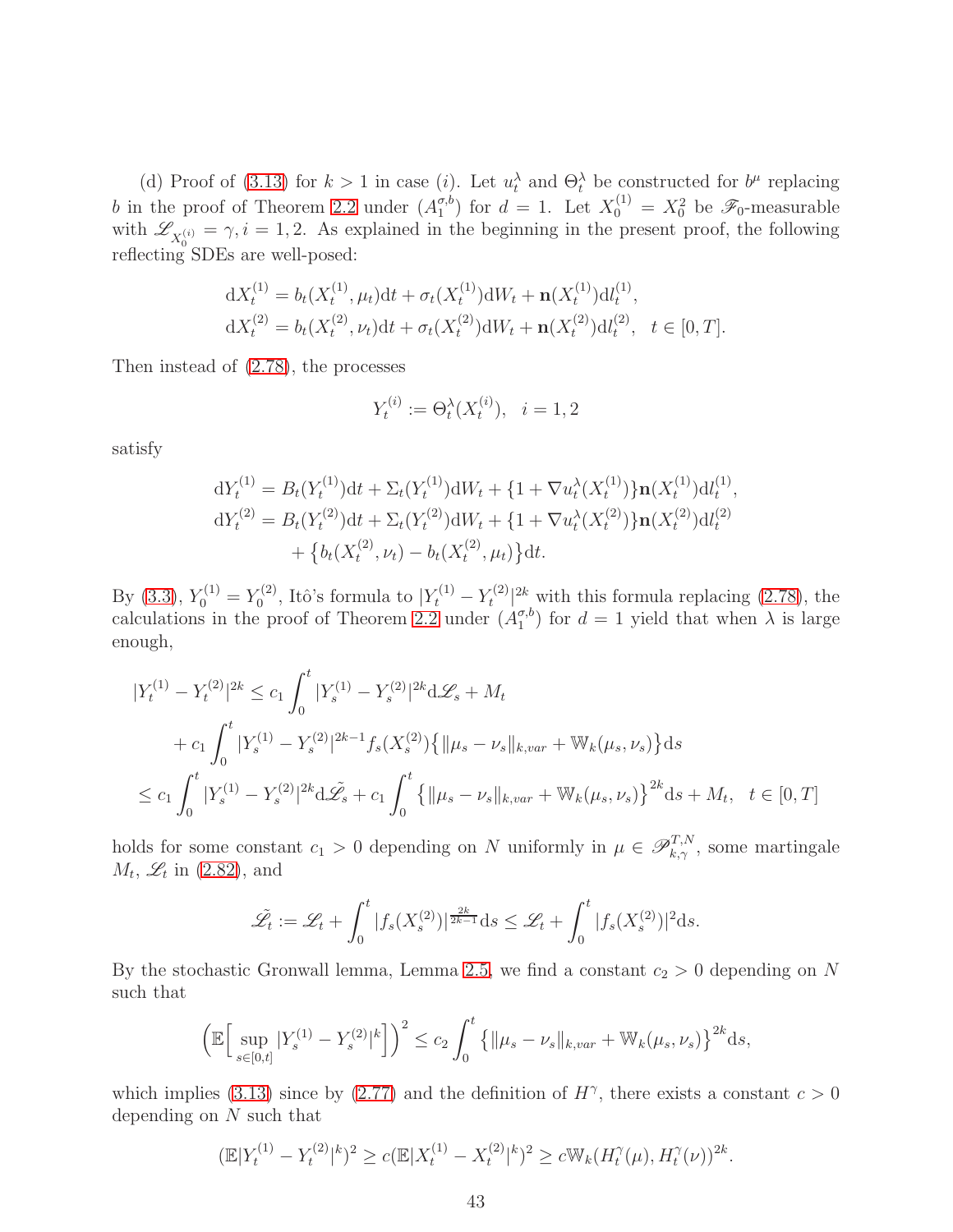(e) Proof of [\(3.13\)](#page-36-4) for  $k > 1$  in case (ii). Let  $u_t^{\lambda,n}$  $t_t^{\lambda,n}$  solve [\(2.83\)](#page-28-2) for  $L_t = L_{t,\nu}, b^{(0)} = b_t^{(0)}$  $t^{(0)}(.,\nu_t)$ and the mollifying approximation  $b^{0,n} = b^{0,n}_t$  $t^{0,n}(\cdot,\nu_t)$ . Then in [\(2.87\)](#page-28-5) the equation for  $\xi_t$  becomes

$$
d\xi_t = \left\{ \lambda u_t^{\lambda,n}(X_t^{(1)}) - \lambda u_t^{\lambda,n}(X_t^{(2)}) + (b_t^{(0)} - b_t^{0,n})(X_t^{(1)}) - (b_t^{(0)} - b_t^{0,n})(X_t^{(2)}) + b(X_t^{(2)}, \mu_t) - b_t(X_t^{(2)}, \nu_t) \right\} dt + \left\{ [(\nabla \Theta_t^{\lambda,n}) \sigma_t](X_t^{(1)}) - [(\nabla \Theta_t^{\lambda,n}) \sigma_t](X_t^{(2)}) \right\} dW_t + \mathbf{n}(X_t^{(1)}) dW_t^X - \mathbf{n}(X_t^{(2)}) dW_t^2.
$$

So, as shown in step (d) by  $(3.3)$ , instead of  $(2.96)$ , we have

$$
|X_{t\wedge\tau_m}^{(1)} - X_{t\wedge\tau_m}^{(2)}|^{2k} \le G_m(t) + c_2 \int_0^{t\wedge\tau_m} |X_{s\wedge\tau_m}^{(1)} - X_{s\wedge\tau_m}^2|^{2k} d\mathcal{L}_s + \tilde{M}_t
$$

for some local martingale  $\tilde{M}_t$ ,

$$
\tilde{\mathcal{L}}_t := \mathcal{L}_t + \int_0^t |f_s(X_s^{(2)})|^2 \mathrm{d}s, \quad t \in [0, T]
$$

for  $\mathscr{L}_t$  in [\(2.95\)](#page-30-2), and due to  $X_0^{(1)} = X_0^{(2)} = X_0$  in the present setting,

$$
G_m(t) := \int_0^t \left\{ c_2 m^{2(k-1)} \sum_{i=1}^2 |b_s^{(0)} - b_s^{0,n}|^2 (X_s^{(i)}) + \left( \|\mu_s - \nu_s\|_{k, var} + \mathbb{W}_k(\mu_s, \nu_s) \right)^{2k} \right\} ds.
$$

By the stochastic Gronwall inequality, Lemma [2.7](#page-19-5) and  $(3.19)$ , we find a constant  $c > 0$  such that

<span id="page-43-1"></span> $|EEE|$   $(3.25)$ 

$$
\begin{split} &\mathbb{W}_k(H_t^\gamma(\mu), H_t^\gamma(\nu))^{2k} \leq (\mathbb{E}|X_t^{(1)} - X_t^{(2)}|^k)^2 \\ &\leq c \liminf_{m \to \infty} \liminf_{n \to \infty} \mathbb{E}G_m(t) = c \int_0^t \left\{ \|\mu_s - \nu_s\|_{k, var}^{2k} + \mathbb{W}_k(\mu_s, \nu_s)^{2k} \right\} \mathrm{d}s. \end{split}
$$

Thus, [\(3.13\)](#page-36-4) holds.

#### <span id="page-43-0"></span>3.2 Monotone case

For any  $k \geq 0$ ,  $\mathscr{P}_k(\bar{D})$  is a complete metric space under the L<sup>k</sup>-Wasserstein distance  $\mathbb{W}_k$ , where  $\mathbb{W}_0(\mu, \nu) := \frac{1}{2} ||\mu - \nu||_{var}$  and

$$
\mathbb{W}_{k}(\mu,\nu) := \inf_{\pi \in \mathscr{C}(\mu,\nu)} \left( \int_{\bar{D} \times \bar{D}} |x - y|^{k} \pi(\mathrm{d}x,\mathrm{d}y) \right)^{\frac{1}{1 \vee k}}, \quad \mu, \nu \in \mathscr{P}_{k}(\bar{D}), \quad k > 0.
$$

In the following, we first study the well-posedness of [\(1.5\)](#page-3-1) for distributions in  $\mathscr{P}_k(\bar{D})$  with  $k > 1$ , then extend to a setting including  $k = 1$ .

(A2) Let  $k > 1$ . (D) holds, b and  $\sigma$  are bounded on bounded subsets of  $[0, \infty) \times \bar{D} \times \mathscr{P}_k(\bar{D})$ , *and the following two conditions hold.*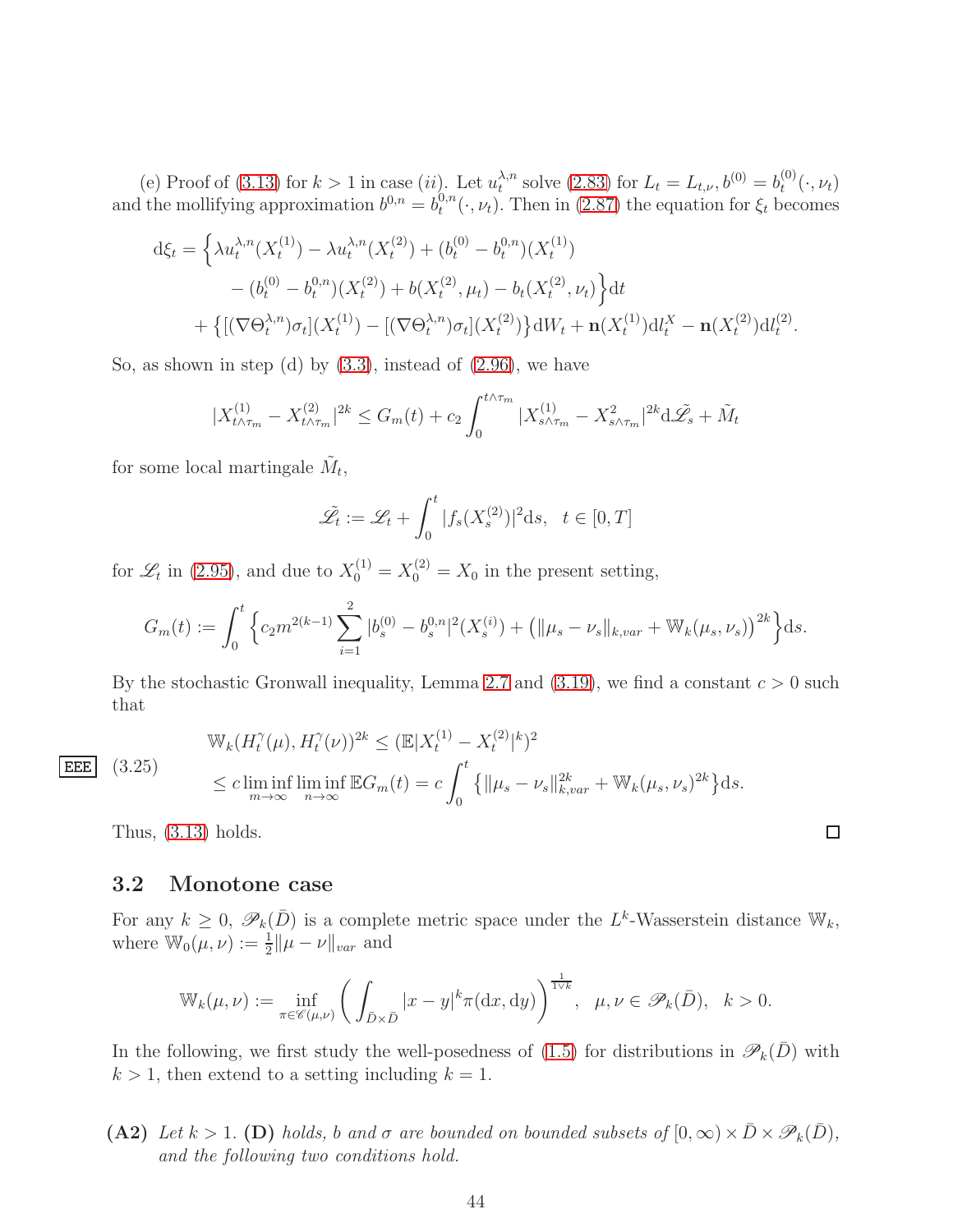(1) For any  $T > 0$  there exists a constant  $K > 0$  such that

$$
\begin{aligned} &\|\sigma_t(x,\mu) - \sigma_t(y,\nu)\|_{HS}^2 + 2\langle x - y, b_t(x,\mu) - b_t(y,\nu)\rangle^+\\ &\le K\big\{|x - y|^2 + |x - y|\mathbb{W}_k(\mu,\nu) + 1_{\{k \ge 2\}}\mathbb{W}_k(\mu,\nu)^2\big\}, \quad t \in [0,T], x, y \in \bar{D}, \mu, \nu \in \mathscr{P}_k(\bar{D}). \end{aligned}
$$

(2) *There exists a subset* ˜∂D <sup>⊂</sup> ∂D *such that*

$$
\boxed{\textbf{A21}} \quad (3.26) \qquad \qquad \langle y - x, \mathbf{n}(x) \rangle \ge 0, \quad x \in \partial D \setminus \tilde{\partial} D, \ y \in \bar{D},
$$

and when  $\tilde{\partial}D \neq \emptyset$ , there exists  $\tilde{\rho} \in C_b^2(\overline{D})$  such that  $\tilde{\rho}|_{\partial D} = 0$ ,  $\langle \nabla \tilde{\rho}, \mathbf{n} \rangle|_{\partial D} \geq 1_{\tilde{\partial}D}$  and

$$
\boxed{\text{A22}} \quad (3.27) \qquad \sup_{(t,x)\in[0,T]\times\bar{D}} \left\{ \|({\sigma_t^{\mu}})^* \nabla \tilde{\rho} \|^2(x) + \langle b_t^{\mu}, \nabla \tilde{\rho} \rangle^-(x) \right\} < \infty, \quad \mu \in C([0,T]; \mathscr{P}_k(\bar{D})).
$$

 $(A2)(1)$  is a monotone condition, when  $k \geq 2$  it allows  $\sigma_t(x,\mu)$  depending on  $\mu$ , but when  $k \in [1, 2)$  it implies that  $\sigma_t(x, \mu) = \sigma_t(x)$  does not depend on  $\mu$ .

(A2)(2) holds for  $\tilde{\partial}D = \emptyset$  when D is convex, and it holds for  $\tilde{\partial}D = \partial D$  if  $\partial D \in C_b^2$  and for some  $r > 0$ 

$$
\sup_{(t,x)\in[0,T]\times\partial_{r_0}D}\left\{\|(\sigma_t^{\mu})^*\nabla\rho\|^2(x)+\langle b_t^{\mu},\nabla\rho\rangle^-(x)\right\}<\infty,\ \ \mu\in C([0,T];\mathscr{P}_k(\bar{D})),
$$

where in the second case we may take  $\tilde{\rho} = h \circ \rho$  for  $0 \le h \in C^{\infty}([0,\infty))$  with  $h(r) = r$  for  $r \le r_0/2$  and  $h(r) = r_0$  for  $r \ge r_0$ . In general,  $(\mathbf{A2})(2)$  includes the case where  $\partial D$  is partly convex and partly  $C_b^2$ .

<span id="page-44-3"></span>**T2** Theorem 3.3. Assume (A2). Then [\(1.5\)](#page-3-1) is well-posed for distributions in  $\mathscr{P}_k(\bar{D})$ , and for *any*  $T > 0$ , there exist a constant  $C > 0$  and a map  $c : [1, \infty) \to (0, \infty)$  such that for any *solution*  $(X_t, l_t)$  *of*  $(1.5)$  *with*  $\mathscr{L}_{X_0} \in \mathscr{P}_k(\bar{D}),$ 

$$
\mathbf{GPP} \quad (3.28) \quad \mathbb{E}\Big[\sup_{t\in[0,T]}|X_t|^k\Big] \leq C(1+\mathbb{E}|X_0|^k),
$$

$$
\boxed{\text{LCK}} \quad (3.29) \qquad \qquad \mathbb{E}e^{n\tilde{l}_T} \le c(n), \quad n \ge 1, \tilde{l}_T := \int_0^T 1_{\tilde{\partial}D}(X_t) \mathrm{d}l_t
$$

*Proof.* Let  $X_0$  be  $\mathscr{F}_0$ -measurable with  $\gamma := \mathscr{L}_{X_0} \in \mathscr{P}_k(\overline{D})$ . Then

<span id="page-44-1"></span><span id="page-44-0"></span>
$$
\mathscr{P}_{k,\gamma}^T := \left\{ \mu \in C([0,T]; \mathscr{P}_k(\bar{D})) : \mu_0 = \gamma \right\}
$$

.

is a complete space under the following metric for any  $\lambda > 0$ :

<span id="page-44-2"></span>
$$
\mathbb{W}_k^{\lambda, T}(\mu, \nu) := \sup_{t \in [0, T]} e^{-\lambda t} \mathbb{W}_k(\mu_t, \nu_t), \quad \mu, \nu \in \mathscr{P}_{k, \gamma}^T.
$$

By Lemma [2.9,](#page-22-0) (A2) implies the well-posedness of the following reflecting SDE for any  $\mu \in \mathscr{P}_{k,\gamma}^T$ :

$$
\textbf{GPP1} \quad (3.30) \qquad \qquad \mathrm{d}X_t^{\mu} = b_t(X_t^{\mu}, \mu_t) \mathrm{d}t + \sigma_t(X_t^{\mu}, \mu_t) \mathrm{d}W_t + \mathbf{n}(X_t^{\mu}) \mathrm{d}l_t^{\mu}, \quad X_0^{\mu} = X_0,
$$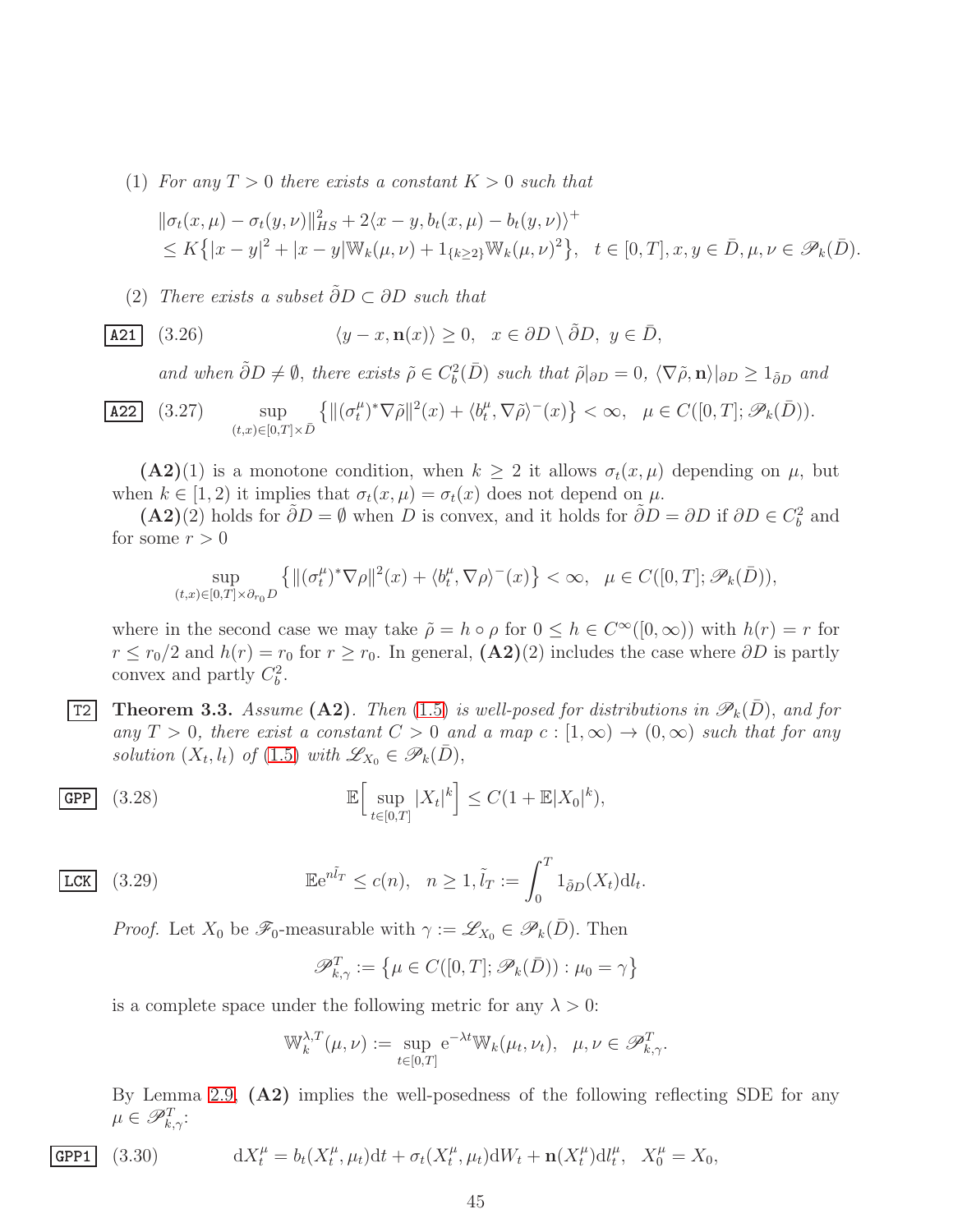and the solution satisfies

$$
\mathbf{MKK} \quad (3.31) \quad \mathbb{E} \Big[ \sup_{t \in [0,T]} |X_t^{\mu}|^k \Big] < \infty.
$$

So, as explained in the proof of Theorem [3.2,](#page-36-5) for the well-posedness of [\(1.5\)](#page-3-1), it suffices to prove the contraction of the map

$$
\mathscr{P}_{k,\gamma}^T \ni \mu \mapsto H(\mu) := \mathscr{L}_{X^\mu} \in \mathscr{P}_{k,\gamma}^T
$$

under the metric  $\mathbb{W}_k^{\lambda,T}$  for large enough  $\lambda > 0$ .

Denote

$$
\tilde{l}_t^{\mu} := \int_0^t 1_{\tilde{\partial}D}(X_s^{\mu}) \mathrm{d}l_s^{\mu}, \quad \tilde{l}_t^{\nu} := \int_0^t 1_{\tilde{\partial}D}(X_s^{\nu}) \mathrm{d}l_s^{\nu}, \quad t \ge 0.
$$

<span id="page-45-2"></span>By [\(1.2\)](#page-2-1), (A2) and Itô's formula, for any  $k \ge 1$  we find a constant  $c_1 > 0$  such that

$$
\text{GPP2} \quad (3.32) \quad \mathrm{d}|X_t^{\mu} - X_t^{\nu}|^k \le c_1 \left\{ |X_t^{\mu} - X_t^{\nu}|^k + \mathbb{W}_k(\mu_t, \nu_t)^k \right\} \mathrm{d}t + \frac{k}{r_0} |X_t^{\mu} - X_t^{\nu}|^k (\mathrm{d}\tilde{l}_t^{\mu} + \mathrm{d}\tilde{l}_t^{\nu}) + \mathrm{d}M_t
$$

for some martingale  $M_t$  with

$$
d\langle M\rangle_t \le c_1\left\{|X_t^{\mu} - X_t^{\nu}|^{2k} + \mathbb{W}_k(\mu_t, \nu_t)^{2k}\right\}dt.
$$

To estimate  $\int_0^t |X_s^{\mu} - X_s^{\nu}|^k (\mathrm{d} \tilde{l}_s^{\mu} + \mathrm{d} \tilde{l}_s^{\nu}),$  we take

$$
\underline{\text{PHH}} \quad (3.33) \qquad 0 \le h \in C_b^{\infty}([0,\infty)) \text{ such that } h' \le 0, \ h'(0) = -(1 + 2r_0^{-1}k), \ h(0) = 1,
$$

where  $r_0 > 0$  is in [\(1.2\)](#page-2-1). Let

<span id="page-45-0"></span>
$$
F(x,y) := |x - y|^k \{ (h \circ \tilde{\rho})(x) + (h \circ \tilde{\rho})(y) \}, \quad x, y \in \bar{D}.
$$

By  $(A2)(2)$ , we have  $\tilde{\rho}|_{\partial D} = 0$  and  $\nabla_n \tilde{\rho}|_{\partial D} \ge 1_{\tilde{\partial}D}$ , so that  $(3.33)$  and  $(1.2)$  imply

$$
\nabla_{\mathbf{n}} F(\cdot, X_t^{\nu})(X_t^{\mu}) \mathrm{d} l_t^{\mu} + \nabla_{\mathbf{n}} F(X_t^{\mu}, \cdot)(X_t^{\nu}) \mathrm{d} l_t^{\nu} \le -|X_t^{\mu} - X_t^{\nu}|^k (\mathrm{d} \tilde{l}_t^{\mu} + \mathrm{d} \tilde{l}_t^{\nu}).
$$

Therefore, by  $(A2)$  and applying Itô's formula, we find a constant  $c_2 > 0$  such that

<span id="page-45-1"></span>
$$
dF(X_t^{\mu}, X_t^{\nu}) \le c_2 \left\{ |X_t^{\mu} - X_t^{\nu}|^k + \mathbb{W}_k(\mu_t, \nu_t)^k \right\} dt - |X_t^{\mu} - X_t^{\nu}|^k (d\tilde{l}_t^{\mu} + d\tilde{l}_t^{\nu}) + d\tilde{M}_t
$$

for some martingale  $\tilde{M}_t$ . This and  $F(X_0^{\mu})$  $F_0^{\mu}, X_0^{\nu}$  =  $F(X_0, X_0) = 0$  imply

$$
\fbox{YYPO}
$$

$$
\text{YYPO} \quad (3.34) \qquad \mathbb{E} \int_0^t |X_s^\mu - X_s^\nu|^k (\mathrm{d}\tilde{l}_s^\mu + \mathrm{d}\tilde{l}_s^\nu) \le c_2 \int_0^t \left\{ \mathbb{E} |X_s^\mu - X_s^\nu|^k + \mathbb{W}_k(\mu_s, \nu_s)^k \right\} \mathrm{d}s.
$$

Substituting [\(3.34\)](#page-45-1) into [\(3.32\)](#page-45-2) and applying BDG's inequality, we find a constant  $c_3 > 0$ such that

$$
\zeta_t := \sup_{s \in [0,t]} |X_s^{\mu} - X_s^{\nu}|^k, \ \ t \in [0,T]
$$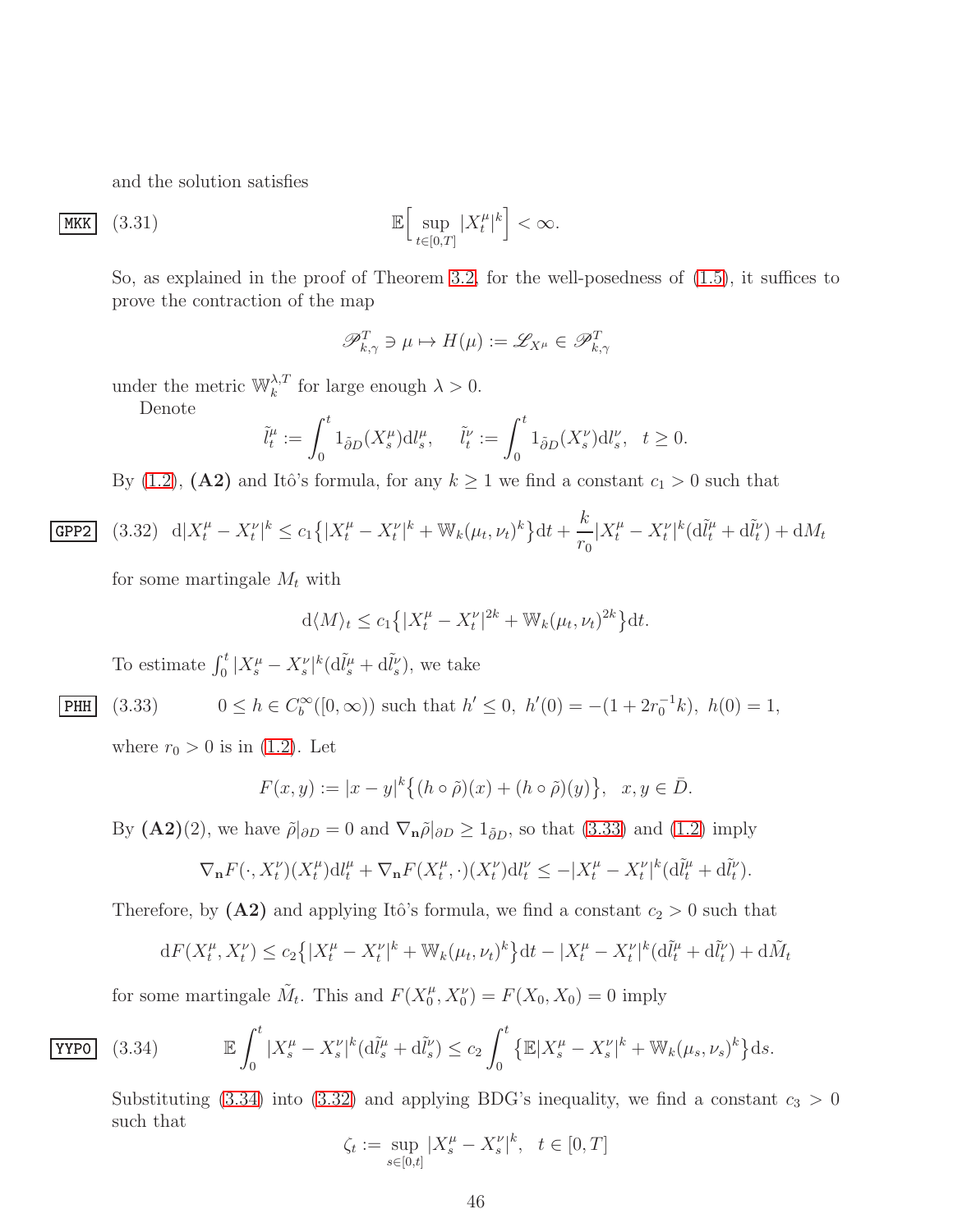satisfies

$$
\overline{\text{YYP1}} \quad (3.35) \quad \mathbb{E}\zeta_t \le c_3 \int_0^t \left\{ \mathbb{E}\zeta_s + \mathbb{W}_k(\mu_s, \nu_s)^k \right\} \mathrm{d}s, \quad t \in [0, T],
$$

so that for any  $\lambda > c_3$ ,

$$
\boxed{\text{MMK2}} \quad (3.36)
$$

 $KKL$ 

$$
\mathbb{E}\zeta_t \le c_3 \int_0^t e^{c_3(t-s)} \mathbb{W}_k(\mu_s, \nu_s)^k ds \le c_3 e^{k\lambda t} \mathbb{W}_k^{\lambda, T}(\mu, \nu)^k \int_0^t e^{-(k\lambda - c_3)(t-s)} ds
$$
  

$$
\le \frac{c_3 e^{k\lambda t}}{k\lambda - c_3} \mathbb{W}_k^{\lambda, T}(\mu, \nu)^k, \quad t \in [0, T].
$$

Therefore, H is contractive in  $\mathbb{W}_k^{\lambda,T}$  for large  $\lambda > 0$  as desired.

It remains to prove [\(3.28\)](#page-44-0) and [\(3.29\)](#page-44-1). Let  $X_t$  be the unique solution to [\(1.5\)](#page-3-1). By (A2), for any  $k > 1$ , we find a constant  $c(k) > 0$  such that

$$
\left| (3.37) d |X_t|^k \le c(k) \left\{ 1 + |X_t|^k + \mathbb{E}|X_t|^k \right\} dt + k |X_t|^{k-2} \langle X_t, \sigma_t(X_t, \mathcal{L}_{X_t}) dW_t \rangle + k |X_t|^{k-1} d\tilde{l}_t,
$$

<span id="page-46-1"></span>where  $d\tilde{l}_t := 1_{\partial D}(X_t)dl_t$ . By applying Itô's formula to  $(1+|X_t|^k)(h \circ \tilde{\rho})(X_t)$ , similarly to [\(3.34\)](#page-45-1) we obtain

$$
\mathbf{E} \int_0^t (1+|X_s|^k) \mathrm{d}\tilde{l}_s \le \tilde{c}(k) \int_0^t \mathbb{E} \{1+|X_s|^k\} \mathrm{d}s
$$

for some constant  $\tilde{c}(k) > 0$ . Combining [\(3.38\)](#page-46-0) with [\(3.37\)](#page-46-1) and using Gronwall's lemma, we derive

<span id="page-46-0"></span>
$$
\mathbb{E}\Big[\sup_{t\in[0,T]}|X_t|^k\Big]\leq c'(1+\mathbb{E}|X_0|^k)
$$

for some constant  $c' > 0$ . Substituting this into  $(3.37)$  and using BDG's inequality, we prove  $(3.28)$  for some constant  $c > 0$ .

 $\Box$ 

Finally, by  $(A1)(2)$  and applying Itô's formula to  $\tilde{\rho}(X_t)$ , we prove [\(3.29\)](#page-44-1).

We now solve [\(1.5\)](#page-3-1) for distributions in

$$
\mathscr{P}_{\psi}(\bar{D}) := \big\{\mu \in \mathscr{P}(\bar{D}) : ||\mu||_{\psi} := \mu(\psi(|\cdot|)) < \infty \big\},\
$$

where  $\psi$  belongs to the following class for some  $\kappa > 0$ :

<span id="page-46-3"></span>
$$
\Psi_{\kappa} := \{ \psi \in C^{2}((0, \infty)) \cap C^{1}([0, \infty)) : \psi(0) = 0, \ \psi'|_{(0, \infty)} > 0, \|\psi'\|_{\infty} < \infty \nr\psi'(r) + r^{2} \{\psi''\}^{+}(r) \leq \kappa \psi(r) \text{ for } r > 0 \}.
$$

<span id="page-46-2"></span>Let

 $PKK$ 

$$
\overline{\text{PKK'}} \quad (3.40) \qquad \mathbb{W}_{\psi}(\mu, \nu) := \inf_{\pi \in \mathscr{C}(\mu, \nu)} \int_{\bar{D} \times \bar{D}} \psi(|x - y|) \pi(\mathrm{d}x, \mathrm{d}y), \quad \mu, \nu \in \mathscr{P}_{\psi}(\bar{D}).
$$

If  $\psi'' \leq 0$  then  $\mathbb{W}_{\psi}$  is a complete metric on  $\mathscr{P}_{\psi}$ . In general, it is only a complete quasi-metric since the triangle inequality not necessarily holds.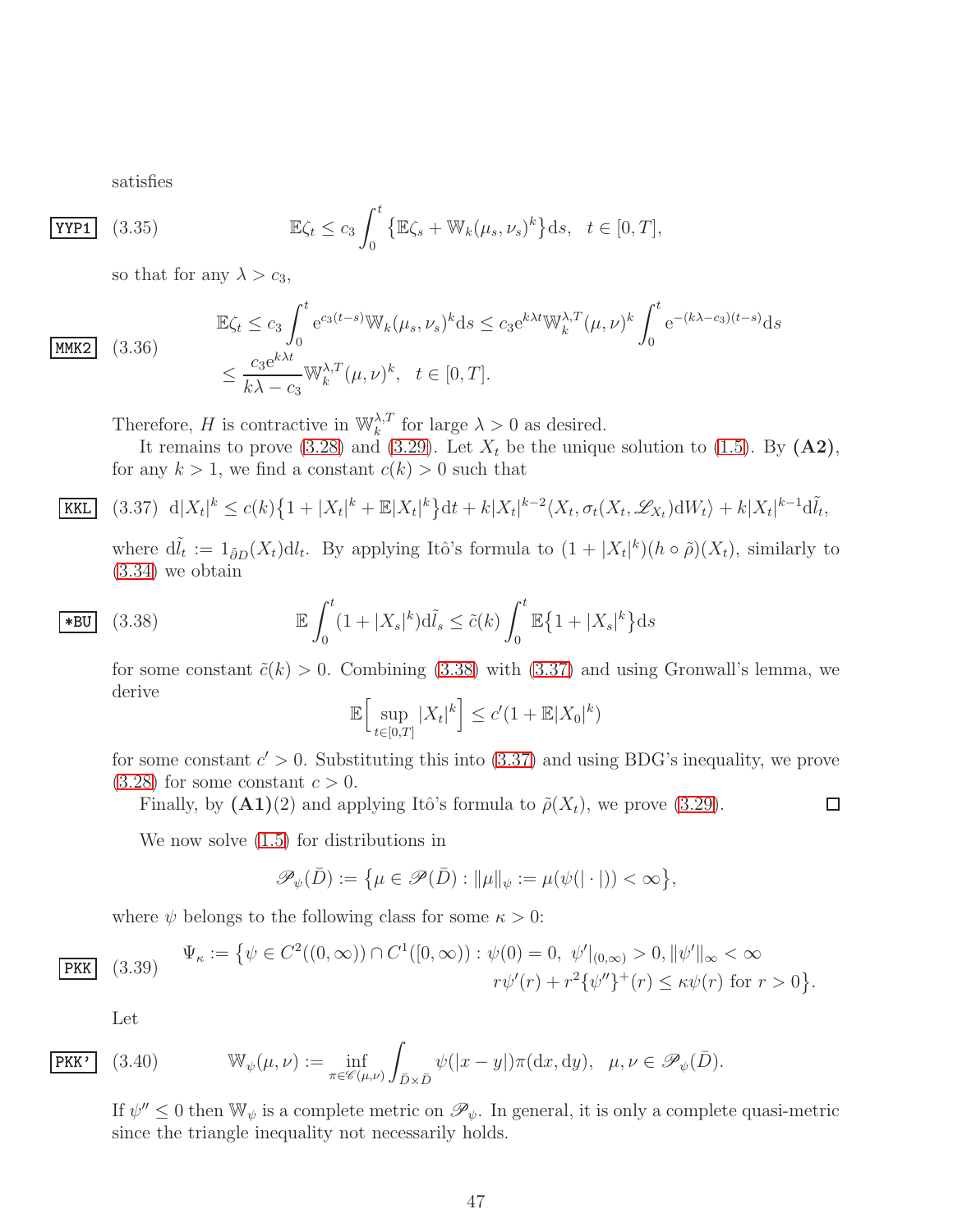(A3) (D) *holds,*  $\sigma_t(x,\mu) = \sigma_t(x)$  *does not depend on*  $\mu$ *, b and*  $\sigma$  *are bounded on bounded subsets of*  $[0, \infty) \times \overline{D} \times \mathscr{P}_{\psi}(\overline{D})$  *for some*  $\psi \in \Psi_{\kappa}$  *and*  $\kappa > 0$ *. Moreover, for any*  $T > 0$ *there exists a constant*  $K > 0$  *such that* 

$$
\begin{aligned} &\|\sigma_t(x) - \sigma_t(y)\|_{HS}^2 + 2\langle x - y, b_t(x, \mu) - b_t(y, \nu)\rangle^+\\ &\le K|x - y| \big\{|x - y| + \mathbb{W}_{\psi}(\mu, \nu)\big\}, \quad t \in [0, T], x, y \in \bar{D}, \mu, \nu \in \mathscr{P}_k(\bar{D}). \end{aligned}
$$

<span id="page-47-0"></span>T3 Theorem 3.4. *Assume* (A3) *and* (A2)(2)*. Then* [\(1.5\)](#page-3-1) *is well-posed for distributions in*  $\mathscr{P}_{\psi}(D)$ , and

$$
\mathbf{GPP'} \quad (3.41) \quad \mathbb{E}\Big[\sup_{t\in[0,T]}\psi(|X_t|)\Big] < \infty, \quad T > 0, \mathscr{L}_{X_0} \in \mathscr{P}_{\psi}(\bar{D}).
$$

*Proof.* Let  $X_0$  be  $\mathscr{F}_0$ -measurable with  $\mathbb{E}\psi(|X_0|) < \infty$ , and consider the path space

<span id="page-47-2"></span>
$$
\mathscr{P}_{\psi}^T := \{ \mu \in C([0,T]; \mathscr{P}_{\psi}(\bar{D})) : \mu_0 = \mathscr{L}_{X_0} \}.
$$

For any  $\lambda > 0$ , the quasi-metric

$$
\mathbb{W}_{\lambda,\psi}(\mu,\nu) := \sup_{t \in [0,T]} e^{-\lambda t} \mathbb{W}_{\psi}(\mu_t,\nu_t), \ \ \mu,\nu \in \mathscr{P}_{\psi}^T
$$

is complete. By Lemma [2.9,](#page-22-0)  $(A3)$  implies the well-posedness of the SDE  $(3.30)$  for any  $\mu \in \mathscr{P}_{\psi}^T$ . By  $(\mathbf{A2})(2)$  and Itô's formula for  $\gamma_t := \sqrt{1 + |X_t^{\mu} - X_0|^2}$ , we find a constant  $c_1 > 0$  such that

$$
d\gamma_t \le c_1 \{ \|\mu_t\|_{\psi} + \gamma_t \} dt + \gamma_t^{-1} \langle X_t^{\mu} - X_0, \sigma_t(X_t^{\mu}) dW_t \rangle + d\tilde{l}_t^{\mu},
$$

where  $\mathrm{d} \tilde{l}_t^{\mu}$  $\tilde{t}_t^{\mu} := 1_{\tilde{\partial}D}(X_t^{\mu})$  $\int_t^\mu\,mathrm{d}l_t^\mu$ <sup> $\mu$ </sup>. Combining this with  $\psi \in \Psi_{\kappa}$  and the linear growth of  $\|\sigma_t\|$  implied by  $(A3)$ , we find a constant  $c_2 > 0$  such that

$$
\overline{\text{GGT}} \quad (3.42) \qquad d\psi(\gamma_t) \le c_2 \{ \|\mu_t\|_{\psi} + \psi(\gamma_t) \} dt + \psi'(\gamma_t) \gamma_t^{-1} \langle X_t^{\mu} - X_0, \sigma_t(X_t^{\mu}) dW_t \rangle + \psi'(\gamma_t) d\tilde{l}_t^{\mu}.
$$

<span id="page-47-1"></span>Next, by  $(\mathbf{A2})(2)$ ,  $\psi \in \Psi_{\kappa}$  which implies  $\psi'(\gamma_t) \leq \kappa \psi(\gamma_t)$  since  $\gamma_t \geq 1$ , and applying Itô's formula to  $\psi(\gamma_t)\{\|\tilde{\rho}\|_{\infty} - \tilde{\rho}(X_t^{\mu})\}$  $t^{\mu}$ }, we find a constant  $c_3 > 0$  such that similarly to [\(3.34\)](#page-45-1),

$$
\boxed{\text{LCM}} \quad (3.43) \quad \mathbb{E} \int_0^t \psi'(\gamma_s) \mathrm{d}\tilde{l}_s^{\mu} \leq \kappa \mathbb{E} \int_0^t \psi(\gamma_s) \mathrm{d}\tilde{l}_s^{\mu} \leq c_3 \mathbb{E} \int_0^t \left\{ 1 + ||\mu_s||_{\psi} + \psi(|X_s^{\mu}|) \right\} \mathrm{d}s, \quad t \in [0, T].
$$

Combining this with [\(3.42\)](#page-47-1),  $r\psi'(r) \leq \kappa\psi(r)$ , the linear growth of  $\sigma_t$  ensured by (A3), and applying BDG's inequality, we obtain

$$
\mathbb{E}\Big[\sup_{t\in[0,T]}\psi(|X_t^\mu|)\Big]<\infty.
$$

Consequently, [\(3.41\)](#page-47-2) holds for solutions of [\(1.5\)](#page-3-1) with  $\mathscr{L}_{X} \in \mathscr{P}_{\psi}^T$ . So, as explained in the proof of Theorem [3.2,](#page-36-5) it remains to prove the contraction of the map

$$
\mathscr{P}_{\psi}^{T} \ni \mu \mapsto H(\mu) := \mathscr{L}_{X^{\mu}} \in \mathscr{P}_{\psi}^{T}
$$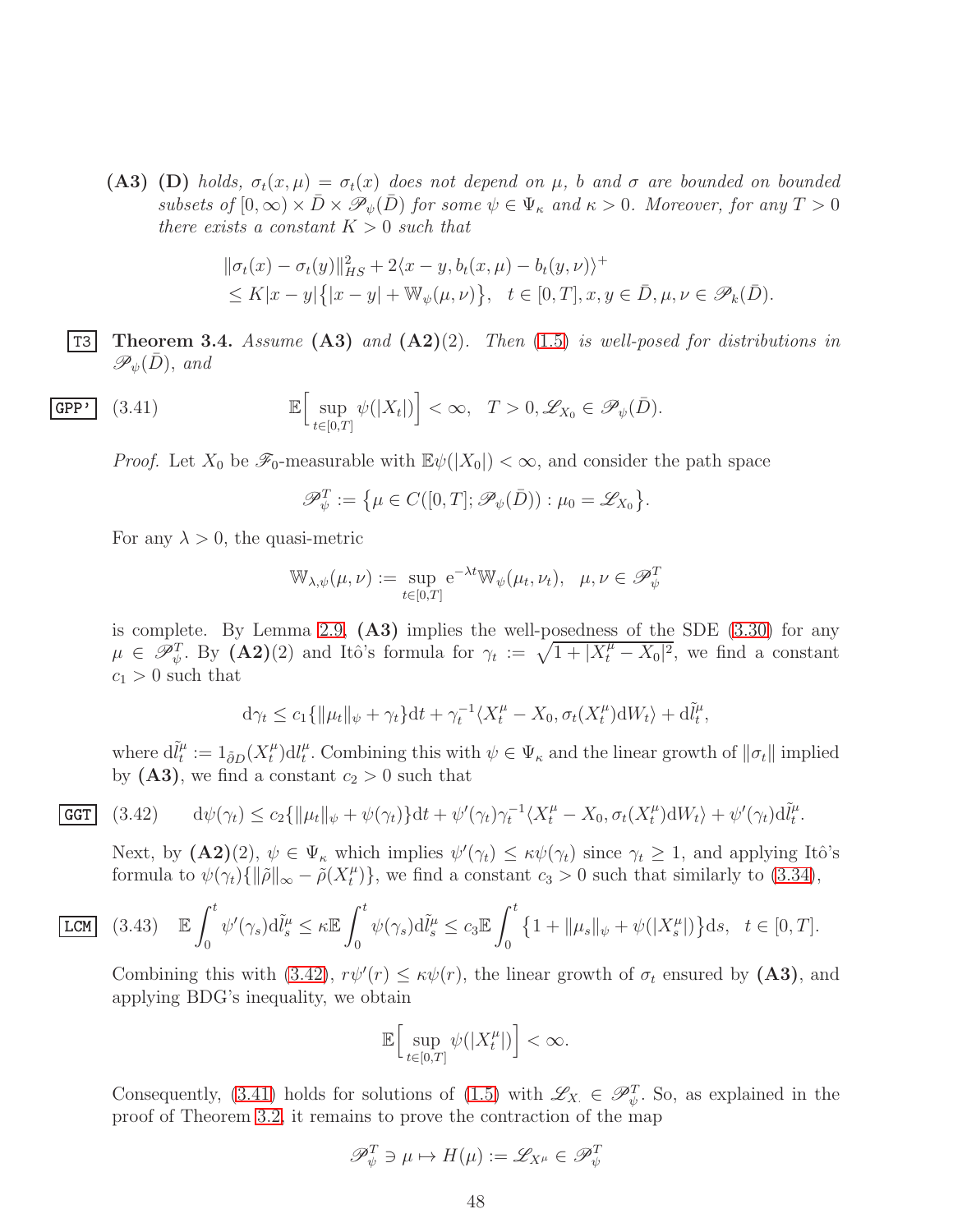under the metric  $\mathbb{W}_{\lambda,\psi}$  for large enough  $\lambda > 0$ .

<span id="page-48-2"></span>By [\(1.2\)](#page-2-1),  $(A2)(2)$ ,  $\|\psi'\|_{\infty} < \infty$  and  $r\psi'(r) \leq \kappa \psi(r)$ , we obtain

$$
\mathbf{E}[\mathbf{D} \mathbf{D}] \quad (3.44) \qquad \nabla_{\mathbf{n}} \{ \psi(|\cdot - y|) \} (x) \le \frac{\kappa}{2r_0} \mathbf{1}_{\delta D}(x) \psi(|x - y|), \quad x \in \partial D, y \in \bar{D}.
$$

<span id="page-48-3"></span>Combining this with  $(A3)$  and Itô's formula, we find a constant  $c_4 > 0$  such that

$$
\text{GPP2B} \quad (3.45) \ \text{d}\psi(|X_t^{\mu} - X_t^{\nu}|) \le c_4 \big\{ \psi(|X_t^{\mu} - X_t^{\nu}|) + \mathbb{W}_{\psi}(\mu_t, \nu_t) \big\} \text{d}t + c_4 \psi(|X_t^{\mu} - X_t^{\nu}|) (\text{d}\tilde{l}_t^{\mu} + \text{d}\tilde{l}_t^{\nu}) + \text{d}M_t
$$

for some martingale  $M_t$ .

On the other hand, let  $\varepsilon = \frac{r_0}{2\kappa}$  $\frac{r_0}{2\kappa}$  and take  $h \in C^{\infty}([0,\infty))$  with  $h' \geq 0$ ,  $h(r) = r$  for  $r \leq \varepsilon/2$ and  $h(r) = \varepsilon$  for  $r \geq \varepsilon$ . Consider

$$
\eta_t := \psi(|X_t^{\mu} - X_t^{\nu}|) \{ 2\varepsilon - h \circ \tilde{\rho}(X_t^{\mu}) - h \circ \tilde{\rho}(X_t^{\nu}) \}.
$$

By [\(3.44\)](#page-48-2),  $(A2)(2)$ ,  $\varepsilon = \frac{r_0}{2\kappa}$  $\frac{r_0}{2\kappa}$  and Itô's formula, we find a constant  $c_5 > 0$  such that

$$
d\eta_t \le c_5 \{ \psi(|X_t^{\mu} - X_t^{\nu}|) + \mathbb{W}_{\psi}(\mu_t, \nu_t) \} dt + \left( \frac{2\varepsilon \kappa}{2r_0} - 1 \right) \psi(|X_t^{\mu} - X_t^{\nu}|) (d\tilde{l}_t^{\mu} + d\tilde{l}_t^{\nu}) + d\tilde{M}_t
$$
  
=  $c_5 \{ \psi(|X_t^{\mu} - X_t^{\nu}|) + \mathbb{W}_{\psi}(\mu_t, \nu_t) \} dt - \frac{1}{2} \psi(|X_t^{\mu} - X_t^{\nu}|) (d\tilde{l}_t^{\mu} + d\tilde{l}_t^{\nu}) + d\tilde{M}_t.$ 

Since  $X_0^{\mu} = X_0^{\nu} = X_0$ , this implies

$$
\mathbb{E}\int_0^t \psi(|X_s^{\mu}-X_s^{\nu}|)(\mathrm{d}\tilde{l}_t^{\mu}+\mathrm{d}\tilde{l}_t^{\nu}) \leq 2c_5 \int_0^t \left\{\mathbb{E}\psi(|X_s^{\mu}-X_s^{\nu}|)+\mathbb{W}_{\psi}(\mu_s,\nu_s)\right\}ds.
$$

Substituting this into [\(3.45\)](#page-48-3), we find a constant  $c_6 > 0$  such that

$$
\mathbb{W}_{\psi}(H_t(\mu), H_t(\nu)) \leq \mathbb{E}\psi(|X_t^{\mu} - X_t^{\nu}|) \leq c_6 \int_0^t \mathbb{W}_{\psi}(\mu_s, \nu_s) ds, \quad t \in [0, T],
$$

so that H is contractive in  $\mathbb{W}_{\lambda,\psi}$  for large  $\lambda > 0$ . Therefore, the proof is finished.

 $\Box$ 

# <span id="page-48-0"></span>4 Log-Harnack inequality and applications

As a limit version of the dimension-free Harnack inequality with power founded in [\[41\]](#page-68-8), the log-Harnack inequality was introduced in [\[44\]](#page-68-9) for diffusion semigroups on Riemannian manifolds, see [\[46\]](#page-68-5) for a general theory on these types of Harnack inequalities and applications. In this section, we study the log-Harnack inequality and applications for DDRSDEs with singular drift or under monotone conditions.

#### <span id="page-48-1"></span>4.1 Singular case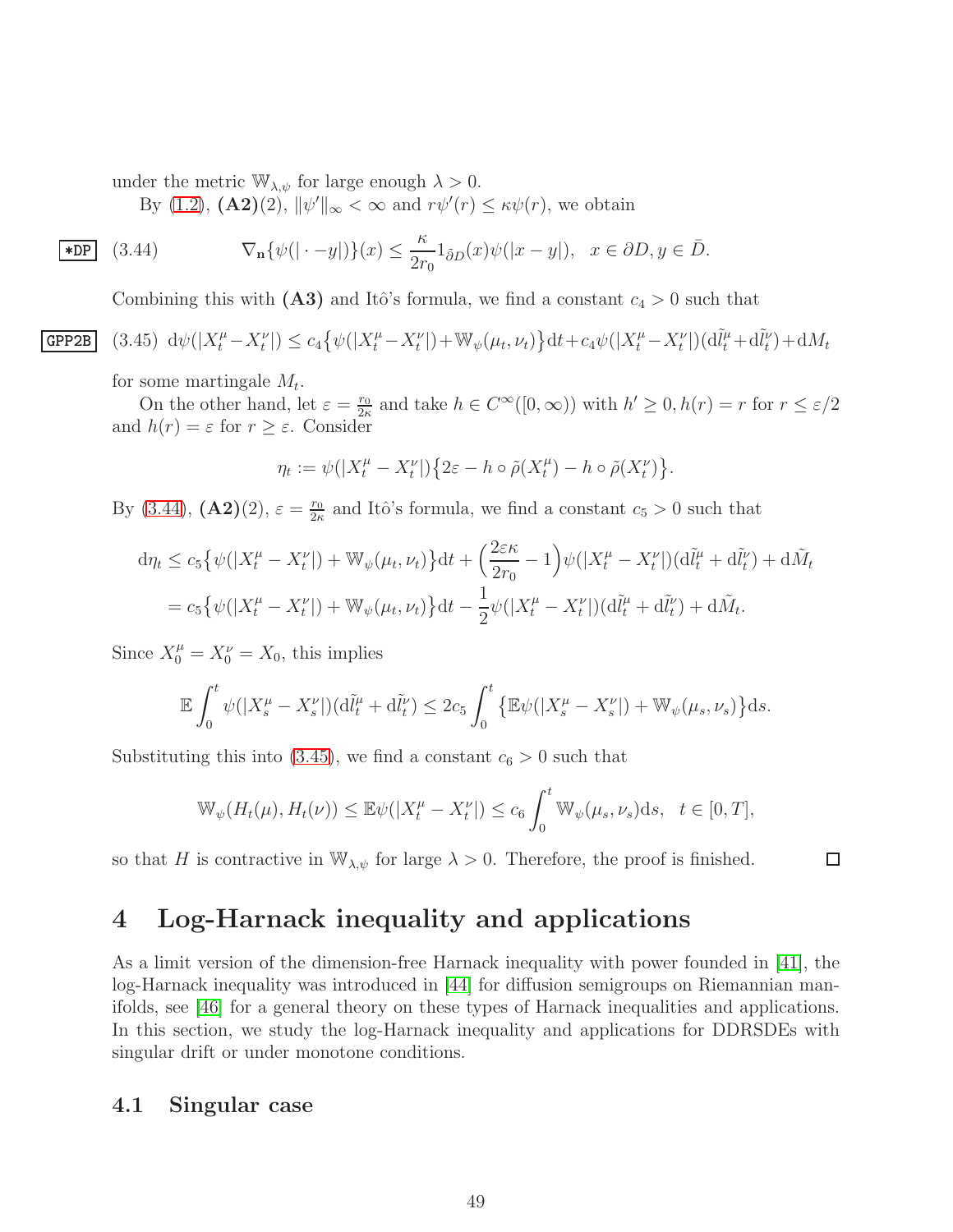(A4) *Let*  $\partial D \in C_b^{2,L}$  $\sigma_b^{2,L}$  and  $T > 0$ .  $\sigma_t(x,\mu) = \sigma_t(x)$ , and there exists  $\hat{\mu} \in \mathscr{P}_2(\bar{D})$  such that  $(A_2^{\sigma,\hat{b}})$  $\binom{\sigma, b}{2}$  *holds with*  $p_1 > 2$ , where  $\hat{b} := b(\cdot, \hat{\mu})$  *with regular term*  $\hat{b}^{(1)}$ *. Moreover, there exist a* constant  $\alpha \geq 0$  and  $1 \leq f, \tilde{f} \in \tilde{L}_{q_2}^{p_2}(T)$  such that

**BLIPOO** (4.1) 
$$
|b_t^{\mu}(x) - \hat{b}_t^{(1)}(x)| \leq \tilde{f}_t(x) + \alpha \|\mu\|_2, \quad \mu \in \mathscr{P}_2(\bar{D}), (t, x) \in [0, T] \times \bar{D},
$$

$$
\boxed{\mathtt{BLIPO}} \quad (4.2) \qquad |b_t^{\mu}(x) - b_t^{\nu}(x)| \le f_t(x) \mathbb{W}_2(\mu, \nu), \quad \mu, \nu \in \mathscr{P}_2(\bar{D}), (t, x) \in [0, T] \times \bar{D}.
$$

According to Theorem [3.1,](#page-35-0)  $(A4)$  implies the well-posedness of  $(1.5)$  up to time T for distributions in  $\mathscr{P}_2(\bar{D})$ . Let

<span id="page-49-1"></span>
$$
P_t^*\mu = \mathscr{L}_{X_t} \text{ for } X_t \text{ solving (1.5) with } \mathscr{L}_{X_0} = \mu \in \mathscr{P}_2(\bar{D}), \quad t \ge 0.
$$

We consider

$$
P_t f(\mu) := \int_{\bar{D}} f \mathrm{d}(P_t^* \mu), \quad t \ge 0, \mu \in \mathscr{P}_2(\bar{D}), f \in \mathscr{B}_b(\bar{D}),
$$

<span id="page-49-0"></span>where  $\mathscr{B}_b(\bar{D})$  is the class of all bounded measurable functions on  $\bar{D}$ .

T4 Theorem 4.1. *Assume* (A4). For any  $N > 0$ , let  $\mathscr{P}_{2,N}(\bar{D}) := \{ \mu \in \mathscr{P}_2(\bar{D}) : ||\mu||_2 \leq N \}.$ 

<span id="page-49-5"></span>(1) *For any*  $N > 0$ *, there exists a constant*  $C(N) > 0$  *such that for any*  $\nu \in \mathscr{P}_{2,N}(\bar{D})$  *and* any  $t \in [0, T]$ , the following inequalities hold:

$$
\boxed{\mathtt{EEE2'}}
$$
 (4.3) 
$$
\mathbb{W}_2(P_t^*\mu, P_t^*\nu)^2 \le C(N)\mathbb{W}_2(\mu, \nu)^2, \quad \mu \in \mathcal{P}_2(\bar{D}),
$$

<span id="page-49-2"></span>
$$
\overline{\text{LH'} \quad (4.4) \quad P_t \log f(\nu) \le \log P_t f(\mu) + \frac{C(N)}{t} \mathbb{W}_2(\mu, \nu)^2, \quad 0 < f \in \mathscr{B}_b(\bar{D}), \mu \in \mathscr{P}_{2,N}(\bar{D}),
$$

<span id="page-49-4"></span>
$$
\overline{\text{GR}'} \quad (4.5) \qquad \frac{1}{2} \| P_t^* \mu - P_t^* \nu \|_{var}^2 \le \text{Ent}(P_t^* \nu | P_t^* \mu) \le \frac{C(N)}{t} W_2(\mu, \nu)^2, \quad \mu \in \mathcal{P}_{2,N}(\bar{D}),
$$

$$
\text{GRO'} \quad (4.6) \quad \|\nabla P_t f(\nu)\|_{\mathbb{W}_2} := \limsup_{\mu \to \nu} \frac{|P_t f(\nu) - P_t f(\mu)|}{\mathbb{W}_2(\mu, \nu)} \le \frac{\sqrt{2C(N)}}{\sqrt{t}} \|f\|_{\infty}, \quad f \in \mathscr{B}_b(\bar{D}).
$$

<span id="page-49-3"></span>(2) If (4.2) holds for 
$$
\alpha = 0
$$
, then there exists a constant  $C > 0$  such that

**EEE2'N** (4.7) 
$$
\mathbb{W}_2(P_t^*\mu, P_t^*\nu)^2 \leq C \mathbb{W}_2(\mu, \nu)^2, \quad \mu, \nu \in \mathscr{P}_2(\bar{D}).
$$

<span id="page-49-6"></span>*Moreover, if either*  $||f||_{\infty} < \infty$  *or D is bounded, then* [\(4.4\)](#page-49-2)*-*[\(4.6\)](#page-49-3) *hold for some constant C* replacing  $C(N)$  and all  $\mu, \nu \in \mathcal{P}_2(\overline{D})$ *.*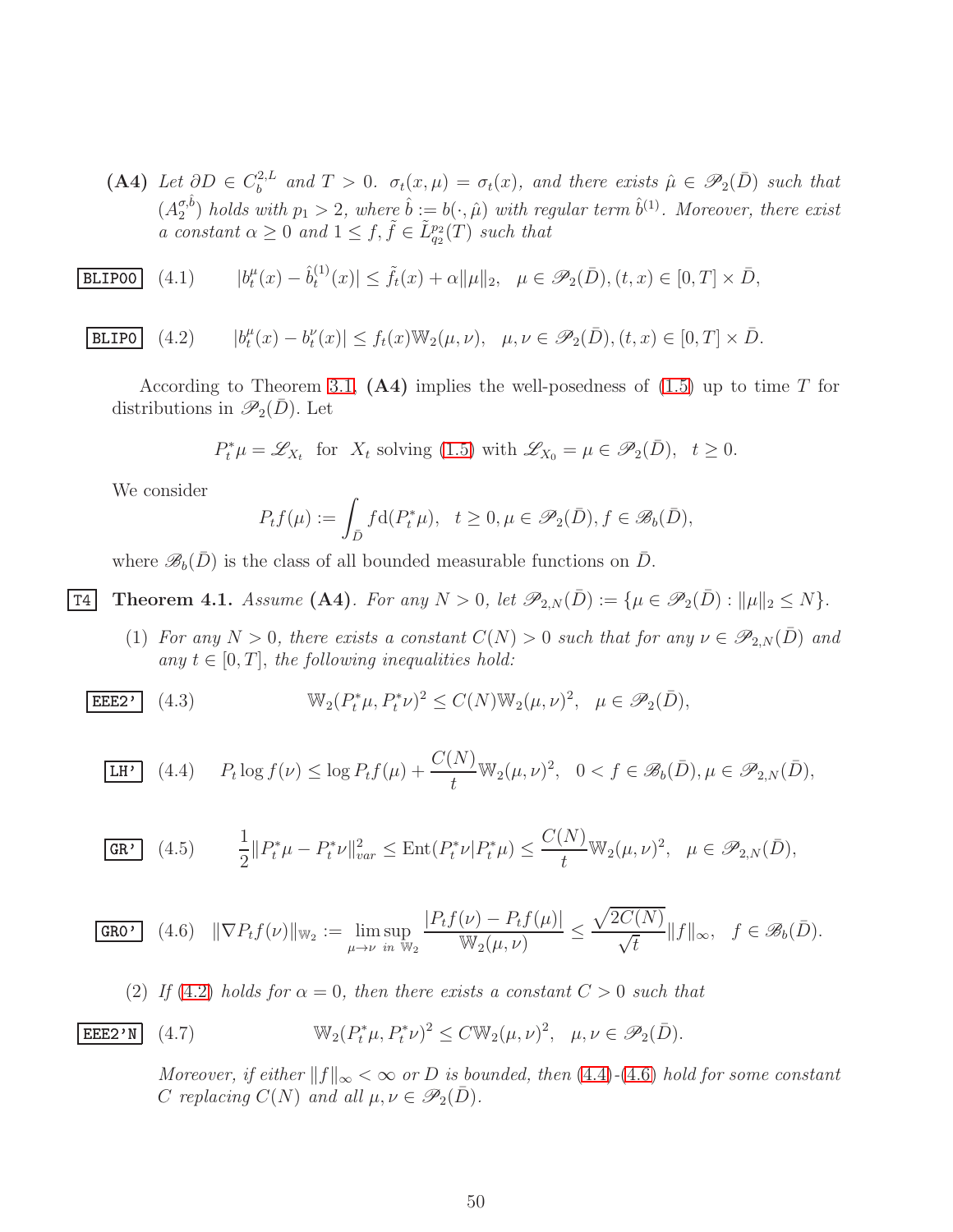*Proof.* (1) Since the relative entropy of  $\mu$  with respect to  $\nu$  is given by

$$
Ent(\nu|\mu) = \sup_{g \in \mathcal{B}^+(\bar{D}), \mu(g)=1} \nu(\log g),
$$

<span id="page-50-0"></span>[\(4.4\)](#page-49-2) is equivalent to

 $\overline{\text{LH'} }$ 

(4.8) 
$$
\text{Ent}(P_t^*\nu|P_t^*\mu) \le \frac{C(N)}{t} \mathbb{W}_2(\mu,\nu)^2, \quad t \in (0,T], \mu,\nu \in \mathscr{P}_{2,N}(\bar{D}).
$$

By Pinsker's inequality

$$
\frac{1}{2}||\mu - \nu||_{var}^2 \leq \text{Ent}(\nu|\mu),
$$

we conclude that [\(4.8\)](#page-50-0) implies [\(4.5\)](#page-49-4), which further yield [\(4.6\)](#page-49-3). So, we only need to prove [\(4.3\)](#page-49-5) and [\(4.8\)](#page-50-0).

For any  $\mu, \nu \in \mathscr{P}_2(\bar{D})$ , let  $X_t$  solve [\(1.5\)](#page-3-1) for  $\mathscr{L}_{X_0} = \mu$ , and denote

$$
\mu_t:=P_t^*\mu=\mathscr{L}_{X_t},\quad \nu_t:=P_t^*\nu,\quad \bar{\mu}_t:=\mathscr{L}_{\bar{X}_t},\quad t\in[0,T],
$$

where  $\bar{X}_t$  solves

$$
d\bar{X}_t = b_t(\bar{X}_t, \nu_t)dt + \sigma_t(\bar{X}_t)dW_t, \quad t \in [0, T], \bar{X}_0 = X_0.
$$

Let  $\sigma$  and  $\hat{b} := b(\cdot, \hat{\mu}) = \hat{b}^{(1)} + \hat{b}^{(0)}$  satisfy  $(A_2^{\sigma, \hat{b}})$  $_{2}^{\sigma,0}$ ). Consider the decomposition

<span id="page-50-3"></span>
$$
b_t^{\nu} := b_t(\cdot, \nu_t) = \hat{b}_t^{(1)} + b_t^{\nu, 0}, \ \ b_t^{\nu, 0} := b_t^{\nu} - \hat{b}_t^{(1)}.
$$

By [\(3.4\)](#page-35-6) and [\(4.2\)](#page-49-1), there exists a constant  $K(N) > 0$  such that

**BON** (4.9) 
$$
|b_t^{\nu,0}| \leq |\hat{b}_t^{(0)}| + K(N)f_t, \quad \|\nu\|_2 \leq N, \quad t \in [0,T].
$$

<span id="page-50-1"></span>So, by Theorem [2.2](#page-10-1) and Theorem [2.3,](#page-11-1) the estimate [\(2.14\)](#page-10-4) and the log-Harnack inequality [\(2.18\)](#page-11-8) hold for solutions of [\(2.1\)](#page-6-1) with  $b^{\nu}$  replacing b with a constant depending on N; that is, there exists a constant  $c_1(N) > 0$  such that

**EEE1** (4.10) 
$$
\mathbb{W}_2(\bar{\mu}_t, \nu_t)^2 \le c_1(N) \mathbb{W}_2(\mu, \nu)^2, \quad t \in [0, T], \mu \in \mathcal{P}_2(\bar{D}),
$$

**X1** (4.11) Ent
$$
(\nu_t|\bar{\mu}_t) = \sup_{f>0, \bar{\mu}(f)=1} (P_t f)(\nu) \le \frac{c_1(N)}{t} \mathbb{W}_2(\mu, \nu)^2, \quad t \in (0, T], \ \mu \in \mathcal{P}_2(\bar{D}).
$$

<span id="page-50-2"></span>Moreover, repeating step (e) in the proof of Theorem [2.2](#page-10-1) for  $k = 2$  and  $(X_t, \bar{X}_t)$  replacing  $(X_t^{(1)}$  $(t^{(1)}, X_t^{(2)})$ , and using [\(4.2\)](#page-49-1) replacing [\(3.3\)](#page-34-2), instead of [\(3.25\)](#page-43-1) where  $\|\mu_s - \nu_s\|_{k, var}^2$  disappears in the present case, we derive

$$
\mathbb{W}_2(\mu_t, \bar{\mu}_t)^4 \le (\mathbb{E}|X_t - \bar{X}_t|^2)^2 \le c_2(N) \int_0^t \mathbb{W}_2(\mu_s, \nu_s)^4 ds, \quad t \in [0, T]
$$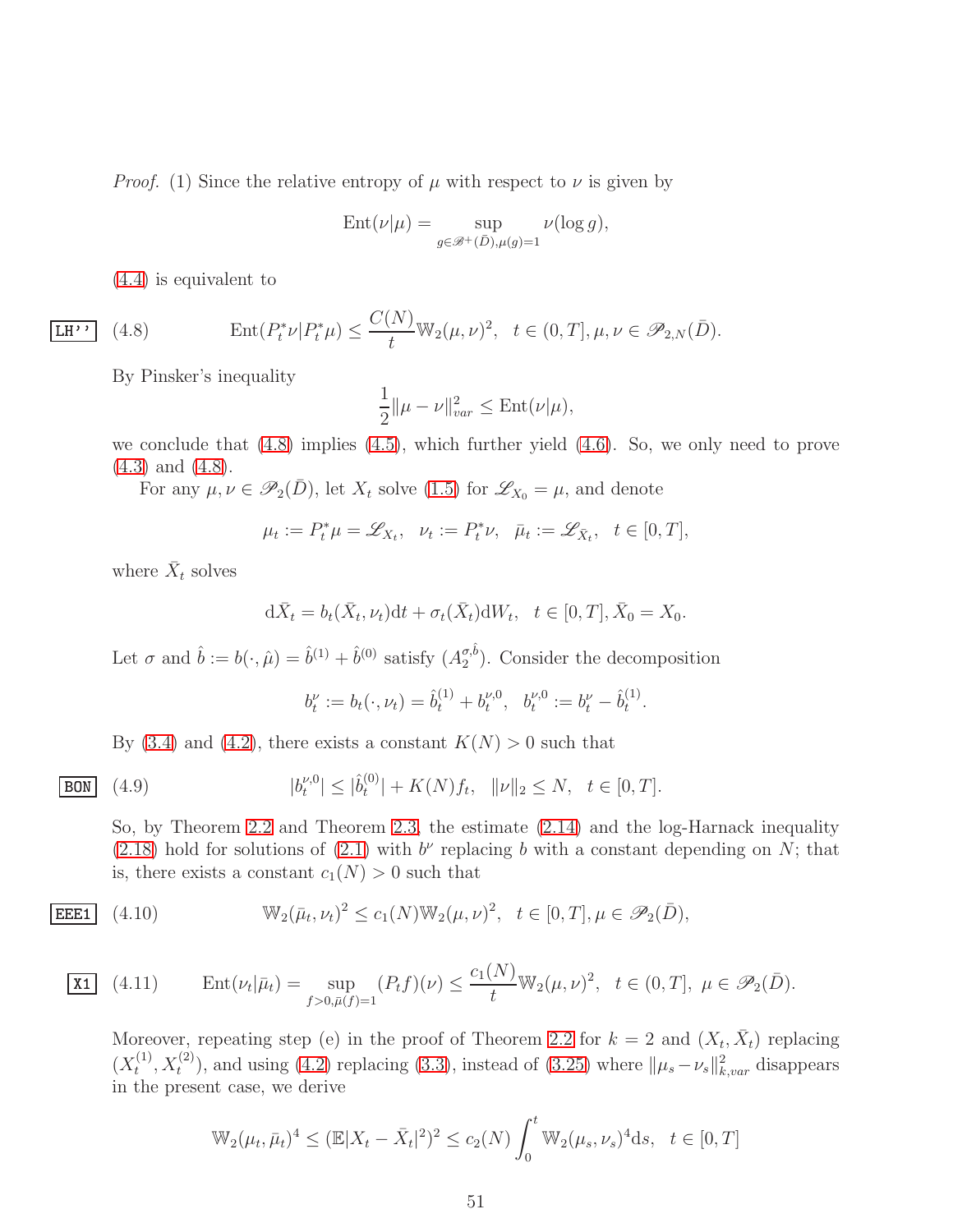for some constant  $c_2(N) > 0$ . This together with [\(4.10\)](#page-50-1) yields

$$
\mathbb{W}_2(\mu_t, \nu_t)^4 \le 8 \mathbb{W}_2(\mu_t, \bar{\mu}_t)^4 + 8 \mathbb{W}_2(\bar{\mu}_t, \nu_t)^2
$$
  
 
$$
\le 8c_1(N)^2 \mathbb{W}_2(\mu, \nu)^4 + 8c_2(N) \int_0^t \mathbb{W}_2(\mu_s, \mu_s)^4 ds, \quad t \in [0, T].
$$

Therefore, Gronwall's inequality implies [\(4.3\)](#page-49-5) for some constant  $C(N) > 0$ .

On the other hand, let  $\|\mu\|_2 \leq N$  and define

$$
R_t := \exp\bigg[-\int_0^t \langle \gamma_s, \mathrm{d}W_s \rangle - \frac{1}{2} \int_0^t |\gamma_s|^2 \mathrm{d}s\bigg],
$$
  

$$
\gamma_s := \big\{\sigma_s^*(\sigma_s \sigma_s^*)^{-1}\big\}(X_s) \big[b_s^\mu(X_s) - b_s^\nu(X_s)\big].
$$

By Girsanov's theorem, we obtain

$$
\int_{\bar{D}} \left(\frac{d\bar{\mu}_t}{d\mu_t}\right)^2 d\mu_t = \mathbb{E}\left\{ \left(\frac{d\bar{\mu}_t}{d\mu_t}(X_t)\right)\right\}^2 = \mathbb{E}\left\{ \left(\mathbb{E}\left[R_t|X_t\right]\right)\right\}^2 \leq \mathbb{E}R_t^2.
$$

As shown in [\[18,](#page-67-8) p 14-15], by combining this with the Young inequality (see [\[1,](#page-66-8) Lemma 2.4])

$$
\underline{\text{Young}} \quad (4.12) \qquad \mu_t(fg) \le \mu(f \log f) + \log \mu(e^g), \quad f, g \ge 0, \mu(f) = 1, \mu \in \mathcal{P}(\bar{D}),
$$

we derive

<span id="page-51-0"></span>
$$
\text{Ent}(\nu_t|\mu_t) = \int_{\bar{D}} \frac{\mathrm{d}\nu_t}{\mathrm{d}\mu_t} \, \mathrm{d}\nu_t = \int_{\bar{D}} \left\{ \log \frac{\mathrm{d}\nu_t}{\mathrm{d}\bar{\mu}_t} + \log \frac{\mathrm{d}\bar{\mu}_t}{\mathrm{d}\mu_t} \right\} \mathrm{d}\nu_t
$$
\n
$$
\text{X2} \quad (4.13) \qquad \qquad = \text{Ent}(\nu_t|\bar{\mu}_t) + \int_{\bar{D}} \left(\frac{\mathrm{d}\nu_t}{\mathrm{d}\bar{\mu}_t}\right) \log \frac{\mathrm{d}\bar{\mu}_t}{\mathrm{d}\mu_t} \, \mathrm{d}\bar{\mu}_t \leq 2 \text{Ent}(\nu_t|\bar{\mu}_t) + \log \int_{\bar{D}} \frac{\mathrm{d}\bar{\mu}_t}{\mathrm{d}\mu_t} \, \mathrm{d}\bar{\mu}_t
$$
\n
$$
= 2 \text{Ent}(\nu_t|\bar{\mu}_t) + \log \int_{\bar{D}} \left(\frac{\mathrm{d}\bar{\mu}_t}{\mathrm{d}\mu_t}\right)^2 \mathrm{d}\mu_t \leq 2 \text{Ent}(\nu_t|\bar{\mu}_t) + \log \mathbb{E} R_t^2.
$$

By [\(4.2\)](#page-49-1), [\(4.3\)](#page-49-5),  $\|\sigma^*(\sigma\sigma^*)^{-1}\|_{\infty} < \infty$  and [\(2.57\)](#page-19-6) due to  $(A_2^{\sigma,b^{\mu}})$  $\binom{\sigma, \sigma^2}{2}$ , we find constants  $c_3(N), c_4(N) > 0$ 0 such that

<span id="page-51-1"></span>
$$
\mathbb{E}[R_t^2] \le (\mathbb{E}[R_t^2])^2 \le \mathbb{E}e^{c_3(N)\mathbb{W}_2(\mu,\nu)^2} \int_0^t f_s(X_s)^2 ds
$$
  
\n
$$
\le 1 + \mathbb{E}\left[c_3(N)\mathbb{W}_2(\mu,\nu)^2 \left(\int_0^t f_s(X_s)^2 ds\right) e^{c_3(N)\mathbb{W}_2(\mu,\nu)^2} \int_0^t f_s(X_s)^2 ds\right]
$$
  
\n
$$
\le 1 + c_3(N)\mathbb{W}_2(\mu,\nu)^2 \left[\mathbb{E}\left(\int_0^t f_s(X_s)^2 ds\right)^2\right]^{\frac{1}{2}} \left[\mathbb{E}e^{2c_3(N)\mathbb{W}_2(\mu,\nu)^2} \int_0^t f_s(X_s)^2 ds\right]^{\frac{1}{2}}
$$
  
\n
$$
\le 1 + c_4(N)\mathbb{W}_2(\mu,\nu)^2.
$$

Combining this with [\(4.11\)](#page-50-2) and [\(4.13\)](#page-51-0), we prove [\(4.8\)](#page-50-0) for some constant  $C(N) > 0$ .

(2) When  $\alpha = 0$ , [\(4.9\)](#page-50-3) holds for  $K(N) = K$  independent of N, so that [\(4.10\)](#page-50-1) and [\(4.11\)](#page-50-2) hold for some constant  $C_1(N) = C_1 > 0$  independent of N and all  $\mu, \nu \in \mathscr{P}_2(\overline{D})$ , and in [\(4.14\)](#page-51-1) the constant  $C_3(N) = C_3$  is independent of N as well. Consequently, [\(4.7\)](#page-49-6) holds and

$$
\mathbb{E}[R_t^2] \leq \mathbb{E}e^{C_3 \mathbb{W}_2(\mu,\nu)^2 \int_0^t f_s(X_s)^2 ds} \leq e^{C \mathbb{W}_2(\mu,\nu)^2}
$$

if  $||f||_{\infty} < \infty$ , and when D is bounded we conclude that  $C_4(N) = C_4$  in [\(4.14\)](#page-51-1) is uniform in  $N > 0$ . Therefore, [\(4.4\)](#page-49-2) and hence its consequent inequalities hold for some constant independent of N.  $\Box$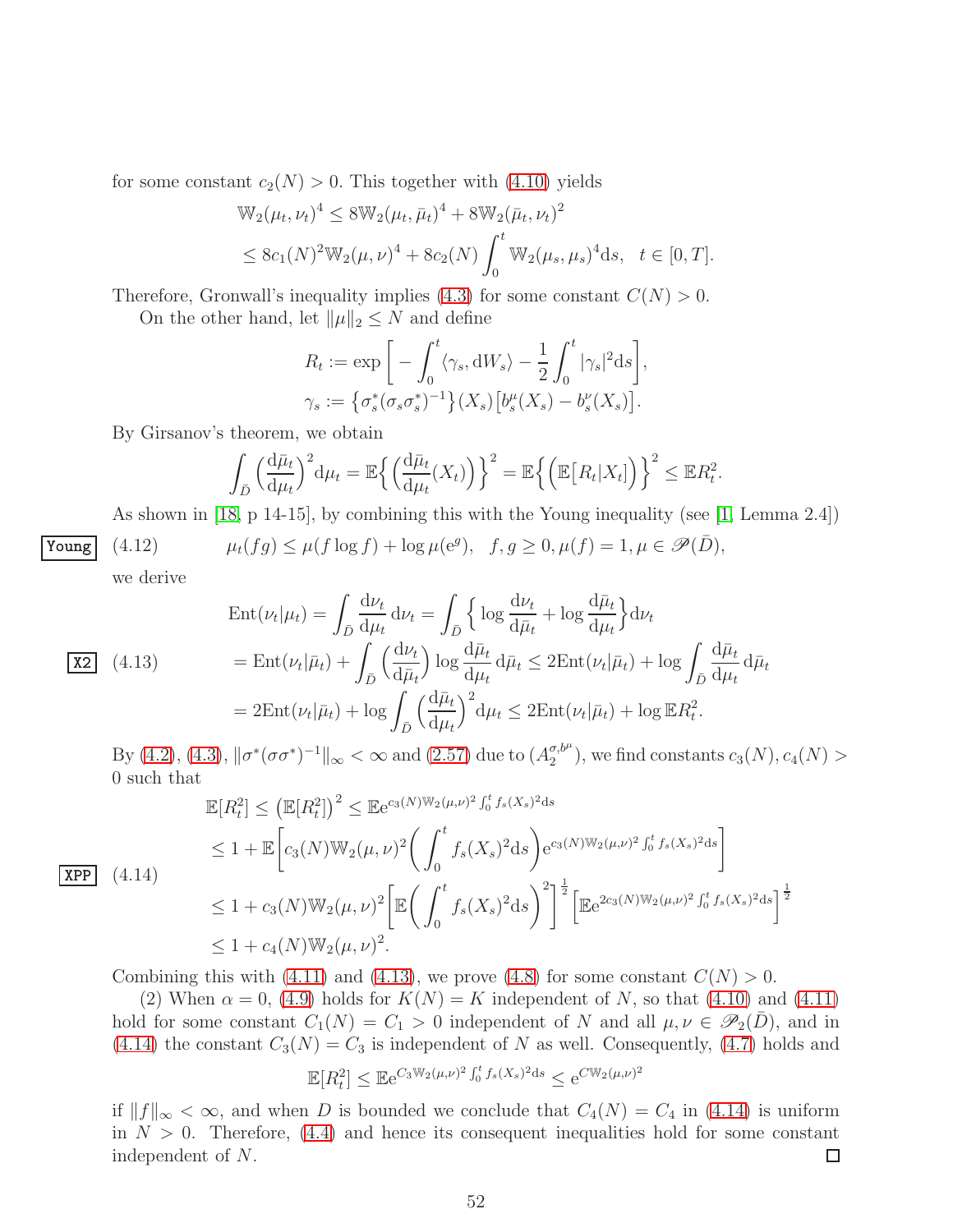#### <span id="page-52-0"></span>4.2 Monotone case

(A5) (D) and (A2)(2) hold,  $\sigma_t(x,\mu) = \sigma_t(x)$  does not depend on  $\mu$  and is locally bounded on  $[0, \infty) \times \overline{D}$ ,  $\sigma \sigma^*$  *is invertible, b is bounded on bounded subsets of*  $[0, \infty) \times \mathbb{R}^d \times \mathscr{P}_2(\overline{D})$ , and for any  $T > 0$  there exists a constant  $L > 0$  such that

 $\|\sigma_t(x) - \sigma_t(y)\|_{HS}^2 + 2\langle x - y, b_t(x, \mu) - b_t(y, \nu) \rangle^+ \le L|x - y|^2 + L|x - y| \mathbb{W}_2(\mu, \nu),$  $\|\sigma_t(x)(\sigma_t\sigma_t^*)^{-1}(x)\| \leq L, \quad t \in [0,T], x, y \in \bar{D}, \mu, \nu \in \mathscr{P}_2(\bar{D}).$ 

<span id="page-52-2"></span><span id="page-52-1"></span>By Theorem [3.3,](#page-44-3) (A5) implies that [\(1.5\)](#page-3-1) is well-posed for distributions in  $\mathscr{P}_2(\bar{D})$ .

**T5** Theorem 4.2. Assume (A5). Then for any  $T > 0$ , there exists a constant  $C > 0$  such that *the following inequalities hold for all*  $t \in (0, T]$  *and*  $\nu \in \mathscr{P}_2(\overline{D})$ *:* 

$$
\text{EEE2} \quad (4.15) \qquad \mathbb{W}_2(P_t^*\mu, P_t^*\nu)^2 \le C \mathbb{W}_2(\mu, \nu)^2, \quad \mu \in \mathscr{P}_2(\bar{D}),
$$

<span id="page-52-3"></span>
$$
\underline{\text{LH}} \quad (4.16) \qquad P_t \log f(\nu) \le \log P_t f(\mu) + \frac{C}{t} \mathbb{W}_2(\mu, \nu)^2, \quad 0 < f \in \mathscr{B}_b(\bar{D}), \mu \in \mathscr{P}_2(\bar{D}),
$$

$$
\overline{\text{GR}} \quad (4.17) \qquad \frac{1}{2} \| P_t^* \mu - P_t^* \nu \|_{var}^2 \le \text{Ent}(P_t^* \nu | P_t^* \mu) \le \frac{C}{t} \mathbb{W}_2(\mu, \nu)^2, \quad \mu \in \mathcal{P}_2(\bar{D})
$$

$$
\text{GRO} \quad (4.18) \qquad \|\nabla P_t f(\nu)\|_{\mathbb{W}_2} := \limsup_{\mu \to \nu} \frac{|P_t f(\mu) - P_t f(\nu)|}{\mathbb{W}_2(\mu, \nu)} \le \frac{\sqrt{2C} \|f\|_{\infty}}{\sqrt{t}}, \quad f \in \mathscr{B}_b(\bar{D}).
$$

*Proof.* As explained in the proof of Theorem [4.1](#page-49-0) that it suffices to prove  $(4.15)$  and  $(4.16)$ . To this end, we modify the proof of [\[47,](#page-69-7) Theorem 4.1] as follows.

Firstly, for  $\mu_0, \nu_0 \in \mathscr{P}_2(\bar{D})$ , let  $(X_0, Y_0)$  be  $\mathscr{F}_0$ -measurable such that

**INN1** (4.19) 
$$
\mathscr{L}_{X_0} = \mu_0, \quad \mathscr{L}_{Y_0} = \nu_0, \quad \mathbb{E}|X_0 - Y_0|^2 = \mathbb{W}_2(\mu_0, \nu_0)^2.
$$

Denote

<span id="page-52-6"></span><span id="page-52-5"></span>
$$
\mu_t := P_t^* \mu_0, \quad \nu_t := P_t^* \nu_0, \quad t \ge 0.
$$

Let  $X_t$  solve [\(1.5\)](#page-3-1). We have

$$
\boxed{\mathbf{E1'} \quad (4.20)} \qquad \qquad \mathrm{d}X_t = b_t(X_t, \mu_t) \mathrm{d}t + \sigma_t(X_t) \mathrm{d}W_t + \mathbf{n}(X_t) \mathrm{d}U_t^X, \quad t \in [0, T],
$$

where  $l_t^X$  is the local time of  $X_t$  on  $\partial D$ . Next, for any  $t_0 \in (0, T]$  consider the SDE

<span id="page-52-4"></span>
$$
\begin{aligned}\n\text{CY} \quad (4.21) \qquad \qquad \mathrm{d}Y_t &= \left\{ b_t(Y_t, \nu_t) + \frac{\sigma_t(Y_t) \left\{ \sigma_t^*(\sigma_t \sigma_t^*)^{-1} \right\} (X_t) (X_t - Y_t)}{\xi_t} \right\} \mathrm{d}t \\
&\quad + \sigma_t(Y_t) \mathrm{d}W_t + \mathbf{n}(Y_t) \mathrm{d}l_t^Y, \quad t \in [0, t_0),\n\end{aligned}
$$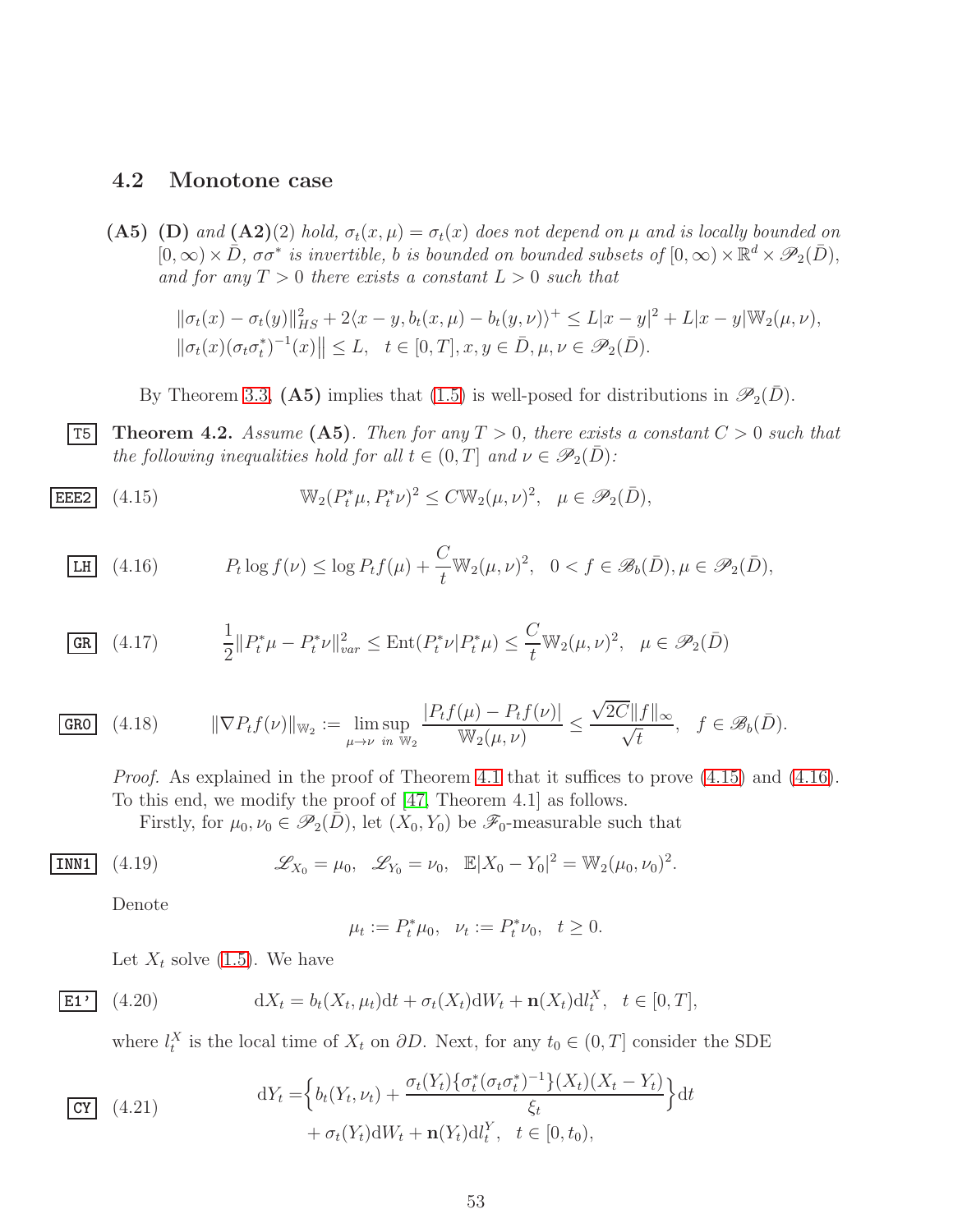where  $l_t^Y$  is the local time of  $Y_t$  on  $\partial D$ . For the constant  $L > 0$  in  $($ **A5** $)$ , let

$$
\overline{\mathbf{Xi}} \quad (4.22) \qquad \qquad \xi_t := \frac{1}{L} \Big( 1 - e^{L(t - t_0)} \Big), \quad t \in [0, t_0).
$$

The construction of  $Y_t$  goes back to [\[45\]](#page-68-10) for the classical SDEs, see also [\[47\]](#page-69-7) for the extension to DDSDEs. According to Theorem [2.8,](#page-20-2) (A5) implies that [\(4.21\)](#page-52-4) has a unique solution up to times

$$
\tau_{n,m} := \frac{t_0 n}{n+1} \wedge \inf \{ t \in [0, t_0) : |Y_t| \ge m \}, \quad n, m \ge 1.
$$

Let h be in [\(3.33\)](#page-45-0) for  $k = 2$ . By [\(1.2\)](#page-2-1) and (A2)(2), we have

$$
\langle \nabla \{ (1 + h \circ \tilde{\rho}) | \cdot -x_0 |^2 \} (Y_t), \mathbf{n}(Y_t) \rangle \mathrm{d} l_t^Y \le 0, \quad x_0 \in \bar{D},
$$

so that  $(A5)$ , for any  $n \ge 1$  we find a constant  $c(n) > 0$  such that

$$
d\{(1+h\circ\tilde{\rho})(Y_t)|Y_t-x_0|^2\}\leq c(n)(1+|Y_t|^2)dt+dM_t, \ \ t\in[0,\tau_{n,m}], \ n,m\geq 1
$$

holds for some martingale  $M_t$ . This implies  $\lim_{m\to\infty} \tau_{n,m} = \frac{t_0 n}{n+1}$ , and hence [\(4.21\)](#page-52-4) has a unique solution up to time  $t_0$ .

Next, let  $\tilde{Y}_t$  solve the SDE

INN'

(4.23) 
$$
d\tilde{Y}_t = b_t(\tilde{Y}_t, \nu_t)dt + \sigma_t(\tilde{Y}_t)dW_t + \mathbf{n}(\tilde{Y}_t)dl_t^{\tilde{Y}}, \quad \tilde{Y}_0 = Y_0, t \in [0, T],
$$

where  $l_t^{\tilde{Y}}$  is the local time of  $\tilde{Y}_t$  on  $\partial D$ . By (A5), [\(1.2\)](#page-2-1) and Itô's formula, we find a constant  $c_2 > 0$  such that

<span id="page-53-0"></span>
$$
\begin{aligned} \n\mathbb{E}|X_t - \tilde{Y}_t|^2 &\leq \mathbb{W}_2(\mu_0, \nu_0)^2 + c_2 \int_0^t \left\{ \mathbb{E}|X_s - \tilde{Y}_s|^2 + \mathbb{W}_2(\mu_s, \nu_s)^2 \right\} \mathrm{d}s \\ \n&\quad + \frac{2}{r_0} \mathbb{E} \int_0^t |X_s - \tilde{Y}_s|^2 (\mathrm{d}\tilde{l}_s^X + \mathrm{d}\tilde{l}_s^{\tilde{Y}}), \quad t \in [0, T]. \n\end{aligned}
$$

For h in [\(3.33\)](#page-45-0) with  $k = 2$ , we deduce from  $(\mathbf{A2})(2)$  that

<span id="page-53-1"></span>
$$
\frac{\langle \nabla \{ |X_t - \cdot|^2 (h \circ \rho(X_t) + h \circ \rho) \} (\tilde{Y}_t), \mathbf{n}(\tilde{Y}_t) \rangle \mathrm{d} \tilde{l}_t^{\tilde{Y}} \le -|X_t - \tilde{Y}_t|^2 \mathrm{d} \tilde{l}_t^{\tilde{Y}},}{\langle \nabla \{ | \tilde{Y}_t - \cdot|^2 (h \circ \rho(\tilde{Y}_t) + h \circ \rho) \} (X_t), \mathbf{n}(X_t) \rangle \mathrm{d} \tilde{l}_t^{\tilde{X}} \le -|X_t - \tilde{Y}_t|^2 \mathrm{d} \tilde{l}_t^{\tilde{X}}}.
$$

So, applying Itô's formula to

$$
\eta_t := |X_t - \tilde{Y}_t|^2 (h \circ \rho(X_t) + h \circ \rho(\tilde{Y}_t)),
$$

and using  $(A5)$  and  $(1.2)$ , we find a constant  $c_3 > 0$  such that

$$
d\eta_t \le c_3 \left\{ |X_t - \tilde{Y}_t|^2 + \mathbb{W}_2(\mu_t, \nu_t)^2 \right\} dt + dM_t - |X_t - \tilde{Y}_t|^2 (d\tilde{U}_t^X + d\tilde{U}_t^Y)
$$

holds for some martingale  $M_t$ . This together with  $(4.24)$  yields

$$
\mathbb{E}|X_t - \tilde{Y}_t|^2 \le \mathbb{W}_2(\mu_0, \nu_0)^2 + \mathbb{E}\eta_0 + (c_2 + c_3) \int_0^t \left\{ \mathbb{E}|X_s - \tilde{Y}_s|^2 + \mathbb{W}_2(\mu_s, \nu_s)^2 \right\} ds
$$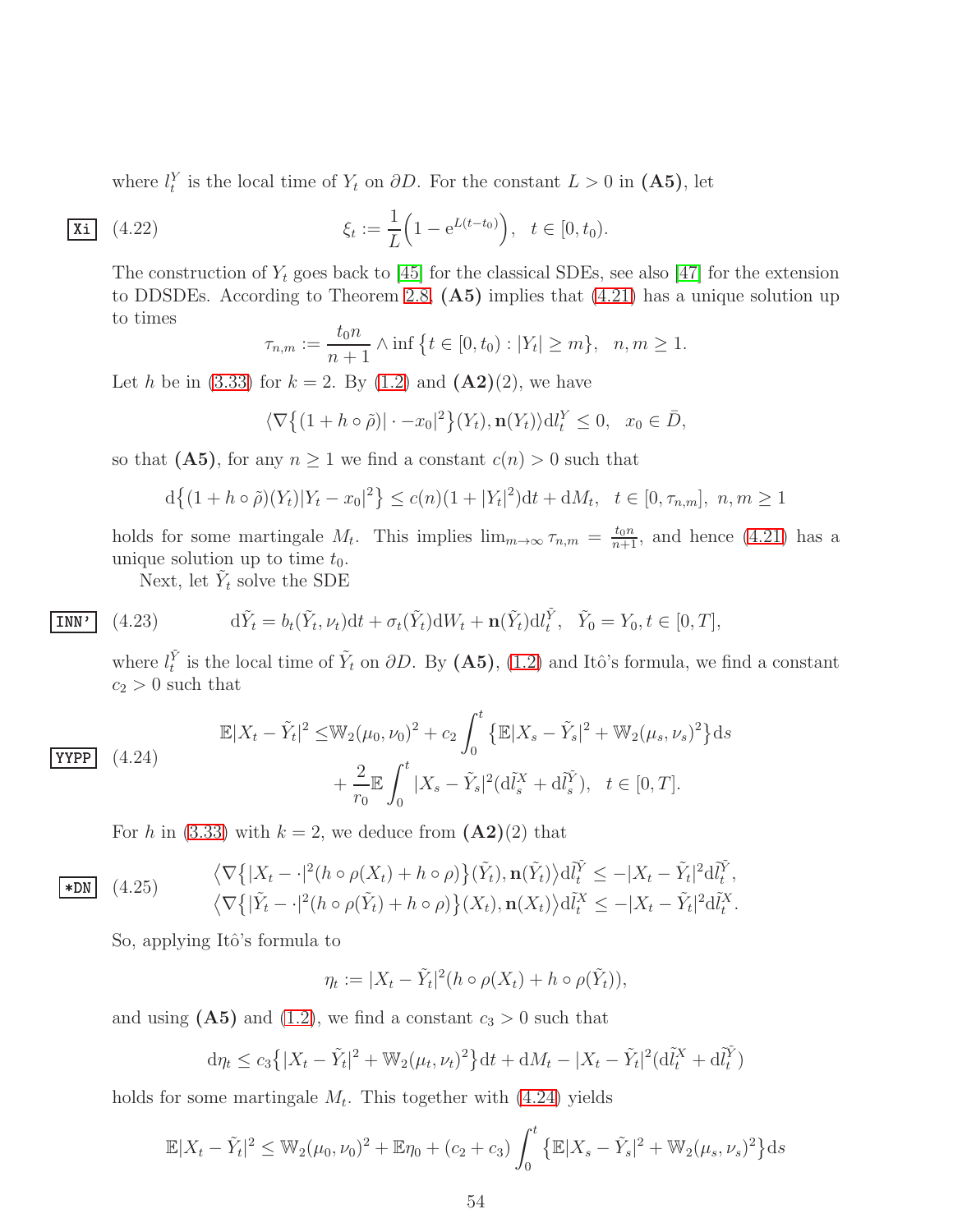<span id="page-54-0"></span>
$$
\leq 3\mathbb{W}_2(\mu_0,\nu_0)^2 + 2(c_2+c_3)\int_0^t \mathbb{E}|X_s-\tilde{Y}_s|^2 ds, \quad t \in [0,T],
$$

where we have used the fact that  $\mathbb{W}_2(\mu_s, \nu_s)^2 \leq \mathbb{E}|X_s - \tilde{Y}_s|^2$  by definition. By Gronwall's lemma, this and  $\mathbb{W}_2(\mu_t, \nu_t)^2 \leq \mathbb{E}|X_t - \tilde{Y}_t|^2$ , we find a constant  $c_4 > 0$  such that

$$
\overline{\text{NNO}} \quad (4.26) \qquad \mathbb{W}_2(\mu_t, \nu_t)^2 \leq \mathbb{E}|X_t - \tilde{Y}_t|^2 \leq c_4 \mathbb{W}_2(\mu_0, \nu_0)^2, \quad t \in [0, T],
$$

so that [\(4.15\)](#page-52-2) holds.

Moreover, for any  $n \geq 1$ , let

**TTA** (4.27) 
$$
\tau_n := \frac{t_0 n}{n+1} \wedge \inf\{t \in [0, t_0) : |X_t - Y_t| \ge n\}.
$$

By Girsanov's theorem,

$$
\tilde{W}_t := W_t + \int_0^t \frac{1}{\xi_s} \{ \sigma_s^* (\sigma_s \sigma_s^*)^{-1} \} (X_s)(X_s - Y_s) \mathrm{d}s, \ \ t \in [0, \tau_n]
$$

is an *m*-dimensional Brownian motion under the probability  $\mathbb{Q}_n := R_n \mathbb{P}$ , where

$$
\text{TTB} \quad (4.28) \qquad R_n := e^{-\int_0^{\tau_n} \frac{1}{\xi_s} \langle \{\sigma_s^*(\sigma_s \sigma_s^*)^{-1}\}(X_s)(X_s - Y_s), \mathrm{d}W_s \rangle - \frac{1}{2} \int_0^{\tau_n} \frac{|\{\sigma_s^*(\sigma_s \sigma_s^*)^{-1}\}(X_s)(X_s - Y_s)|^2}{|\xi_s|^2} \mathrm{d}s}.
$$

 $X_t - Y_t$ 

<span id="page-54-2"></span>Then  $(4.20)$  and  $(4.21)$  imply

INN3 (4.29)

$$
dX_t = \left\{ b_t(X_t, \mu_t) - \frac{X_t - Y_t}{\xi_t} \right\} dt + \sigma_t(X_t) d\tilde{W}_t + \mathbf{n}(X_t) d\tilde{W}_t,
$$
  

$$
dY_t = b_t(Y_t, \nu_t) dt + \sigma_t(Y_t) d\tilde{W}_t + \mathbf{n}(Y_t) d\tilde{W}_t, \quad t \in [0, \tau_n], n \ge 1.
$$

Combining this with  $(A5)$ ,  $(1.2)$ ,  $(4.26)$  and Itô's formula, we obtain

<span id="page-54-1"></span>
$$
d \frac{|X_t - Y_t|^2}{\xi_t} - dM_t
$$
  
\n
$$
\leq \left\{ \frac{L|X_t - Y_t|^2 + L|X_t - Y_t|\mathbb{W}_2(\mu_t, \nu_t))}{\xi_t} - \frac{|X_t - Y_t|^2(2 + \xi_t')}{\xi_t^2} \right\} dt
$$
  
\n
$$
\boxed{\mathbf{INM4}} \quad (4.30)
$$
  
\n
$$
+ \frac{|X_t - Y_t|^2}{\xi_t^2} (d\tilde{l}_t^X + d\tilde{l}_t^Y)
$$
  
\n
$$
\leq \left\{ \frac{L^2 \mathbb{W}_2(\mu_t, \nu_t)^2}{2} - \frac{|X_t - Y_t|^2(2 + \xi_t' - L\xi_t - \frac{1}{2})}{\xi_t^2} \right\} dt + \frac{|X_t - Y_t|^2}{\xi_t^2} (d\tilde{l}_t^X + d\tilde{l}_t^Y)
$$
  
\n
$$
\leq \left\{ \frac{L^2 e^{2Lt} \mathbb{W}_2(\mu_0, \nu_0)^2}{2} - \frac{|X_t - Y_t|^2}{2\xi_t^2} \right\} dt + \frac{|X_t - Y_t|^2}{\xi_t^2} (d\tilde{l}_t^X + d\tilde{l}_t^Y), \quad t \in [0, \tau_n],
$$

where  $dM_t := \frac{2}{\xi_t} \langle X_t - Y_t, \{\sigma_t(X_t) - \sigma_t(Y_t)\} d\tilde{W}_t \rangle$  is a  $\mathbb{Q}_n$ -martingale. By [\(4.25\)](#page-53-1) for  $(Y_t, \tilde{l}_t^Y)$ replacing  $(\tilde{Y}_t, \tilde{l}_t^{\tilde{Y}})$ , and applying Itô's formula to  $\gamma_t := \frac{|X_t - Y_t|^2}{\xi_t}$  $\frac{-r_t-1}{\xi_t}(h\circ\rho(X_t)+h\circ\rho(Y_t)),$  we find a constant  $c_5 > 0$  such that

$$
d\gamma_t \leq c_5 \gamma_t dt + d\tilde{M}_t - \frac{|X_t - Y_t|^2}{\xi_t} (d\tilde{l}_t^X + d\tilde{l}_t^Y), \quad t \in [0, \tau_n], n \geq 1
$$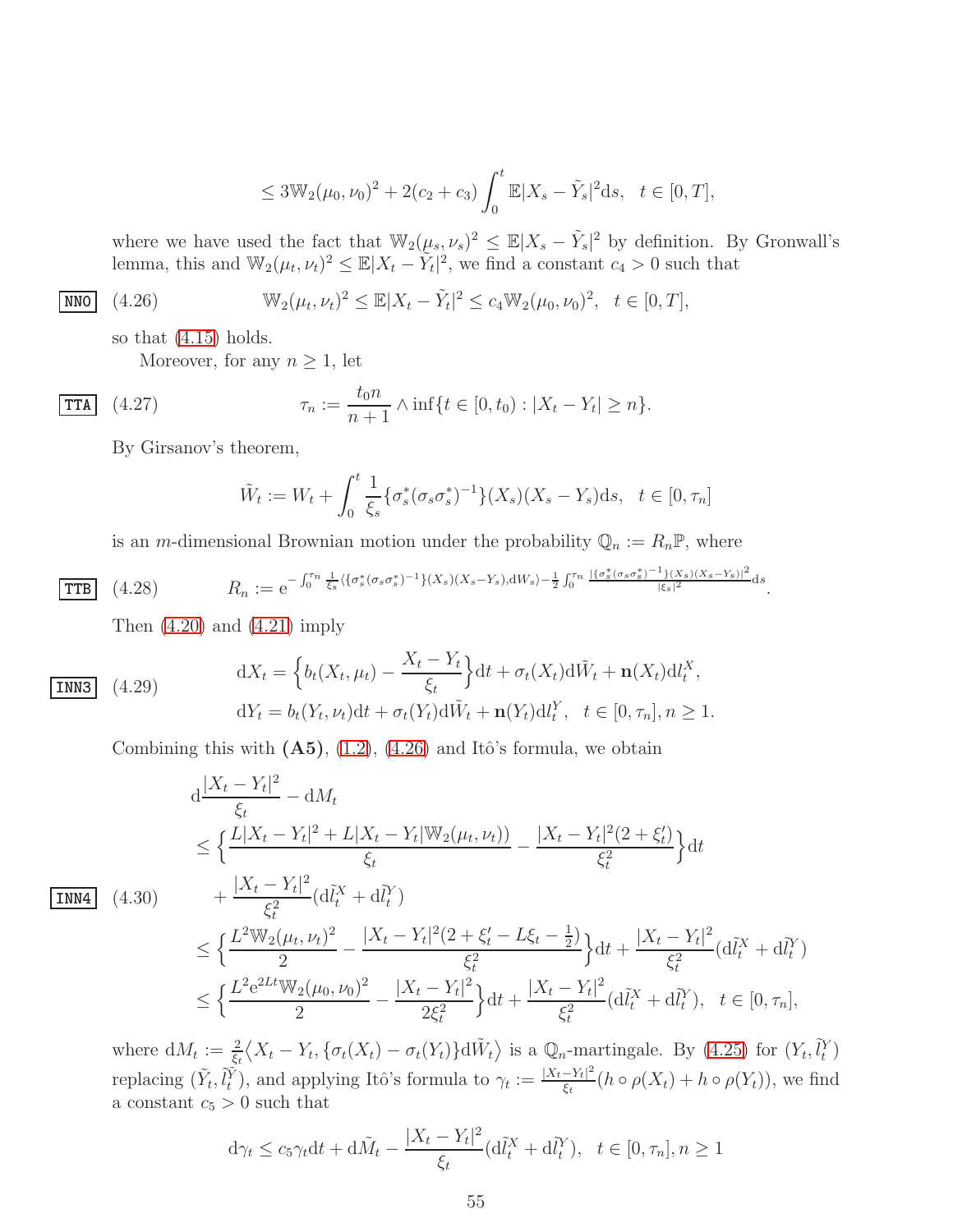holds for some  $\mathbb{Q}_n$ -martingale  $\tilde{M}_t$ . This and [\(4.19\)](#page-52-6) imply that for some constants  $c_6, c_7 > 0$ ,

$$
\mathbb{E}_{\mathbb{Q}_n} \gamma_{t \wedge \tau_n} \le e^{c_4 T} \mathbb{E} \gamma_0 \le \frac{c_6}{t_0} \mathbb{W}_2(\mu_0, \nu_0)^2,
$$
  

$$
\mathbb{E}_{\mathbb{Q}_n} \int_0^{\tau_n} \frac{|X_t - Y_t|^2}{\xi_t} (\mathrm{d} \tilde{l}_t^X + \mathrm{d} \tilde{l}_t^Y) \le \frac{c_7}{t_0} \mathbb{W}_2(\mu_0, \nu_0)^2, \quad n \ge 1, t \ge 0.
$$

Combining this with  $(4.26)$ ,  $(4.30)$  and  $(A5)$ , we derive

$$
\mathbb{E}[R_n \log R_n] = \mathbb{E}_{\mathbb{Q}_n}[\log R_n] = \frac{1}{2} \mathbb{E}_{\mathbb{Q}_n} \int_0^{\tau_n} \frac{|\{\sigma_s^*(\sigma_s \sigma_s^*)^{-1}\}(X_s)(X_s - Y_s)|^2}{|\xi_s|^2} ds
$$
  

$$
\leq \frac{c}{t_0} \mathbb{W}_2(\mu_0, \nu_0)^2, \quad n \geq 1
$$

<span id="page-55-0"></span> $\boxed{\text{RR2}} \quad (4.31)$ 

for some constant  $c > 0$  uniformly in  $t_0 \in (0, T]$ . Therefore, by the martingale convergence theorem,  $R_{\infty} := \lim_{n \to \infty} R_n$  exists, and

$$
N_t := e^{-\int_0^t \frac{1}{\xi_s} \langle \{\sigma_s^*(\sigma_s \sigma_s^*)^{-1}\}(X_s)(X_s - Y_s), dW_s \rangle - \frac{1}{2} \int_0^t \frac{|\{\sigma_s^*(\sigma_s \sigma_s^*)^{-1}\}(X_s)(X_s - Y_s)|^2}{|\xi_s|^2} ds}, \quad t \in [0, t_0]
$$

is a P-martingale.

Finally, let  $\mathbb{Q} := N_{t_0} \mathbb{P}$ . By Girsanov's theorem,  $(\tilde{W}_t)_{t \in [0,t_0]}$  is an *m*-dimensional Brownian motion under the probability  $\mathbb{Q}$ , and  $(X_t)_{t\in[0,t_0]}$  solves the SDE

$$
\boxed{\text{XXX}} \quad (4.32) \qquad \qquad \mathrm{d}X_t = \left\{ b_t(X_t, \mu_t) - \frac{X_t - Y_t}{\xi_t} \right\} \mathrm{d}t + \sigma_t(X_t) \mathrm{d}\tilde{W}_t + \mathbf{n}(X_t) \mathrm{d}l_t^X, \quad t \in [0, t_0].
$$

Let  $(Y_t)_{t\in[0,t_0]}$  solve

$$
\gamma\gamma\gamma
$$

 $(4.33)$ 

$$
dY_t = b_t(Y_t, \nu_t)dt + \sigma_t(Y_t)d\tilde{W}_t + \mathbf{n}(Y_t)dl_t^Y, \quad t \in [0, t_0].
$$

By the well-posedness of [\(1.5\)](#page-3-1), this extends the second equation in [\(4.29\)](#page-54-2) with  $\mathscr{L}_{Y_{t_0}|\mathbb{Q}} = \nu_{t_0}$ . Moreover, [\(4.31\)](#page-55-0) and Fatou's lemma implies

<span id="page-55-1"></span>
$$
\frac{1}{2} \mathbb{E}_{\mathbb{Q}} \int_{0}^{t_{0}} \frac{|\{\sigma_{s}^{*}(\sigma_{s}\sigma_{s}^{*})^{-1}\}(X_{s})(X_{s}-Y_{s})|^{2}}{|\xi_{s}|^{2}} ds
$$
\n
$$
= \mathbb{E}[N_{t_{0}} \log N_{t_{0}}] \leq \liminf_{n \to \infty} \mathbb{E}[R_{n} \log R_{n}] \leq \frac{c}{t_{0}} \mathbb{W}_{2}(\mu_{0}, \nu_{0})^{2},
$$

which in particular implies  $\mathbb{Q}(X_{t_0} = Y_{t_0}) = 1$ . Indeed, by  $(A5)$ , if  $X_{t_0}(\omega) \neq Y_{t_0}(\omega)$  then there exists a small constant  $\varepsilon > 0$  such that

$$
|\{\sigma_s^*(\sigma_s\sigma_s^*)^{-1}\}(X_s)(X_s-Y_s)|^2(\omega)\geq \varepsilon, \quad s\in[t_0-\varepsilon,t_0],
$$

which implies  $\int_0^{t_0}$  $|\{\sigma_s^*(\sigma_s\sigma_s^*)^{-1}\}(X_s)(X_s-Y_s)|^2$  $\frac{f_1(X_s)(X_s - Y_s)|^2}{|\xi_s|^2}(\omega)ds = \infty$ . So, [\(4.34\)](#page-55-1) implies  $\mathbb{Q}(X_{t_0} = Y_{t_0}) = 1$ . Combining this with the Young's inequality, we arrive at

$$
P_{t_0} \log f(\nu_0) = \mathbb{E}[N_{t_0} \log f(Y_{t_0})] = \mathbb{E}[N_{t_0} \log f(X_{t_0})] \leq \mathbb{E}[N_{t_0} \log N_{t_0}] + \log \mathbb{E}[f(X_{t_0})]
$$
  
\n
$$
\leq \log P_{t_0} f(\mu_0) + \frac{c}{t_0} \mathbb{W}_2(\mu_0, \nu_0)^2, \quad t_0 \in (0, T].
$$

Hence, [\(4.16\)](#page-52-3) holds.

 $\Box$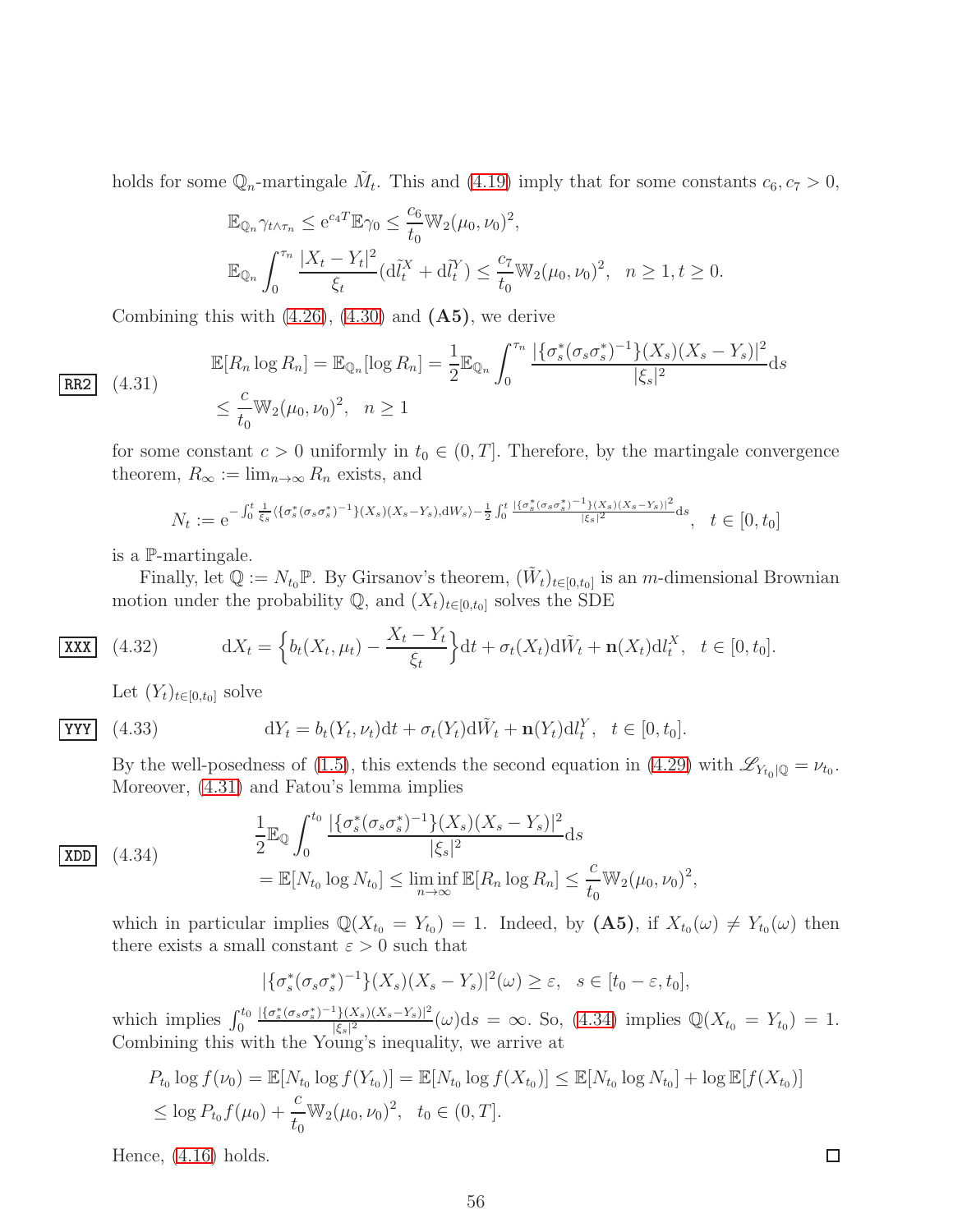# <span id="page-56-0"></span>5 Exponential ergodicity

When  $(b_t, \sigma_t) = (b, \sigma)$  does not depend on t, the SDE [\(1.5\)](#page-3-1) is time homogeneous. In this case, a probability measure  $\bar{\mu}$  is called  $P_t^*$ -invariant, if  $P_t^*\bar{\mu} = \bar{\mu}$  holds for all  $t \geq 0$ , where  $P_t^* \mu := \mathscr{L}_{X_t}$  for the solution with  $\mathscr{L}_{X_0} = \mu$ .

There are already many results derived for the ergodicity of McKean-Vlasov SDEs (i.e. DDSDEs) on  $\mathbb{R}^d$ , see for instances [\[8,](#page-66-4) [10,](#page-66-5) [13,](#page-67-9) [14,](#page-67-2) [15,](#page-67-10) [25,](#page-67-11) [27,](#page-67-12) [38\]](#page-68-11) among other references. It should be possible to extend most results to the reflecting setting. In this section, we investigate the exponential convergence of  $P_t^*\mu$  to  $\bar{\mu}$  as  $t \to \infty$  for three different situations considered in  $[48]$  for DDSDEs. For simplicity, we only consider convex D, for which the local time on boundary does not make trouble in the study. When  $D$  is non-convex, we may make a conformal change of metric to make it convex so that our proofs apply to the new metric in place of the usual distance  $|x - y|$ , see [\[43,](#page-68-4) [46\]](#page-68-5) for the technique developed for diffusion processes on non-convex domains. We leave this to the future study.

#### <span id="page-56-1"></span>5.1 Dissipative case: exponential convergence in entropy and  $\mathbb{W}_2$

In this part, we study the exponential ergodicity of  $P_t^*$  in entropy and  $\mathbb{W}_2$ , such that the corresponding result derived recently in [\[32\]](#page-68-12) for DDSDEs is extended to DDRSDEs.

<span id="page-56-2"></span>**T6** Theorem 5.1. Let D be convex and  $(\sigma, b)$  satisfy  $(A2)$  with  $k = 2$ . Let  $K_1, K_2 \in L^1_{loc}([0, \infty); \mathbb{R})$ *such that*

$$
\begin{aligned}\n\text{DSS} \quad (5.1) \quad & 2\langle b_t(x,\mu) - b_t(y,\nu), x - y \rangle + \|\sigma_t(x,\mu) - \sigma_t(y,\nu)\|_{HS}^2 \\
&\le K_1(t)|x - y|^2 + K_2(t)\mathbb{W}_2(\mu,\nu)^2, \quad t \ge 0.\n\end{aligned}
$$

<span id="page-56-4"></span><span id="page-56-3"></span>*Then* [\(1.5\)](#page-3-1) *is well-posed for distributions in*  $\mathscr{P}_2(\bar{D})$ *, and*  $P_t^*$  *satisfies* 

 $\overline{\text{MW}}$  (5.2)  $\mathbb{W}_2(P_t^*\mu, P_t^*\nu)^2 \le e^{\int_0^t (K_1 + K_2)(r) dr} \mathbb{W}_2(\mu, \nu)^2, \quad \mu, \nu \in \mathscr{P}_2(\bar{D}), \ t \ge 0.$ 

*Consequently, the following assertions hold.*

(1) If  $(b_t, \sigma_t)$  does not depend on t and  $\lambda := -(K_1 + K_2) > 0$ , then  $P_t^*$  has a unique *invariant probability measure* µ¯ *such that*

$$
\boxed{\text{BBE}} \quad (5.3) \qquad \mathbb{W}_2(P_t^*\mu, \bar{\mu})^2 \le e^{-\lambda t} \mathbb{W}_2(\mu, \bar{\mu})^2, \quad \mu \in \mathscr{P}_2(\bar{D}), \ t \ge 0.
$$

<span id="page-56-6"></span><span id="page-56-5"></span>*If moreover*  $\sigma_t(x,\mu) = \sigma_t(x)$  *does not depend on*  $\mu$  *and*  $\sigma \sigma^*$  *is invertible with*  $\|\sigma\|_{\infty}$  +  $\|(\sigma \sigma^*)^{-1}\|_{\infty} < \infty$ , then there exists a constant  $c > 0$  such that

$$
\text{ET*} \quad (5.4) \qquad \qquad \text{Ent}(P_t^* \mu | \bar{\mu}) \le c e^{-\lambda t} \mathbb{W}_2(\mu, \bar{\mu})^2, \quad t \ge 1, \mu \in \mathcal{P}_2(\bar{D}).
$$

<span id="page-56-7"></span>(2) If moreover  $\sigma(x,\mu) = \sigma(\mu)$  does not depend on x, then there exists a constant  $c > 0$ such that  $\bar{\mu}$  satisfies the following log-Sobolev inequality and Talagrand inequality:

**LSI** (5.5) 
$$
\bar{\mu}(f^2 \log f^2) \leq c\bar{\mu}(|\nabla f|^2), \quad f \in C_b^1(\mathbb{R}^d), \bar{\mu}(f^2) = 1,
$$

<span id="page-56-8"></span>TTI (5.6) 
$$
\mathbb{W}_2(\mu,\bar{\mu})^2 \leq c \text{Ent}(\mu|\bar{\mu}), \quad \mu \in \mathscr{P}_2.
$$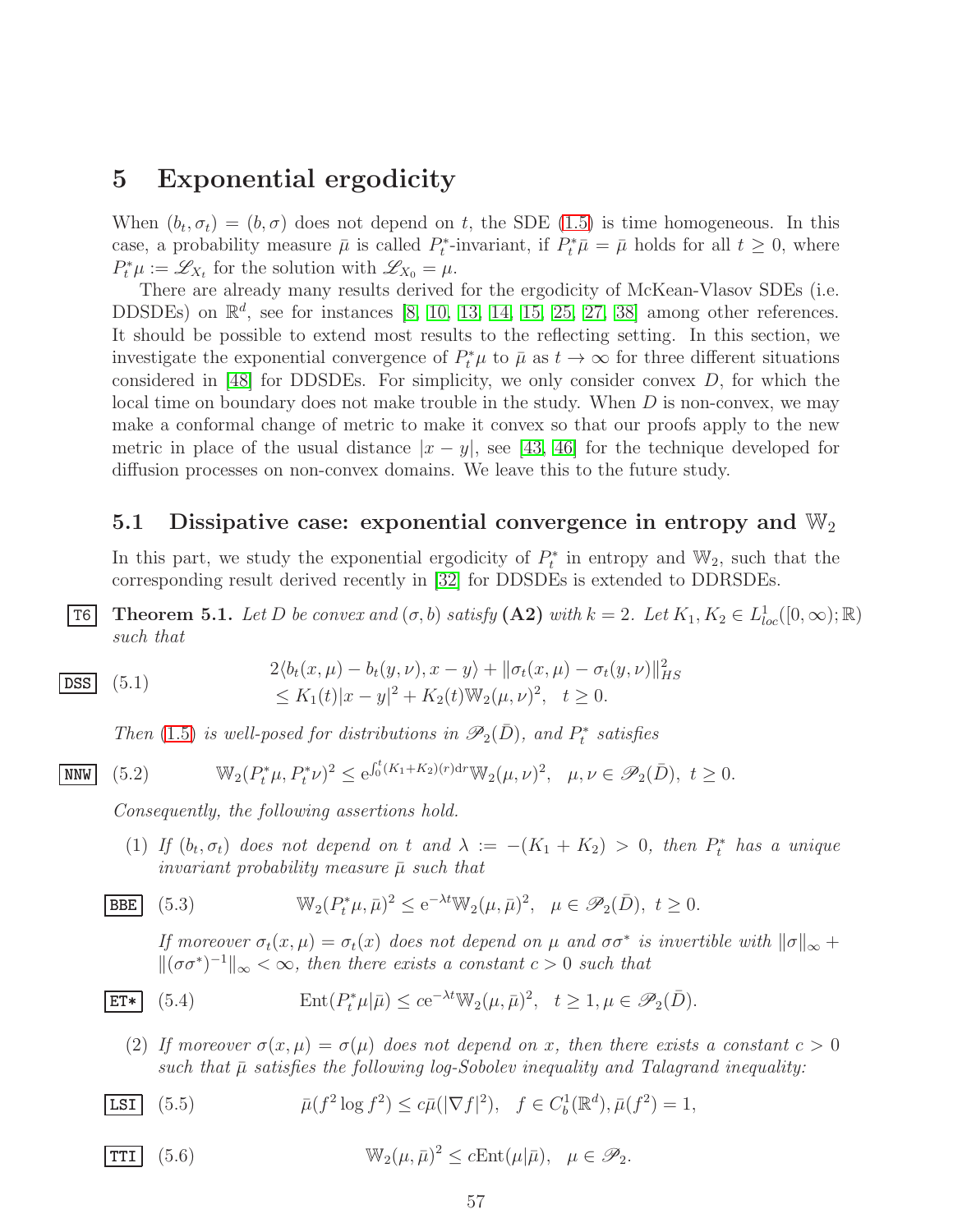(3) If furthermore  $\sigma(x,\mu) = \sigma$  is constant with  $\sigma\sigma^*$  invertible, then there exists a constant  $c > 0$  *such that* 

<span id="page-57-4"></span>
$$
\boxed{\text{NNW2}} \quad (5.7) \quad \mathbb{W}_2(P_t^*\mu, \bar{\mu})^2 + \text{Ent}(P_t^*\mu|\bar{\mu})
$$
\n
$$
\leq c e^{-\lambda t} \min \left\{ \mathbb{W}_2(\mu, \bar{\mu})^2, \text{Ent}(\mu|\bar{\mu}) \right\}, \quad t \geq 1, \mu \in \mathscr{P}_2(\bar{D}).
$$

*Proof.* The well-posedness is ensured by Theorem [3.3.](#page-44-3) Sine D is convex, [\(1.3\)](#page-2-2) holds. For any  $\mu, \nu \in \mathscr{P}_2(\overline{D})$ , let  $X_0^{\mu}$  and  $X_0^{\nu}$  be  $\mathscr{F}_0$ -measurable such that

<span id="page-57-0"></span>
$$
\mathscr{L}_{X_0^{\mu}} = \mu, \quad \mathscr{L}_{X_0^{\nu}} = \nu, \quad \mathbb{E}|X_0^{\mu} - X_0^{\nu}|^2 = \mathbb{W}_2(\mu, \nu)^2.
$$

By [\(5.1\)](#page-56-3), [\(1.3\)](#page-2-2), and applying Itô's formula to  $|X_t^{\mu} - X_t^{\nu}|^2$ , where  $(X_t^{\mu})$  $(t_t^{\mu})_{t\geq 0}$  and  $(X_t^{\nu})_{t\geq 0}$  solve  $(1.5)$ , we obtain

$$
d|X_t^{\mu} - X_t^{\nu}|^2 \le \left\{ K_1(t) |X_t^{\mu} - X_t^{\nu}|^2 + K_2(t) \mathbb{W}_2(\mathbb{P}_t^* \mu, P_t^* \nu)^2 \right\} dt + dM_t
$$

for some martingale  $M_t$ . Combining this with [\(5.8\)](#page-57-0),  $\mathbb{W}_2(P_t^*\mu, P_t^*\nu)^2 \leq \mathbb{E}|X_t^{\mu} - X_t^{\nu}|^2$ , and Gronwall's lemma, we prove [\(5.2\)](#page-56-4).

(1) Let  $(b_t, \sigma_t)$  do not depend on t and  $\lambda := -(K_1 + K_2) > 0$ . Then [\(5.2\)](#page-56-4) implies the uniqueness of  $P_t^*$ -invariant probability measure  $\bar{\mu} \in \mathscr{P}_2(\bar{D})$  and [\(5.3\)](#page-56-5).

Next, the existence of  $\bar{\mu}$  follows from a standard argument by showing that for  $x_0 \in D$ ,  ${P_t^*\delta_{x_0}}_{t\geq 0}$  is a W<sub>2</sub>-Cauchy family as  $t\to\infty$ . Since the term of local time does not make trouble due to [\(1.3\)](#page-2-2), the proof is completely similar to that of [\[47,](#page-69-7) Theorem 3.1] for the case  $D = \mathbb{R}^d$ , so we skip the details to save space.

Finally, when  $\sigma_t(x,\mu) = \sigma_t(x)$  and  $\sigma\sigma^*$  is invertible with  $\|\sigma\|_{\infty} + \|(\sigma\sigma^*)^{-1}\|_{\infty} < \infty$ , by Theorem [4.2,](#page-52-1)  $(A2)$  with  $k = 2$  implies the log-Harnack inequality

$$
\operatorname{Ent}(P_1^*\mu|\bar{\mu}) \le c \mathbb{W}_2(\mu, \bar{\mu})^2, \ \ \mu \in \mathscr{P}_2(\bar{D})
$$

for some constant  $c > 0$ . So, [\(5.4\)](#page-56-6) follows from [\(5.3\)](#page-56-5) and  $P_t^* = P_1^* P_{t-1}^*$  for  $t \ge 1$ . (2) Let  $\sigma(x,\mu) = \sigma(\mu)$  be independent of x. Consider the SDE

<span id="page-57-1"></span>
$$
d\bar{X}^x_t = b(\bar{X}^x_t, \bar{\mu})dt + \sigma(\bar{\mu})dW_t + \mathbf{n}(\bar{X}^x_t)dt, \quad t \ge s, \bar{X}^x_0 = x \in \bar{D}.
$$

The associated Markov semigroup  $\{\bar{P}_t\}_{t\geq 0}$  is given by

$$
\bar{P}_t f(x) := \mathbb{E} f(\bar{X}_t^x), \quad t \ge 0, f \in \mathscr{B}_b(\bar{D}), x \in \bar{D}.
$$

Let  $\bar{P}_t^*$  be given by

NAB  $(5.8)$ 

 $|$  SS4  $(5.9)$ 

<span id="page-57-3"></span><span id="page-57-2"></span>
$$
(\bar{P}_t^*\mu)(f) := \mu(\bar{P}_t f), \ \ \mu \in \mathscr{P}(\bar{D}), t \ge 0, f \in \mathscr{B}_b(\bar{D}).
$$

Since [\(5.1\)](#page-56-3) with  $x = y$  implies  $K_2 \geq 0$ , we have

$$
\underline{\text{KK1}} \quad (5.10) \qquad K_1 \le -\lambda < 0.
$$

As explained in the above proofs of [\(5.2\)](#page-56-4) and [\(5.3\)](#page-56-5), this implies that  $\bar{P}_t^*$  has a unique invariant probability measure  $\tilde{\mu}$  such that

$$
\lim_{t \to \infty} \bar{P}_t f(x) = \tilde{\mu}(f), \quad f \in C_b(\bar{D}), x \in \bar{D}.
$$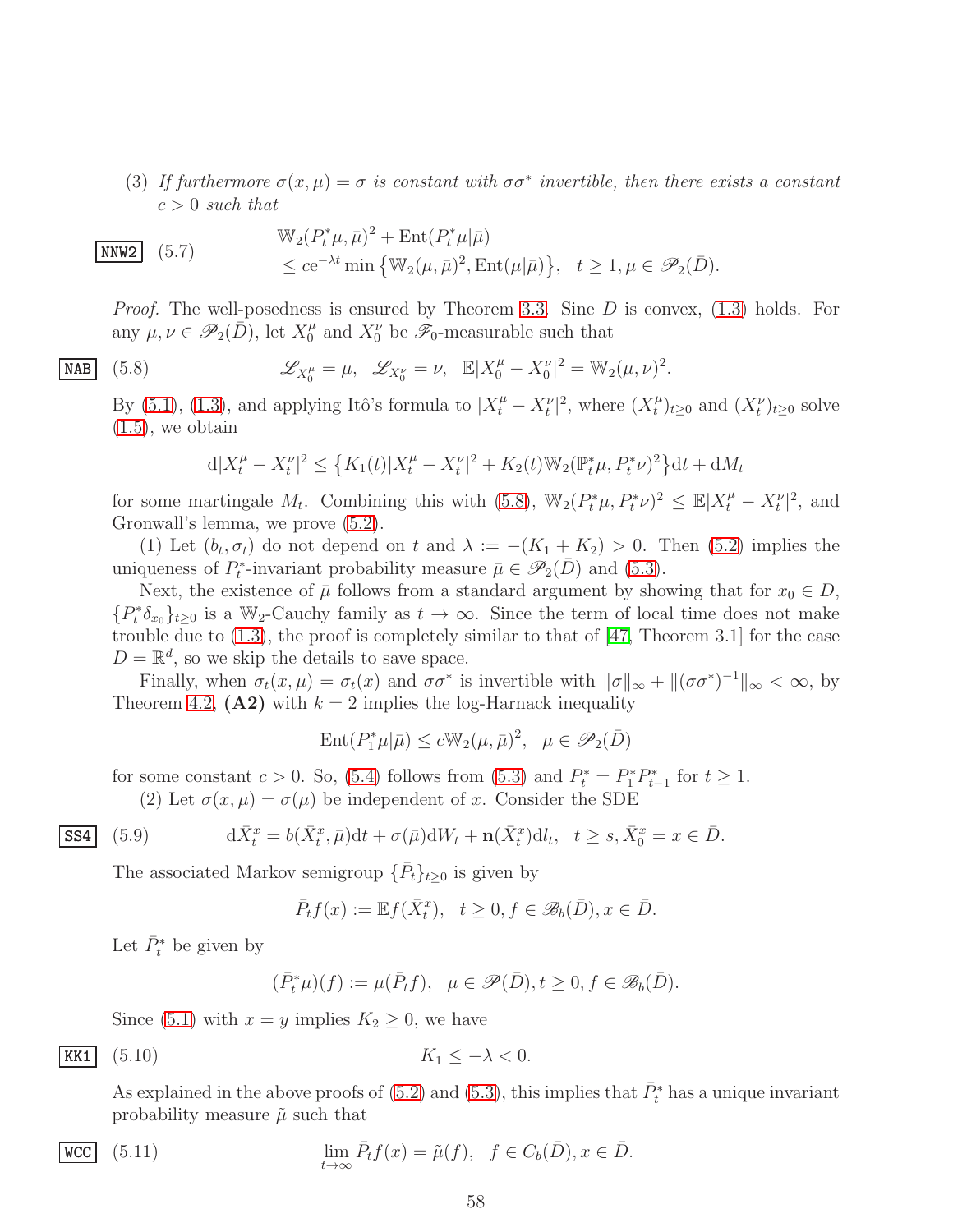Since  $\bar{\mu}$  is the unique invariant probability measure of  $P_t^*$ , and when the initial distribution is  $\bar{\mu}$ , the SDE [\(5.9\)](#page-57-1) coincides with [\(1.5\)](#page-3-1), we conclude that  $\tilde{\mu} = \bar{\mu}$ . Hence, [\(5.11\)](#page-57-2) yields

$$
\overline{\text{RTT}} \quad (5.12) \qquad \qquad \bar{\mu}(f) = \lim_{t \to \infty} P_t f(x_0), \quad f \in C_b(\bar{D}), x_0 \in D.
$$

Now, by Itô's formula, [\(1.3\)](#page-2-2) and [\(5.1\)](#page-56-3) with  $(b_t, \sigma_t)$  independent of t, we obtain

<span id="page-58-1"></span>
$$
|\bar{X}_t^x - \bar{X}_t^y|^2 \le e^{K_1 t} |x - y|^2, \ \ x, y \in \bar{D}, t \ge 0.
$$

This and [\(5.10\)](#page-57-3) imply

<span id="page-58-0"></span>
$$
|\nabla \bar{P}_t f(x)| := \limsup_{y \to x} \frac{|\bar{P}_t f(x) - \bar{P}_t f(y)|}{|x - y|} \le \limsup_{y \to x} \frac{\mathbb{E}|f(\bar{X}_t^x) - f(\bar{X}_t^y)|}{|x - y|}
$$
  

$$
\le e^{-\frac{\lambda t}{2}} \limsup_{y \to x} \mathbb{E} \frac{|f(\bar{X}_t^x) - f(\bar{X}_t^y)|}{|\bar{X}_t^x - \bar{X}_t^y|} = e^{-\lambda t/2} \bar{P}_t |\nabla f|(x), \quad t \ge 0, f \in C_b^1(\bar{D}).
$$

On the other hand, we have

$$
\partial_t \bar{P}_t f = \bar{L} \bar{P}_t f, \langle \mathbf{n}, \nabla \bar{P}_t f \rangle |_{\partial D} = 0, t \ge 0, f \in C_N^2(\bar{D}),
$$

where  $C_N^2(\bar{D})$  is the set of  $f \in C_b^2(\bar{D})$  satisfying with  $\langle \mathbf{n}, \nabla f \rangle|_{\partial D} = 0$ , and

$$
\bar{L} := \frac{1}{2} \text{tr} \{ (\bar{\sigma} \bar{\sigma}^*) \nabla^2 \} + \nabla_{b(\cdot, \bar{\mu})}, \quad \bar{\sigma} := \sigma(\bar{\mu}), \quad s \ge 0.
$$

So, by Itô's formula, for any  $\varepsilon > 0$  and  $f \in C_N^2(D)$ ,

$$
d\left\{(\bar{P}_{t-s}(\varepsilon+f^2))\log\bar{P}_{t-s}(\varepsilon+f^2)\right\}(\bar{X}_s) = \left\{\frac{|\bar{\sigma}^*\nabla\bar{P}_{t-s}f^2|^2}{\varepsilon+\bar{P}_{t-s}f^2}\right\}dt + dM_s^{\varepsilon}, \quad s \in [0, t]
$$

holds for some martingale  $(M_s^{\varepsilon})_{s \in [0,t]}$ . Combining this with [\(5.13\)](#page-58-0), we find a constant  $c > 0$ such that for any  $f \in C_N^2(\mathbb{R}^d)$ ,

$$
\bar{P}_t\{(\varepsilon + f^2) \log(\varepsilon + f^2)\} - (\varepsilon + \bar{P}_t f^2) \log(\varepsilon + \bar{P}_t f^2)
$$
\n
$$
= \int_0^t \bar{P}_s \frac{|\bar{\sigma}^* \nabla \bar{P}_{t-s} f^2|^2}{\varepsilon + \bar{P}_{t-s} f^2} ds \le 4(c_1 \|\bar{\sigma}\|_{\infty})^2 \int_0^t e^{-\lambda(t-s)} \bar{P}_s \bar{P}_{t-s} |\nabla f|^2 ds
$$
\n
$$
= 4(c_1 \|\bar{\sigma}\|_{\infty})^2 (\bar{P}_t |\nabla f|^2) \int_0^t e^{-\lambda(t-s)} ds \le c \bar{P}_t |\nabla f|^2, \quad t \ge 0, \varepsilon > 0.
$$

By letting first  $\varepsilon \downarrow 0$  then  $t \to \infty$ , we deduce from this and [\(5.12\)](#page-58-1) that

$$
\bar{\mu}(f^2 \log f^2) \le c_2 \bar{\mu}(|\nabla f|^2), \quad f \in C^2_N(\bar{D}), \bar{\mu}(f^2) = 1
$$

holds for some constant  $c_2 > 0$ . This implies [\(5.5\)](#page-56-7) by an approximation argument, indeed the inequality holds for  $f \in H^{1,2}(\bar{\mu})$  with  $\bar{\mu}(f^2) = 1$ . According to Lemma [5.2](#page-59-1) below, [\(5.6\)](#page-56-8) holds.

(3) Let  $\sigma$  be constant with  $\sigma \sigma^*$  invertible. Then [\(5.7\)](#page-57-4) follows from [\(5.3\)](#page-56-5), [\(5.4\)](#page-56-6) and  $(5.6).$  $(5.6).$  $\Box$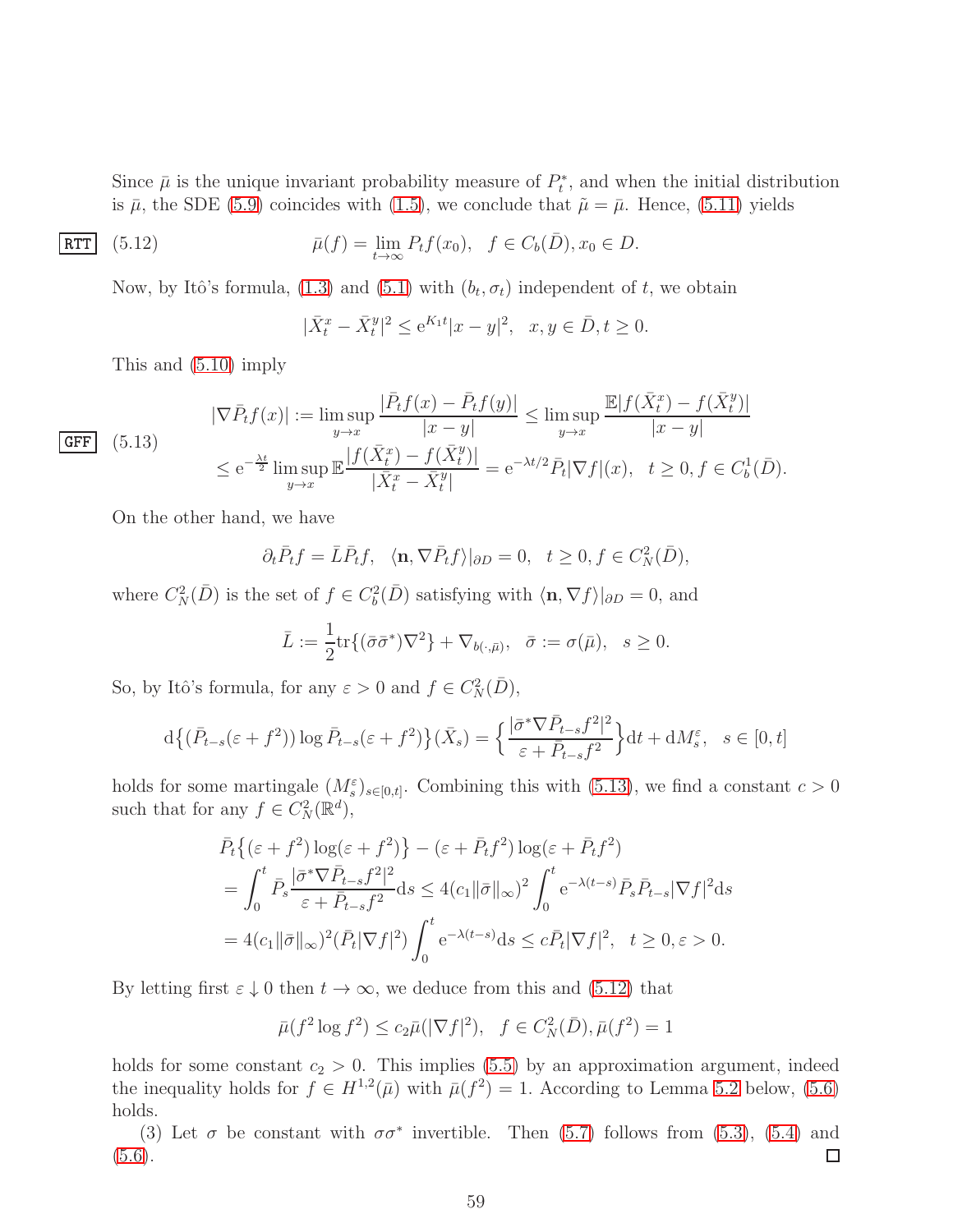The following result on the Talagrand inequality is known by [\[5\]](#page-66-9) when  $\bar{\mu}(\mathrm{d}x) = e^{V(x)} \mathrm{d}x$ for some  $V \in C(\mathbb{R}^d)$ , which is first proved in [\[30\]](#page-68-13) on Riemannian manifolds under a curvature condition, see also [\[42\]](#page-68-14) for more general results. We extend it to general probability measures for the above application to  $\bar{\mu}$  which is supported on  $\bar{D}$  rather than  $\mathbb{R}^d$ .

<span id="page-59-1"></span>**LTI** Lemma 5.2. Let  $c > 0$  be a constant and  $\bar{\mu} \in \mathscr{P}_2(\mathbb{R}^d)$ . Then the log-Sobolev inequality [\(5.5\)](#page-56-7) *implies* [\(5.6\)](#page-56-8)*.*

*Proof.* By an approximation argument, we only need to prove for  $\mu = \rho \bar{\mu}$  for some density  $\rho \in C_b(\mathbb{R}^d)$  Let  $P_t^{(0)}$  be the Ornstein-Uhlenbeck semigroup generated by  $\Delta - x \cdot \nabla$  on  $\mathbb{R}^d$ . We have

$$
|\nabla P_t^{(0)} f| \le P_t^{(0)} |\nabla f|, \quad P_t^{(0)}(f^2 \log f^2) \le t P_t^{(0)} |\nabla f|^2 + (P_t^{(0)} f^2) \log P_t^{(0)} f^2, \quad f \in C_b^1(\mathbb{R}^d).
$$

Combining this with [\(5.5\)](#page-56-7), we see that  $\bar{\mu}_t := (P_t^{(0)})$  $(\mathbf{t}^{(0)})^* \bar{\mu}$  satisfies

$$
\bar{\mu}_t(f^2 \log f^2) = \bar{\mu}(P_t^{(0)}(f^2 \log f^2)) \le t\bar{\mu}_t(|\nabla f|^2) + \bar{\mu}((P_t^{(0)}f^2) \log P_t^{(0)}f^2)
$$
\n
$$
\le t\bar{\mu}_t(|\nabla f|^2) + c\bar{\mu}(|\nabla \sqrt{P_t^{(0)}f^2}|^2) + \bar{\mu}_t(f^2) \log \bar{\mu}_t(f^2)
$$
\n
$$
\le (t+c)\bar{\mu}_t(|\nabla f|^2) + \bar{\mu}_t(f^2) \log \bar{\mu}_t(f^2), \quad f \in C_b^1(\mathbb{R}^d), \quad t > 0,
$$

where the last step follows from the gradient estimate  $|\nabla P_t^{(0)} f| \leq P_t^{(0)}$  $t^{(0)}\nabla f$ , which and the Schwarz inequality imply

$$
\left|\nabla\sqrt{P_t^{(0)}f^2}\right|^2 = \frac{|\nabla P_t^{(0)}f^2|^2}{4P_t^{(0)}f^2} \le \frac{\{P_t^{(0)}(|f\nabla f|)\}^2}{P_t^{(0)}f^2} \le P_t^{(0)}|\nabla f|^2.
$$

Therefore,  $\bar{\mu}_t$  satisfies the log-Sobolev inequality with constant  $t + c$  and has smooth strictly positive density. According to [\[5\]](#page-66-9), we have

$$
\mathbb{W}_2(\mu, \bar{\mu}_t)^2 \le (t+c)\mathrm{Ent}(\mu|\bar{\mu}_t), \ \ \mu \in \mathscr{P}_2(\mathbb{R}^d).
$$

Since  $\mathbb{W}_2(\bar{\mu}_t, \bar{\mu}) \to 0$  as  $t \to 0$ , and  $\mu = \varrho \bar{\mu}$  with  $\varrho \in C_b(\mathbb{R}^d)$ , this implies

$$
\mathbb{W}_2(\mu, \bar{\mu})^2 = \lim_{t \downarrow 0} \mathbb{W}_2(\mu, \bar{\mu}_t)^2 \le \lim_{t \downarrow 0} (t + c) \text{Ent}(\mu | \bar{\mu}_t)
$$
  
= 
$$
\lim_{t \downarrow 0} (t + c) \bar{\mu}((P_t^{(0)} \varrho) \log P_t^{(0)} \varrho) = c \bar{\mu}(\varrho \log \varrho).
$$

Therefore, [\(5.6\)](#page-56-8) holds.

### <span id="page-59-0"></span>5.2 Partially dissipative case: exponential convergence in  $\mathbb{W}_{\psi}$

In this part, we consider the partially dissipative case such that [\[48,](#page-69-8) Theorem 3.1] is extended to the reflecting setting. Let  $\psi \in \Psi_{\kappa}$  and  $\mathbb{W}_{\psi}$  be given in [\(3.40\)](#page-46-2). Then  $\mathbb{W}_{\psi}$  is a complete quasi-metric on the space

$$
\mathscr{P}_{\psi}(\bar{D}) := \big\{\mu \in \mathscr{P}(\bar{D}) : \mu(\psi(|\cdot|)) < \infty\big\}.
$$

 $\Box$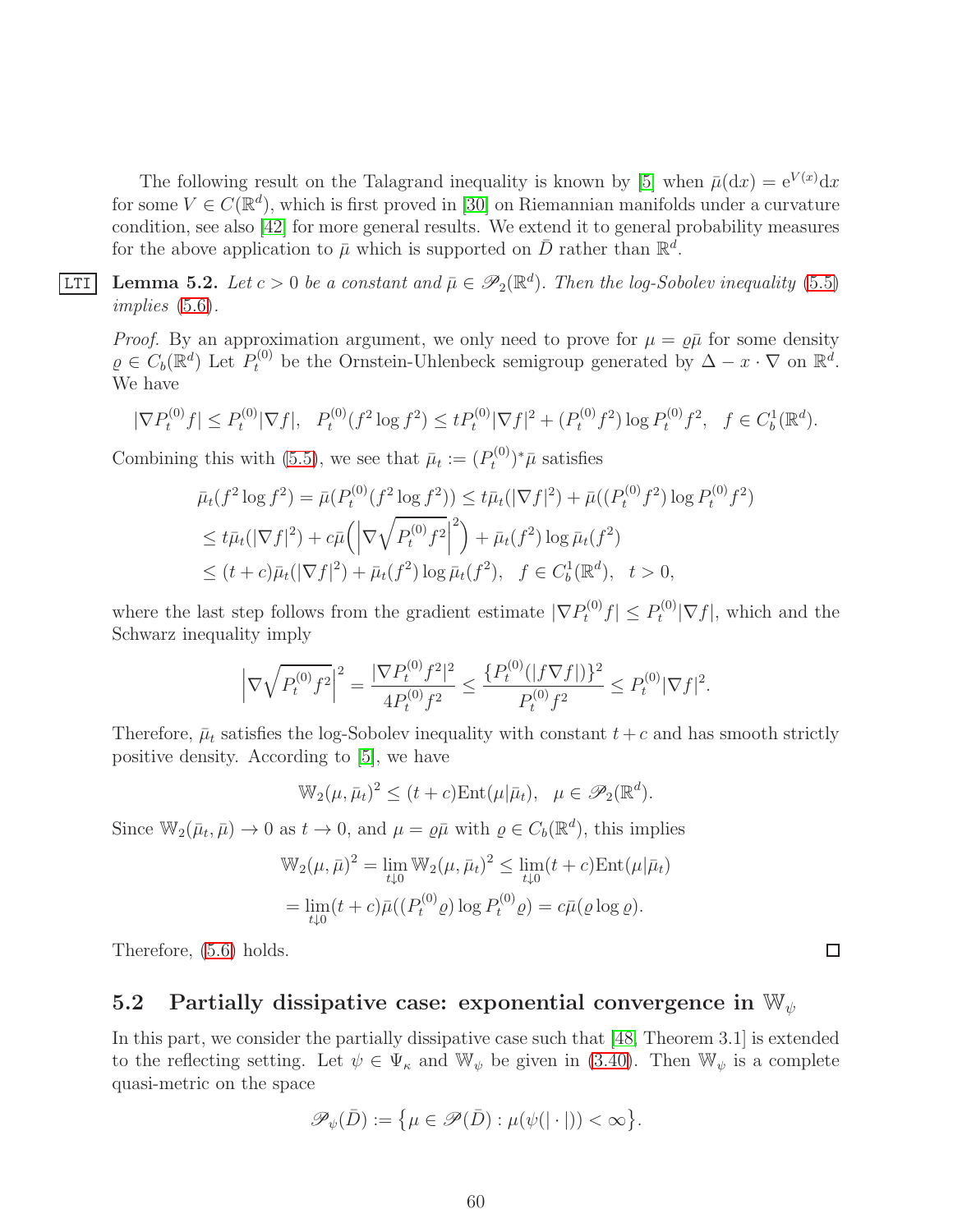(A6)  $\sigma_t(x,\mu) = \sigma_t(x)$  does not depend on  $\mu$ .

EXP1'

(1) (*Ellipticity*) *There exist*  $\alpha \in C([0,\infty);(0,\infty))$  *and*  $\hat{\sigma} \in \mathscr{B}([0,\infty) \times \bar{D}; R^d \otimes \mathbb{R}^d)$  *such that*

$$
\sigma_t(x)\sigma_t(x)^* = \alpha_t \mathbf{I}_d + \hat{\sigma}_t(x)\hat{\sigma}_t(x)^*, \quad t \ge 0, x \in \bar{D}.
$$

(2) (*Partial dissipativity*) *Let*  $\psi \in \Psi_{\kappa}$  *in* [\(3.39\)](#page-46-3) *for some*  $\kappa > 0$ ,  $\gamma \in C([0,\infty))$  *with*  $\gamma(r) \leq Kr$  *for some constant*  $K > 0$  *and all*  $r \geq 0$ *, such that* 

$$
\underline{\text{A2E}} \quad (5.14) \qquad 2\alpha_t \psi''(r) + (\gamma \psi')(r) \le -\zeta_t \psi(r), \quad r \ge 0, t \ge 0
$$

*holds for some for some*  $\zeta \in C([0,\infty);\mathbb{R})$ *. Moreover,*  $b \in C([0,\infty) \times \overline{D} \times \mathscr{P}_{\psi}(\overline{D}))$ *, and there exists*  $\theta \in C([0,\infty);[0,\infty))$  *such that* 

$$
\begin{aligned}\n\frac{\text{A3E}}{\text{A3E}} \quad (5.15) \qquad & \langle b_t(x,\mu) - b_t(y,\nu), x - y \rangle + \frac{1}{2} \|\hat{\sigma}_t(x) - \hat{\sigma}_t(y)\|_{HS}^2 \\
& \leq |x - y| \{ \theta_t \mathbb{W}_{\psi}(\mu, \nu) + \gamma(|x - y|) \}, \quad t \geq 0, x, y \in \bar{D}, \mu, \nu \in \mathcal{P}_{\psi}(\bar{D}).\n\end{aligned}
$$

<span id="page-60-0"></span>**T7** Theorem 5.3. Let D be convex and assume  $(A6)$ , where  $\psi'' \leq 0$  if  $\hat{\sigma}$  is non-constant. Then  $(1.5)$  *is well-posed for distributions in*  $\mathscr{P}_{\psi}(\bar{D})$ *, and*  $P_t^*$  *satisfies* 

$$
\left[ (5.16) \qquad \mathbb{W}_{\psi}(P_t^*\mu, P_t^*\nu) \leq e^{-\int_0^t \{\zeta_s - \theta_s \|\psi'\|_{\infty}\}ds} \mathbb{W}_{\psi}(\mu, \nu), \quad t \geq 0, \mu, \nu \in \mathscr{P}_{\psi}(\bar{D}).
$$

<span id="page-60-1"></span>*Consequently, if*  $(b_t, \sigma_t, \zeta_t, \theta_t)$  *do not depend on t and*  $\zeta > \theta ||\psi'||_{\infty}$ *, then*  $P_t^*$  *has a unique invariant probability measure*  $\bar{\mu} \in \mathscr{P}_{\psi}(\bar{D})$  *such that* 

**EXP2' (5.17)** 
$$
\mathbb{W}_{\psi}(P_t^*\mu, \bar{\mu}) \leq e^{-(\zeta - \theta ||\psi'||_{\infty})t} \mathbb{W}_{\psi}(\mu, \bar{\mu}), \quad t \geq 0, \mu \in \mathscr{P}_{\psi}(\bar{D}).
$$

*Proof.* Since D is convex, the proof is similar to that of [\[48,](#page-69-8) Theorem 3.1]. We outline it below for complement.

By Theorem [3.4,](#page-47-0) the well-posedness follows from  $(A6)(1)$  and  $(A6)(2)$ . Next, according to the proof of Theorem [5.1\(](#page-56-2)2) with  $\mathbb{W}_{\psi}$  replacing  $\mathbb{W}_{2}$ , the second assertion follows from the first. So, in the following we only prove [\(5.16\)](#page-60-1).

<span id="page-60-3"></span>For any  $s \geq 0$ , let  $(X_s, Y_s)$  be  $\mathscr{F}_s$ -measurable such that

$$
\textbf{01} \quad (5.18) \quad \mathscr{L}_{X_s} = P_s^* \mu, \quad \mathscr{L}_{Y_s} = P_s^* \nu, \quad \mathbb{W}_{\psi}(P_s^* \mu, P_s^* \nu) = \mathbb{E} \psi(|X_s - Y_s|).
$$

Let  $W_t^{(1)}$  and  $W_t^{(2)}$  be two independent d-dimensional Brownian motions and consider the following SDE:

$$
\overline{\mathbf{E} \cdot \mathbf{A}} \quad (5.19) \qquad \mathrm{d}X_t = b_t(X_t, P_t^* \mu) \mathrm{d}t + \sqrt{\alpha_t} \mathrm{d}W_t^{(1)} + \hat{\sigma}_t(X_t) \mathrm{d}W_t^{(2)} + \mathbf{n}(X_t) \mathrm{d}l_t^X, \quad t \ge s,
$$

<span id="page-60-2"></span>where  $l_t^X$  is the local time of  $X_t$  on  $\partial D$ . By Theorem [5.1,](#page-56-2)  $($ **A6** $)($ 1 $)$  and  $($ **A6** $)($ 2 $)$  imply that this SDE is well-posed and

$$
\sqrt{\alpha_t} \mathrm{d}W_t^{(1)} + \hat{\sigma}_t(X_t) \mathrm{d}W_t^{(2)} = \sigma_t(X_t) \mathrm{d}W_t
$$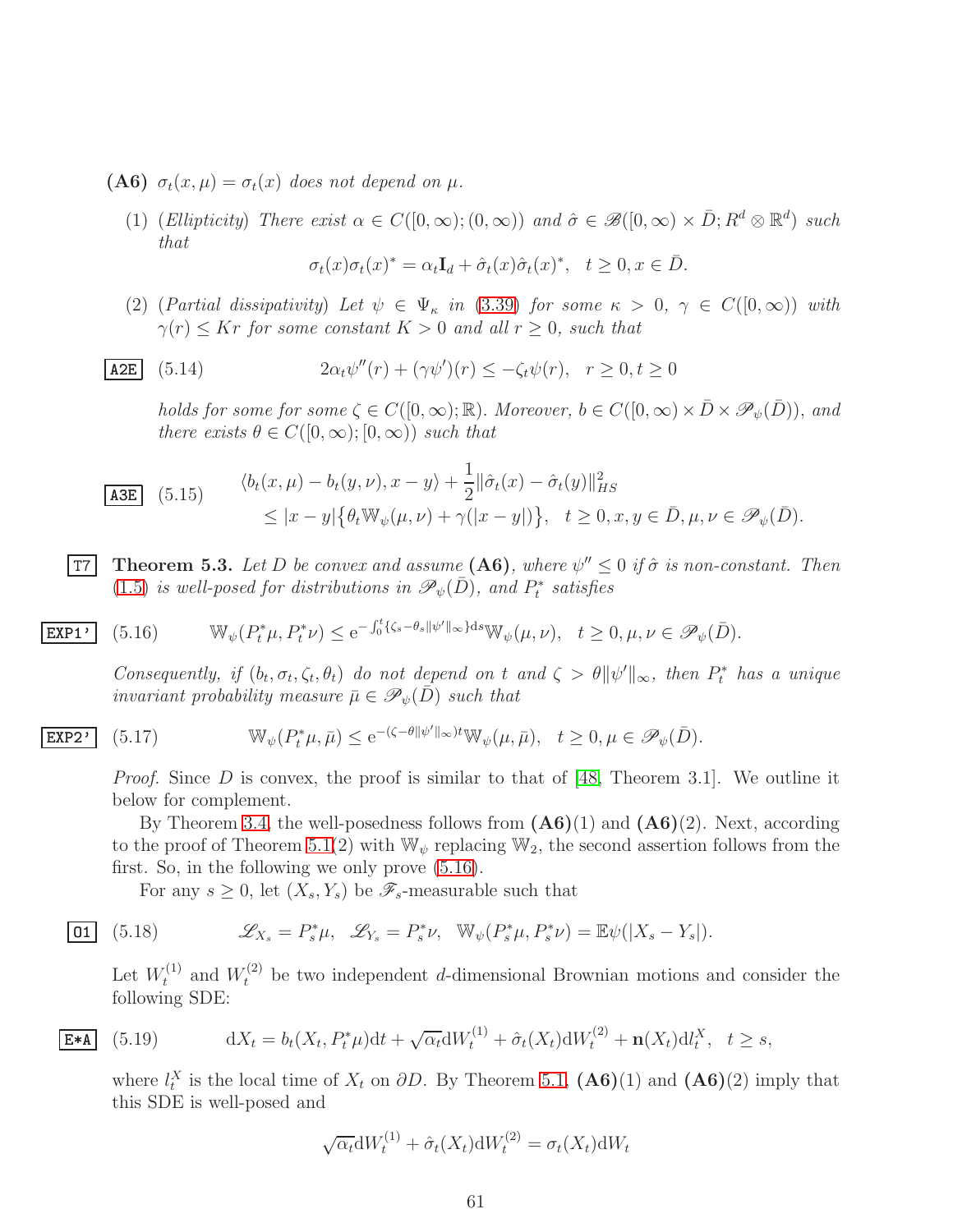for the m-dimensional Brownian motion

$$
W_t := \int_s^t \left\{ \sigma_r^*(\sigma_r \sigma_r^*)^{-1} \right\} (X_r) \left\{ \sqrt{\alpha_r} \mathrm{d} W_r^{(1)} + \hat{\sigma}_r(X_r) \mathrm{d} W_r^{(2)} \right\}, \quad t \ge s,
$$

so that the weak uniqueness of [\(1.5\)](#page-3-1) implies  $\mathscr{L}_{X_t} = P_{s,t}^* P_s^* \mu = P_t^* \mu, t \geq s$ , where for  $\gamma \in \mathscr{P}_{\psi}$ we denote  $P_{s,t}^* \gamma = \mathscr{L}_{X_t}$  for  $X_t$  solving [\(5.19\)](#page-60-2) with  $\mathscr{L}_{X_s} = \gamma$ .

To construct the coupling with reflection, let

$$
u(x,y) = \frac{x-y}{|x-y|}, \quad x \neq y \in \mathbb{R}^d.
$$

<span id="page-61-0"></span>We consider the SDE for  $t \geq s$ :

$$
\int (5.20) dY_t = b_t(Y_t, P_t^* \nu) dt + \sqrt{\alpha_t} \{ \mathbf{I}_d - 2u(X_t, Y_t) \otimes u(X_t, Y_t) \mathbf{1}_{\{t < \tau\}} \} dW_t^{(1)} + \hat{\sigma}_t(Y_t) dW_t^{(2)} + dI_t^Y,
$$

where

 $E*1$ 

$$
\tau := \inf\{t \ge s : Y_t = X_t\}
$$

is the coupling time. Since the coefficients in noises are Lipschitz continuous outside a neighborhood of the diagonal, according to Theorem [2.8,](#page-20-2) [\(5.20\)](#page-61-0) has a unique solution up to the coupling time  $\tau$ . When  $t \geq \tau$ , the equation of  $Y_t$  becomes

$$
\overline{\mathbf{E}^{\ast 1}} \quad (5.21) \qquad \qquad \mathrm{d}Y_t = b_t(Y_t, P_t^* \nu) \mathrm{d}t + \sqrt{\alpha_t} \mathrm{d}W_t^{(1)} + \hat{\sigma}_t(Y_t) \mathrm{d}W_t^{(2)} + \mathrm{d}l_t^Y,
$$

<span id="page-61-1"></span>which is well-posed under  $(A6)(1)$  and  $(A6)(2)$  according to Theorem [3.4.](#page-47-0) So, [\(5.20\)](#page-61-0) is well-posed and  $\mathscr{L}_{Y_t} = P_t^* \nu$  by the same reason leading to  $\mathscr{L}_{X_t} = P_t^* \mu$ . Since D is convex, [\(1.3\)](#page-2-2) holds. So, by  $(A6)(1)$  and  $(A6)(2)$  for  $\psi \in \Psi$  with  $\psi'' \leq 0$  when  $\hat{\sigma}_t$  is non-constant, and applying Itô's formula, we obtain

$$
\begin{aligned}\n\text{d}\psi(|X_t - Y_t|) &\leq \left\{\theta_t \psi'(|X_t - Y_t|) \mathbb{W}_{\psi}(P_t^* \mu, P_t^* \nu) - \zeta_t \psi(|X_t - Y_t|) \right\} \text{d}t \\
&\quad + \psi'(|X_t - Y_t|) \left[2\sqrt{\alpha_t} \left\langle u(X_t, Y_t), \mathbb{d}W_t^{(1)} \right\rangle \right. \\
&\quad + \left\langle u(X_t, Y_t), (\hat{\sigma}_t(X_t) - \hat{\sigma}_t(Y_t)) \mathbb{d}W_t^{(2)} \right\rangle \right], \quad s \leq t < \tau.\n\end{aligned}
$$

By a standard argument and noting that  $\psi(|X_{t\wedge\tau}, Y_{t\wedge\tau}|)1_{\{\tau\leq t\}}=0$ , this implies

$$
e^{\int_s^t \zeta_p dp} \mathbb{E} \big[ \psi(|X_{t \wedge \tau} - Y_{t \wedge \tau}|) \big] = \mathbb{E} \big[ e^{\int_s^{t \wedge \tau} \zeta_p dp} \mathbb{E} \psi(|X_{t \wedge \tau} - Y_{t \wedge \tau}|) \big]
$$
  
\$\leq\$  $\mathbb{E} \psi(|X_s - Y_s|) + ||\psi'||_{\infty} \int_s^{t \wedge \tau} \theta_r e^{\int_s^r \zeta_p dp} \mathbb{W}_{\psi}(P_r^* \mu, P_r^* \nu) dr, \quad t \geq s.$ 

Consequently,

 $W1'$ 

<span id="page-61-2"></span>
$$
\mathbb{E}\psi(|X_{t\wedge\tau} - Y_{t\wedge\tau}|)
$$
  
\n
$$
\leq e^{-\int_s^t \zeta_r dr} \mathbb{E}\psi(|X_s - Y_s|) + ||\psi'||_{\infty} \int_s^{t\wedge\tau} \theta_r e^{-\int_r^t \zeta_p dp} \mathbb{W}_{\psi}(P_r^*\mu, P_r^*\nu) dr, \quad t \geq s.
$$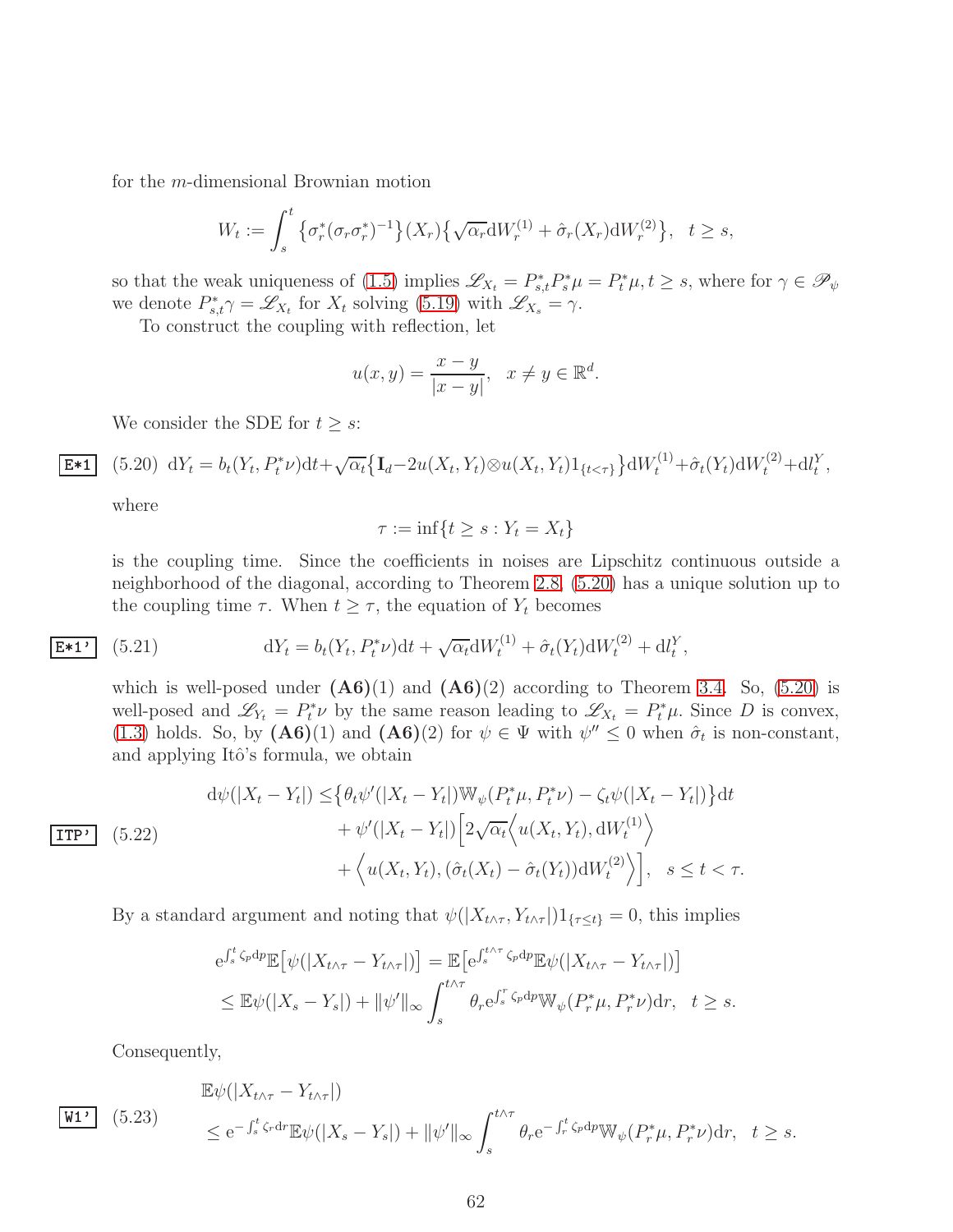On the other hand, when  $t \geq \tau$ , by  $(A6)(2)$  and applying Itô's formula for [\(5.19\)](#page-60-2) and [\(5.21\)](#page-61-1), we find a constant  $C > 0$  such that

$$
d\psi(|X_t - Y_t|) \leq \{C\psi(|X_t - Y_t|)dt + \theta_t \|\psi'\|_{\infty} \mathbb{W}_{\psi}(P_t^*\mu, P_t^*\nu)\}dt + \psi'(|X_t - Y_t|)\langle{\{\hat{\sigma}_t(X_t) - \hat{\sigma}_t(Y_t)\}}^*u(X_t, Y_t), dW_t^{(2)}\rangle.
$$

Noting that  $\psi(|X_{\tau}-Y_{\tau}|)=0$ , we obtain

$$
\mathbb{E}\big[\mathbb{1}_{\{t>\tau\}}\psi(|X_t-Y_t|)\big]\leq \|\psi'\|_{\infty}e^{C(t-s)}\mathbb{E}\int_{t\wedge\tau}^t \theta_r\mathbb{W}_{\psi}(P_r^*\mu,P_r^*\nu)\mathrm{d}r,\ \ t\geq s.
$$

Combining this with [\(5.23\)](#page-61-2) and [\(5.18\)](#page-60-3), we derive

$$
\mathbb{W}_{\psi}(P_{t}^{*}\mu, P_{t}^{*}\nu) \leq \mathbb{E}\psi(|X_{t} - Y_{t}|) = \mathbb{E}\psi(|X_{t\wedge\tau} - Y_{t\wedge\tau}|) + \mathbb{E}\left[1_{\{t>\tau\}}\psi(|X_{t} - Y_{t}|)\right]
$$
  
\n
$$
\leq e^{-\int_{s}^{t}\zeta_{r}\mathrm{d}r}\mathbb{E}\psi(|X_{s} - Y_{s}|) + \|\psi'\|_{\infty}e^{C(t-s)}\int_{s}^{t}\theta_{r}\mathbb{W}_{\psi}(P_{r}^{*}\mu, P_{r}^{*}\nu)\mathrm{d}r
$$
  
\n
$$
= e^{-\int_{s}^{t}\zeta_{r}\mathrm{d}r}\mathbb{W}_{\psi}(P_{s}^{*}\mu, P_{s}^{*}\nu) + \|\psi'\|_{\infty}e^{C(t-s)}\int_{s}^{t}\theta_{r}\mathbb{W}_{\psi}(P_{r}^{*}\mu, P_{r}^{*}\nu)\mathrm{d}r, \quad t \geq s.
$$

Therefore,

$$
\frac{\mathrm{d}^+}{\mathrm{d}s} \mathbb{W}_{\psi}(P_s^*\mu, P_s^*\nu) := \limsup_{t \downarrow s} \frac{\mathbb{W}_{\psi}(P_t^*\mu, P_t^*\nu) - \mathbb{W}_{\psi}(P_s^*\mu, P_s^*\nu)}{t - s}
$$
  

$$
\leq -(\zeta_s - \theta_s \|\psi'\|_{\infty}) \mathbb{W}_{\psi}(P_s^*\mu, P_s^*\nu), \quad s \geq 0.
$$

 $\Box$ 

This implies [\(5.16\)](#page-60-1).

As a consequence of Theorem [5.3,](#page-60-0) we consider the non-dissipative case where  $\nabla b_t(\cdot, \mu)(x)$ is positive definite in a possibly unbounded set but with bounded "one-dimensional puncture mass" in the sense of [\(5.26\)](#page-62-0) below.

Let  $\mathbb{W}_1 = \mathbb{W}_{\psi}$  and  $\mathscr{P}_1(\overline{D}) = \mathscr{P}_{\psi}(\overline{D})$  for  $\psi(r) = r$ , and define

<span id="page-62-1"></span>
$$
S_b(x) := \sup \big\{ \langle \nabla_v b_t(\cdot, \mu)(x), v \rangle : t \ge 0, |v| \le 1, \mu \in \mathscr{P}_1(\bar{D}) \big\}, \quad x \in \bar{D}.
$$

(A6) (3) There exist constants  $\theta_0$ ,  $\theta_1$ ,  $\theta_2$ ,  $\beta \geq 0$  such that

$$
\boxed{\text{H21}} \quad (5.24) \qquad \qquad \frac{1}{2} \|\sigma_t(x) - \sigma_t(y)\|_{HS}^2 \le \theta_0 |x - y|^2, \quad t \ge 0, x, y \in \bar{D};
$$

H22 (5.25) 
$$
S_b(x) \leq \theta_1, \quad |b_t(x,\mu) - b_t(x,\nu)| \leq \beta \mathbb{W}_1(\mu,\nu), \quad t \geq 0, x \in \bar{D}, \mu, \nu \in \mathcal{P}_1(\bar{D});
$$

<span id="page-62-0"></span>H23 (5.26) 
$$
\zeta := \sup_{x,v \in \bar{D}, |v|=1} \int_{\mathbb{R}} 1_{\{S_b(x+sv) > -\theta_2\}} ds < \infty.
$$

According to the proof of [\[48,](#page-69-8) Corollary 3.2], the following result follows from Theorem [5.3.](#page-60-0)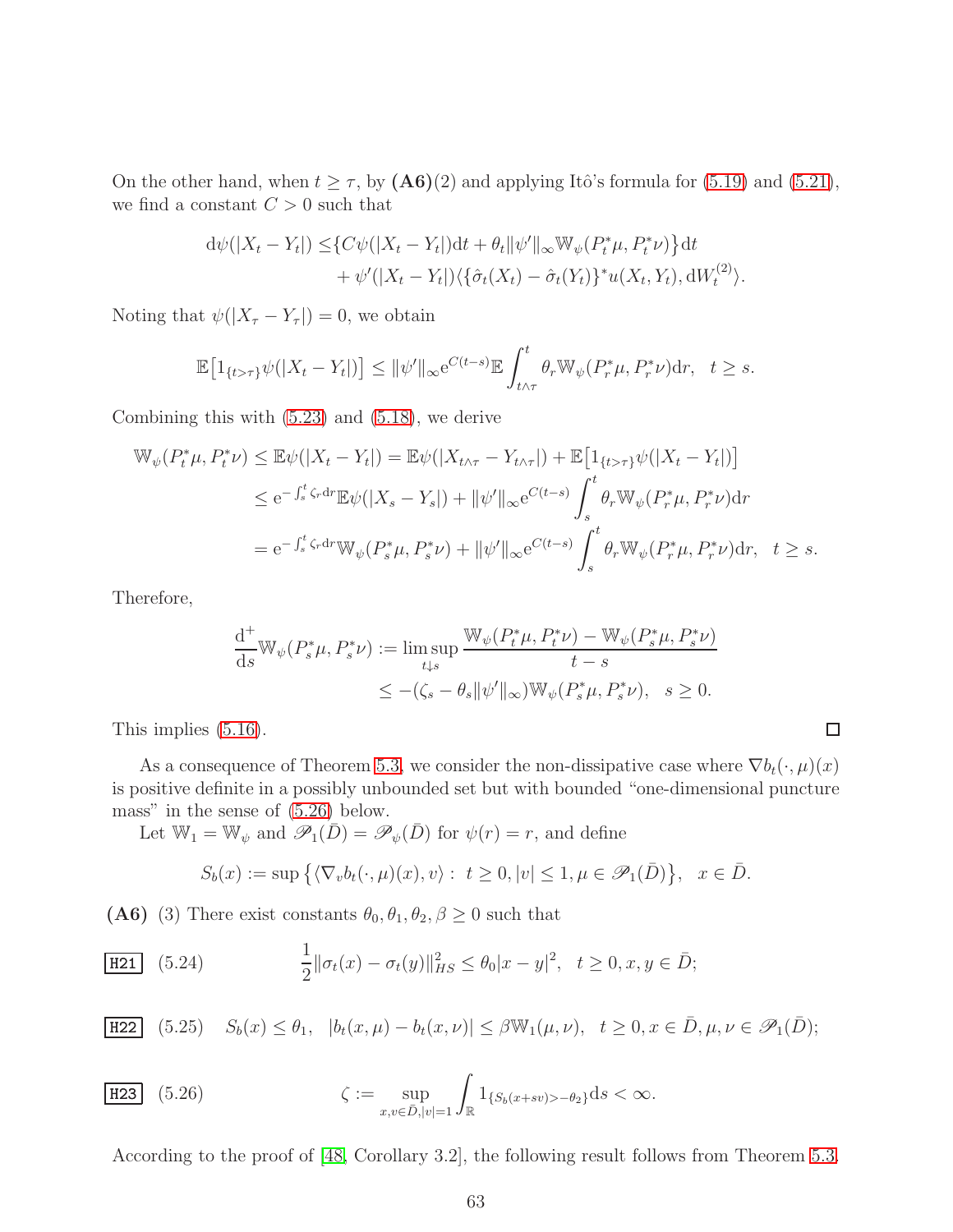NC3.2 Corollary 5.4. *Let* D *be convex. Assume* (A6)(1) *and* (A6)(3)*. Let*

$$
\gamma(r) := (\theta_1 + \theta_2) \{ (\zeta r^{-1}) \wedge r \} - (\theta_2 - \theta_0) r, \quad r \ge 0,
$$
  
\n**62** (5.27)  
\n
$$
k := \frac{2\alpha}{\int_0^\infty t \, e^{\frac{1}{2\beta} \int_0^t \gamma(u) du} dt} - \frac{\beta(\theta_2 - \theta_0)}{2\alpha} \int_0^\infty t e^{\frac{1}{2\alpha} \int_0^t \gamma(u) du} dt.
$$

*Then there exists a constant* c > 0 *such that*

$$
\mathbb{W}_1(P_t^*\mu, P_t^*\nu) \le c e^{-kt} \mathbb{W}_1(\mu, \nu), \quad t \ge 0, \mu, \nu \in \mathscr{P}_1(\bar{D}).
$$

*If*  $(b_t, \sigma_t)$  *does not depend on t and*  $\theta_2 > \theta_0$  *with* 

$$
\frac{\text{NC}}{\text{(5.28)}} \quad (\text{5.28}) \quad \beta < \frac{4\alpha^2}{(\theta_2 - \theta_0)(\int_0^\infty t \, \mathrm{e}^{\frac{1}{2\alpha} \int_0^t \gamma(u) \mathrm{d}u} \mathrm{d}t)^2},
$$

*then*  $k > 0$  *and*  $P_t^*$  *has a unique invariant probability measure*  $\bar{\mu} \in \mathscr{P}_1(\bar{D})$  *satisfying* 

$$
\mathbb{W}_1(P_t^*\mu, \bar{\mu}) \le c e^{-kt} \mathbb{W}_1(\mu, \bar{\mu}), \quad t \ge 0, \mu \in \mathscr{P}_1(\bar{D}).
$$

# <span id="page-63-0"></span>5.3 Non-dissipative case: exponential convergence in  $\mathbb{W}_{\psi,\beta V}$

Finally, we consider the fully non-dissipative case such that [\[48,](#page-69-8) Theorem 2.1] is extended to the reflecting setting. Recall that for any  $t \geq 0$  and  $\mu \in \mathscr{P}(\bar{D}),$ 

$$
L_{t,\mu} := \frac{1}{2} \text{tr}(\sigma \sigma^*)_t \nabla^2 + \nabla_{b_t}.
$$

We assume the following Lyapunov condition.

 $(A7)$  (*Lyapunov Condition*) *There exists a function*  $0 \leq V \in C^2(\overline{D})$  *with*  $\langle \nabla V, \mathbf{n} \rangle|_{\partial D} \leq 0$ ,  $\lim_{|x| \to \infty} V(x) = \infty$  *and* 

$$
\frac{\sup}{\text{H11}} \left(5.29\right) \qquad \frac{\sup}{t \ge 0; x, y \in \bar{D}} \left\{ \frac{|\nabla V(x) - \nabla V(y)|}{|x - y| \{1 + V(x) + V(y)\}} + \frac{\|\sigma_t(x)\|^2 \cdot |\nabla V(x)| + \|\sigma_t(y)\|^2 \cdot |\nabla V(y)|}{1 + V(x) + V(y)} \right\} < \infty,
$$

such that for some  $K_0, K_1 \in L^1_{loc}([0, \infty); \mathbb{R})$  and any

$$
\mu\in\mathscr P_V(\bar D):=\{\mu\in\mathscr P(\bar D):\mu(V)<\infty\},
$$

*we have*

**H12** (5.30)  $L_{t,u}V \leq K_0(t) - K_1(t)V, \quad t \geq 0.$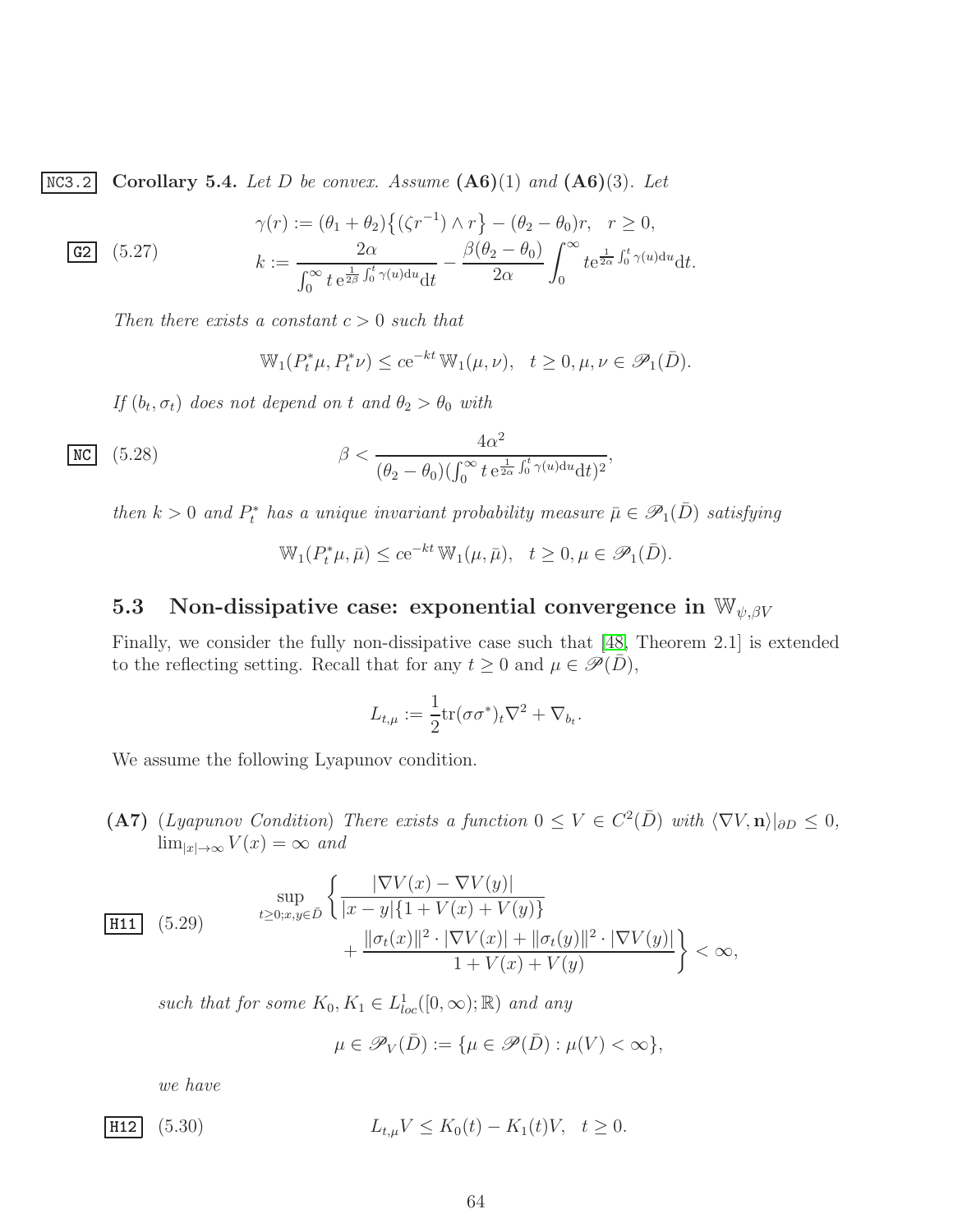Next, we introduce the monotone condition with respect to a weighted Wasserstein distance induced by V and a function  $\psi$  in the following class for some  $l > 0$ :

$$
\tilde{\Psi}_l := \left\{ \psi \in C^2([0, l]; [0, \infty)) : \psi(0) = \psi'(l) = 0, \psi'|_{[0, l)} > 0 \right\}.
$$

For each  $\psi \in \tilde{\Psi}_l$ , we extend it to the half line by setting  $\psi(r) = \psi(r \wedge l)$ , so that  $\psi'$  is non-negative, Lipschitz continuous with compact support, and satisfies

$$
\|\psi'\|_{\infty} := \sup_{r>0} |\psi'(r)| = \sup_{r \in (0,l)} \psi'(r) \in (0,\infty).
$$

For any constant  $\beta > 0$ , define the quasi-distance on  $\mathscr{P}_V(\bar{D})$ :

$$
\mathbb{W}_{\psi,\beta V}(\mu,\nu) := \inf_{\pi \in \mathscr{C}(\mu,\nu)} \int_{\mathbb{R}^d \times \mathbb{R}^d} \psi(|x-y|) \big(1 + \beta V(x) + \beta V(y)\big) \pi(\mathrm{d}x,\mathrm{d}y), \quad \mu,\nu \in \mathscr{P}_V(\bar{D}).
$$

To prove the exponential convergence of  $P_t^*$  under  $\mathbb{W}_{\psi,\beta V}$ , the dependence on distribution for the drift will be characterized by

(5.31) 
$$
\hat{W}_{\psi,\beta V}(\mu,\nu) := \inf_{\pi \in \mathscr{C}(\mu,\nu)} \frac{\int_{\bar{D}\times\bar{D}} \psi(|x-y|)(1+\beta V(x)+\beta V(y))\pi(\mathrm{d}x,\mathrm{d}y)}{\int_{\bar{D}\times\bar{D}} \psi'(|x-y|)(1+\beta V(x)+\beta V(y))\pi(\mathrm{d}x,\mathrm{d}y)}.
$$

Obviously,  $\hat{W}_{\psi,\beta V}(\mu,\nu) \geq \frac{W_{\psi,\beta V}(\mu,\nu)}{\|\psi'\|_{\infty} (1+\beta\mu(V)+\beta\nu(V))}$ .

(A8) (*Local monotonicity*)  $\sigma$  *satisfies* (A6)(1), b *is bounded on bounded set in*  $[0, \infty) \times \bar{D} \times$  $\mathscr{P}_V(\bar{D})$ *. Moreover, there exist*  $K, \theta, q \in L^1_{loc}([0,\infty);[0,\infty))$  and a function  $\psi \in \tilde{\Psi}_l$  for *some* l > 0 *satisfying*

**A5** (5.32) 
$$
2\alpha_t \psi''(r) + K_t \psi'(r) \leq -q_t \psi(r), \quad r \in [0, l],
$$

*such that*

 $|HW|$ 

$$
\begin{aligned}\n\textbf{(A33)} \quad (5.33) \quad \langle b_t(x,\mu) - b_t(y,\nu), x - y \rangle &+ \frac{1}{2} \|\hat{\sigma}_t(x) - \hat{\sigma}_t(y)\|_{HS}^2 \\
&\le K_t |x - y|^2 + \theta_t |x - y| \hat{\mathbb{W}}_{\psi, \beta V}(\mu, \nu), \quad x, y \in \bar{D}, \mu, \nu \in \mathcal{P}_V(\bar{D}).\n\end{aligned}
$$

<span id="page-64-0"></span>By  $(A7)$ ,  $V(x) \rightarrow \infty$  as  $|x| \rightarrow \infty$ , when  $K_1(t) > 0$  and l is large enough, we have

$$
\text{AAO} \quad (5.34) \qquad \zeta_{l,\beta}(t) := \inf_{|x-y|>l} \frac{K_1(t)V(x) + K_1(t)V(y) - 2K_0(t)}{\beta^{-1} + V(x) + V(y)} > 0.
$$

Moreover,  $(A6)(1)$  and  $(A7)$  imply

<span id="page-64-1"></span>
$$
\mathbf{A} \quad (5.35)
$$
\n
$$
\mathbf{A} \quad (5.35)
$$
\n
$$
\mathbf{A} \quad (5.36)
$$
\n
$$
\mathbf{A} \quad (5.37)
$$
\n
$$
\mathbf{A} \quad (5.38)
$$
\n
$$
\mathbf{A} \quad (5.39)
$$
\n
$$
\mathbf{A} \quad (5.30)
$$
\n
$$
\mathbf{A} \quad \mathbf{A} \quad (5.31)
$$
\n
$$
\mathbf{A} \quad \mathbf{A} \quad (5.34)
$$
\n
$$
\mathbf{A} \quad \mathbf{A} \quad (5.35)
$$
\n
$$
\mathbf{A} \quad \mathbf{A} \quad (5.35)
$$
\n
$$
\mathbf{A} \quad \mathbf{A} \quad (5.36)
$$
\n
$$
\mathbf{A} \quad \mathbf{A} \quad (5.37)
$$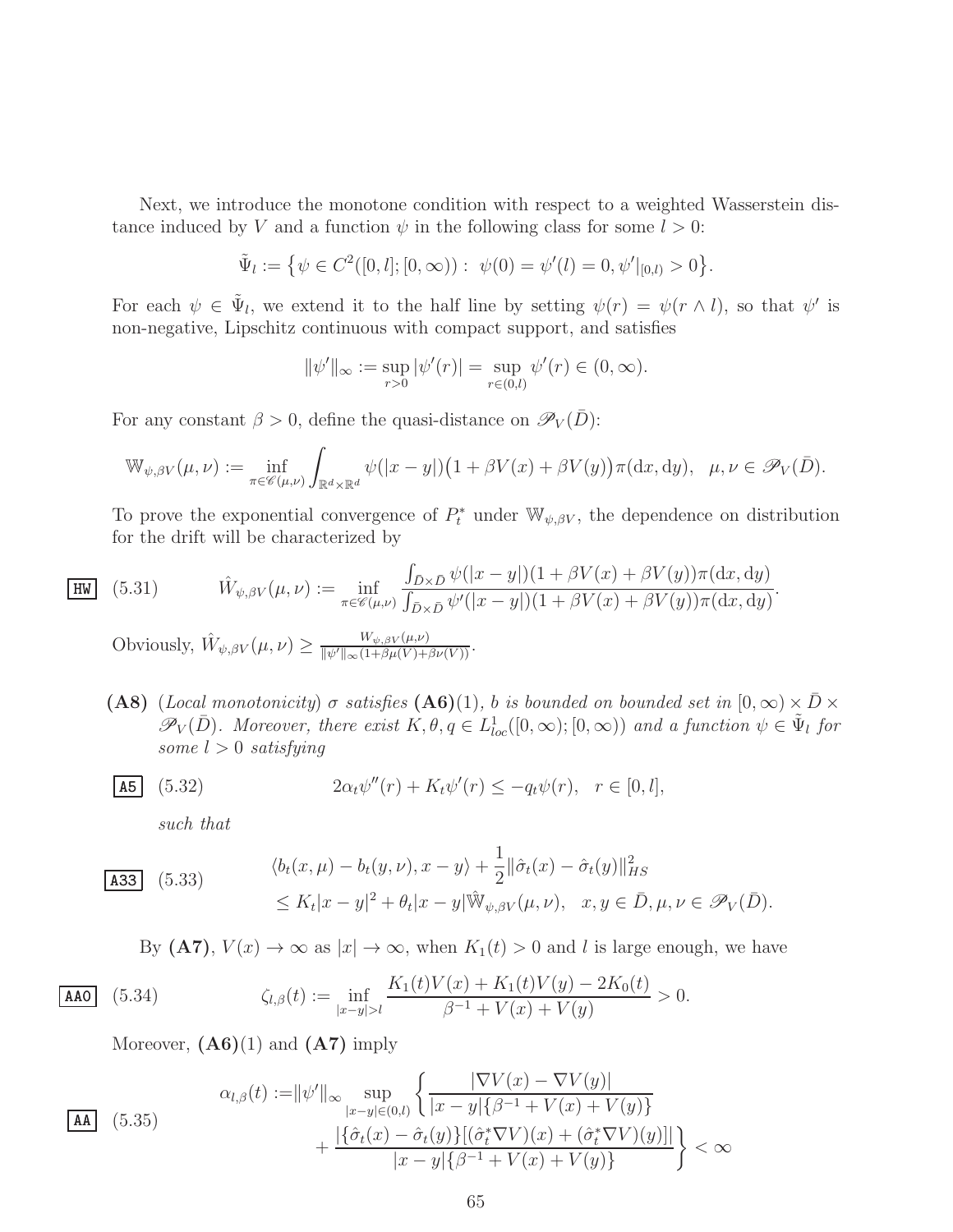for any  $\beta$ , l > 0. For constants  $K_0$ ,  $\zeta_{l,\beta}$ ,  $\alpha_{l,\beta}$  and q given in  $(A7)$ ,  $(A8)$ ,  $(5.34)$  and  $(5.35)$ respectively, let

$$
\mathbf{A42} \quad (5.36) \qquad \lambda_{l,\beta}(t) := \min \left\{ \zeta_{l,\beta}(t), \ q_t - 2K_0(t)\beta - \alpha_{l,\beta}(t) \right\}.
$$

The following result enables us to extend assertions in [\[48,](#page-69-8) Examples 2.1 and 2.2] to the present setting with convex D.

<span id="page-65-0"></span>**T8** Theorem 5.5. Let D be convex. Assume (A7) and (A8)<sub>*, where*  $\psi'' \leq 0$  if  $\hat{\sigma}_t(\cdot)$  is non-</sub> *constant. Then* [\(1.5\)](#page-3-1) *is well-posed for distributions in*  $\mathscr{P}_V(D)$ *, and*  $P_t^*$  *satisfies* 

$$
\underline{\text{EXP1}} \quad (5.37) \qquad \mathbb{W}_{\psi,\beta V}(P_t^*\mu, P_t^*\nu) \le e^{-\int_0^t \{\lambda_{l,\beta}(s) - \theta_s\} \mathrm{d}s} \mathbb{W}_{\psi,\beta V}(\mu, \nu), \quad t \ge 0, \mu, \nu \in \mathcal{P}_V(\bar{D}).
$$

<span id="page-65-2"></span>*Consequently, if*  $(\sigma_t, b_t)$  *does not depend on* t and  $\lambda_{l,\beta} > \theta$ , then  $P_t^*$  has a unique invariant *probability measure*  $\bar{\mu} \in \mathscr{P}_V(\bar{D})$  *such that* 

$$
\text{EXP2} \quad (5.38) \qquad \mathbb{W}_{\psi,\beta V}(P_t^*\mu,\bar{\mu}) \le e^{-(\lambda_{l,\beta}-\theta)t} \mathbb{W}_{\psi,\beta V}(\mu,\bar{\mu}), \quad t \ge 0, \mu \in \mathscr{P}_V(\bar{D}).
$$

*Proof.* We first prove the well-posedness. Let  $X_0$  be  $\mathscr{F}_0$ -measurable with  $\mathscr{L}_{X_0} =: \gamma \in$  $\mathscr{P}_V(D)$ . For any  $T > 0$  and

<span id="page-65-3"></span>
$$
\mu \in \mathscr{C}_{V,T}^{\gamma} := \left\{ \mu \in C([0,T]; \mathscr{P}_V(\bar{D})) : \mu_0 = \gamma \right\},\
$$

consider the following reflecting SDE on  $D$ :

$$
E*|
$$

<span id="page-65-1"></span> $(5.39)$  $t_t^{\mu} = b_t(X_t^{\mu})$  $t^{\mu}, \mu_t$ ) +  $\sigma_t(X_t^{\mu})$  $t^{\mu}_{t}$ )d $W_{t}$  +  $\mathbf{n}(X_{t})$ d $L_{t,\mu}$ ,  $X_{0}^{\mu} = X_{0}, t \in [0, T].$ 

According to Theorem [2.8,](#page-20-2) (A8) implies that this SDE is well-posed up to life time. By  $\langle \nabla V, \mathbf{n} \rangle_{\partial D} \leq 0$  and  $(5.24)$  in  $(\mathbf{A7})$ , and applying Itô's formula, we obtain

$$
dV(X_t^{\mu}) = L_{t,\mu_t} V(X_t^{\mu}) dt + \langle \nabla V(X_t^{\mu}), \sigma_t(X_t^{\mu}) dW_t \rangle + \langle \nabla V(X_t^{\mu}), \mathbf{n}(X_t^{\mu}) \rangle dL_{t,\mu}
$$
  
\n
$$
\leq \{ K_0(t) - K_1(t) V(X_t^{\mu}) \} dt + \langle \nabla V(X_t^{\mu}), \sigma_t(X_t^{\mu}) dW_t \rangle,
$$

By Gronwall's lemma and  $\lim_{|x|\to\infty} V(x) = \infty$ , this implies the non-explosion of  $X_t^{\mu}$  and

$$
H(\mu):=\mathscr{L}_{X^\mu_\cdot}\in\mathscr{C}^\gamma_{V,T}.
$$

So, as shown in the proof of Theorem [3.2,](#page-36-5) it suffices to verify the contraction of H on  $\mathscr{C}_V^{\gamma}$  $V, T$ under the metric

$$
\mathbb{W}_{\psi,V,\lambda}(\mu,\nu) := \sup_{t \in [0,T]} e^{-\lambda t} \mathbb{W}_{\psi,V}(\mu_t,\nu_t), \quad \mu,\nu \in C_{V,T}^{\gamma}
$$

for large  $\lambda > 0$ . Let  $\mu, \nu \in C_{V,T}^{\gamma}$ . By  $(A8)$ ,  $\langle n, \nabla V \rangle |_{\partial D} \leq 0$ ,  $(1.3)$ , and applying Itô-Tanaka formula, we find a constant  $C_1 > 0$  such that

$$
d|X_t^{\mu} - X_t^{\nu}| \leq C_1(\hat{W}_{\psi,\beta V}(\mu_t,\nu_t) + |X_t^{\mu} - X_t^{\nu}|)dt + \Big\langle \frac{X_t^{\mu} - X_t^{\nu}}{|X_t^{\mu} - X_t^{\nu}|}, \big\{\sigma_t(X_t^{\mu}) - \sigma_t(X_t^{\nu})\big\}dW_t\Big\rangle.
$$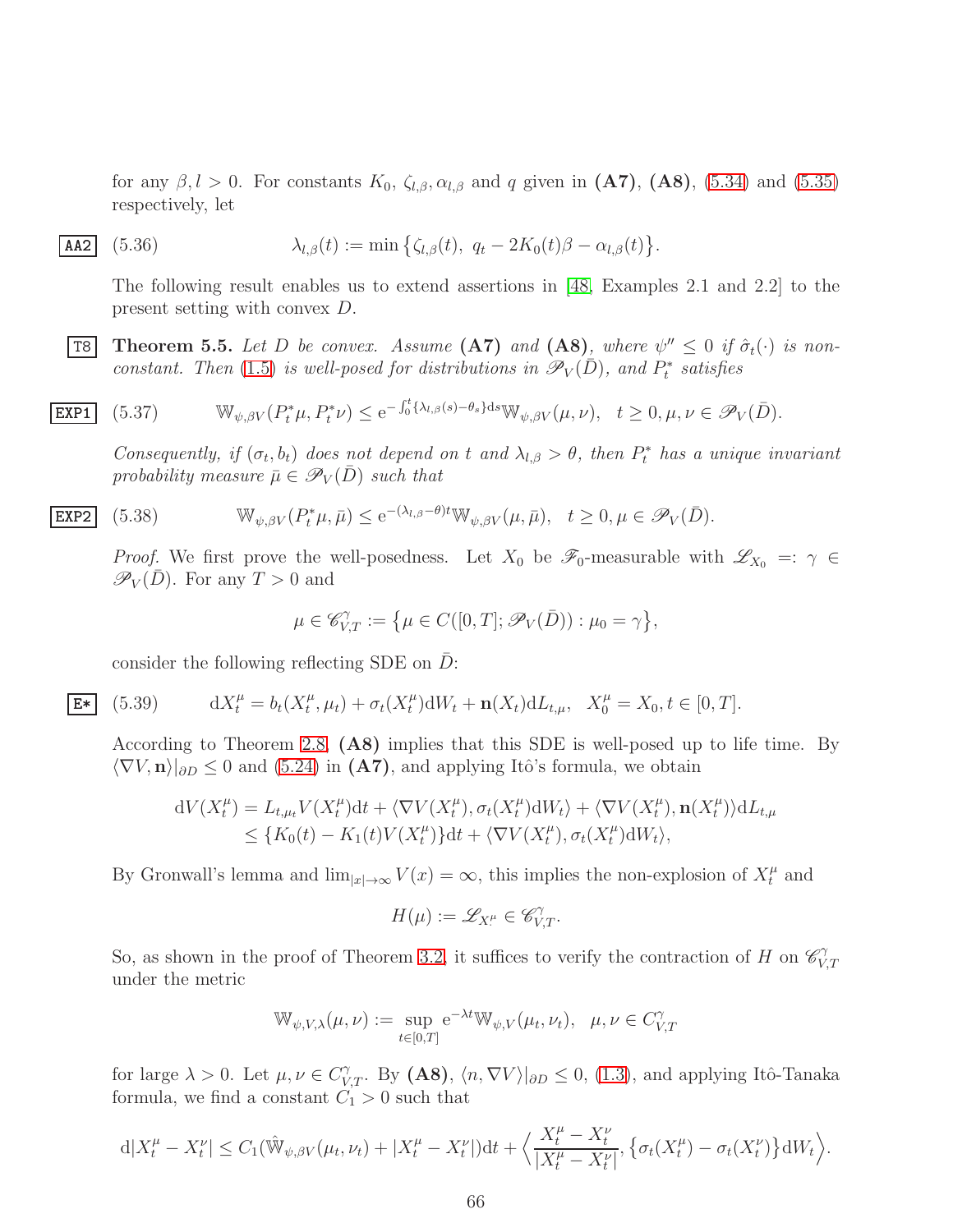Then the remainder of the proof is as same as that of [\[48,](#page-69-8) Lemma 2.3].

Next, we prove [\(5.37\)](#page-65-2) which implies [\(5.38\)](#page-65-3) in the time homogenous case. For any  $\mu, \nu \in$  $\mathscr{P}_V(D)$ , let  $X_0, Y_0$  be  $\mathscr{F}_0$ -measurable such that

$$
\mathscr{L}_{X_0} = \mu, \quad \mathscr{L}_{Y_0} = \nu, \quad \mathbb{E}\big[\psi(|X_0 - Y_0|)(1 + \beta V(X_0) + \beta V(Y_0))\big] = \mathbb{W}_{\psi, \beta V}(\mu, \nu).
$$

Let  $(X_t, Y_t)$  be the coupling constructed in the proof of Theorem [5.1.](#page-56-2) By  $\langle \mathbf{n}, \nabla V \rangle|_{\partial D} \leq 0$ and  $(1.3)$ , the local time terms does not make any trouble when we apply Itô's formula to  $\psi(|X_t - Y_t|)$  or  $V(X_t) + V(Y_t)$ . So, by repeating step C in the proof of [\[48,](#page-69-8) Theorem 2.1], we prove  $(5.37)$ .

Acknowledgement. The author would like to thank Xing Huang, S. Wang, W. Hong, B. Wu and S. Hu for their helpful comments and corrections to earlier versions of the paper.

# <span id="page-66-8"></span>References

- <span id="page-66-1"></span>[1] M. Arnaudon, A. Thalmaier, F.-Y. Wang, Gradient estimates and Harnack inequalities on non-compact Riemannian manifolds, Stoch. Proc. Appl. 119(2009), 3653–3670.
- [2] V. Barbu, M. Röckner, *Probabilistic representation for solutions to nonlinear Fokker-Planck* equations, SIAM J. Math. Anal. 50(2018), 4246–4260.
- <span id="page-66-2"></span>[3] V. Barbu, M. Röckner, From nonlinear Fokker-Planck equations to solutions of distribution dependent SDE, Ann. Probab. 48(2020), 1902–1920.
- <span id="page-66-6"></span>[4] D. Benedetto, E. Caglioti, M. Pulvirenti, A kinetic equation for granular media equation, Rairo Modél. Math. Anal. Num. 31(1997), 615–641.
- <span id="page-66-9"></span><span id="page-66-3"></span>[5] S. G. Bobkov, I. Gentil, M. Ledoux, Hypercontractivity of Hamilton-Jacobi equations, J. Math. Pures Appl. 80(2001), 669–696.
- [6] V. I. Bogachev, N. V. Krylov, M. Röckner, S.V. Shaposhnikov, *Fokker-Planck-Kolmogorov* equations, American Math. Soc. 2015.
- [7] V. I. Bogachev, M. Röckner, S.V. Shaposhnikov, *Positive density of transition probabilities* of diffusion processes, Theory Probab. Appl. 53(2009), 194–215.
- <span id="page-66-4"></span>[8] O. Butkovsky, On ergodic properties of nonlinear Markov chains and stochastic McKean-Vlasov equations, Theory Probab. Appl. 58(2014), 661–674.
- <span id="page-66-0"></span>[9] R. Carmona, F. Delarue, Probabilistic Theory of Mean Field Games with Applications I, Springer 2019.
- <span id="page-66-5"></span>[10] J. A. Carrillo, R. J. McCann, C. Villani, Kinetic equilibration rates for granular media and related equations: entropy dissipation and mass transportation estimates, Rev. Mat. Iberoam. 19(2003), 971–1018.
- <span id="page-66-7"></span>[11] M. G. Carroni, J. L. Menaldi, Green Functions for Second Order Parabolic Integro-Differential Problems, Chapman & Hall/CRC, 1992.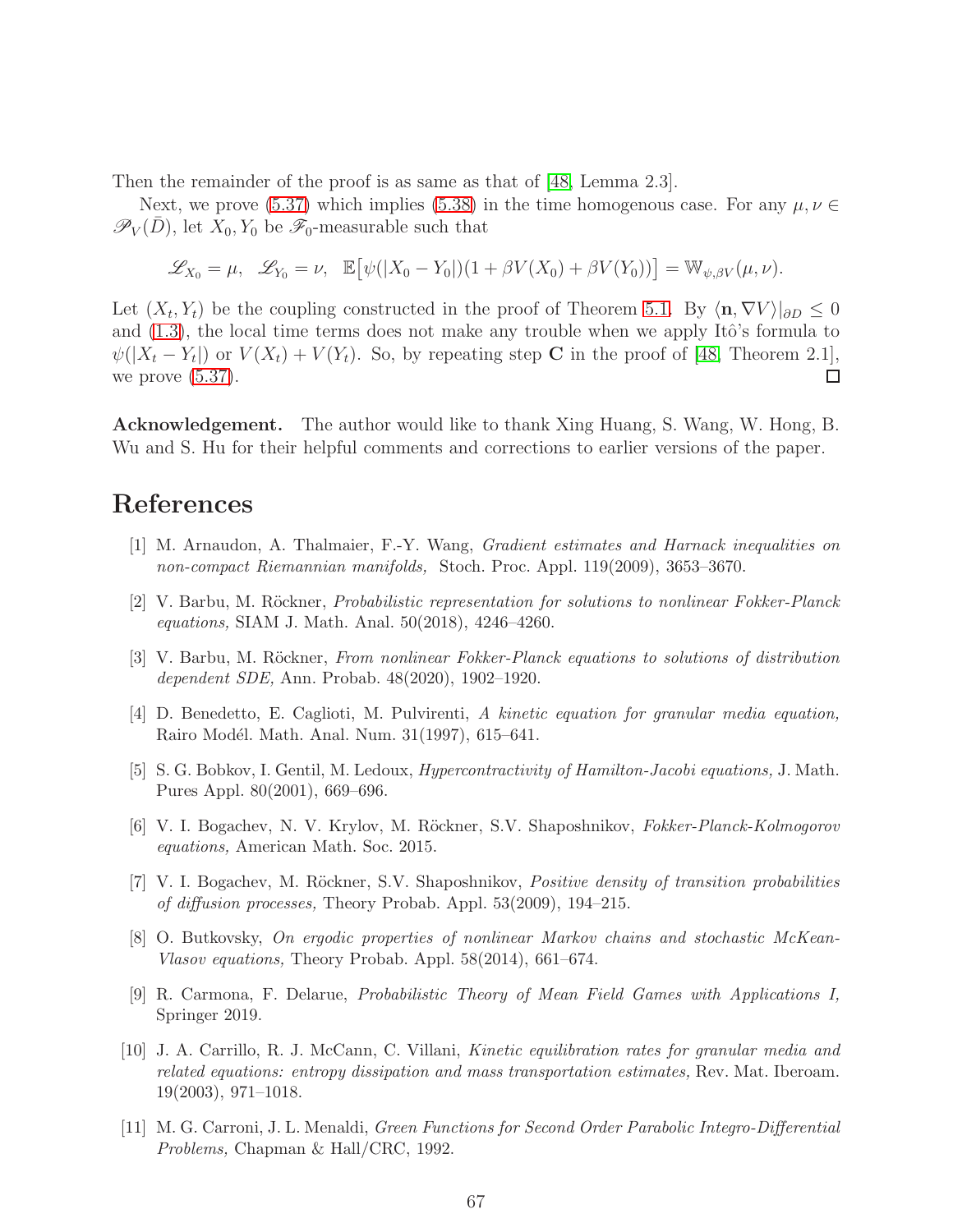- <span id="page-67-5"></span>[12] P. Dupuis, H. Ishii, On oblique derivative problems for fully nonlinear second-order elliptic partial differential equations on nonsmooth domains, Nonlin. Anal. Theo. Meth. Appl. 15(1990), 1123–1138.
- <span id="page-67-9"></span><span id="page-67-2"></span>[13] A. Eberle, A. Guillin, R. Zimmer, Quantitative Harris-type theorems for diffusions and McKean-Vlasov processes, Trans. Amer. Math. Soc. 371(2019), 7135–7173.
- <span id="page-67-10"></span>[14] A. Guillin, W. Liu, L. Wu, Uniform Poincaré and logarithmic Sobolev inequalities for mean field particle systems, to appear in Ann. Appl. Probab.  $arXiv:1909.07051v1$ .
- <span id="page-67-7"></span>[15] W. Hammersley, D. Šiška, L. Szpruch, McKean-Vlasov SDEs under measure dependent Lyapunov conditions, Ann. Inst. H. Poinc. Probab. Stat. 57(2021), 1032–1057.
- [16] M. Hino, K. Matsuura, M. Yonezawa, Pathwise uniqueness and non-explosion property of Skorohod SDEs with a class of non-Lipschitz coefficients and non-smooth domains, J. Theo. Probab. (2020). https://doi.org/10.1007/s10959-020-01036-7
- <span id="page-67-8"></span><span id="page-67-0"></span>[17] X. Huang, P. Ren, F.-Y. Wang, Distribution dependent stochastic differential equations, Front. Math. China 16(2021), 257–301.
- [18] X. Huang, Y. Song, Well-posedness and regularity for distribution dependent SPDEs with singular drifts, Nonlin. Anal. Theo. Meth. Appl. 203(2021), 112167.
- [19] X. Huang, F.-Y. Wang, Distribution dependent SDEs with singular coefficients, Stoch. Proc. Appl. 129(2019), 4747–4770.
- [20] X. Huang, F.-Y. Wang, McKean-Vlasov SDEs with drifts discontinuous under Wasserstein distance, Disc. Cont. Dyn. Syst. Ser. A. 4(2021), 1667–1679.
- [21] X. Huang, F.-Y. Wang, Well-posedness for singular McKean-Vlasov stochastic differential equations, [arXiv:2012.05014.](http://arxiv.org/abs/2012.05014)
- <span id="page-67-3"></span>[22] N.V. Krylov, Controlled diffusion processes, Translated from the Russian by A. B. Aries. Applications of Mathematics, 14. Springer-Verlag, New York-Berlin, 1980.
- <span id="page-67-4"></span>[23] N.V. Krylov, M. Röckner, *Strong solutions of stochastic equations with singular time depen*dent drift, Probab. Theory Relat. Fields 131(2005), 154–196.
- <span id="page-67-6"></span>[24] H. Li, D. Luo, J. Wang, Harnack inequalities for SDEs with multiplicative noise and nonregular drift, Stoch. Dyn. 15(2015), 1550015.
- <span id="page-67-11"></span><span id="page-67-1"></span>[25] M. Liang, M. B. Majka, J. Wang, Exponential ergodicity for SDEs and McKean-Vlasov processes with Lévy noise, to appear in Ann. Inst. H. Poinc. Probab. Stat. arXiv: 1901.11125,
- [26] P. L. Lions, A. S. Sznitman, Stochastic differential equations with reflecting boundary conditions, Comm. Pure Appl. Math. 37(1984), 511–537.
- <span id="page-67-12"></span>[27] W. Liu, L. Wu, Ch. Zhang, Long-time behaviors of mean-field interacting particle systems related to McKean-Vlasov equations, [arXiv:2007.09462.](http://arxiv.org/abs/2007.09462)
- [28] P. Marin-Rubio, J. Real, Some results on stochastic differential equations with reflecting boundary conditions, J. Theo. Probab.  $17(2004)$ ,  $705-716$ .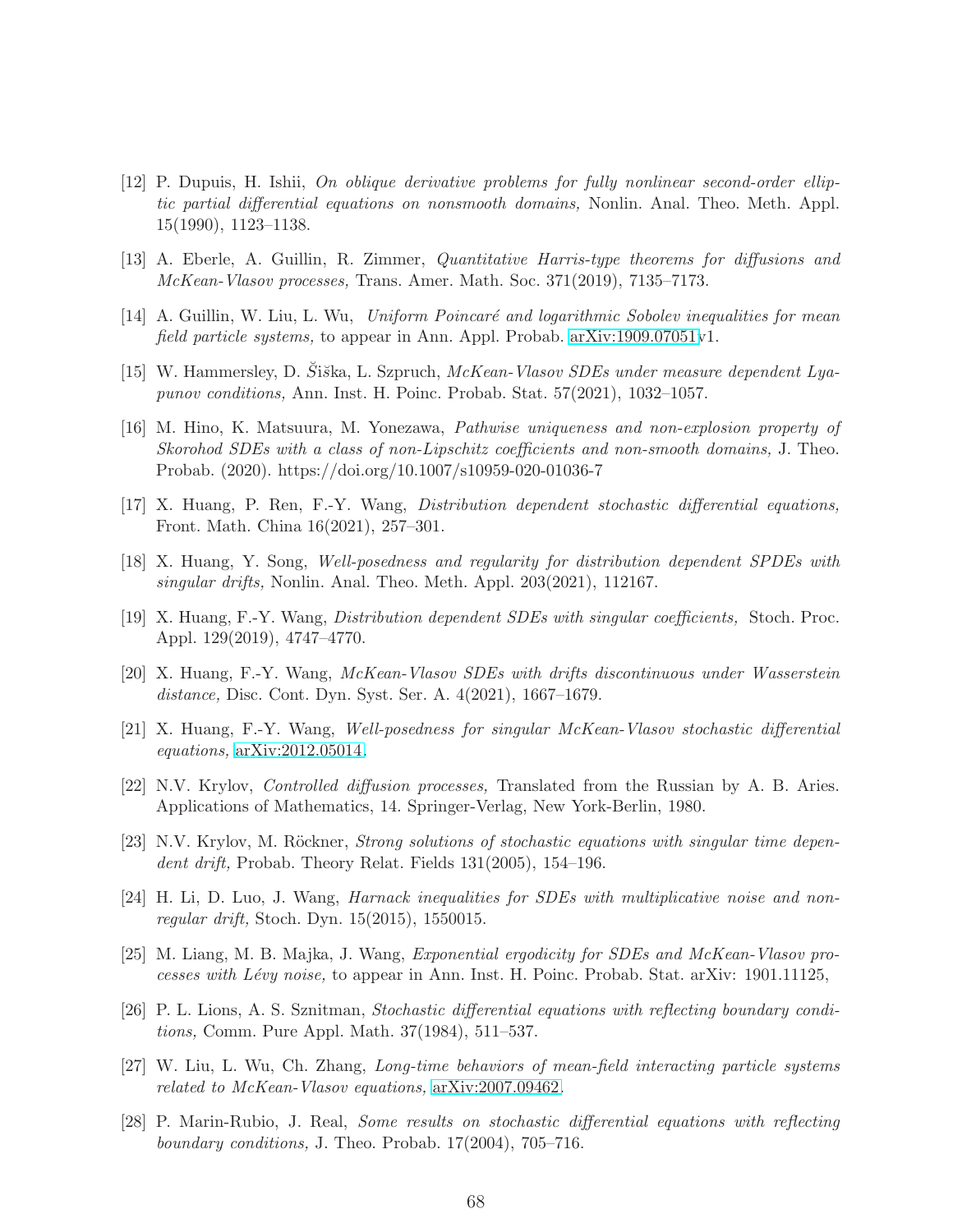- <span id="page-68-13"></span>[29] H.P. McKean, A class of Markov processes associated with nonlinear parabolic equations, Proc. Nat. Acad. Sci. U.S.A. 56(1966), 1907–1911.
- [30] F. Otto, C. Villani, Generalization of an inequality by Talagrand, and links with the logarithmic Sobolev inequality, J. Funct. Anal. 173(2000), 361–400.
- <span id="page-68-12"></span>[31] N. I. Portenko, Generalized diffusion processes, Nauka, Moscow, 1982 In Russian; English translation: Amer. Math. Soc. Provdence, Rhode Island, 1990.
- <span id="page-68-6"></span>[32] P. Ren, F.-Y. Wang, Exponential convergence in entropy and Wasserstein distance for McKean-Vlasov SDEs, Nonlin. Anal. Theo. Meth. Appl. 206(2021), 112259.
- <span id="page-68-1"></span>[33] A. Rozkosz, L. Slominski, On stability and existence of solutions of SDEs with reflection at the boundary, Stoch. Process. Appl. 68(1997), 285–302.
- [34] Y. Saisho, Stochastic differential equations for multidimensional domain with reflecting boundary, Probab. Theory Relat. Fields 74(1987), 455–477.
- <span id="page-68-0"></span>[35] M. Scheutzow, A stochastic Gronwall's lemma, Infin. Dimens. Anal. Quant. Probab. Relat. Topics 16(2013), 1350019.
- <span id="page-68-2"></span>[36] A.-S. Sznitman, Topics in propagations of chaos, Lecture notes in Math. Vol. 1464, pp. 165– 251, Springer, Berlin, 1991.
- <span id="page-68-11"></span>[37] H. Tanaka, Stochastic differential equations with reflecting boundary conditions, Hiroshima Math. J. 9(1979), 163–177.
- [38] A. Y. Veretennikov, On ergodic measures for McKean-Vlasov stochastic equations, In: Monte Carlo and Quasi-Monte Carlo Methods 2004 (pp. 471–486). Springer, Berlin, Heidelberg, 2006.
- <span id="page-68-7"></span><span id="page-68-3"></span>[39] C. Villani, Optimal Transport, Old and New, Springer-Verlag, 2009.
- [40] D. Trevisan, Well-posedness of multidimensional diffusion processes, Electr. J. Probab. 21(2016), 1–41.
- <span id="page-68-8"></span>[41] F.-Y. Wang, Logarithmic Sobolev inequalities on noncompact Riemannian manifolds, Probab. Theory Related Fields, 109(1997), 417–424.
- <span id="page-68-14"></span>[42] F.-Y. Wang, Probability distance inequalities on Riemannian manifolds and path spaces, J. Funct. Anal. 206(2004), 167–190.
- <span id="page-68-4"></span>[43] F.-Y. Wang, Estimates of the first Neumann eigenvalue and the log-Sobolev constant on Nonconvex manifolds, Math. Nach. 280(2007), 1431–1439.
- <span id="page-68-9"></span>[44] F.-Y. Wang, Harnack inequalities on manifolds with boundary and applications, J. Math. Pures Appl. 94(2010), 304–321.
- <span id="page-68-10"></span>[45] F.-Y. Wang, Harnack inequality for SDE with multiplicative noise and extension to Neumann semigroup on nonconvex manifolds, Ann. Probab. 39(2011), 1449–1467.
- <span id="page-68-5"></span>[46] F.-Y. Wang, Harnack Inequalities and Applications for Stochastic Partial Differential Equations, Springer, 2013, Berlin.